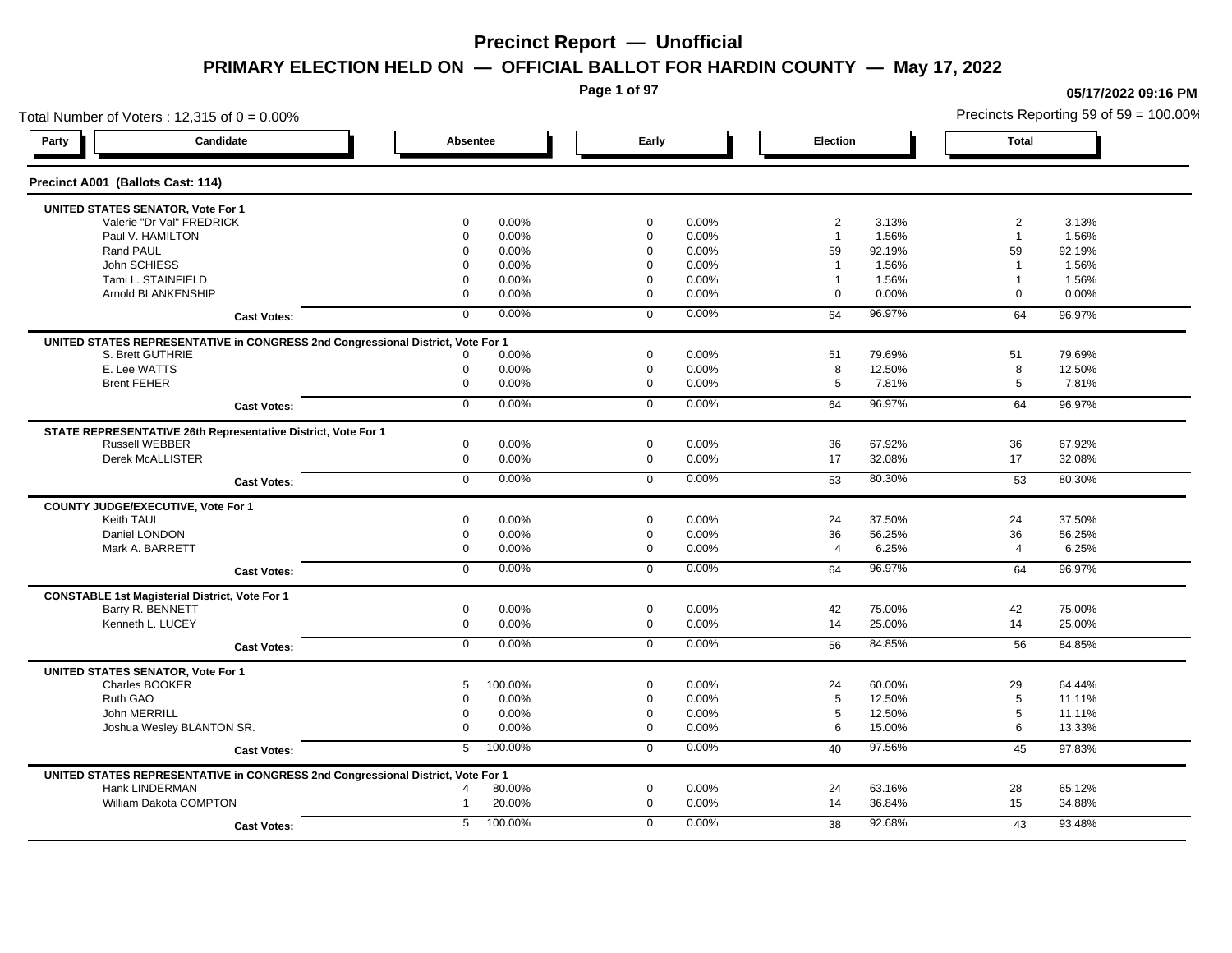**Page 2 of 97**

## Total Number of Voters : 12,315 of  $0 = 0.00\%$ Precincts Reporting 59 of 59 = 100.00% **Party Candidate Absentee Early Election Total Precinct A001 (Ballots Cast: 114) CIRCUIT JUDGE 9th Judicial Circuit 3rd Division, Vote For 1** Raymond Eric CARR 1 20.00% 0 0.00% 57 55.34% 58 53.70% Ferrell ADKINS 1 20.00% 0 0.00% 21 20.39% 22 20.37% Larry D. ASHLOCK 3 60.00% 0 0.00% 25 24.27% 28 25.93% **Cast Votes:** 5 100.00% 0 0.00% 103 94.50% 108 94.74%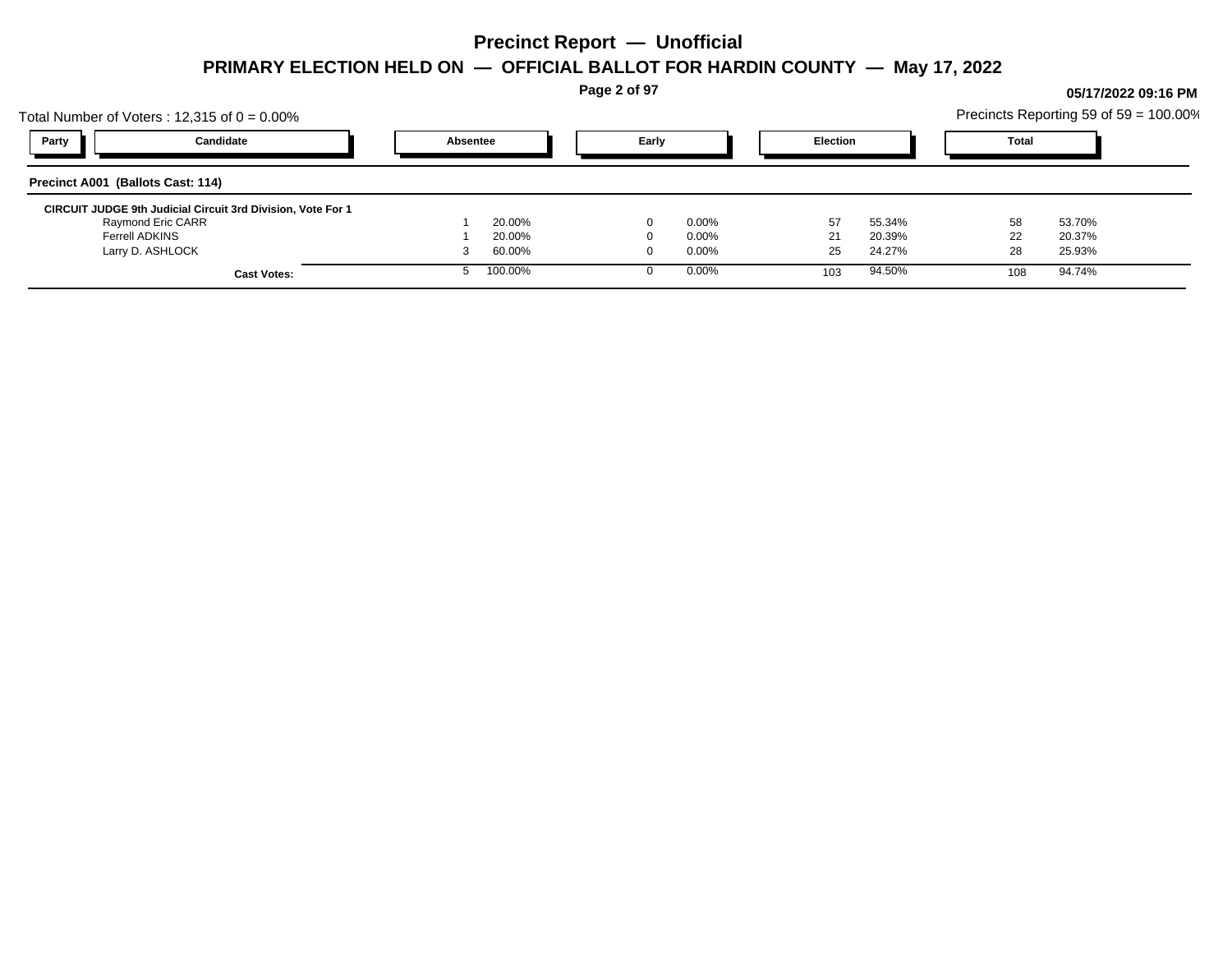**Page 3 of 97**

**05/17/2022 09:16 PM**

## Total Number of Voters : 12,315 of  $0 = 0.00\%$ Precincts Reporting 59 of 59 = 100.00% **Party Candidate Absentee Early Election Total Precinct A002 (Ballots Cast: 135) UNITED STATES SENATOR, Vote For 1** Valerie "Dr Val" FREDRICK 0 0.00% 1 20.00% 2 3.33% 3 4.55% Paul V. HAMILTON 0 0.00% 0 0.00% 3 5.00% 3 4.55% Rand PAUL 1 100.00% 4 80.00% 45 75.00% 50 75.76% John SCHIESS 0 0.00% 0 0.00% 1 1.67% 1 1.52% Tami L. STAINFIELD 0 0.00% 0 0.00% 4 6.67% 4 6.06% Arnold BLANKENSHIP 0 0.00% 0 0.00% 5 8.33% 5 7.58% **Cast Votes:** 1 100.00% 5 100.00% 60 96.77% 66 97.06% **UNITED STATES REPRESENTATIVE in CONGRESS 2nd Congressional District, Vote For 1** S. Brett GUTHRIE 1 100.00% 5 100.00% 39 63.93% 45 67.16% E. Lee WATTS 0 0.00% 0 0.00% 18 29.51% 18 26.87% Brent FEHER 0 0.00% 0 0.00% 4 6.56% 4 5.97% **Cast Votes:** 1 100.00% 5 100.00% 61 98.39% 67 98.53% **COUNTY JUDGE/EXECUTIVE, Vote For 1** Keith TAUL 0 0.00% 0 0.00% 24 42.11% 24 38.10% Daniel LONDON 1 100.00% 5 100.00% 25 43.86% 31 49.21% Mark A. BARRETT 0 0.00% 0 0.00% 8 14.04% 8 12.70% **Cast Votes:** 1 100.00% 5 100.00% 57 91.94% 63 92.65% **CONSTABLE 1st Magisterial District, Vote For 1** Barry R. BENNETT 0 0.00% 2 50.00% 39 68.42% 41 66.13% Kenneth L. LUCEY 1 100.00% 2 50.00% 18 31.58% 21 33.87% **Cast Votes:** 1 100.00% 4 80.00% 57 91.94% 62 91.18% **UNITED STATES SENATOR, Vote For 1** Charles BOOKER 1 100.00% 10 90.91% 44 84.62% 55 85.94% Ruth GAO 0 0.00% 1 9.09% 1 1.92% 2 3.13% John MERRILL 0 0.00% 0 0.00% 4 7.69% 4 6.25% Joshua Wesley BLANTON SR. 0 0.00% 0 0.00% 3 5.77% 3 4.69% **Cast Votes:** 1 100.00% 11 100.00% 52 100.00% 64 100.00% **UNITED STATES REPRESENTATIVE in CONGRESS 2nd Congressional District, Vote For 1** Hank LINDERMAN 1 100.00% 7 63.64% 35 70.00% 43 69.35% William Dakota COMPTON 0 0.00% 4 36.36% 15 30.00% 30.65% **Cast Votes:** 1 100.00% 11 100.00% 50 96.15% 62 96.88% **CIRCUIT JUDGE 9th Judicial Circuit 3rd Division, Vote For 1** Raymond Eric CARR 0 0.00% 3 18.75% 44 40.00% 36.72% Ferrell ADKINS 1 50.00% 2 12.50% 21 19.09% 24 18.75% Larry D. ASHLOCK 1 50.00% 11 68.75% 45 40.91% 57 44.53% **Cast Votes:** 2 100.00% 16 100.00% 110 94.02% 128 94.81%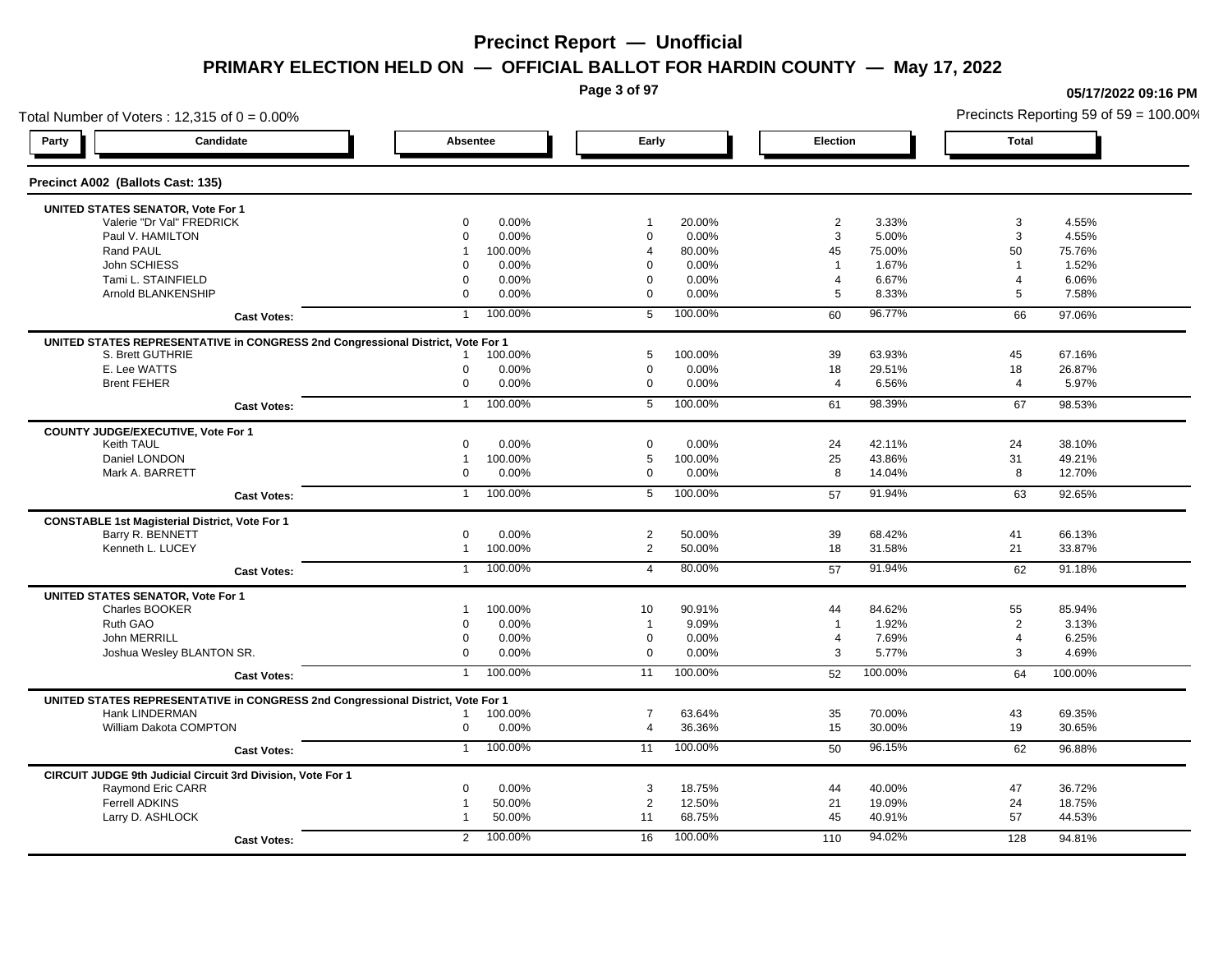**Page 4 of 97**

## Total Number of Voters : 12,315 of  $0 = 0.00\%$ **Party Candidate Absentee Early Election Total Precinct A003 (Ballots Cast: 59) UNITED STATES SENATOR, Vote For 1** Valerie "Dr Val" FREDRICK 0 0.00% 0 0.00% 3 11.11% 3 9.68% Paul V. HAMILTON 0 0.00% 0 0.00% 1 3.70% 1 3.23% Rand PAUL 0 0.00% 4 100.00% 18 66.67% 70.97% John SCHIESS 0 0.00% 0 0.00% 0 0.00% 0 0.00% Tami L. STAINFIELD 0 0.00% 0 0.00% 2 7.41% 2 6.45% Arnold BLANKENSHIP 0 0.00% 0 0.00% 3 11.11% 3 9.68% **Cast Votes:** 0 0.00% 4 100.00% 27 100.00% 31 100.00% **UNITED STATES REPRESENTATIVE in CONGRESS 2nd Congressional District, Vote For 1** S. Brett GUTHRIE 0 0.00% 4 100.00% 20 74.07% 24 77.42% E. Lee WATTS 0 0.00% 0 0.00% 7 25.93% 7 22.58% Brent FEHER 0 0.00% 0 0.00% 0 0.00% 0 0.00% **Cast Votes:** 0 0.00% 4 100.00% 27 100.00% 31 100.00% **COUNTY JUDGE/EXECUTIVE, Vote For 1** Keith TAUL 0 0.00% 3 75.00% 16 61.54% 19 63.33% Daniel LONDON 0 0.00% 1 25.00% 6 23.08% 7 23.33% Mark A. BARRETT 0 0.00% 0 0.00% 4 15.38% 4 13.33% **Cast Votes:** 0 0.00% 4 100.00% 26 96.30% 30 96.77% **CONSTABLE 1st Magisterial District, Vote For 1** Barry R. BENNETT 0 0.00% 2 50.00% 14 56.00% 16 55.17% Kenneth L. LUCEY 0 0.00% 2 50.00% 11 44.00% 13 44.83% **Cast Votes:** 0 0.00% 4 100.00% 25 92.59% 29 93.55% **UNITED STATES SENATOR, Vote For 1** Charles BOOKER 1 50.00% 2 66.67% 17 89.47% 20 83.33% Ruth GAO 0 0.00% 0 0.00% 0 0.00% 0 0.00% John MERRILL 1 50.00% 0 0.00% 0 0.00% 1 4.17% Joshua Wesley BLANTON SR. 0 0.00% 1 33.33% 2 10.53% 3 12.50% **Cast Votes:** 2 100.00% 3 100.00% 19 86.36% 24 88.89% **UNITED STATES REPRESENTATIVE in CONGRESS 2nd Congressional District, Vote For 1** Hank LINDERMAN 1 50.00% 2 66.67% 10 52.63% 13 54.17% William Dakota COMPTON 1 50.00% 1 33.33% 9 47.37% 11 45.83% **Cast Votes:** 2 100.00% 3 100.00% 19 86.36% 24 88.89% **CIRCUIT JUDGE 9th Judicial Circuit 3rd Division, Vote For 1** Raymond Eric CARR 2 100.00% 2 28.57% 17 34.69% 21 36.21% Ferrell ADKINS 0 0.00% 0 0.00% 11 22.45% 11 18.97% Larry D. ASHLOCK 0 0.00% 5 71.43% 21 42.86% 26 44.83% **Cast Votes:** 2 100.00% 7 100.00% 49 98.00% 58 98.31%

**05/17/2022 09:16 PM**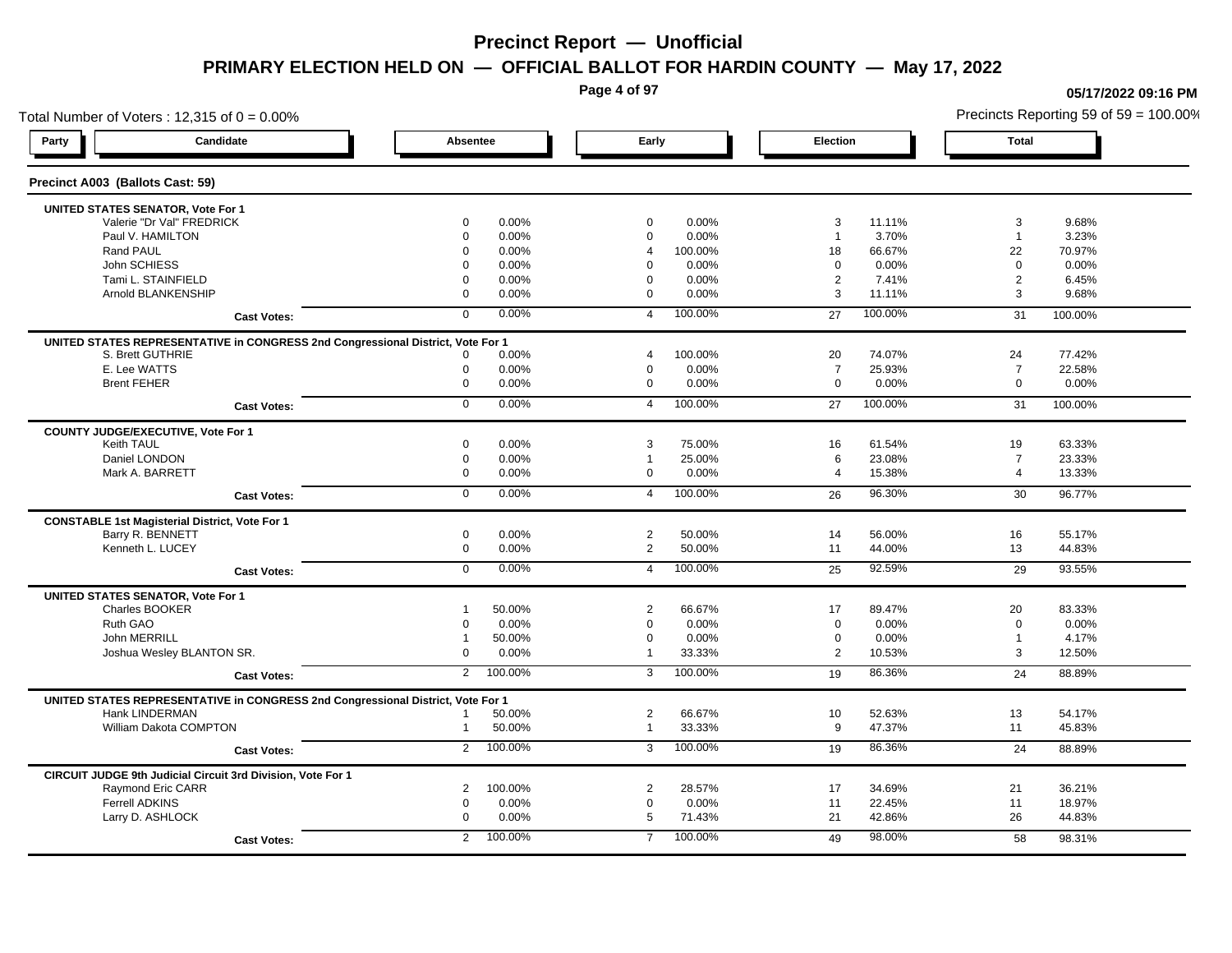**Page 5 of 97**

**05/17/2022 09:16 PM**

## Total Number of Voters : 12,315 of  $0 = 0.00\%$ Precincts Reporting 59 of 59 = 100.00% **Party Candidate Absentee Early Election Total Precinct A004 (Ballots Cast: 186) UNITED STATES SENATOR, Vote For 1** Valerie "Dr Val" FREDRICK 0 0.00% 0 0.00% 5 6.67% 5 6.02% Paul V. HAMILTON 0 0.00% 0 0.00% 3 4.00% 3 3.61% Rand PAUL 1 100.00% 7 100.00% 59 78.67% 67 80.72% John SCHIESS 0 0.00% 0 0.00% 1 1.33% 1 1.20% Tami L. STAINFIELD 0 0.00% 0 0.00% 4 5.33% 4 4.82% Arnold BLANKENSHIP 0 0.00% 0 0.00% 3 4.00% 3 3.61% **Cast Votes:** 1 100.00% 7 100.00% 75 100.00% 83 100.00% **UNITED STATES REPRESENTATIVE in CONGRESS 2nd Congressional District, Vote For 1** S. Brett GUTHRIE 0 0.00% 4 57.14% 55 73.33% 59 71.08% E. Lee WATTS 0 0.00% 2 28.57% 14 18.67% 16 19.28% Brent FEHER 1 100.00% 1 14.29% 6 8.00% 8 9.64% **Cast Votes:** 1 100.00% 7 100.00% 75 100.00% 83 100.00% **COUNTY JUDGE/EXECUTIVE, Vote For 1** Keith TAUL 1 100.00% 6 85.71% 39 52.70% 46 56.10% Daniel LONDON 0 0.00% 1 14.29% 26 35.14% 27 32.93% Mark A. BARRETT 0 0.00% 0 0.00% 9 12.16% 9 10.98% **Cast Votes:** 1 100.00% 7 100.00% 74 98.67% 82 98.80% **CONSTABLE 1st Magisterial District, Vote For 1** Barry R. BENNETT 1 100.00% 7 100.00% 45 67.16% 53 70.67% Kenneth L. LUCEY 0 0.00% 0 0.00% 22 32.84% 22 29.33% **Cast Votes:** 1 100.00% 7 100.00% 67 89.33% 75 90.36% **UNITED STATES SENATOR, Vote For 1** Charles BOOKER 6 100.00% 7 100.00% 64 77.11% 77 80.21% Ruth GAO 0 0.00% 0 0.00% 4 4.82% 4 4.17% John MERRILL 0 0.00% 0 0.00% 11 13.25% 11 11.46% Joshua Wesley BLANTON SR. 0 0.00% 0 0.00% 4 4.82% 4 4.17% **Cast Votes:** 6 100.00% 7 100.00% 83 100.00% 96 100.00% **UNITED STATES REPRESENTATIVE in CONGRESS 2nd Congressional District, Vote For 1** Hank LINDERMAN 3 60.00% 5 83.33% 50 63.29% 58 64.44% William Dakota COMPTON 2 40.00% 1 16.67% 29 36.71% 32 35.56% **Cast Votes:** 5 83.33% 6 85.71% 79 95.18% 90 93.75% **CIRCUIT JUDGE 9th Judicial Circuit 3rd Division, Vote For 1** Raymond Eric CARR 2 33.33% 6 40.00% 46 29.49% 54 30.51% Ferrell ADKINS 2 33.33% 3 20.00% 34 21.79% 39 22.03% Larry D. ASHLOCK 2 33.33% 6 40.00% 76 48.72% 84 47.46% **Cast Votes:** 6 85.71% 15 100.00% 156 95.12% 177 95.16%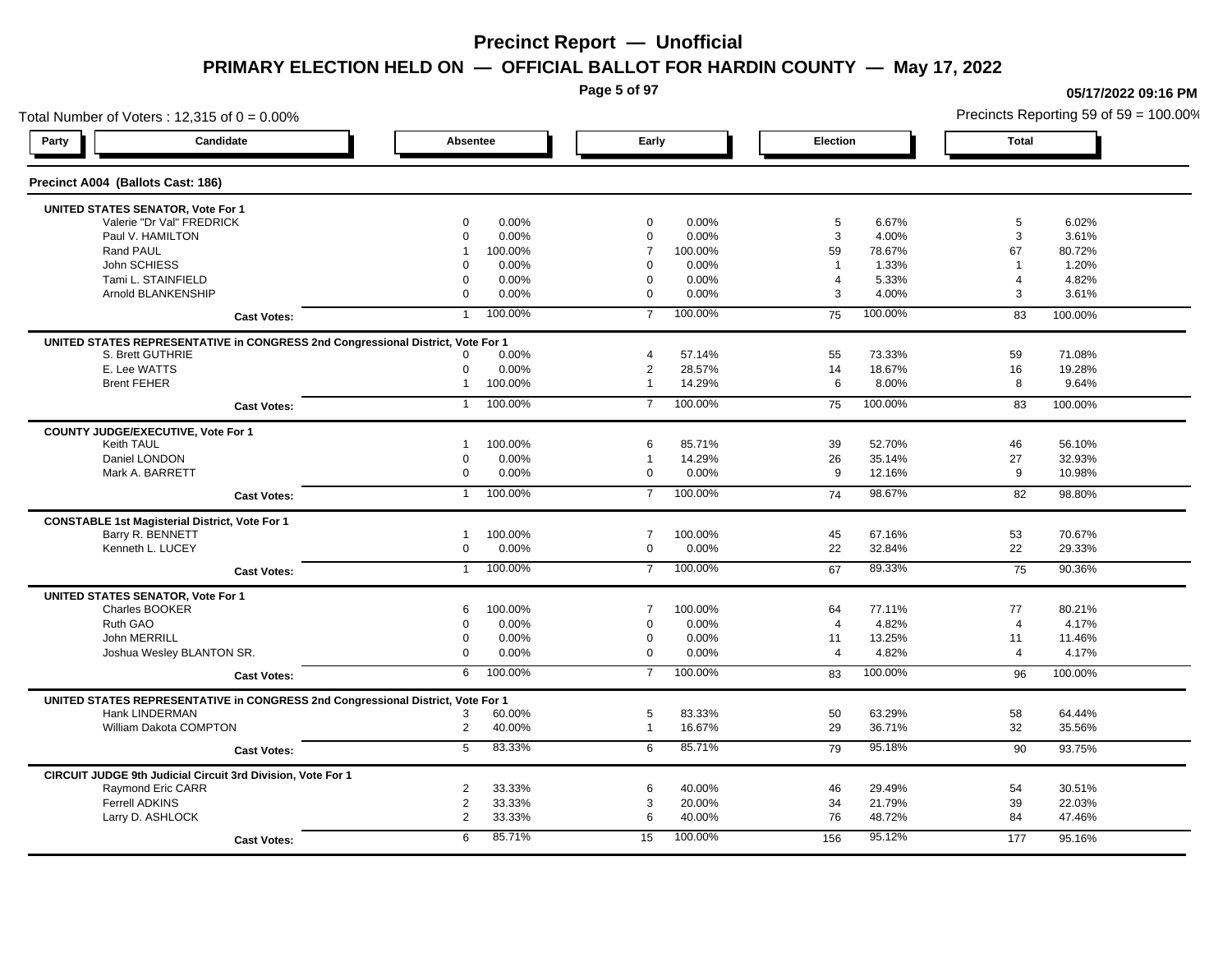**Page 6 of 97**

**05/17/2022 09:16 PM**

Total Number of Voters : 12,315 of  $0 = 0.00\%$ Precincts Reporting 59 of 59 = 100.00% **Party Candidate Absentee Early Election Total Precinct A005 (Ballots Cast: 130) UNITED STATES SENATOR, Vote For 1** Valerie "Dr Val" FREDRICK 0 0.00% 0 0.00% 2 3.64% 2 2.90% Paul V. HAMILTON 0 0.00% 0 0.00% 0 0.00% 0 0.00% Rand PAUL 0 0.00% 13 92.86% 51 92.73% 64 92.75% John SCHIESS 0 0.00% 0 0.00% 0 0.00% 0 0.00% Tami L. STAINFIELD 0 0.00% 1 7.14% 1 1.82% 2 2.90% 1 Arnold BLANKENSHIP 0 0.00% 0 0.00% 1 1.82% 1 1.45% **Cast Votes:** 0 0.00% 14 100.00% 55 98.21% 69 98.57% **UNITED STATES REPRESENTATIVE in CONGRESS 2nd Congressional District, Vote For 1** S. Brett GUTHRIE 0 0.00% 13 92.86% 40 72.73% 53 76.81% E. Lee WATTS 0 0.00% 1 7.14% 11 20.00% 12 17.39% Brent FEHER 0 0.00% 0 0.00% 4 7.27% 4 5.80% **Cast Votes:** 0 0.00% 14 100.00% 55 98.21% 69 98.57% **COUNTY JUDGE/EXECUTIVE, Vote For 1** Keith TAUL 0 0.00% 6 46.15% 26 46.43% 32 46.38% Daniel LONDON 0 0.00% 5 38.46% 25 44.64% 30 43.48% Mark A. BARRETT 0 0.00% 2 15.38% 5 8.93% 7 10.14% **Cast Votes:** 0 0.00% 13 92.86% 56 100.00% 69 98.57% **CONSTABLE 1st Magisterial District, Vote For 1** Barry R. BENNETT 0 0.00% 7 63.64% 38 77.55% 45 75.00% Kenneth L. LUCEY 0 0.00% 4 36.36% 11 22.45% 15 25.00% **Cast Votes:** 0 0.00% 11 78.57% 49 87.50% 60 85.71% **UNITED STATES SENATOR, Vote For 1** Charles BOOKER 1 100.00% 6 75.00% 39 84.78% 46 83.64% Ruth GAO 0 0.00% 0 0.00% 4 8.70% 4 7.27% John MERRILL 0 0.00% 2 25.00% 3 6.52% 5 9.09% Joshua Wesley BLANTON SR. 0 0.00% 0 0.00% 0 0.00% 0 0.00% **Cast Votes:** 1 100.00% 8 100.00% 46 97.87% 55 98.21% **UNITED STATES REPRESENTATIVE in CONGRESS 2nd Congressional District, Vote For 1** Hank LINDERMAN 1 100.00% 4 50.00% 30 66.67% 35 64.81% William Dakota COMPTON 0 0.00% 4 50.00% 15 33.33% 19 35.19% **Cast Votes:** 1 100.00% 8 100.00% 45 95.74% 54 96.43% **CIRCUIT JUDGE 9th Judicial Circuit 3rd Division, Vote For 1** Raymond Eric CARR 0 0.00% 2 10.00% 33 33.67% 35 29.41% Ferrell ADKINS 0 0.00% 4 20.00% 18 18.37% 22 18.49% Larry D. ASHLOCK 1 100.00% 14 70.00% 47 47.96% 62 52.10% **Cast Votes:** 1 100.00% 20 90.91% 98 91.59% 119 91.54%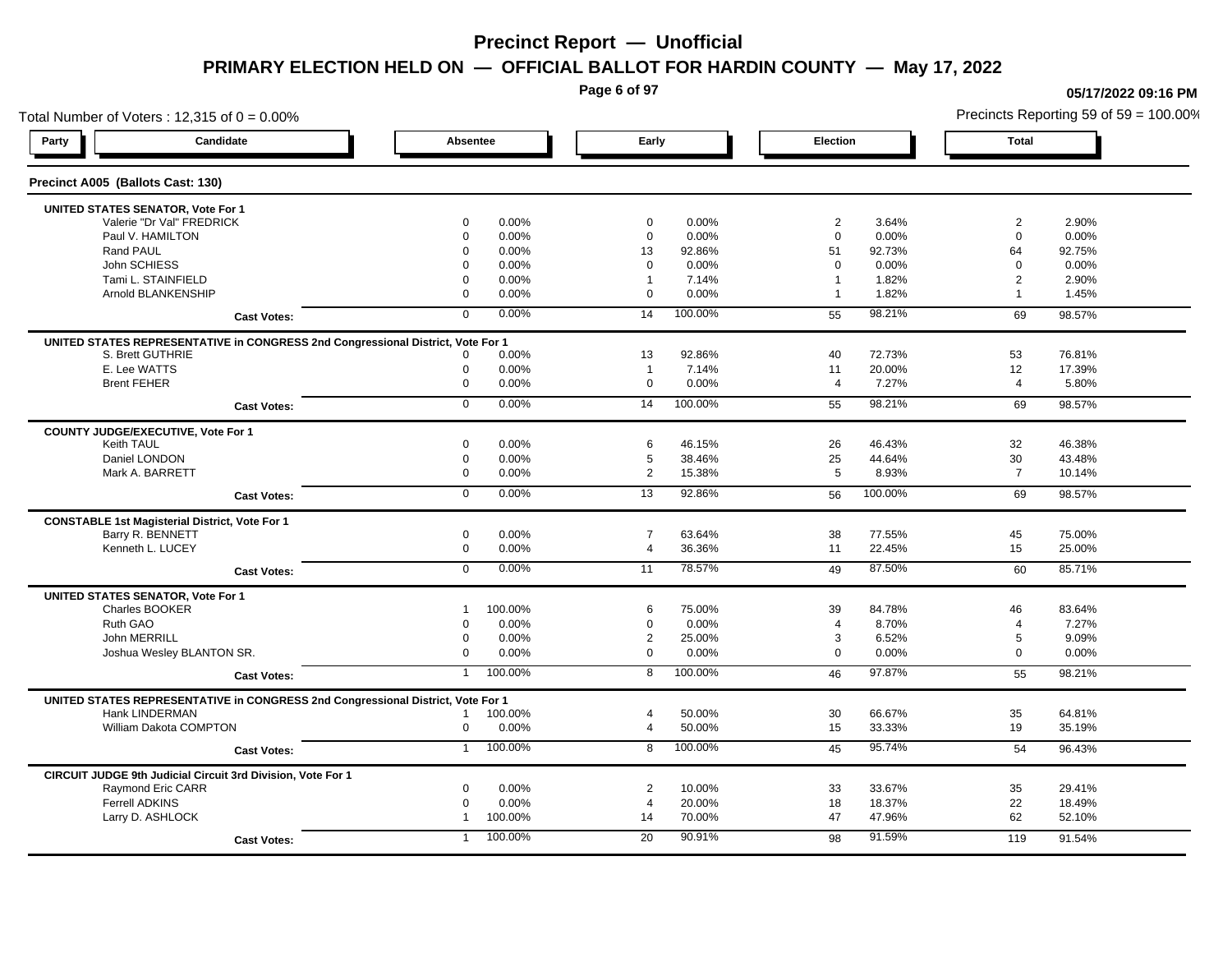**Page 7 of 97**

**05/17/2022 09:16 PM**

Total Number of Voters : 12,315 of  $0 = 0.00\%$ Precincts Reporting 59 of 59 = 100.00% **Party Candidate Absentee Early Election Total Precinct A006 (Ballots Cast: 180) UNITED STATES SENATOR, Vote For 1** Valerie "Dr Val" FREDRICK 0 0.00% 3 33.33% 4 5.13% 7 7.95% Paul V. HAMILTON 0 0.00% 0 0.00% 3 3.85% 3 3.41% Rand PAUL 1 100.00% 6 66.67% 67 85.90% 74 84.09% John SCHIESS 0 0.00% 0 0.00% 2 2.56% 2 2.27% Tami L. STAINFIELD 0 0.00% 0 0.00% 1 1.28% 1 1.14% 1 Arnold BLANKENSHIP 0 0.00% 0 0.00% 1 1.28% 1 1.14% **Cast Votes:** 1 100.00% 9 100.00% 78 97.50% 88 97.78% **UNITED STATES REPRESENTATIVE in CONGRESS 2nd Congressional District, Vote For 1** S. Brett GUTHRIE 0 0.00% 7 77.78% 47 61.04% 54 62.07% E. Lee WATTS 1 100.00% 2 22.22% 26 33.77% 29 33.33% Brent FEHER 0 0.00% 0 0.00% 4 5.19% 4 4.60% **Cast Votes:** 1 100.00% 9 100.00% 77 96.25% 87 96.67% **COUNTY JUDGE/EXECUTIVE, Vote For 1** Keith TAUL 1 100.00% 2 22.22% 34 44.74% 37 43.02% Daniel LONDON 0 0.00% 7 77.78% 33 43.42% 40 46.51% Mark A. BARRETT 0 0.00% 0 0.00% 9 11.84% 9 10.47% **Cast Votes:** 1 100.00% 9 100.00% 76 95.00% 86 95.56% **CONSTABLE 1st Magisterial District, Vote For 1** Barry R. BENNETT 0 0.00% 6 100.00% 51 73.91% 57 76.00% Kenneth L. LUCEY 0 0.00% 0 0.00% 18 26.09% 18 24.00% **Cast Votes:** 0 0.00% 6 66.67% 69 86.25% 75 83.33% **UNITED STATES SENATOR, Vote For 1** Charles BOOKER 2 100.00% 12 100.00% 61 85.92% 75 88.24% Ruth GAO 0 0.00% 0 0.00% 6 8.45% 6 7.06% John MERRILL 0 0.00% 0 0.00% 1 1.41% 1 1.18% Joshua Wesley BLANTON SR. 0 0.00% 0 0.00% 3 4.23% 3 3.53% **Cast Votes:** 2 100.00% 12 100.00% 71 98.61% 85 98.84% **UNITED STATES REPRESENTATIVE in CONGRESS 2nd Congressional District, Vote For 1** Hank LINDERMAN 1 50.00% 11 91.67% 36 51.43% 48 57.14% William Dakota COMPTON 1 50.00% 1 8.33% 34 48.57% 36 42.86% **Cast Votes:** 2 100.00% 12 100.00% 70 97.22% 84 97.67% **CIRCUIT JUDGE 9th Judicial Circuit 3rd Division, Vote For 1** Raymond Eric CARR 2 66.67% 5 23.81% 30 20.98% 37 22.16% Ferrell ADKINS 0 0.00% 1 4.76% 42 29.37% 43 25.75% Larry D. ASHLOCK 1 33.33% 15 71.43% 71 49.65% 87 52.10% **Cast Votes:** 3 100.00% 21 100.00% 143 91.67% 167 92.78%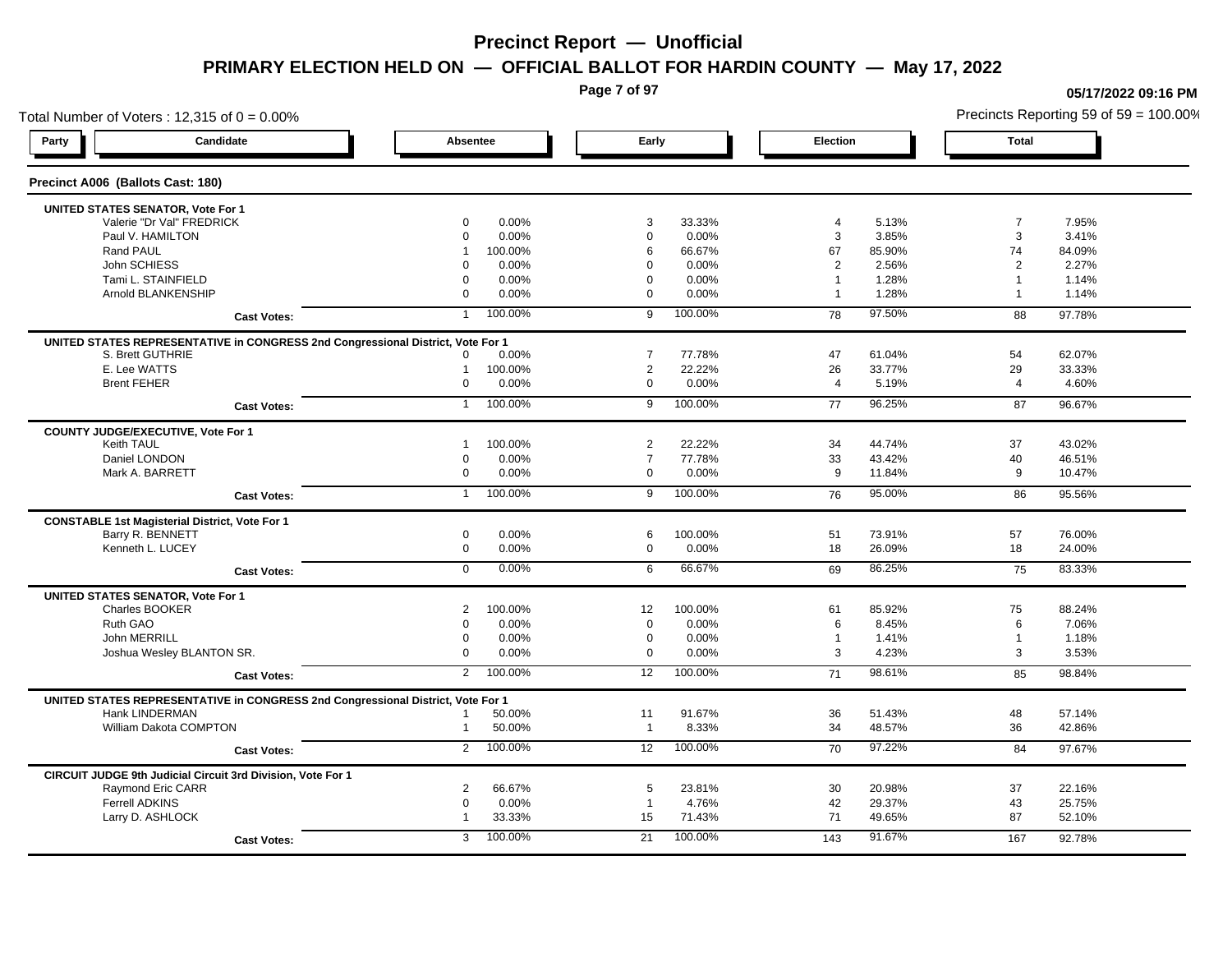**Page 8 of 97**

**05/17/2022 09:16 PM**

## Total Number of Voters : 12,315 of  $0 = 0.00\%$ Precincts Reporting 59 of 59 = 100.00% **Party Candidate Absentee Early Election Total Precinct A007 (Ballots Cast: 19) UNITED STATES SENATOR, Vote For 1** Valerie "Dr Val" FREDRICK 0 0.00% 0 0.00% 1 10.00% 1 9.09% Paul V. HAMILTON 0 0.00% 0 0.00% 1 10.00% 1 9.09% Rand PAUL 0 0.00% 1 100.00% 8 80.00% 9 81.82% John SCHIESS 0 0.00% 0 0.00% 0 0.00% 0 0.00% Tami L. STAINFIELD 0 0.00% 0 0.00% 0 0.00% 0 0.00% Arnold BLANKENSHIP 0 0.00% 0 0.00% 0 0.00% 0 0.00% **Cast Votes:** 0 0.00% 1 100.00% 10 90.91% 11 91.67% **UNITED STATES REPRESENTATIVE in CONGRESS 2nd Congressional District, Vote For 1** S. Brett GUTHRIE 0 0.00% 0 0.00% 8 72.73% 8 66.67% E. Lee WATTS 0 0.00% 1 100.00% 3 27.27% 4 33.33% Brent FEHER 0 0.00% 0 0.00% 0 0.00% 0 0.00% **Cast Votes:** 0 0.00% 1 100.00% 11 100.00% 12 100.00% **COUNTY JUDGE/EXECUTIVE, Vote For 1** Keith TAUL 0 0.00% 1 100.00% 4 40.00% 5 45.45% Daniel LONDON 0 0.00% 0 0.00% 5 50.00% 5 45.45% Mark A. BARRETT 0 0.00% 0 0.00% 1 10.00% 1 9.09% **Cast Votes:** 0 0.00% 1 100.00% 10 90.91% 11 91.67% **CONSTABLE 1st Magisterial District, Vote For 1** Barry R. BENNETT 0 0.00% 1 100.00% 5 71.43% 6 75.00% Kenneth L. LUCEY 0 0.00% 0 0.00% 2 28.57% 2 25.00% **Cast Votes:** 0 0.00% 1 100.00% 7 63.64% 8 66.67% **UNITED STATES SENATOR, Vote For 1** Charles BOOKER 0 0.00% 0 0.00% 3 50.00% 3 50.00% Ruth GAO 0 0.00% 0 0.00% 1 16.67% 1 16.67% John MERRILL 0 0.00% 0 0.00% 0 0.00% 0 0.00% Joshua Wesley BLANTON SR. 0 0.00% 0 0.00% 2 33.33% 2 33.33% **Cast Votes:** 0 0.00% 0 0.00% 6 100.00% 6 100.00% **UNITED STATES REPRESENTATIVE in CONGRESS 2nd Congressional District, Vote For 1** Hank LINDERMAN 0 0.00% 0 0.00% 1 16.67% 1 16.67% William Dakota COMPTON 0 0.00% 0 0.00% 5 83.33% 5 83.33% **Cast Votes:** 0 0.00% 0 0.00% 6 100.00% 6 100.00% **CIRCUIT JUDGE 9th Judicial Circuit 3rd Division, Vote For 1** Raymond Eric CARR 0 0.00% 0 0.00% 3 23.08% 3 21.43% Ferrell ADKINS 0 0.00% 0 0.00% 4 30.77% 4 28.57% Larry D. ASHLOCK 0 0.00% 1 100.00% 6 46.15% 7 50.00% **Cast Votes:** 0 0.00% 1 100.00% 13 72.22% 14 73.68%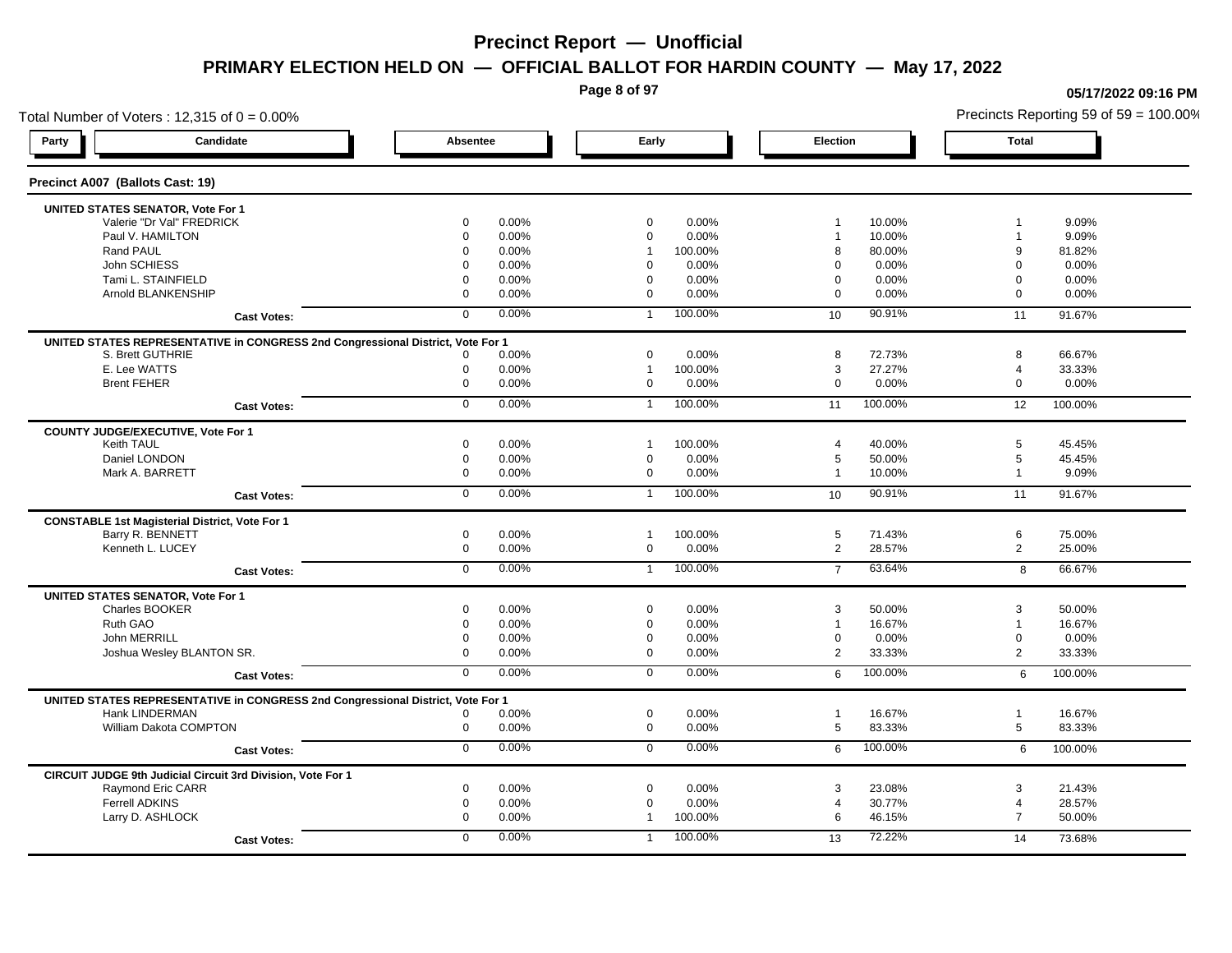**Page 9 of 97**

**05/17/2022 09:16 PM**

Total Number of Voters : 12,315 of  $0 = 0.00\%$ Precincts Reporting 59 of 59 = 100.00% **Party Candidate Absentee Early Election Total Precinct A008 (Ballots Cast: 137) UNITED STATES SENATOR, Vote For 1** Valerie "Dr Val" FREDRICK 0 0.00% 1 8.33% 5 8.93% 6 8.70% Paul V. HAMILTON 0 0.00% 0 0.00% 4 7.14% 4 5.80% Rand PAUL 1 100.00% 10 83.33% 46 82.14% 57 82.61% John SCHIESS 0 0.00% 0 0.00% 0 0.00% 0 0.00% Tami L. STAINFIELD 0 0.00% 1 8.33% 1 1.79% 2 2.90% Arnold BLANKENSHIP 0 0.00% 0 0.00% 0 0.00% 0 0.00% **Cast Votes:** 1 100.00% 12 100.00% 56 100.00% 69 100.00% **UNITED STATES REPRESENTATIVE in CONGRESS 2nd Congressional District, Vote For 1** S. Brett GUTHRIE 1 100.00% 10 83.33% 31 56.36% 61.76% E. Lee WATTS 0 0.00% 1 8.33% 20 36.36% 21 30.88% Brent FEHER 0 0.00% 1 8.33% 4 7.27% 5 7.35% **Cast Votes:** 1 100.00% 12 100.00% 55 98.21% 68 98.55% **COUNTY JUDGE/EXECUTIVE, Vote For 1** Keith TAUL 1 100.00% 4 33.33% 32 60.38% 37 56.06% Daniel LONDON 0 0.00% 7 58.33% 16 30.19% 23 34.85% Mark A. BARRETT 0 0.00% 1 8.33% 5 9.43% 6 9.09% **Cast Votes:** 1 100.00% 12 100.00% 53 94.64% 66 95.65% **CONSTABLE 1st Magisterial District, Vote For 1** Barry R. BENNETT 0 0.00% 4 36.36% 38 79.17% 42 71.19% Kenneth L. LUCEY 0 0.00% 7 63.64% 10 20.83% 17 28.81% **Cast Votes:** 0 0.00% 11 91.67% 48 85.71% 59 85.51% **UNITED STATES SENATOR, Vote For 1** Charles BOOKER 3 75.00% 7 77.78% 33 73.33% 43 74.14% Ruth GAO 0 0.00% 0 0.00% 2 4.44% 2 3.45% John MERRILL 1 25.00% 2 22.22% 4 8.89% 7 12.07% Joshua Wesley BLANTON SR. 0 0.00% 0 0.00% 6 13.33% 6 10.34% **Cast Votes:** 4 100.00% 9 100.00% 45 95.74% 58 96.67% **UNITED STATES REPRESENTATIVE in CONGRESS 2nd Congressional District, Vote For 1** Hank LINDERMAN 2 50.00% 7 77.78% 22 50.00% 31 54.39% William Dakota COMPTON 2 50.00% 2 22.22% 22 50.00% 26 45.61% **Cast Votes:** 4 100.00% 9 100.00% 44 93.62% 57 95.00% **CIRCUIT JUDGE 9th Judicial Circuit 3rd Division, Vote For 1** Raymond Eric CARR 1 16.67% 6 30.00% 27 26.73% 34 26.77% Ferrell ADKINS 1 16.67% 3 15.00% 18 17.82% 22 17.32% Larry D. ASHLOCK 4 66.67% 11 55.00% 56 55.45% 71 55.91% **Cast Votes:** 6 100.00% 20 95.24% 101 91.82% 127 92.70%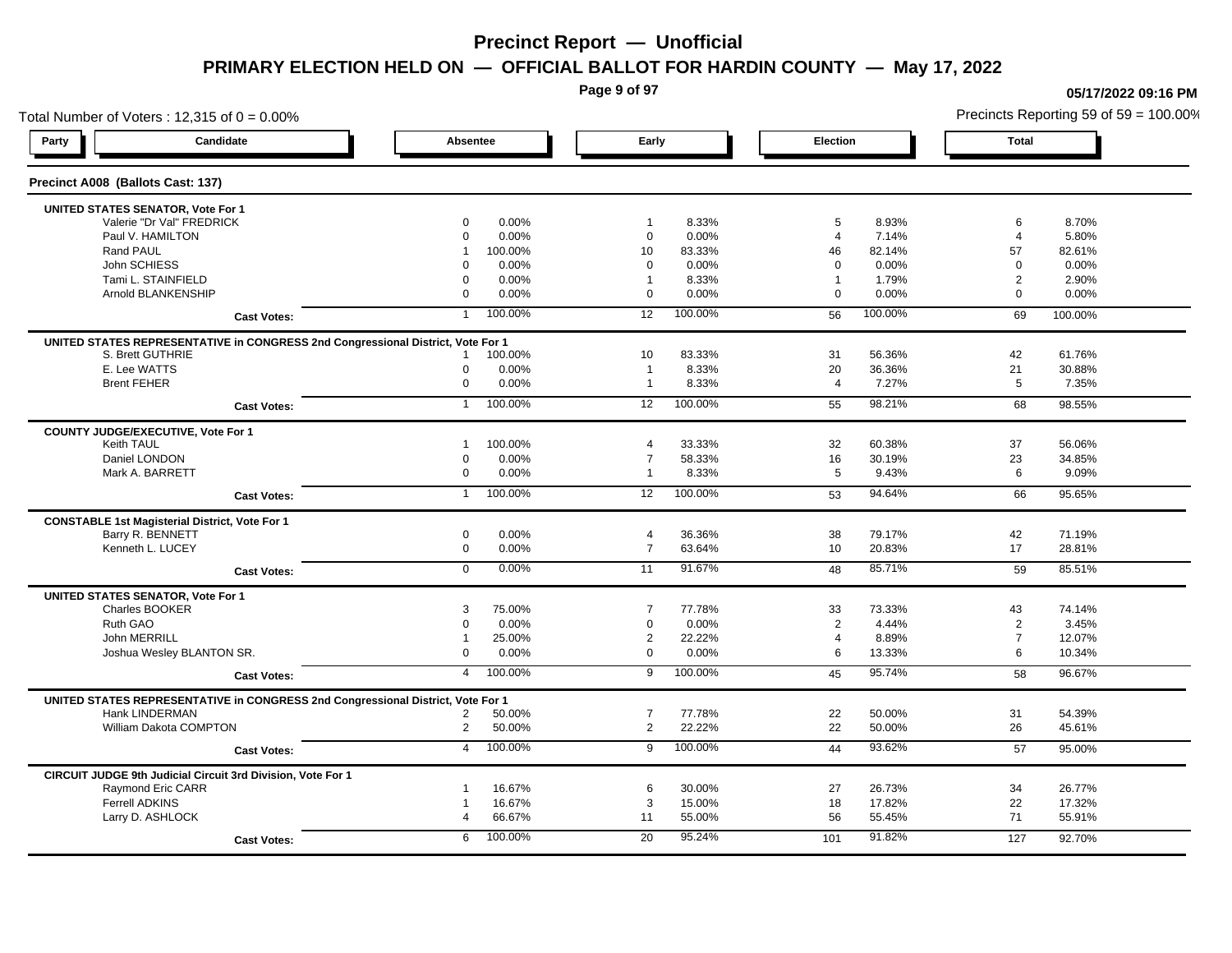**Page 10 of 97**

## Total Number of Voters : 12,315 of  $0 = 0.00\%$ **Party Candidate Absentee Early Election Total Precinct A009 (Ballots Cast: 27) UNITED STATES SENATOR, Vote For 1** Valerie "Dr Val" FREDRICK 0 0.00% 1 33.33% 3 23.08% 4 25.00% Paul V. HAMILTON 0 0.00% 0 0.00% 1 7.69% 1 6.25% Rand PAUL 0 0.00% 2 66.67% 9 69.23% 11 68.75% John SCHIESS 0 0.00% 0 0.00% 0 0.00% 0 0.00% Tami L. STAINFIELD 0 0.00% 0 0.00% 0 0.00% 0 0.00% Arnold BLANKENSHIP 0 0.00% 0 0.00% 0 0.00% 0 0.00% **Cast Votes:** 0 0.00% 3 100.00% 13 100.00% 16 100.00% **UNITED STATES REPRESENTATIVE in CONGRESS 2nd Congressional District, Vote For 1** S. Brett GUTHRIE 0 0.00% 3 100.00% 12 92.31% 15 93.75% E. Lee WATTS 0 0.00% 0 0.00% 1 7.69% 1 6.25% Brent FEHER 0 0.00% 0 0.00% 0 0.00% 0 0.00% **Cast Votes:** 0 0.00% 3 100.00% 13 100.00% 16 100.00% **STATE REPRESENTATIVE 26th Representative District, Vote For 1** Russell WEBBER 0 0.00% 3 100.00% 7 58.33% 10 66.67% Derek McALLISTER 0 0.00% 0 0.00% 5 41.67% 5 33.33% **Cast Votes:** 0 0.00% 3 100.00% 12 92.31% 15 93.75% **COUNTY JUDGE/EXECUTIVE, Vote For 1** Keith TAUL 0 0.00% 1 33.33% 9 75.00% 10 66.67% Daniel LONDON 0 0.00% 2 66.67% 3 25.00% 5 33.33% Mark A. BARRETT 0 0.00% 0 0.00% 0 0.00% 0 0.00% **Cast Votes:** 0 0.00% 3 100.00% 12 92.31% 15 93.75% **UNITED STATES SENATOR, Vote For 1** Charles BOOKER 0 0.00% 2 100.00% 7 87.50% 9 90.00% Ruth GAO 0 0.00% 0 0.00% 0 0.00% 0 0.00% John MERRILL 0 0.00% 0 0.00% 1 12.50% 1 10.00% Joshua Wesley BLANTON SR. 0 0.00% 0 0.00% 0 0.00% 0 0.00% **Cast Votes:** 0 0.00% 2 100.00% 8 100.00% 10 100.00% **UNITED STATES REPRESENTATIVE in CONGRESS 2nd Congressional District, Vote For 1** Hank LINDERMAN 0 0.00% 2 100.00% 3 42.86% 5 55.56% William Dakota COMPTON 0 0.00% 0 0.00% 4 57.14% 4 44.44% **Cast Votes:** 0 0.00% 2 100.00% 7 87.50% 9 90.00% **CIRCUIT JUDGE 9th Judicial Circuit 3rd Division, Vote For 1** Raymond Eric CARR 0 0.00% 1 25.00% 11 55.00% 12 50.00% Ferrell ADKINS 0 0.00% 0 0.00% 2 10.00% 2 8.33% Larry D. ASHLOCK 0 0.00% 3 75.00% 7 35.00% 10 41.67% **Cast Votes:** 0 0.00% 4 80.00% 20 90.91% 24 88.89%

### **05/17/2022 09:16 PM**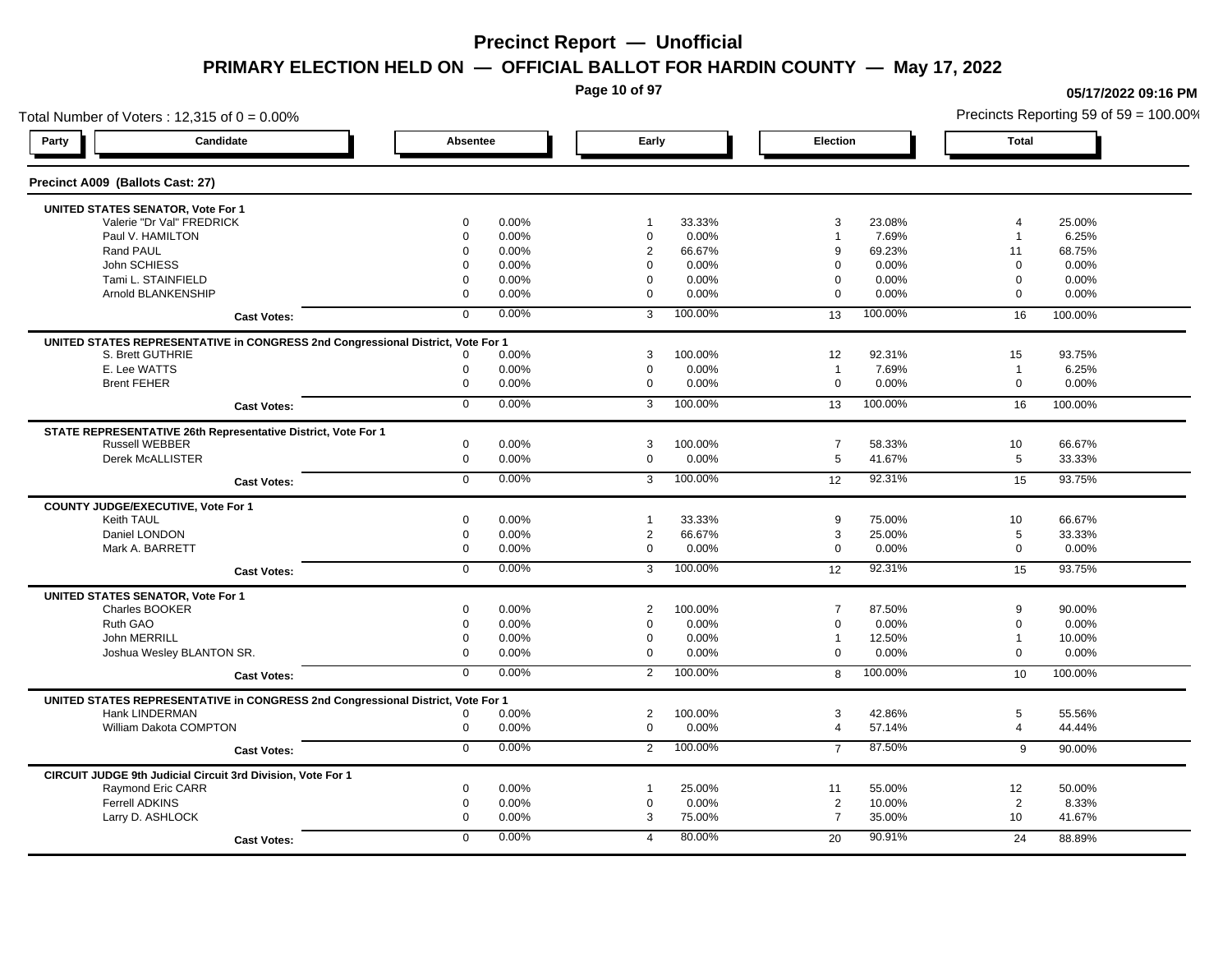**Page 11 of 97**

## Total Number of Voters : 12,315 of  $0 = 0.00\%$ **Party Candidate Absentee Early Election Total Precinct A010 (Ballots Cast: 6) UNITED STATES SENATOR, Vote For 1** Valerie "Dr Val" FREDRICK 0 0.00% 0 0.00% 0 0.00% 0 0.00% Paul V. HAMILTON 0 0.00% 0 0.00% 0 0.00% 0 0.00% Rand PAUL 0 0.00% 0 0.00% 1 50.00% 1 50.00% 1 John SCHIESS 0 0.00% 0 0.00% 0 0.00% 0 0.00% Tami L. STAINFIELD 0 0.00% 0 0.00% 0 0.00% 0 0.00% Arnold BLANKENSHIP 0 0.00% 0 0.00% 1 50.00% 1 50.00% **Cast Votes:** 0 0.00% 0 0.00% 2 100.00% 2 100.00% **UNITED STATES REPRESENTATIVE in CONGRESS 2nd Congressional District, Vote For 1** S. Brett GUTHRIE 0 0.00% 0 0.00% 1 50.00% 1 50.00% E. Lee WATTS 0 0.00% 0 0.00% 0 0.00% 0 0.00% Brent FEHER 0 0.00% 0 0.00% 1 50.00% 1 50.00% **Cast Votes:** 0 0.00% 0 0.00% 2 100.00% 2 100.00% **COUNTY JUDGE/EXECUTIVE, Vote For 1** Keith TAUL 0 0.00% 0 0.00% 0 0.00% 0 0.00% Daniel LONDON 0 0.00% 0 0.00% 0 0.00% 0 0.00% Mark A. BARRETT 0 0.00% 0 0.00% 2 100.00% 2 100.00% **Cast Votes:** 0 0.00% 0 0.00% 2 100.00% 2 100.00% **UNITED STATES SENATOR, Vote For 1** Charles BOOKER 0 0.00% 0 0.00% 2 66.67% 2 66.67% Ruth GAO 0 0.00% 0 0.00% 1 33.33% 1 33.33% John MERRILL 0 0.00% 0 0.00% 0 0.00% 0 0.00% Joshua Wesley BLANTON SR. 0 0.00% 0 0.00% 0 0.00% 0 0.00% **Cast Votes:** 0 0.00% 0 0.00% 3 75.00% 3 75.00% **UNITED STATES REPRESENTATIVE in CONGRESS 2nd Congressional District, Vote For 1** Hank LINDERMAN 0 0.00% 0 0.00% 2 66.67% 2 66.67% William Dakota COMPTON 0 0.00% 0 0.00% 1 33.33% 1 33.33% **Cast Votes:** 0 0.00% 0 0.00% 3 75.00% 3 75.00% **CIRCUIT JUDGE 9th Judicial Circuit 3rd Division, Vote For 1** Raymond Eric CARR 0 0.00% 0 0.00% 2 40.00% 2 40.00% Ferrell ADKINS 0 0.00% 0 0.00% 2 40.00% 2 40.00% Larry D. ASHLOCK 0 0.00% 0 0.00% 1 20.00% 1 20.00% **Cast Votes:** 0 0.00% 0 0.00% 5 83.33% 5 83.33%

Precincts Reporting 59 of 59 = 100.00%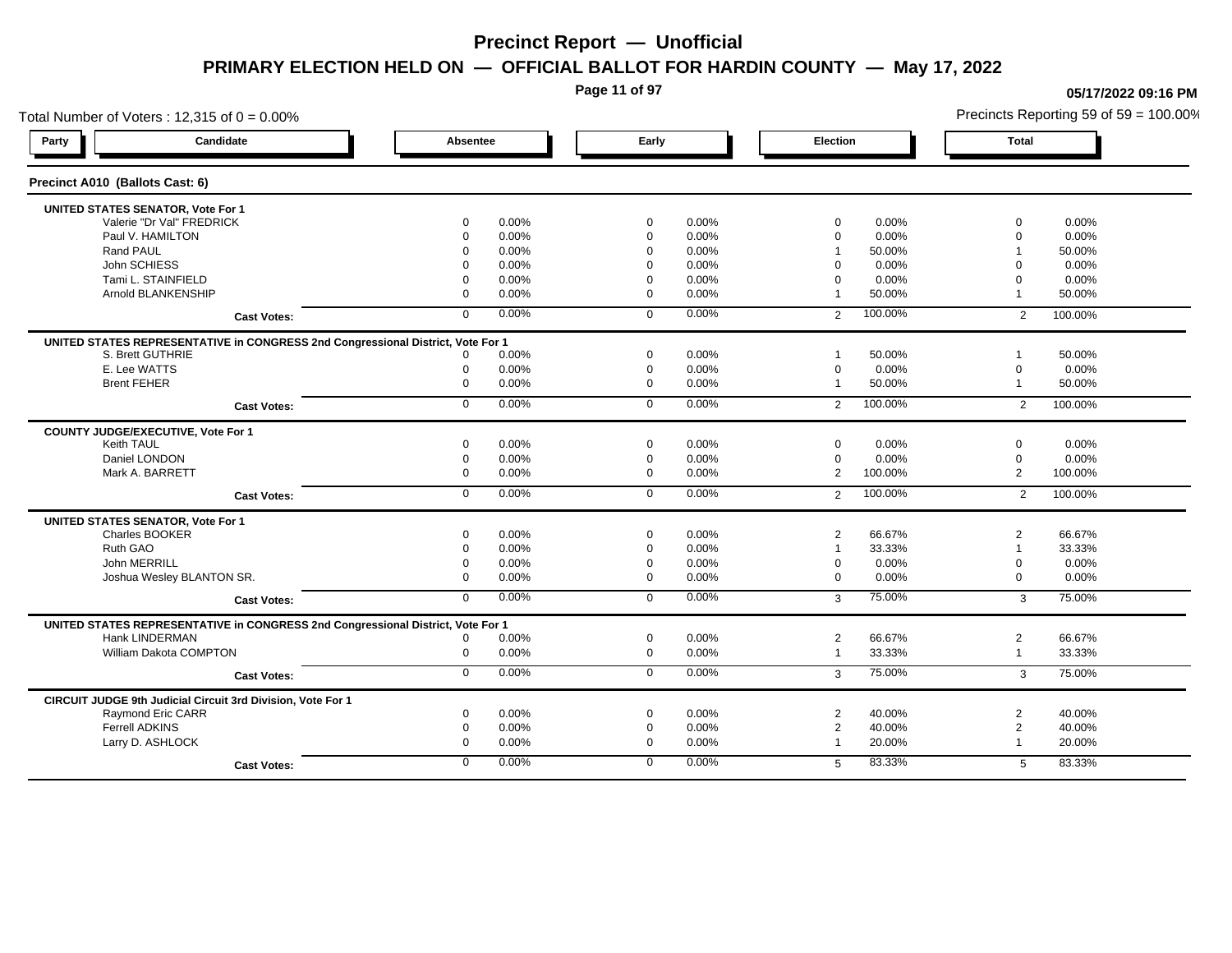**Page 12 of 97**

## Total Number of Voters : 12,315 of  $0 = 0.00\%$ **Party Candidate Absentee Early Election Total Precinct B001 (Ballots Cast: 76) UNITED STATES SENATOR, Vote For 1** Valerie "Dr Val" FREDRICK 0 0.00% 0 0.00% 3 9.38% 3 7.50% Paul V. HAMILTON 0 0.00% 0 0.00% 0 0.00% 0 0.00% Rand PAUL 2 100.00% 4 66.67% 28 87.50% 34 85.00% John SCHIESS 0 0.00% 0 0.00% 0 0.00% 0 0.00% Tami L. STAINFIELD 0 0.00% 2 33.33% 1 3.13% 3 7.50% Arnold BLANKENSHIP 0 0.00% 0 0.00% 0 0.00% 0 0.00% **Cast Votes:** 2 100.00% 6 100.00% 32 100.00% 40 100.00% **UNITED STATES REPRESENTATIVE in CONGRESS 2nd Congressional District, Vote For 1** S. Brett GUTHRIE 1 50.00% 4 66.67% 21 65.63% 26 65.00% E. Lee WATTS 1 50.00% 2 33.33% 9 28.13% 12 30.00% Brent FEHER 0 0.00% 0 0.00% 2 6.25% 2 5.00% **Cast Votes:** 2 100.00% 6 100.00% 32 100.00% 40 100.00% **COUNTY JUDGE/EXECUTIVE, Vote For 1** Keith TAUL 0 0.00% 2 33.33% 13 40.63% 15 37.50% Daniel LONDON 2 100.00% 4 66.67% 13 40.63% 19 47.50% Mark A. BARRETT 0 0.00% 0 0.00% 6 18.75% 6 15.00% **Cast Votes:** 2 100.00% 6 100.00% 32 100.00% 40 100.00% **UNITED STATES SENATOR, Vote For 1** Charles BOOKER 0 0.00% 1 50.00% 20 64.52% 21 63.64% Ruth GAO 0 0.00% 1 50.00% 3 9.68% 4 12.12% John MERRILL 0 0.00% 0 0.00% 3 9.68% 3 9.09% Joshua Wesley BLANTON SR. 0 0.00% 0 0.00% 5 16.13% 5 15.15% **Cast Votes:** 0 0.00% 2 100.00% 31 100.00% 33 100.00% **UNITED STATES REPRESENTATIVE in CONGRESS 2nd Congressional District, Vote For 1** Hank LINDERMAN 0 0.00% 2 100.00% 22 70.97% 24 72.73% William Dakota COMPTON 0 0.00% 0 0.00% 9 29.03% 9 27.27% **Cast Votes:** 0 0.00% 2 100.00% 31 100.00% 33 100.00% **CIRCUIT JUDGE 9th Judicial Circuit 3rd Division, Vote For 1** Raymond Eric CARR 0 0.00% 0 0.00% 21 33.33% 21 28.77% Ferrell ADKINS 0 0.00% 2 25.00% 18 28.57% 20 27.40% Larry D. ASHLOCK 2 100.00% 6 75.00% 24 38.10% 32 43.84% **Cast Votes:** 2 100.00% 8 100.00% 63 95.45% 73 96.05%

Precincts Reporting 59 of 59 = 100.00%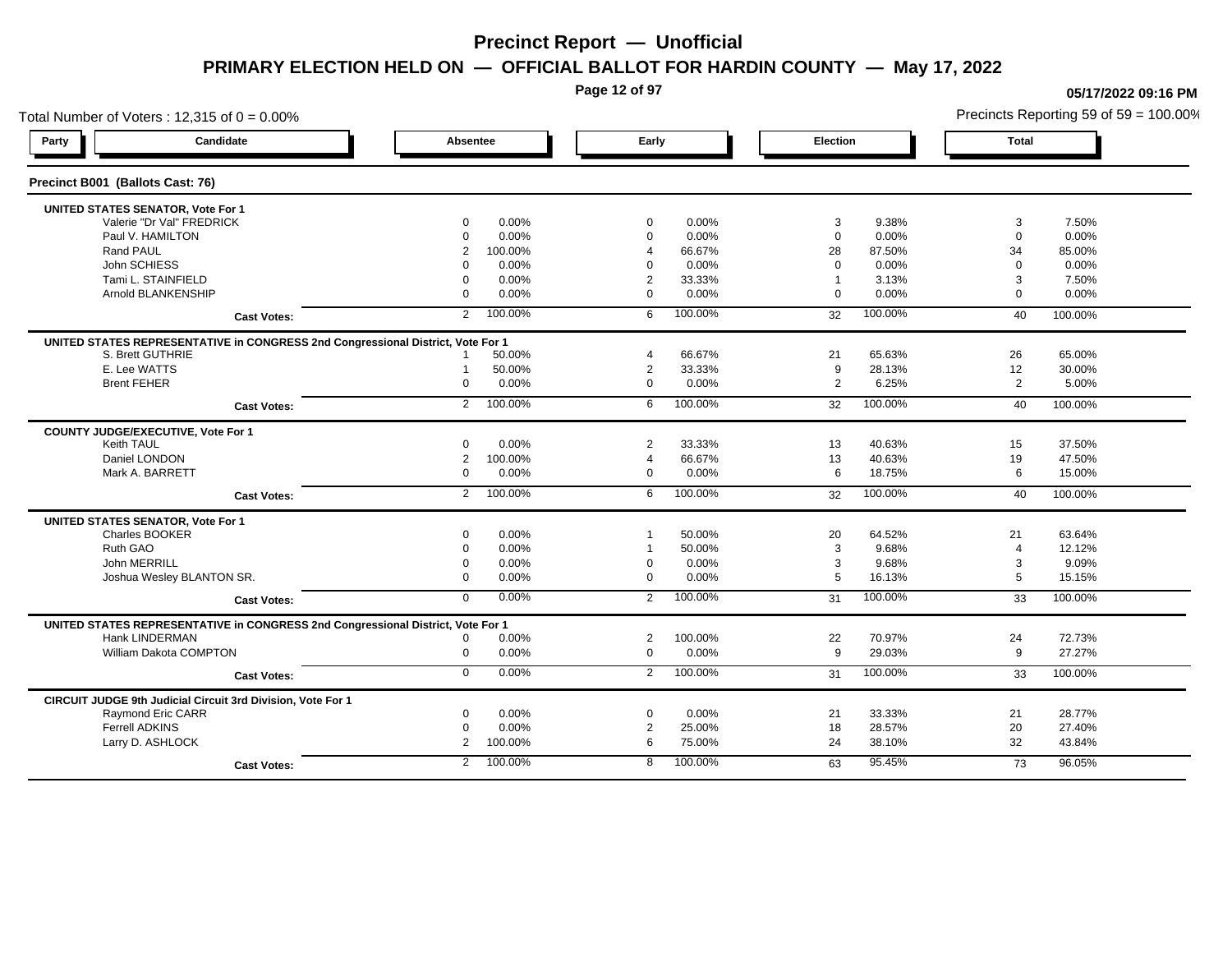**Page 13 of 97**

## Total Number of Voters : 12,315 of  $0 = 0.00\%$ **Party Candidate Absentee Early Election Total Precinct B002 (Ballots Cast: 188) UNITED STATES SENATOR, Vote For 1** Valerie "Dr Val" FREDRICK 0 0.00% 1 10.00% 3 4.29% 4 5.00% Paul V. HAMILTON 0 0.00% 0 0.00% 2 2.86% 2 2.50% Rand PAUL 0 0.00% 9 90.00% 60 85.71% 69 86.25% John SCHIESS 0 0.00% 0 0.00% 1 1.43% 1 1.25% Tami L. STAINFIELD 0 0.00% 0 0.00% 2 2.86% 2 2.50% Arnold BLANKENSHIP 0 0.00% 0 0.00% 2 2.86% 2 2.50% **Cast Votes:** 0 0.00% 10 100.00% 70 98.59% 80 98.77% **UNITED STATES REPRESENTATIVE in CONGRESS 2nd Congressional District, Vote For 1** S. Brett GUTHRIE 0 0.00% 8 80.00% 50 71.43% 58 72.50% E. Lee WATTS 0 0.00% 1 10.00% 18 25.71% 19 23.75% Brent FEHER 0 0.00% 1 10.00% 2 2.86% 3 3.75% **Cast Votes:** 0 0.00% 10 100.00% 70 98.59% 80 98.77% **STATE REPRESENTATIVE 26th Representative District, Vote For 1** Russell WEBBER 0 0.00% 6 75.00% 35 61.40% 41 63.08% Derek McALLISTER 0 0.00% 2 25.00% 22 38.60% 24 36.92% **Cast Votes:** 0 0.00% 8 80.00% 57 80.28% 65 80.25% **COUNTY JUDGE/EXECUTIVE, Vote For 1** Keith TAUL 0 0.00% 4 40.00% 39 58.21% 43 55.84% Daniel LONDON 0 0.00% 5 50.00% 21 31.34% 26 33.77% Mark A. BARRETT 0 0.00% 1 10.00% 7 10.45% 8 10.39% **Cast Votes:** 0 0.00% 10 100.00% 67 94.37% 77 95.06% **UNITED STATES SENATOR, Vote For 1** Charles BOOKER 1 100.00% 20 83.33% 59 84.29% 80 84.21% Ruth GAO 0 0.00% 1 4.17% 2 2.86% 3 3.16% John MERRILL 0 0.00% 3 12.50% 6 8.57% 9 9.47% Joshua Wesley BLANTON SR. 0 0.00% 0 0.00% 3 4.29% 3 3.16% **Cast Votes:** 1 100.00% 24 100.00% 70 95.89% 95 96.94% **UNITED STATES REPRESENTATIVE in CONGRESS 2nd Congressional District, Vote For 1** Hank LINDERMAN 1 100.00% 15 68.18% 41 58.57% 57 61.29% William Dakota COMPTON 0 0.00% 7 31.82% 29 41.43% 36 38.71% **Cast Votes:** 1 100.00% 22 91.67% 70 95.89% 93 94.90% **CIRCUIT JUDGE 9th Judicial Circuit 3rd Division, Vote For 1** Raymond Eric CARR 0 0.00% 11 33.33% 37 26.06% 48 27.27% Ferrell ADKINS 0 0.00% 2 6.06% 34 23.94% 36 20.45% Larry D. ASHLOCK 1 100.00% 20 60.61% 71 50.00% 92 52.27% **Cast Votes:** 1 100.00% 33 94.29% 142 93.42% 176 93.62%

### **05/17/2022 09:16 PM**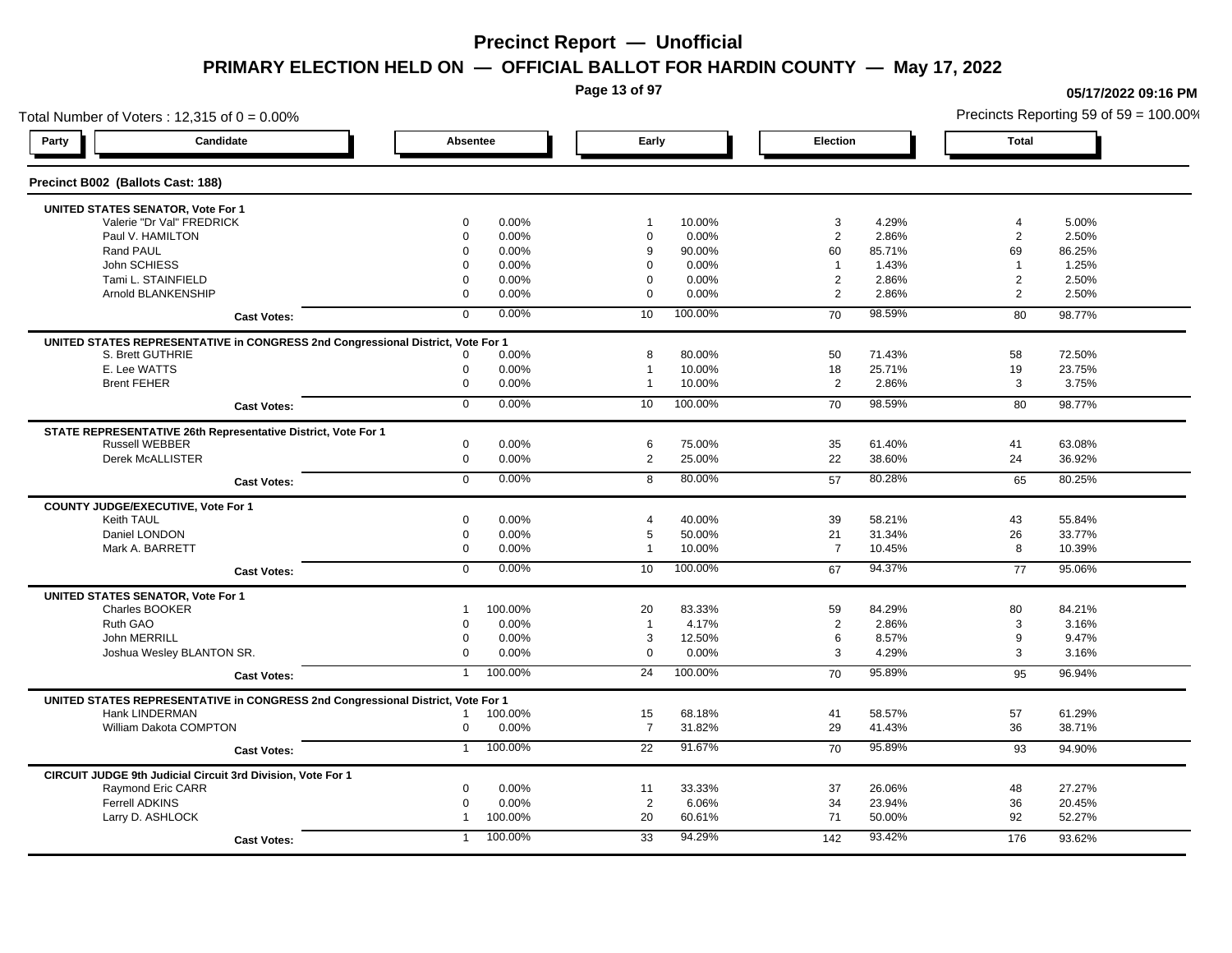**Page 14 of 97**

## Total Number of Voters : 12,315 of  $0 = 0.00\%$ **Party Candidate Absentee Early Election Total Precinct B003 (Ballots Cast: 246) UNITED STATES SENATOR, Vote For 1** Valerie "Dr Val" FREDRICK 0 0.00% 0 0.00% 5 6.58% 5 5.21% Paul V. HAMILTON 0 0.00% 0 0.00% 2 2.63% 2 2.08% Rand PAUL 1 100.00% 18 94.74% 68 89.47% 87 90.63% John SCHIESS 0 0.00% 0 0.00% 0 0.00% 0 0.00% Tami L. STAINFIELD 0 0.00% 0 0.00% 1 1.32% 1 1.04% 1 Arnold BLANKENSHIP 0 0.00% 1 5.26% 0 0.00% 1 1.04% **Cast Votes:** 1 100.00% 19 95.00% 76 98.70% 96 97.96% **UNITED STATES REPRESENTATIVE in CONGRESS 2nd Congressional District, Vote For 1** S. Brett GUTHRIE 1 100.00% 16 84.21% 59 76.62% 76 78.35% E. Lee WATTS 0 0.00% 3 15.79% 16 20.78% 19 19.59% Brent FEHER 0 0.00% 0 0.00% 2 2.60% 2 2.06% **Cast Votes:** 1 100.00% 19 95.00% 77 100.00% 97 98.98% **STATE REPRESENTATIVE 25th Representative District, Vote For 1** Stan ROUTT 0 0.00% 2 10.53% 12 16.67% 14 15.22% Steve BRATCHER 1 100.00% 13 68.42% 37 51.39% 51 55.43% Bill BENNETT 0 0.00% 4 21.05% 23 31.94% 27 29.35% **Cast Votes:** 1 100.00% 19 95.00% 72 93.51% 92 93.88% **COUNTY JUDGE/EXECUTIVE, Vote For 1** Keith TAUL 0 0.00% 13 72.22% 53 69.74% 66 69.47% Daniel LONDON 1 100.00% 3 16.67% 15 19.74% 19 20.00% Mark A. BARRETT 0 0.00% 2 11.11% 8 10.53% 10 10.53% **Cast Votes:** 1 100.00% 18 90.00% 76 98.70% 95 96.94% **UNITED STATES SENATOR, Vote For 1** Charles BOOKER 7 87.50% 15 83.33% 99 86.84% 121 86.43% Ruth GAO 1 12.50% 0 0.00% 5 4.39% 6 4.29% John MERRILL 0 0.00% 1 5.56% 7 6.14% 8 5.71% Joshua Wesley BLANTON SR. 0 0.00% 2 11.11% 3 2.63% 5 3.57% **Cast Votes:** 8 100.00% 18 100.00% 114 99.13% 140 99.29% **UNITED STATES REPRESENTATIVE in CONGRESS 2nd Congressional District, Vote For 1** Hank LINDERMAN 6 75.00% 11 73.33% 64 58.18% 81 60.90% William Dakota COMPTON 2 25.00% 4 26.67% 46 41.82% 52 39.10% **Cast Votes:** 8 100.00% 15 83.33% 110 95.65% 133 94.33% **CIRCUIT JUDGE 9th Judicial Circuit 3rd Division, Vote For 1** Raymond Eric CARR 1 12.50% 10 31.25% 54 28.88% 65 28.63% Ferrell ADKINS 1 12.50% 5 15.63% 42 22.46% 48 21.15% Larry D. ASHLOCK 6 75.00% 17 53.13% 91 48.66% 114 50.22% **Cast Votes:** 8 88.89% 32 84.21% 187 93.97% 227 92.28%

#### **05/17/2022 09:16 PM**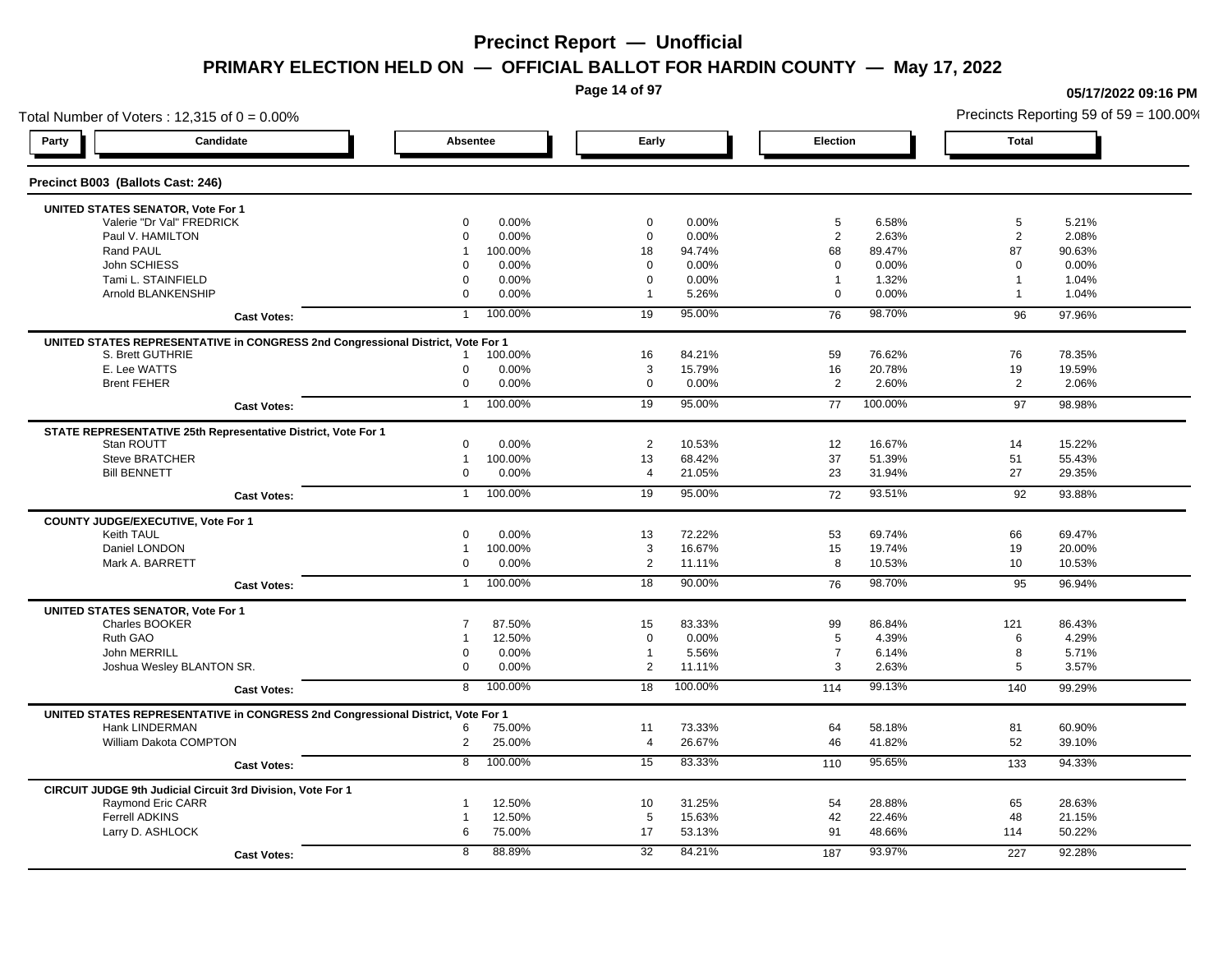**Page 15 of 97**

**05/17/2022 09:16 PM**

## Total Number of Voters : 12,315 of  $0 = 0.00\%$ Precincts Reporting 59 of 59 = 100.00% **Party Candidate Absentee Early Election Total Precinct B004 (Ballots Cast: 174) UNITED STATES SENATOR, Vote For 1** Valerie "Dr Val" FREDRICK 0 0.00% 1 14.29% 4 6.90% 5 7.46% Paul V. HAMILTON 0 0.00% 0 0.00% 3 5.17% 3 4.48% Rand PAUL 2 100.00% 5 71.43% 43 74.14% 50 74.63% John SCHIESS 0 0.00% 0 0.00% 1 1.72% 1 1.49% Tami L. STAINFIELD 0 0.00% 0 0.00% 2 3.45% 2 2.99% Arnold BLANKENSHIP 0 0.00% 1 14.29% 5 8.62% 6 8.96% **Cast Votes:** 2 100.00% 7 100.00% 58 98.31% 67 98.53% **UNITED STATES REPRESENTATIVE in CONGRESS 2nd Congressional District, Vote For 1** S. Brett GUTHRIE 0 0.00% 5 71.43% 41 71.93% 46 69.70% E. Lee WATTS 2 100.00% 2 28.57% 14 24.56% 18 27.27% Brent FEHER 0 0.00% 0 0.00% 2 3.51% 2 3.03% **Cast Votes:** 2 100.00% 7 100.00% 57 96.61% 66 97.06% **STATE REPRESENTATIVE 25th Representative District, Vote For 1** Stan ROUTT 0 0.00% 1 25.00% 4 7.55% 5 8.62% Steve BRATCHER 0 0.00% 1 25.00% 30 56.60% 31 53.45% Bill BENNETT 1 100.00% 2 50.00% 19 35.85% 22 37.93% **Cast Votes:** 1 50.00% 4 57.14% 53 89.83% 58 85.29% **COUNTY JUDGE/EXECUTIVE, Vote For 1** Keith TAUL 1 100.00% 5 71.43% 29 52.73% 35 55.56% Daniel LONDON 0 0.00% 2 28.57% 14 25.45% 16 25.40% Mark A. BARRETT 0 0.00% 0 0.00% 12 21.82% 12 19.05% **Cast Votes:** 1 50.00% 7 100.00% 55 93.22% 63 92.65% **UNITED STATES SENATOR, Vote For 1** Charles BOOKER 4 80.00% 10 100.00% 73 85.88% 87 87.00% Ruth GAO 1 20.00% 0 0.00% 4 4.71% 5 5.00% John MERRILL 0 0.00% 0 0.00% 6 7.06% 6 6.00% Joshua Wesley BLANTON SR. 0 0.00% 0 0.00% 2 2.35% 2 2.00% **Cast Votes:** 5 100.00% 10 100.00% 85 100.00% 100 100.00% **UNITED STATES REPRESENTATIVE in CONGRESS 2nd Congressional District, Vote For 1** Hank LINDERMAN 4 80.00% 8 88.89% 51 62.96% 63 66.32% William Dakota COMPTON 1 20.00% 1 11.11% 30 37.04% 32 33.68% **Cast Votes:** 5 100.00% 9 90.00% 81 95.29% 95 95.00% **CIRCUIT JUDGE 9th Judicial Circuit 3rd Division, Vote For 1** Raymond Eric CARR 5 71.43% 4 26.67% 34 24.46% 43 26.71% Ferrell ADKINS 0 0.00% 6 40.00% 36 25.90% 42 26.09% Larry D. ASHLOCK 2 28.57% 5 33.33% 69 49.64% 76 47.20% **Cast Votes:** 7 100.00% 15 88.24% 139 92.67% 161 92.53%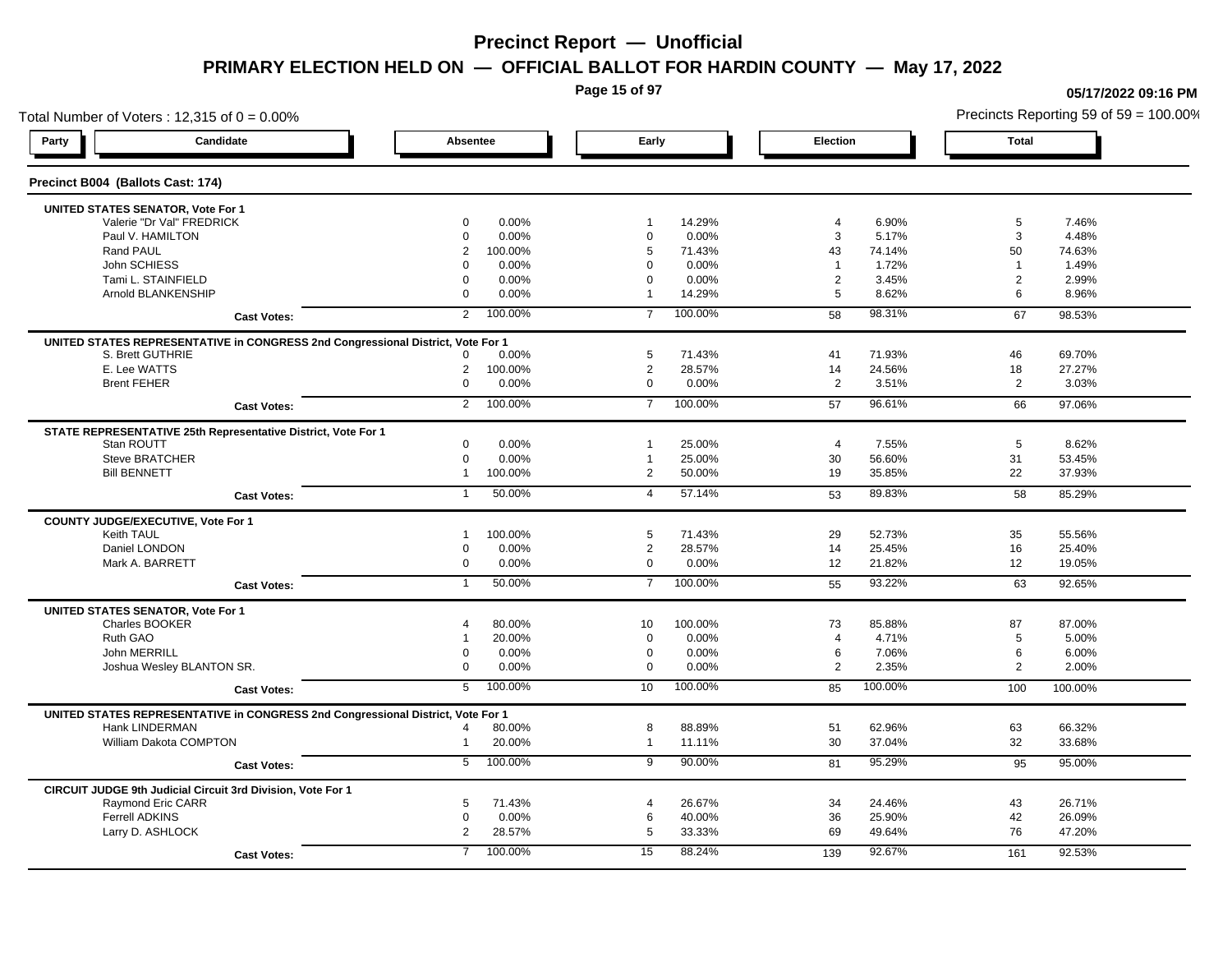**Page 16 of 97**

**05/17/2022 09:16 PM**

## Total Number of Voters : 12,315 of  $0 = 0.00\%$ Precincts Reporting 59 of 59 = 100.00% **Party Candidate Absentee Early Election Total Precinct B005 (Ballots Cast: 125) UNITED STATES SENATOR, Vote For 1** Valerie "Dr Val" FREDRICK 0 0.00% 0 0.00% 4 6.35% 4 5.33% Paul V. HAMILTON 0 0.00% 1 8.33% 2 3.17% 3 4.00% Rand PAUL 0 0.00% 10 83.33% 52 82.54% 62 82.67% John SCHIESS 0 0.00% 1 8.33% 2 3.17% 3 4.00% Tami L. STAINFIELD 0 0.00% 0 0.00% 2 3.17% 2 2.67% Arnold BLANKENSHIP 0 0.00% 0 0.00% 1 1.59% 1 1.33% **Cast Votes:** 0 0.00% 12 100.00% 63 98.44% 75 98.68% **UNITED STATES REPRESENTATIVE in CONGRESS 2nd Congressional District, Vote For 1** S. Brett GUTHRIE 0 0.00% 6 50.00% 47 73.44% 53 69.74% E. Lee WATTS 0 0.00% 6 50.00% 14 21.88% 20 26.32% Brent FEHER 0 0.00% 0 0.00% 3 4.69% 3 3.95% **Cast Votes:** 0 0.00% 12 100.00% 64 100.00% 76 100.00% **STATE REPRESENTATIVE 25th Representative District, Vote For 1** Stan ROUTT 0 0.00% 1 9.09% 5 8.06% 6 8.22% Steve BRATCHER 0 0.00% 6 54.55% 37 59.68% 43 58.90% Bill BENNETT 0 0.00% 4 36.36% 20 32.26% 24 32.88% **Cast Votes:** 0 0.00% 11 91.67% 62 96.88% 73 96.05% **COUNTY JUDGE/EXECUTIVE, Vote For 1** Keith TAUL 0 0.00% 5 45.45% 27 43.55% 32 43.84% Daniel LONDON 0 0.00% 4 36.36% 25 40.32% 29 39.73% Mark A. BARRETT 0 0.00% 2 18.18% 10 16.13% 12 16.44% **Cast Votes:** 0 0.00% 11 91.67% 62 96.88% 73 96.05% **UNITED STATES SENATOR, Vote For 1** Charles BOOKER 2 100.00% 7 53.85% 14 46.67% 23 51.11% Ruth GAO 0 0.00% 1 7.69% 2 6.67% 3 6.67% John MERRILL 0 0.00% 4 30.77% 9 30.00% 13 28.89% Joshua Wesley BLANTON SR. 0 0.00% 1 7.69% 5 16.67% 6 13.33% **Cast Votes:** 2 100.00% 13 100.00% 30 93.75% 45 95.74% **UNITED STATES REPRESENTATIVE in CONGRESS 2nd Congressional District, Vote For 1** Hank LINDERMAN 1 50.00% 9 69.23% 10 33.33% 20 44.44% William Dakota COMPTON 1 50.00% 4 30.77% 20 66.67% 25 55.56% **Cast Votes:** 2 100.00% 13 100.00% 30 93.75% 45 95.74% **CIRCUIT JUDGE 9th Judicial Circuit 3rd Division, Vote For 1** Raymond Eric CARR 1 50.00% 10 41.67% 33 34.74% 44 36.36% Ferrell ADKINS 0 0.00% 3 12.50% 21 22.11% 24 19.83% Larry D. ASHLOCK 1 50.00% 11 45.83% 41 43.16% 53 43.80% **Cast Votes:** 2 100.00% 24 96.00% 95 96.94% 121 96.80%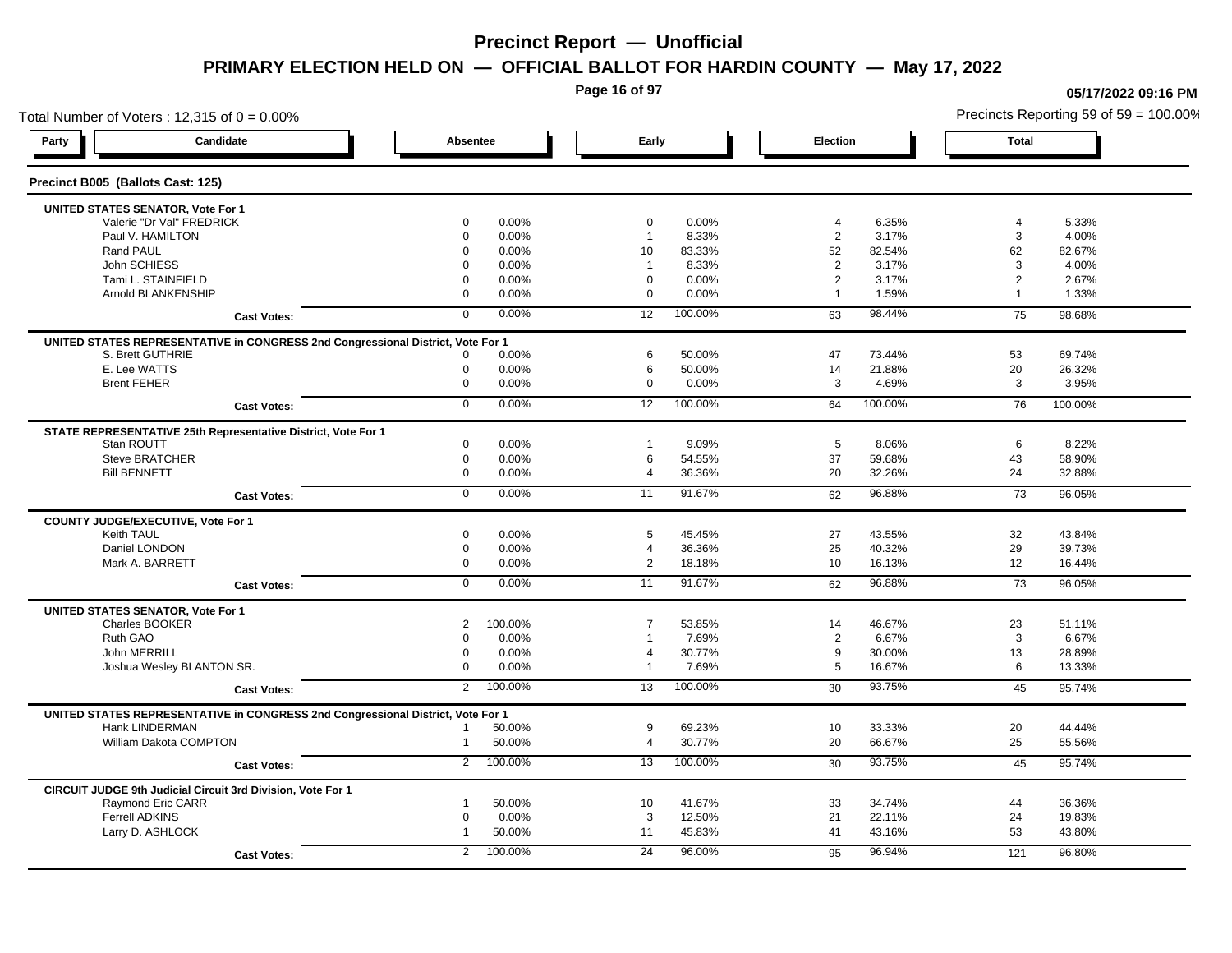**Page 17 of 97**

## Total Number of Voters : 12,315 of  $0 = 0.00\%$ Precincts Reporting 59 of 59 = 100.00% **Party Candidate Absentee Early Election Total Precinct B006 (Ballots Cast: 150) UNITED STATES SENATOR, Vote For 1** Valerie "Dr Val" FREDRICK 0 0.00% 0 0.00% 1 1.75% 1 1.61% Paul V. HAMILTON 0 0.00% 0 0.00% 4 7.02% 4 6.45% Rand PAUL 0 0.00% 5 100.00% 46 80.70% 51 82.26% John SCHIESS 0 0.00% 0 0.00% 3 5.26% 3 4.84% Tami L. STAINFIELD 0 0.00% 0 0.00% 0 0.00% 0 0.00% Arnold BLANKENSHIP 0 0.00% 0 0.00% 3 5.26% 3 4.84% **Cast Votes:** 0 0.00% 5 100.00% 57 98.28% 62 98.41% **UNITED STATES REPRESENTATIVE in CONGRESS 2nd Congressional District, Vote For 1** S. Brett GUTHRIE 0 0.00% 4 80.00% 38 65.52% 42 66.67% E. Lee WATTS 0 0.00% 1 20.00% 17 29.31% 18 28.57% Brent FEHER 0 0.00% 0 0.00% 3 5.17% 3 4.76% **Cast Votes:** 0 0.00% 5 100.00% 58 100.00% 63 100.00% **COUNTY JUDGE/EXECUTIVE, Vote For 1** Keith TAUL 0 0.00% 3 60.00% 28 48.28% 31 49.21% Daniel LONDON 0 0.00% 0 0.00% 24 41.38% 24 38.10% Mark A. BARRETT 0 0.00% 2 40.00% 6 10.34% 8 12.70% **Cast Votes:** 0 0.00% 5 100.00% 58 100.00% 63 100.00% **UNITED STATES SENATOR, Vote For 1** Charles BOOKER 0 0.00% 9 90.00% 53 74.65% 62 76.54% Ruth GAO 0 0.00% 0 0.00% 6 8.45% 6 7.41% John MERRILL 0 0.00% 0 0.00% 7 9.86% 7 8.64% Joshua Wesley BLANTON SR. 0 0.00% 1 10.00% 5 7.04% 6 7.41% **Cast Votes:** 0 0.00% 10 90.91% 71 100.00% 81 98.78% **UNITED STATES REPRESENTATIVE in CONGRESS 2nd Congressional District, Vote For 1** Hank LINDERMAN 0 0.00% 7 70.00% 43 64.18% 50 64.94% William Dakota COMPTON 0 0.00% 3 30.00% 24 35.82% 27 35.06% **Cast Votes:** 0 0.00% 10 90.91% 67 94.37% 77 93.90% **CIRCUIT JUDGE 9th Judicial Circuit 3rd Division, Vote For 1** Raymond Eric CARR 0 0.00% 3 21.43% 31 24.60% 34 24.29% Ferrell ADKINS 0 0.00% 1 7.14% 25 19.84% 26 18.57% Larry D. ASHLOCK 0 0.00% 10 71.43% 70 55.56% 80 57.14% **Cast Votes:** 0 0.00% 14 82.35% 126 94.74% 140 93.33%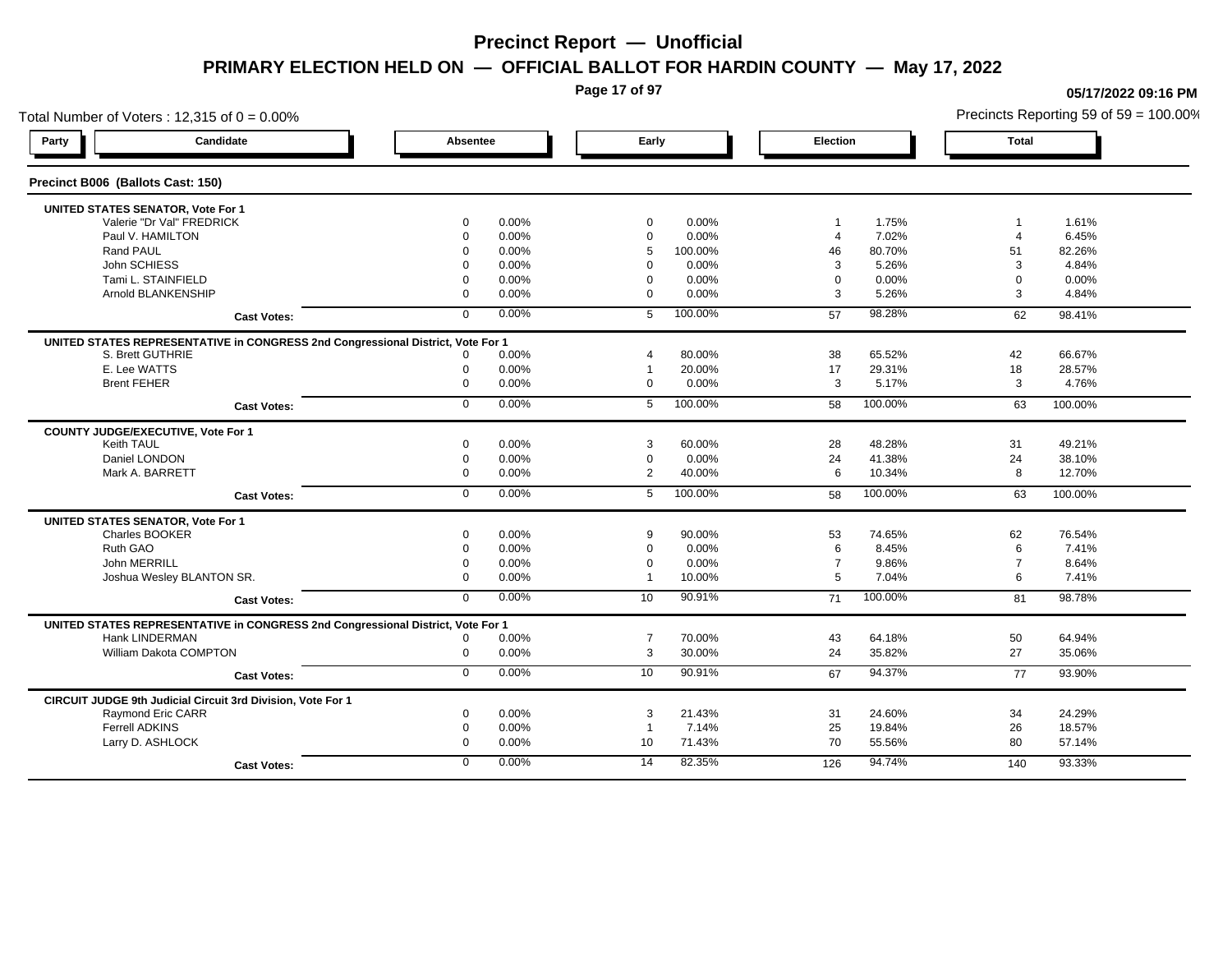**Page 18 of 97**

## Total Number of Voters : 12,315 of  $0 = 0.00\%$ **Party Candidate Absentee Early Election Total Precinct C001 (Ballots Cast: 204) UNITED STATES SENATOR, Vote For 1** Valerie "Dr Val" FREDRICK 0 0.00% 1 3.23% 5 5.95% 6 5.22% Paul V. HAMILTON 0 0.00% 0 0.00% 2 2.38% 2 1.74% Rand PAUL 0 0.00% 30 96.77% 74 88.10% 104 90.43% John SCHIESS 0 0.00% 0 0.00% 1 1.19% 1 0.87% Tami L. STAINFIELD 0 0.00% 0 0.00% 0 0.00% 0 0.00% Arnold BLANKENSHIP 0 0.00% 0 0.00% 2 2.38% 2 1.74% **Cast Votes:** 0 0.00% 31 100.00% 84 98.82% 115 99.14% **UNITED STATES REPRESENTATIVE in CONGRESS 2nd Congressional District, Vote For 1** S. Brett GUTHRIE 0 0.00% 30 96.77% 65 78.31% 95 83.33% E. Lee WATTS 0 0.00% 1 3.23% 13 15.66% 14 12.28% Brent FEHER 0 0.00% 0 0.00% 5 6.02% 5 4.39% **Cast Votes:** 0 0.00% 31 100.00% 83 97.65% 114 98.28% **STATE REPRESENTATIVE 25th Representative District, Vote For 1** Stan ROUTT 0 0.00% 0 0.00% 9 11.25% 9 8.26% Steve BRATCHER 0 0.00% 20 68.97% 57 71.25% 77 70.64% Bill BENNETT 0 0.00% 9 31.03% 14 17.50% 23 21.10% **Cast Votes:** 0 0.00% 29 93.55% 80 94.12% 109 93.97% **COUNTY JUDGE/EXECUTIVE, Vote For 1** Keith TAUL 0 0.00% 10 33.33% 31 37.35% 41 36.28% Daniel LONDON 0 0.00% 19 63.33% 49 59.04% 68 60.18% Mark A. BARRETT 0 0.00% 1 3.33% 3 3.61% 4 3.54% **Cast Votes:** 0 0.00% 30 96.77% 83 97.65% 113 97.41% **MAGISTRATE 3rd Magisterial District, Vote For 1** Patsy WHITEHEAD 0 0.00% 21 70.00% 39 51.32% 60 56.60% Steve SMITH 0 0.00% 9 30.00% 37 48.68% 46 43.40% **Cast Votes:** 0 0.00% 30 96.77% 76 89.41% 106 91.38% **CONSTABLE 3rd Magisterial District, Vote For 1** John BAYS 0 0.00% 11 64.71% 35 60.34% 46 61.33% Howard Leroy CARTER JR. 0 0.00% 6 35.29% 23 39.66% 29 38.67% **Cast Votes:** 0 0.00% 17 54.84% 58 68.24% 75 64.66% **UNITED STATES SENATOR, Vote For 1** Charles BOOKER 4 100.00% 13 61.90% 38 71.70% 55 70.51% Ruth GAO 0 0.00% 1 4.76% 6 11.32% 7 8.97% John MERRILL 0 0.00% 5 23.81% 2 3.77% 7 8.97% Joshua Wesley BLANTON SR. 0 0.00% 2 9.52% 7 13.21% 9 11.54% **Cast Votes:** 4 100.00% 21 84.00% 53 96.36% 78 92.86%

### **05/17/2022 09:16 PM**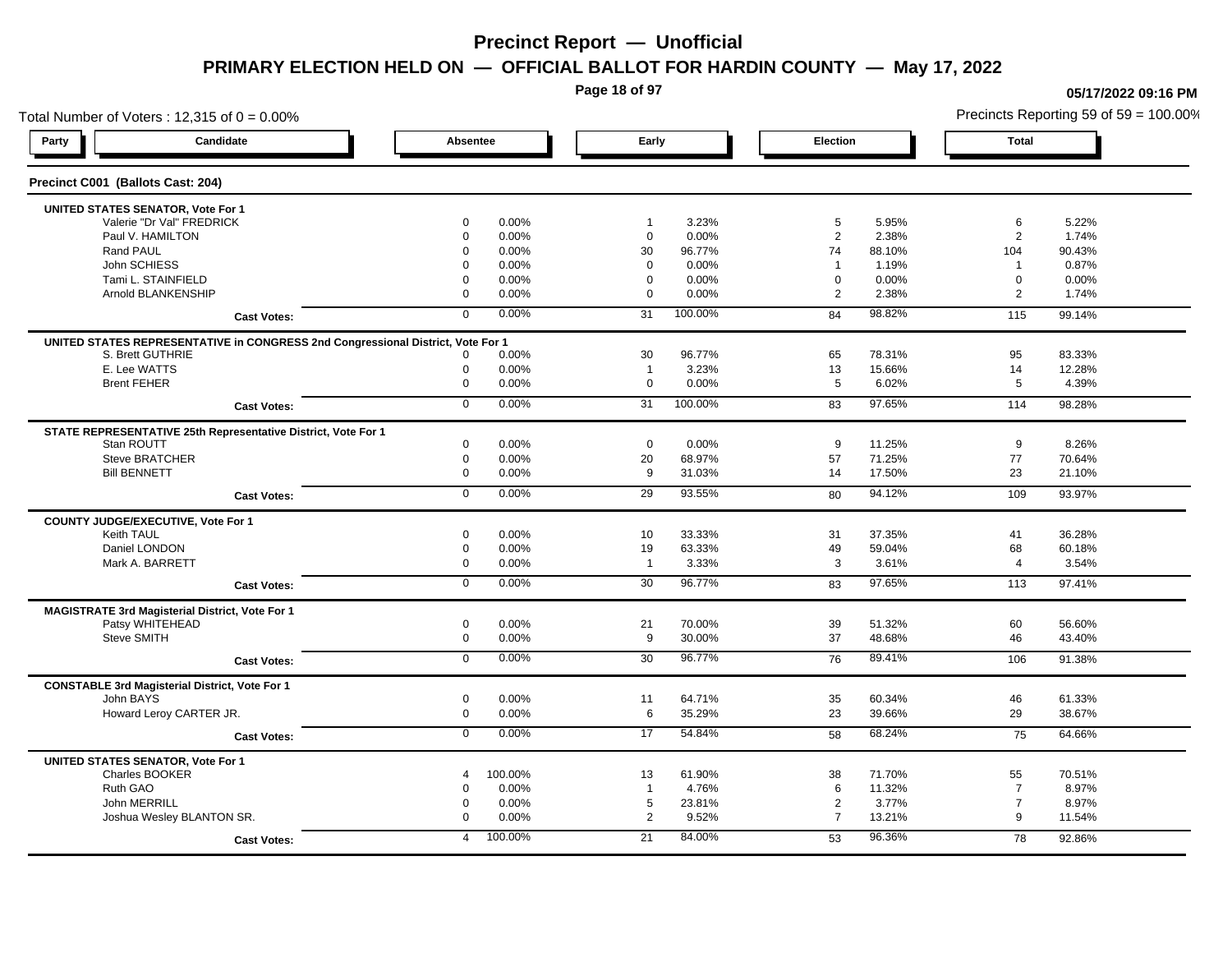**Page 19 of 97**

## Total Number of Voters : 12,315 of  $0 = 0.00\%$ Precincts Reporting 59 of 59 = 100.00% **Party Candidate Absentee Early Election Total Precinct C001 (Ballots Cast: 204) UNITED STATES REPRESENTATIVE in CONGRESS 2nd Congressional District, Vote For 1** Hank LINDERMAN 2 50.00% 18 85.71% 33 68.75% 53 72.60% William Dakota COMPTON **2 150.00%** 2 14.29% 15 31.25% 20 27.40% **Cast Votes:** 4 100.00% 21 84.00% 48 87.27% 73 86.90% **CIRCUIT JUDGE 9th Judicial Circuit 3rd Division, Vote For 1** Raymond Eric CARR 1 25.00% 15 28.85% 48 34.78% 64 32.99% Ferrell ADKINS 0 0.00% 7 13.46% 22 15.94% 29 14.95% Larry D. ASHLOCK 3 75.00% 30 57.69% 68 49.28% 101 52.06% **Cast Votes:** 4 100.00% 52 92.86% 138 95.83% 194 95.10%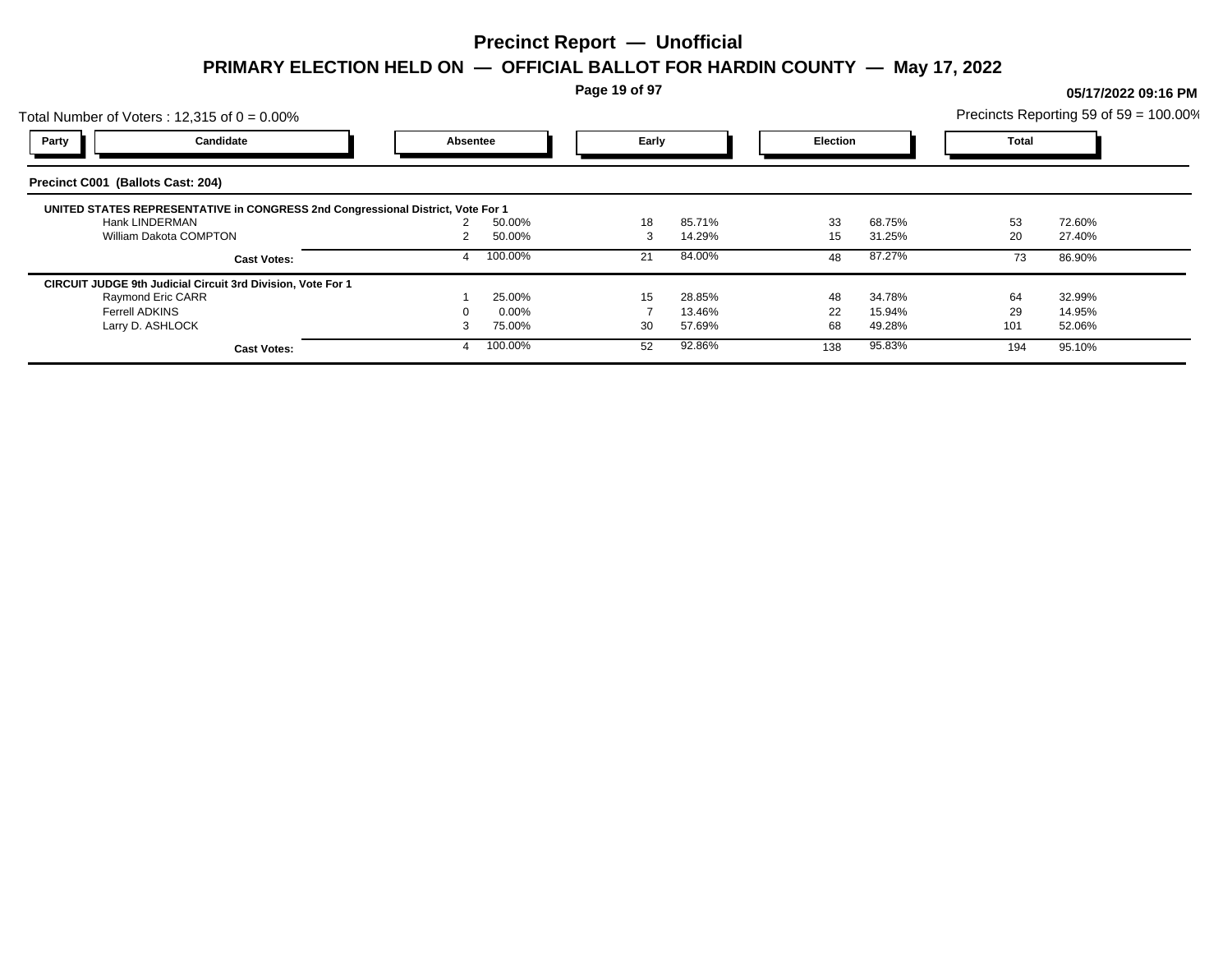**Page 20 of 97**

## Total Number of Voters : 12,315 of  $0 = 0.00\%$ **Party Candidate Absentee Early Election Total Precinct C002 (Ballots Cast: 151) UNITED STATES SENATOR, Vote For 1** Valerie "Dr Val" FREDRICK 0 0.00% 1 7.69% 7 11.29% 8 10.67% Paul V. HAMILTON 0 0.00% 0 0.00% 3 4.84% 3 4.00% Rand PAUL 0 0.00% 12 92.31% 51 82.26% 63 84.00% John SCHIESS 0 0.00% 0 0.00% 1 1.61% 1 1.33% Tami L. STAINFIELD 0 0.00% 0 0.00% 0 0.00% 0 0.00% Arnold BLANKENSHIP 0 0.00% 0 0.00% 0 0.00% 0 0.00% **Cast Votes:** 0 0.00% 13 100.00% 62 93.94% 75 94.94% **UNITED STATES REPRESENTATIVE in CONGRESS 2nd Congressional District, Vote For 1** S. Brett GUTHRIE 0 0.00% 7 53.85% 41 66.13% 48 64.00% E. Lee WATTS 0 0.00% 6 46.15% 17 27.42% 23 30.67% Brent FEHER 0 0.00% 0 0.00% 4 6.45% 4 5.33% **Cast Votes:** 0 0.00% 13 100.00% 62 93.94% 75 94.94% **STATE REPRESENTATIVE 25th Representative District, Vote For 1** Stan ROUTT 0 0.00% 0 0.00% 1 1.59% 1 1.33% Steve BRATCHER 0 0.00% 9 75.00% 51 80.95% 60 80.00% Bill BENNETT 0 0.00% 3 25.00% 11 17.46% 14 18.67% **Cast Votes:** 0 0.00% 12 92.31% 63 95.45% 75 94.94% **COUNTY JUDGE/EXECUTIVE, Vote For 1** Keith TAUL 0 0.00% 4 30.77% 31 49.21% 35 46.05% Daniel LONDON 0 0.00% 6 46.15% 31 49.21% 37 48.68% Mark A. BARRETT 0 0.00% 3 23.08% 1 1.59% 4 5.26% **Cast Votes:** 0 0.00% 13 100.00% 63 95.45% 76 96.20% **MAGISTRATE 3rd Magisterial District, Vote For 1** Patsy WHITEHEAD 0 0.00% 7 58.33% 40 70.18% 47 68.12% Steve SMITH 0 0.00% 5 41.67% 17 29.82% 22 31.88% **Cast Votes:** 0 0.00% 12 92.31% 57 86.36% 69 87.34% **CONSTABLE 3rd Magisterial District, Vote For 1** John BAYS 0 0.00% 5 55.56% 31 65.96% 36 64.29% Howard Leroy CARTER JR. 0 0.00% 4 44.44% 16 34.04% 20 35.71% **Cast Votes:** 0 0.00% 9 69.23% 47 71.21% 56 70.89% **UNITED STATES SENATOR, Vote For 1** Charles BOOKER 3 100.00% 9 69.23% 48 90.57% 60 86.96% Ruth GAO 0 0.00% 1 7.69% 1 1.89% 2 2.90% John MERRILL 0 0.00% 3 23.08% 3 5.66% 6 8.70% Joshua Wesley BLANTON SR. 0 0.00% 0 0.00% 1 1.89% 1 1.45% **Cast Votes:** 3 100.00% 13 86.67% 53 100.00% 69 97.18%

**05/17/2022 09:16 PM**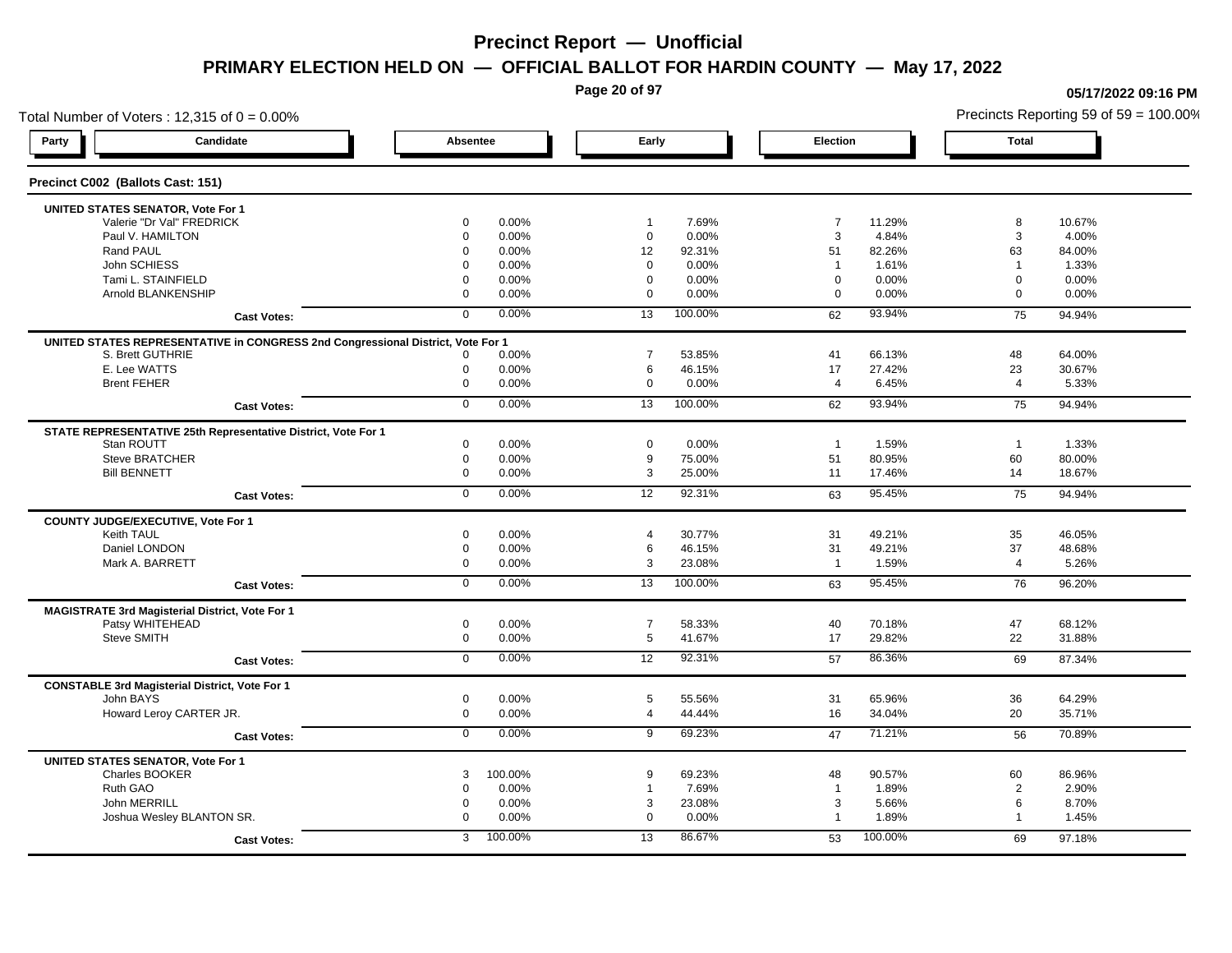**Page 21 of 97**

## Total Number of Voters : 12,315 of  $0 = 0.00\%$ Precincts Reporting 59 of 59 = 100.00% **Party Candidate Absentee Early Election Total Precinct C002 (Ballots Cast: 151) UNITED STATES REPRESENTATIVE in CONGRESS 2nd Congressional District, Vote For 1** Hank LINDERMAN 0 0.00% 9 64.29% 28 59.57% 37 59.68% William Dakota COMPTON 1 100.00% 1 100.00% 1 100.00% 5 35.71% 19 40.43% 25 40.32% **Cast Votes:** 1 33.33% 14 93.33% 47 88.68% 62 87.32% **CIRCUIT JUDGE 9th Judicial Circuit 3rd Division, Vote For 1** Raymond Eric CARR 0 0.00% 5 19.23% 35 32.71% 40 29.85% Ferrell ADKINS 1 100.00% 6 23.08% 17 15.89% 24 17.91% Larry D. ASHLOCK 0 0.00% 15 57.69% 55 51.40% 70 52.24% **Cast Votes:** 1 33.33% 26 92.86% 107 89.17% 134 88.74%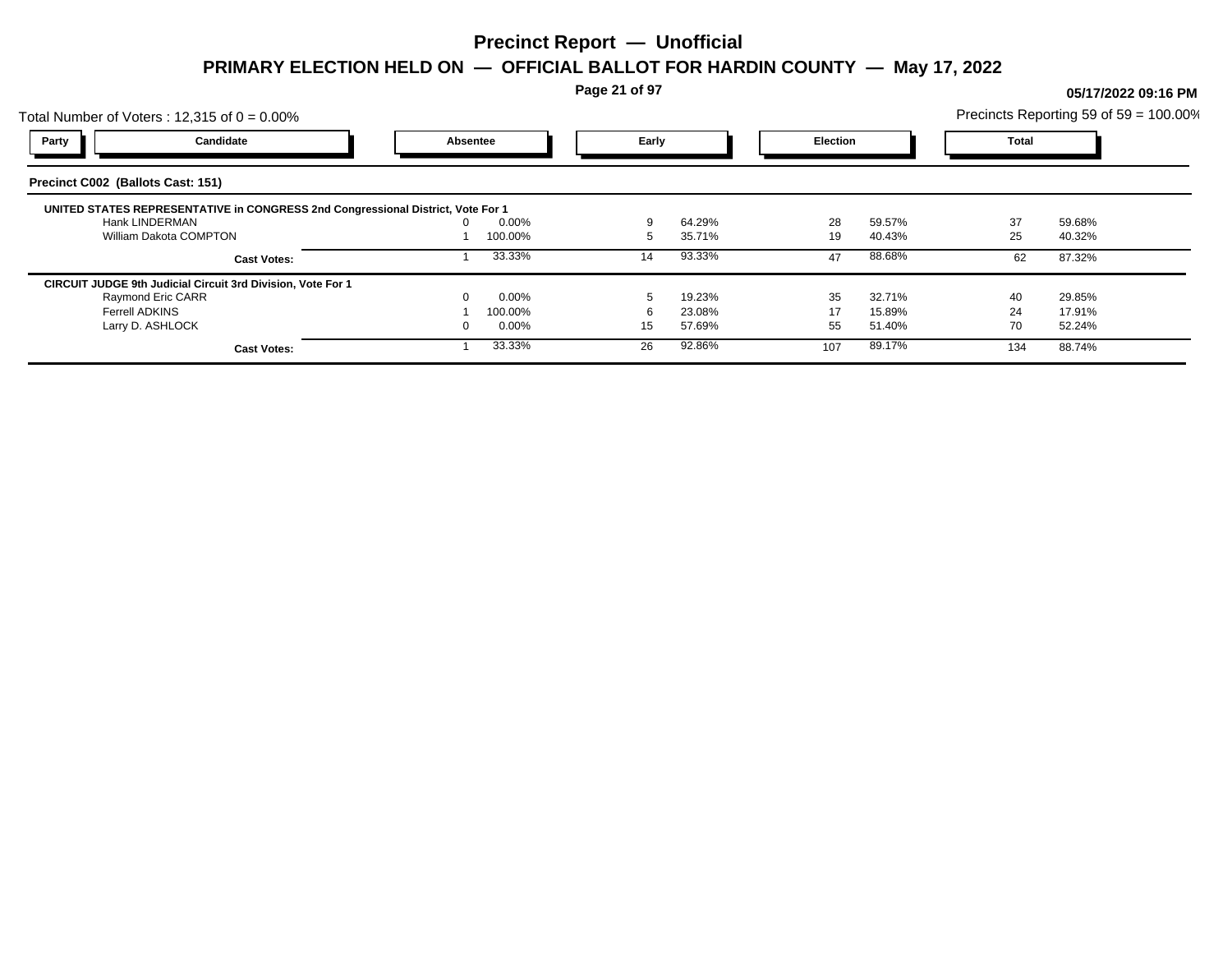**Page 22 of 97**

## Total Number of Voters : 12,315 of  $0 = 0.00\%$ **Party Candidate Absentee Early Election Total Precinct C003 (Ballots Cast: 279) UNITED STATES SENATOR, Vote For 1** Valerie "Dr Val" FREDRICK 0 0.00% 5 11.11% 4 2.86% 9 4.79% Paul V. HAMILTON 0 0.00% 0 0.00% 10 7.14% 10 5.32% Rand PAUL 3 100.00% 36 80.00% 121 86.43% 160 85.11% John SCHIESS 0 0.00% 1 2.22% 1 0.71% 2 1.06% Tami L. STAINFIELD 0 0.00% 2 4.44% 2 1.43% 4 2.13% Arnold BLANKENSHIP 0 0.00% 1 2.22% 2 1.43% 3 1.60% **Cast Votes:** 3 100.00% 45 97.83% 140 98.59% 188 98.43% **UNITED STATES REPRESENTATIVE in CONGRESS 2nd Congressional District, Vote For 1** S. Brett GUTHRIE 1 33.33% 24 53.33% 86 61.43% 111 59.04% E. Lee WATTS 2 66.67% 20 44.44% 47 33.57% 69 36.70% Brent FEHER 0 0.00% 1 2.22% 7 5.00% 8 4.26% **Cast Votes:** 3 100.00% 45 97.83% 140 98.59% 188 98.43% **STATE REPRESENTATIVE 25th Representative District, Vote For 1** Stan ROUTT 0 0.00% 5 11.36% 8 6.20% 13 7.39% Steve BRATCHER 1 33.33% 23 52.27% 76 58.91% 100 56.82% Bill BENNETT 2 66.67% 16 36.36% 45 34.88% 63 35.80% **Cast Votes:** 3 100.00% 44 95.65% 129 90.85% 176 92.15% **COUNTY JUDGE/EXECUTIVE, Vote For 1** Keith TAUL 1 33.33% 31 68.89% 85 61.15% 117 62.57% Daniel LONDON 2 66.67% 13 28.89% 46 33.09% 61 32.62% Mark A. BARRETT 0 0.00% 1 2.22% 8 5.76% 9 4.81% **Cast Votes:** 3 100.00% 45 97.83% 139 97.89% 187 97.91% **MAGISTRATE 3rd Magisterial District, Vote For 1** Patsy WHITEHEAD 1 33.33% 27 60.00% 79 60.77% 107 60.11% Steve SMITH 2 66.67% 18 40.00% 51 39.23% 71 39.89% **Cast Votes:** 3 100.00% 45 97.83% 130 91.55% 178 93.19% **CONSTABLE 3rd Magisterial District, Vote For 1** John BAYS 0 0.00% 26 61.90% 57 51.82% 83 53.55% Howard Leroy CARTER JR. 3 100.00% 16 38.10% 53 48.18% 72 46.45% **Cast Votes:** 3 100.00% 42 91.30% 110 77.46% 155 81.15% **UNITED STATES SENATOR, Vote For 1** Charles BOOKER 0 0.00% 10 71.43% 41 69.49% 51 69.86% Ruth GAO 0 0.00% 1 7.14% 8 13.56% 9 12.33% John MERRILL 0 0.00% 1 7.14% 5 8.47% 6 8.22% Joshua Wesley BLANTON SR. 0 0.00% 2 14.29% 5 8.47% 7 9.59% **Cast Votes:** 0 0.00% 14 100.00% 59 85.51% 73 86.90%

#### **05/17/2022 09:16 PM**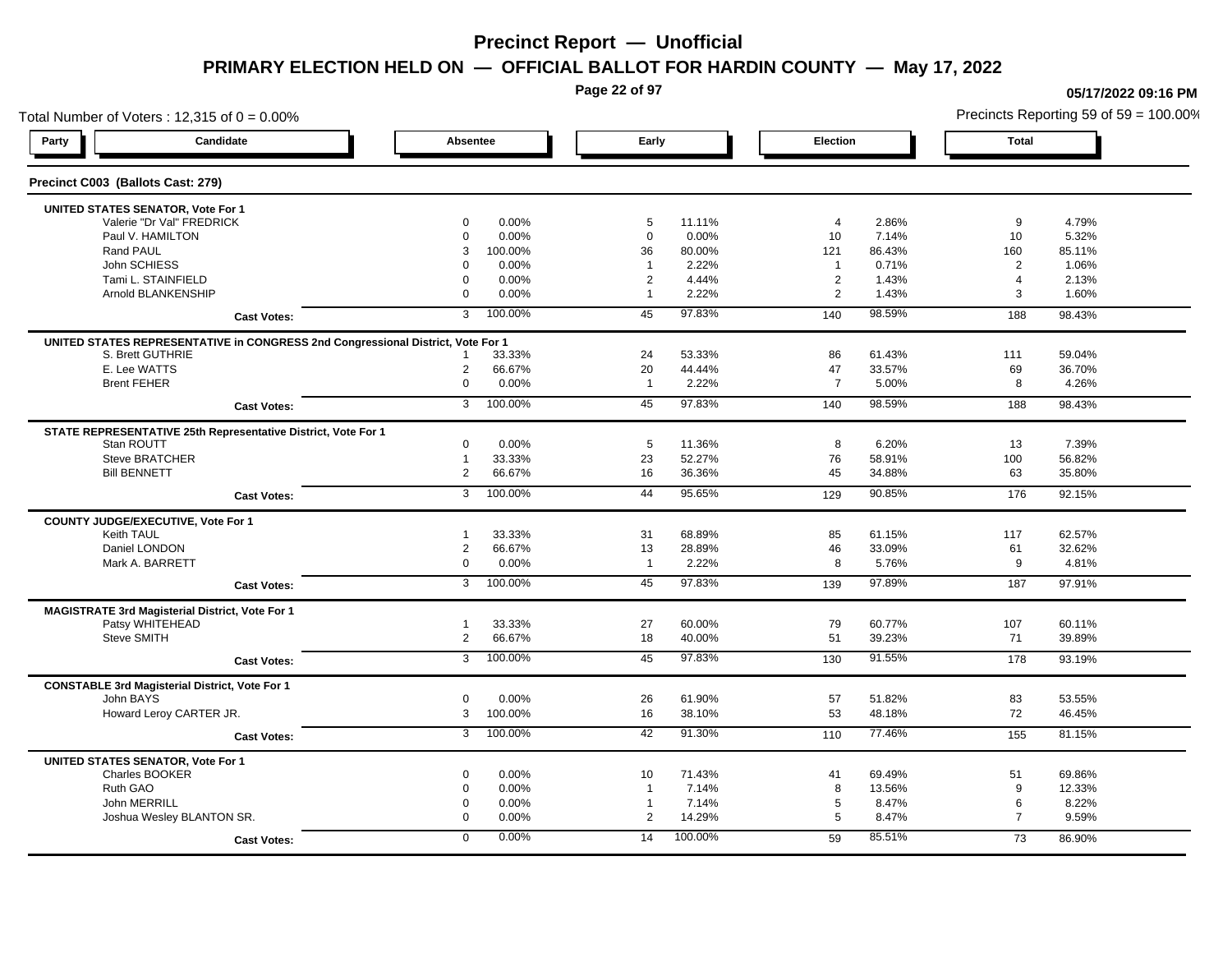**Page 23 of 97**

## Total Number of Voters : 12,315 of  $0 = 0.00\%$ Precincts Reporting 59 of 59 = 100.00% **Party Candidate Absentee Early Election Total Precinct C003 (Ballots Cast: 279) UNITED STATES REPRESENTATIVE in CONGRESS 2nd Congressional District, Vote For 1** Hank LINDERMAN 0 0.00% 5 35.71% 33 57.89% 38 52.78% William Dakota COMPTON 1 100.00% 1 100.00% 9 64.29% 24 42.11% 34 47.22% **Cast Votes:** 1 100.00% 14 100.00% 57 82.61% 72 85.71% **CIRCUIT JUDGE 9th Judicial Circuit 3rd Division, Vote For 1** Raymond Eric CARR 2 40.00% 24 42.11% 43 22.28% 69 27.06% Ferrell ADKINS 1 20.00% 5 8.77% 39 20.21% 45 17.65% Larry D. ASHLOCK 2 40.00% 28 49.12% 111 57.51% 141 55.29% **Cast Votes:** 5 100.00% 57 95.00% 193 90.19% 255 91.40%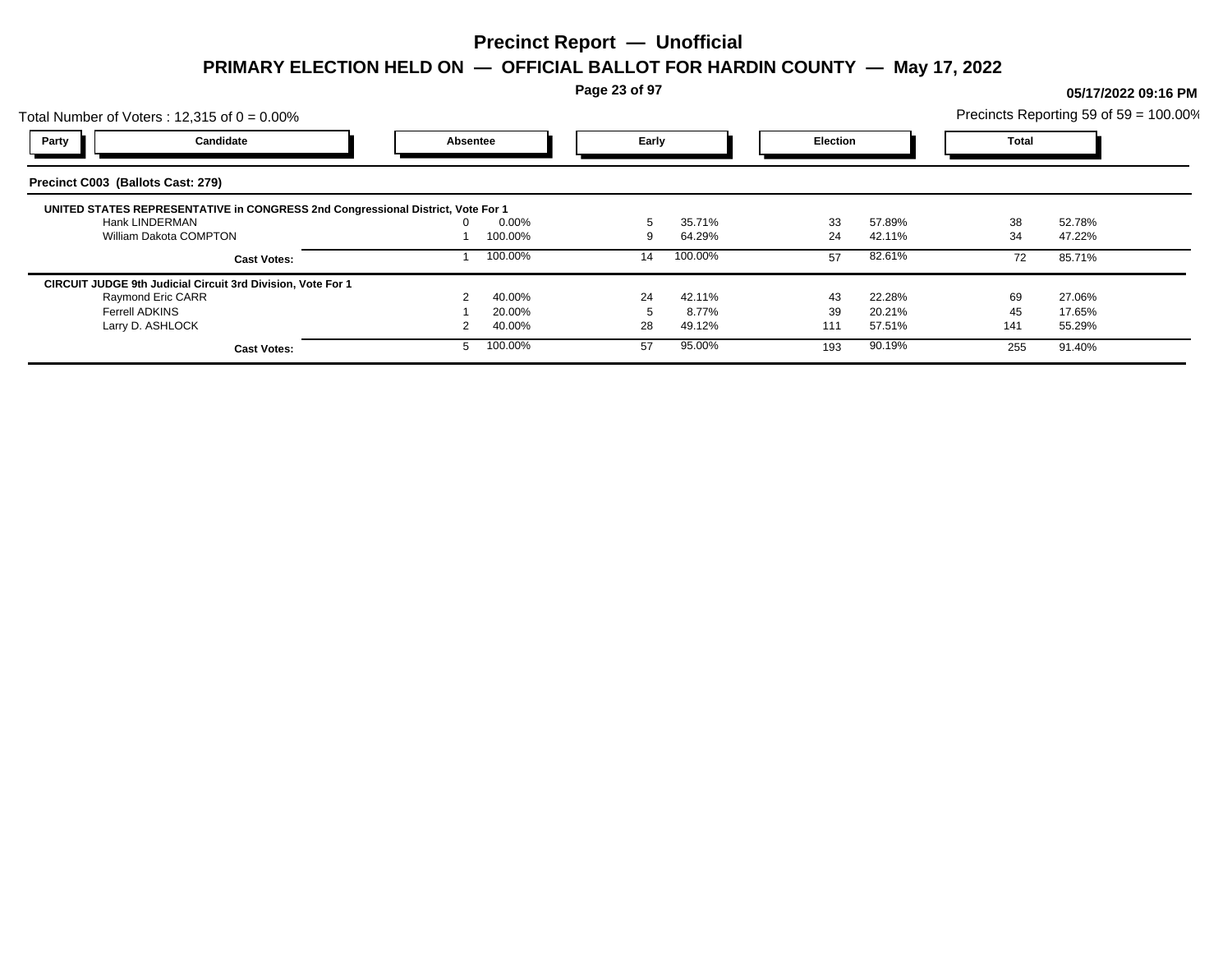**Page 24 of 97**

**05/17/2022 09:16 PM**

## Total Number of Voters : 12,315 of  $0 = 0.00\%$ Precincts Reporting 59 of 59 = 100.00% **Party Candidate Absentee Early Election Total Precinct C004 (Ballots Cast: 396) UNITED STATES SENATOR, Vote For 1** Valerie "Dr Val" FREDRICK 0 0.00% 2 3.85% 2 1.09% 4 1.61% Paul V. HAMILTON 1 7.69% 1 1.92% 5 2.73% 7 2.82% Rand PAUL 12 92.31% 46 88.46% 170 92.90% 228 91.94% John SCHIESS 0 0.00% 0 0.00% 0 0.00% 0 0.00% Tami L. STAINFIELD 0 0.00% 2 3.85% 2 1.09% 4 1.61% Arnold BLANKENSHIP 0 0.00% 1 1.92% 4 2.19% 5 2.02% **Cast Votes:** 13 100.00% 52 100.00% 183 97.86% 248 98.41% **UNITED STATES REPRESENTATIVE in CONGRESS 2nd Congressional District, Vote For 1** S. Brett GUTHRIE 12 92.31% 38 74.51% 143 77.72% 193 77.82% E. Lee WATTS 0 0.00% 12 23.53% 38 20.65% 50 20.16% Brent FEHER 1 7.69% 1 1.96% 3 1.63% 5 2.02% **Cast Votes:** 13 100.00% 51 98.08% 184 98.40% 248 98.41% **STATE REPRESENTATIVE 25th Representative District, Vote For 1** Stan ROUTT 4 33.33% 4 8.89% 16 9.36% 24 10.53% Steve BRATCHER 7 58.33% 31 68.89% 99 57.89% 137 60.09% Bill BENNETT 1 8.33% 10 22.22% 56 32.75% 67 29.39% **Cast Votes:** 12 92.31% 45 86.54% 171 91.44% 228 90.48% **COUNTY JUDGE/EXECUTIVE, Vote For 1** Keith TAUL 4 30.77% 18 36.00% 73 40.33% 95 38.93% Daniel LONDON 6 46.15% 27 54.00% 102 56.35% 135 55.33% Mark A. BARRETT 3 23.08% 5 10.00% 6 3.31% 14 5.74% **Cast Votes:** 13 100.00% 50 96.15% 181 96.79% 244 96.83% **MAGISTRATE 3rd Magisterial District, Vote For 1** Patsy WHITEHEAD 6 50.00% 35 70.00% 123 71.93% 164 70.39% Steve SMITH 6 50.00% 15 30.00% 48 28.07% 69 29.61% **Cast Votes:** 12 92.31% 50 96.15% 171 91.44% 233 92.46% **CONSTABLE 3rd Magisterial District, Vote For 1** John BAYS 3 37.50% 23 51.11% 83 59.29% 109 56.48% Howard Leroy CARTER JR. 5 62.50% 22 48.89% 57 40.71% 84 43.52% **Cast Votes:** 8 61.54% 45 86.54% 140 74.87% 193 76.59% **UNITED STATES SENATOR, Vote For 1** Charles BOOKER 8 72.73% 21 84.00% 74 79.57% 103 79.84% Ruth GAO 2 18.18% 1 4.00% 3 3.23% 6 4.65% John MERRILL 1 9.09% 2 8.00% 12 12.90% 15 11.63% Joshua Wesley BLANTON SR. 0 0.00% 1 4.00% 4 4.30% 5 3.88% **Cast Votes:** 11 100.00% 25 92.59% 93 93.94% 129 94.16%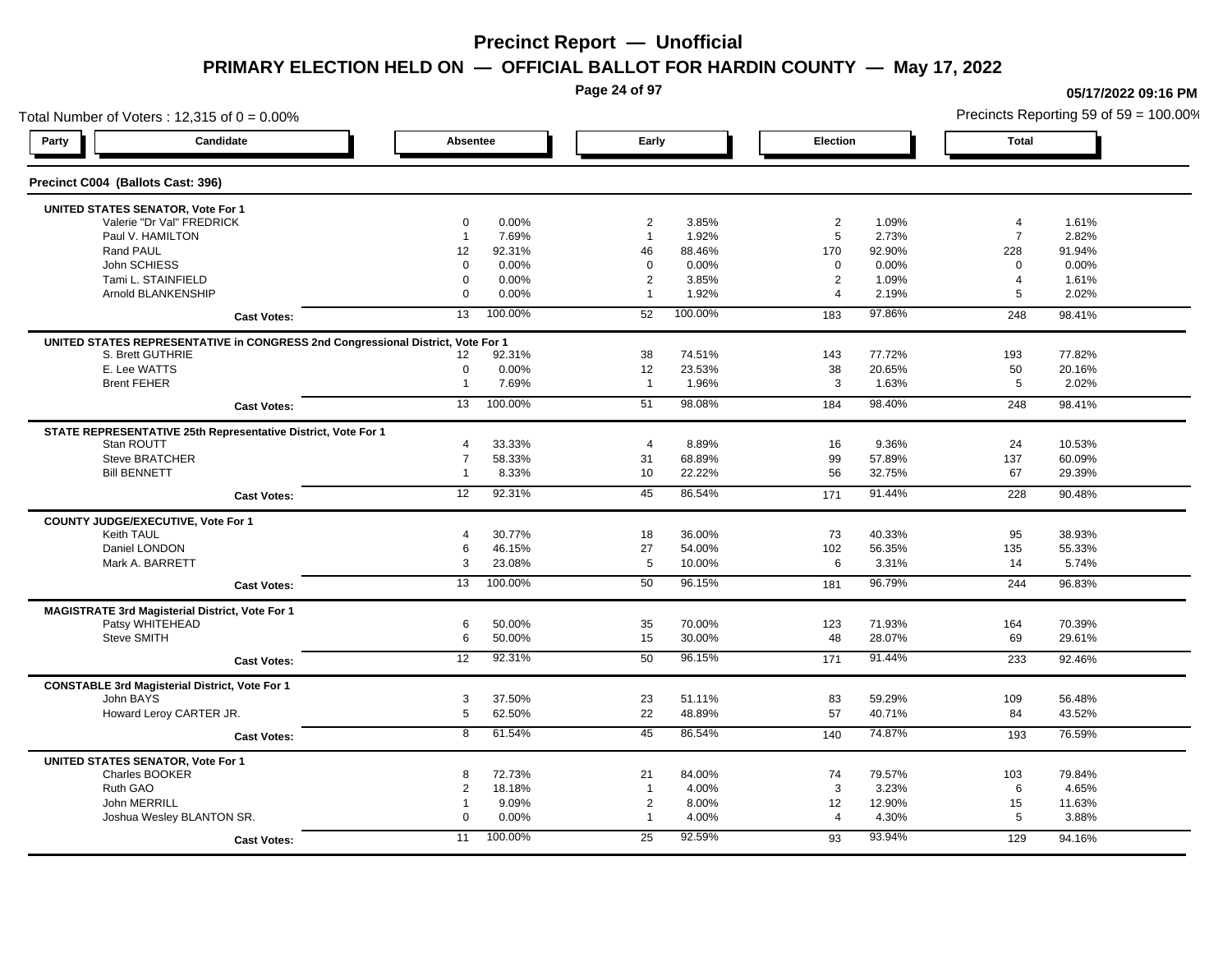**Page 25 of 97**

## Total Number of Voters : 12,315 of  $0 = 0.00\%$ Precincts Reporting 59 of 59 = 100.00% **Party Candidate Absentee Early Election Total Precinct C004 (Ballots Cast: 396) UNITED STATES REPRESENTATIVE in CONGRESS 2nd Congressional District, Vote For 1** Hank LINDERMAN 5 45.45% 16 64.00% 52 60.47% 73 59.84% William Dakota COMPTON 6 34.55% 6 36.00% 36.00% 34 39.53% 49 40.16% **Cast Votes:** 11 100.00% 25 92.59% 86 86.87% 122 89.05% **CIRCUIT JUDGE 9th Judicial Circuit 3rd Division, Vote For 1** Raymond Eric CARR 14 58.33% 19 25.33% 83 31.44% 116 31.96% Ferrell ADKINS 5 20.83% 8 10.67% 24 9.09% 37 10.19% Larry D. ASHLOCK 5 20.83% 48 64.00% 157 59.47% 210 57.85% **Cast Votes:** 24 96.00% 75 94.94% 264 90.41% 363 91.67%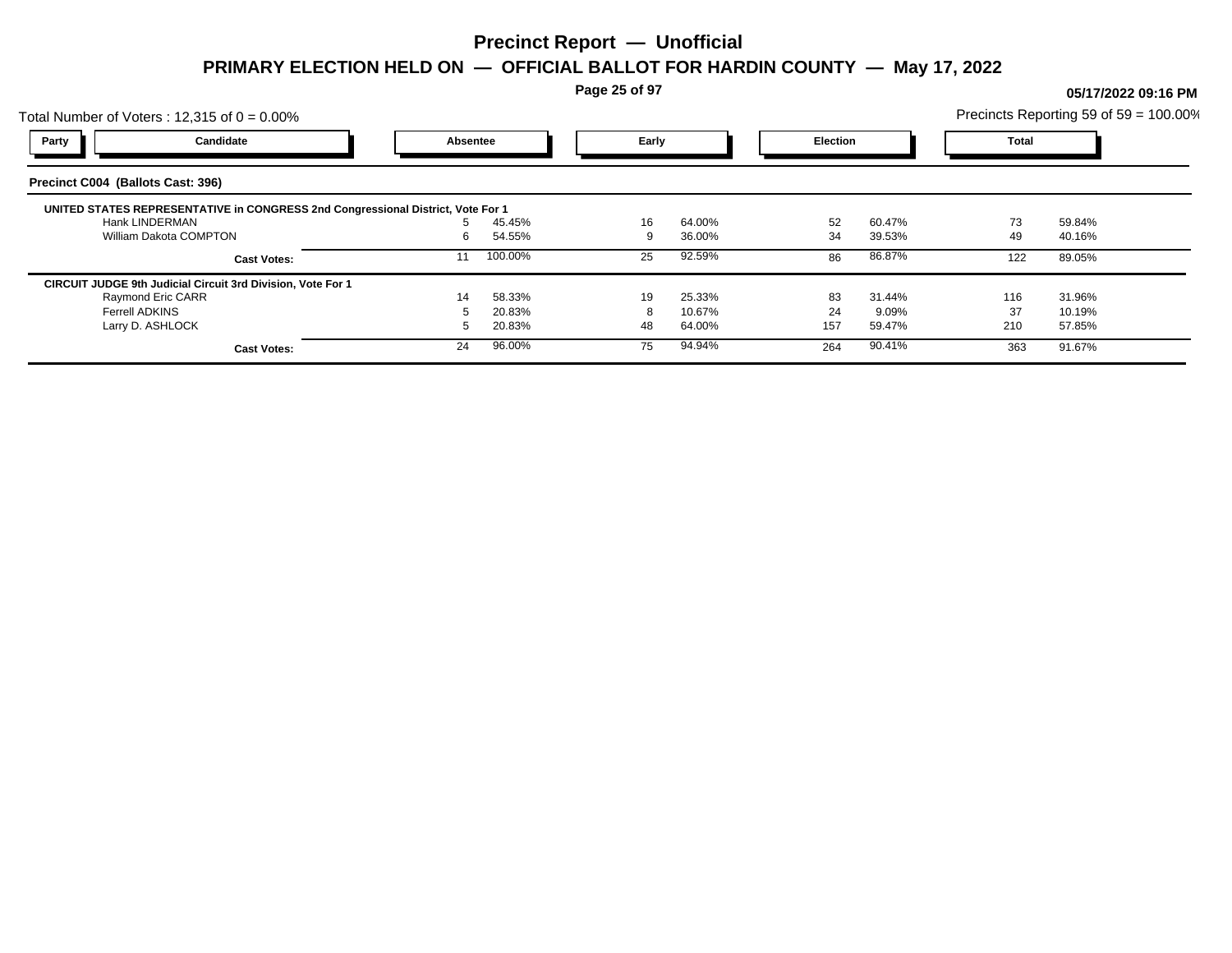**Page 26 of 97**

## Total Number of Voters : 12,315 of  $0 = 0.00\%$ **Party Candidate Absentee Early Election Total Precinct C005 (Ballots Cast: 215) UNITED STATES SENATOR, Vote For 1** Valerie "Dr Val" FREDRICK 0 0.00% 0 0.00% 3 2.46% 3 2.24% Paul V. HAMILTON 0 0.00% 0 0.00% 2 1.64% 2 1.49% Rand PAUL 1 100.00% 11 100.00% 112 91.80% 124 92.54% John SCHIESS 0 0.00% 0 0.00% 1 0.82% 1 0.75% Tami L. STAINFIELD 0 0.00% 0 0.00% 2 1.64% 2 1.49% Arnold BLANKENSHIP 0 0.00% 0 0.00% 2 1.64% 2 1.49% **Cast Votes:** 1 100.00% 11 100.00% 122 98.39% 134 98.53% **UNITED STATES REPRESENTATIVE in CONGRESS 2nd Congressional District, Vote For 1** S. Brett GUTHRIE 0 0.00% 9 81.82% 91 74.59% 100 74.63% E. Lee WATTS 1 100.00% 2 18.18% 26 21.31% 29 21.64% Brent FEHER 0 0.00% 0 0.00% 5 4.10% 5 3.73% **Cast Votes:** 1 100.00% 11 100.00% 122 98.39% 134 98.53% **STATE REPRESENTATIVE 25th Representative District, Vote For 1** Stan ROUTT 0 0.00% 0 0.00% 8 7.08% 8 6.50% Steve BRATCHER 1 100.00% 8 88.89% 61 53.98% 70 56.91% Bill BENNETT 0 0.00% 1 11.11% 44 38.94% 45 36.59% **Cast Votes:** 1 100.00% 9 81.82% 113 91.13% 123 90.44% **COUNTY JUDGE/EXECUTIVE, Vote For 1** Keith TAUL 0 0.00% 6 60.00% 77 63.64% 83 63.36% Daniel LONDON 0 0.00% 4 40.00% 35 28.93% 39 29.77% Mark A. BARRETT 0 0.00% 0 0.00% 9 7.44% 9 6.87% **Cast Votes:** 0 0.00% 10 90.91% 121 97.58% 131 96.32% **MAGISTRATE 3rd Magisterial District, Vote For 1** Patsy WHITEHEAD 1 100.00% 2 20.00% 69 60.00% 72 57.14% Steve SMITH 0 0.00% 8 80.00% 46 40.00% 54 42.86% **Cast Votes:** 1 100.00% 10 90.91% 115 92.74% 126 92.65% **CONSTABLE 3rd Magisterial District, Vote For 1** John BAYS 0 0.00% 5 62.50% 52 53.06% 57 53.77% Howard Leroy CARTER JR. 0 0.00% 3 37.50% 46 46.94% 49 46.23% **Cast Votes:** 0 0.00% 8 72.73% 98 79.03% 106 77.94% **UNITED STATES SENATOR, Vote For 1** Charles BOOKER 0 0.00% 13 76.47% 34 70.83% 47 72.31% Ruth GAO 0 0.00% 0 0.00% 3 6.25% 3 4.62% John MERRILL 0 0.00% 0 0.00% 4 8.33% 4 6.15% Joshua Wesley BLANTON SR. 0 0.00% 4 23.53% 7 14.58% 11 16.92% **Cast Votes:** 0 0.00% 17 100.00% 48 88.89% 65 91.55%

#### **05/17/2022 09:16 PM**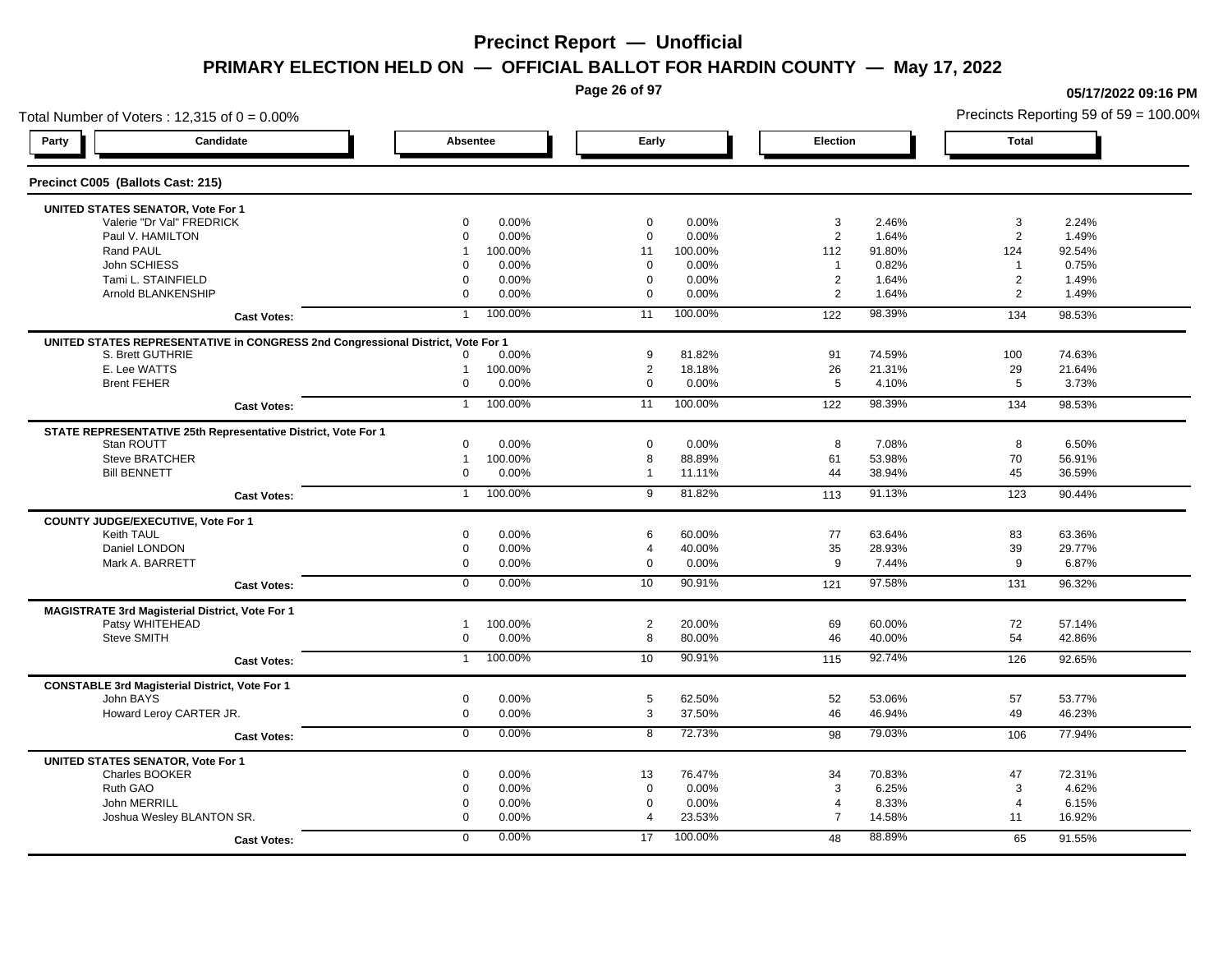**Page 27 of 97**

## Total Number of Voters : 12,315 of  $0 = 0.00\%$ Precincts Reporting 59 of 59 = 100.00% **Party Candidate Absentee Early Election Total Precinct C005 (Ballots Cast: 215) UNITED STATES REPRESENTATIVE in CONGRESS 2nd Congressional District, Vote For 1** Hank LINDERMAN 0 0.00% 7 46.67% 31 72.09% 38 65.52% William Dakota COMPTON **8 53.33%** 12 27.91% 20 34.48% 20 34.48% **Cast Votes:** 0 0.00% 15 88.24% 43 79.63% 58 81.69% **CIRCUIT JUDGE 9th Judicial Circuit 3rd Division, Vote For 1** Raymond Eric CARR 1 100.00% 10 38.46% 60 36.59% 71 37.17% Ferrell ADKINS 0 0.00% 6 23.08% 21 12.80% 27 14.14% Larry D. ASHLOCK 0 0.00% 10 38.46% 83 50.61% 93 48.69% **Cast Votes:** 1 100.00% 26 92.86% 164 88.17% 164 88.17% 191 88.84%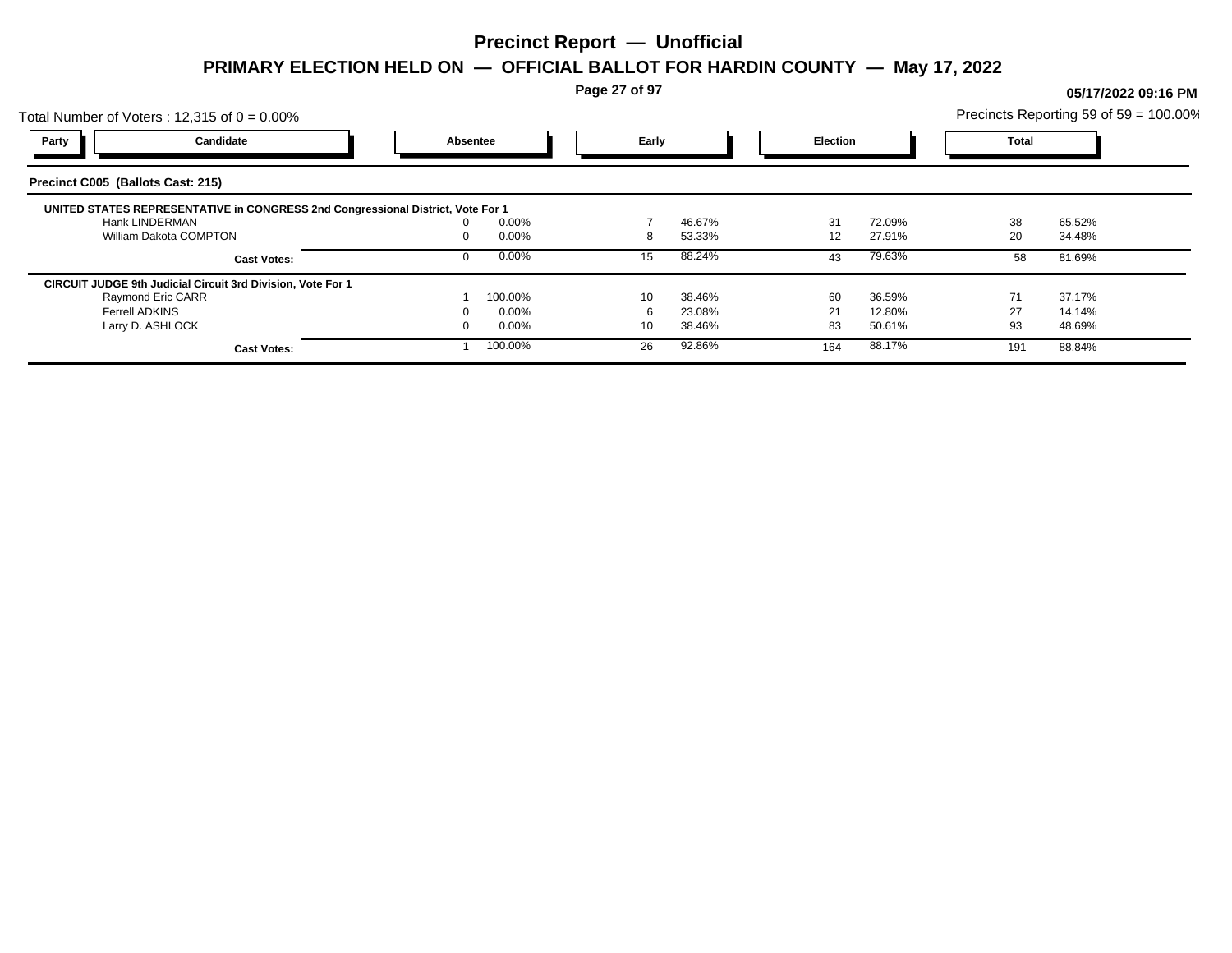**Page 28 of 97**

## Total Number of Voters : 12,315 of  $0 = 0.00\%$ **Party Candidate Absentee Early Election Total Precinct C006 (Ballots Cast: 318) UNITED STATES SENATOR, Vote For 1** Valerie "Dr Val" FREDRICK 0 0.00% 1 4.55% 7 4.19% 8 4.15% Paul V. HAMILTON 0 0.00% 0 0.00% 9 5.39% 9 4.66% Rand PAUL 3 75.00% 20 90.91% 140 83.83% 163 84.46% John SCHIESS 1 25.00% 0 0.00% 2 1.20% 3 1.55% Tami L. STAINFIELD 0 0.00% 0 0.00% 2 1.20% 2 1.04% Arnold BLANKENSHIP 0 0.00% 1 4.55% 7 4.19% 8 4.15% **Cast Votes:** 4 100.00% 22 100.00% 167 95.43% 193 96.02% **UNITED STATES REPRESENTATIVE in CONGRESS 2nd Congressional District, Vote For 1** S. Brett GUTHRIE 1 25.00% 14 63.64% 133 79.17% 148 76.29% E. Lee WATTS 2 50.00% 7 31.82% 31 18.45% 40 20.62% Brent FEHER 1 25.00% 1 4.55% 4 2.38% 6 3.09% 1 **Cast Votes:** 4 100.00% 22 100.00% 168 96.00% 194 96.52% **STATE REPRESENTATIVE 25th Representative District, Vote For 1** Stan ROUTT 0 0.00% 1 4.55% 11 6.92% 12 6.49% Steve BRATCHER 2 50.00% 15 68.18% 109 68.55% 126 68.11% Bill BENNETT 2 50.00% 6 27.27% 39 24.53% 47 25.41% **Cast Votes:** 4 100.00% 22 100.00% 159 90.86% 185 92.04% **COUNTY JUDGE/EXECUTIVE, Vote For 1** Keith TAUL 2 50.00% 9 40.91% 95 54.60% 106 53.00% Daniel LONDON 1 25.00% 13 59.09% 70 40.23% 84 42.00% Mark A. BARRETT 1 25.00% 0 0.00% 9 5.17% 10 5.00% **Cast Votes:** 4 100.00% 22 100.00% 174 99.43% 200 99.50% **MAGISTRATE 3rd Magisterial District, Vote For 1** Patsy WHITEHEAD 1 25.00% 10 45.45% 89 56.33% 100 54.35% Steve SMITH 3 75.00% 12 54.55% 69 43.67% 84 45.65% **Cast Votes:** 4 100.00% 22 100.00% 158 90.29% 184 91.54% **CONSTABLE 3rd Magisterial District, Vote For 1** John BAYS 4 100.00% 6 33.33% 67 54.03% 77 52.74% Howard Leroy CARTER JR. 0 0.00% 12 66.67% 57 45.97% 69 47.26% **Cast Votes:** 4 100.00% 18 81.82% 124 70.86% 146 72.64% **UNITED STATES SENATOR, Vote For 1** Charles BOOKER 2 100.00% 10 76.92% 74 78.72% 86 78.90% Ruth GAO 0 0.00% 1 7.69% 8 8.51% 9 8.26% John MERRILL 0 0.00% 2 15.38% 8 8.51% 10 9.17% Joshua Wesley BLANTON SR. 0 0.00% 0 0.00% 4 4.26% 4 3.67% **Cast Votes:** 2 100.00% 13 100.00% 94 95.92% 109 96.46%

**05/17/2022 09:16 PM**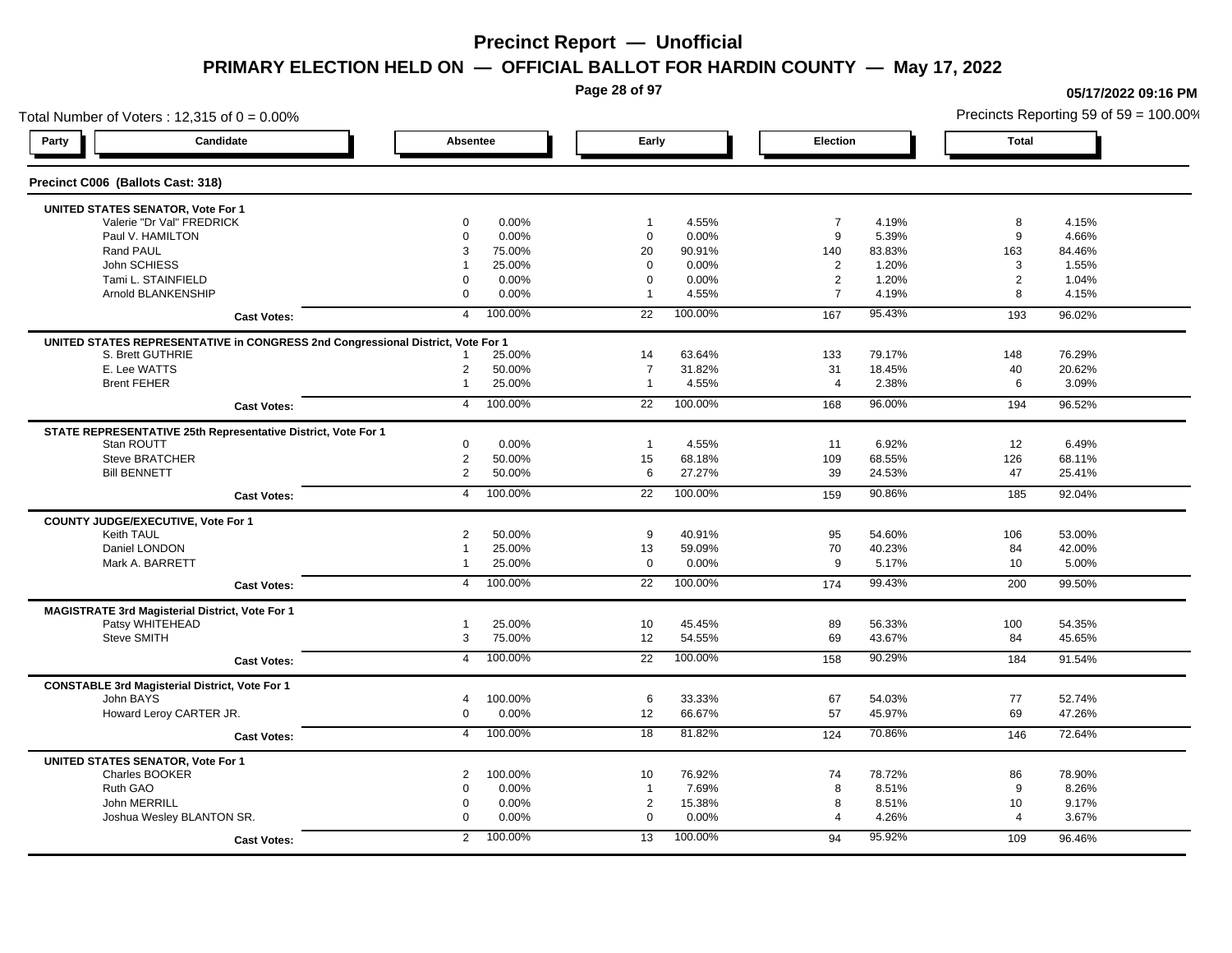**Page 29 of 97**

## Total Number of Voters : 12,315 of  $0 = 0.00\%$ Precincts Reporting 59 of 59 = 100.00% **Party Candidate Absentee Early Election Total Precinct C006 (Ballots Cast: 318) UNITED STATES REPRESENTATIVE in CONGRESS 2nd Congressional District, Vote For 1** Hank LINDERMAN 0 0.00% 11 84.62% 58 63.74% 69 65.71% William Dakota COMPTON 1 100.00% 1 100.00% 2 15.38% 33 36.26% 36 34.29% **Cast Votes:** 1 50.00% 13 100.00% 91 92.86% 105 92.92% **CIRCUIT JUDGE 9th Judicial Circuit 3rd Division, Vote For 1** Raymond Eric CARR 1 16.67% 11 31.43% 77 30.43% 89 30.27% Ferrell ADKINS 1 16.67% 5 14.29% 42 16.60% 48 16.33% Larry D. ASHLOCK 4 66.67% 19 54.29% 134 52.96% 157 53.40% **Cast Votes:** 6 100.00% 35 100.00% 253 91.34% 294 92.45%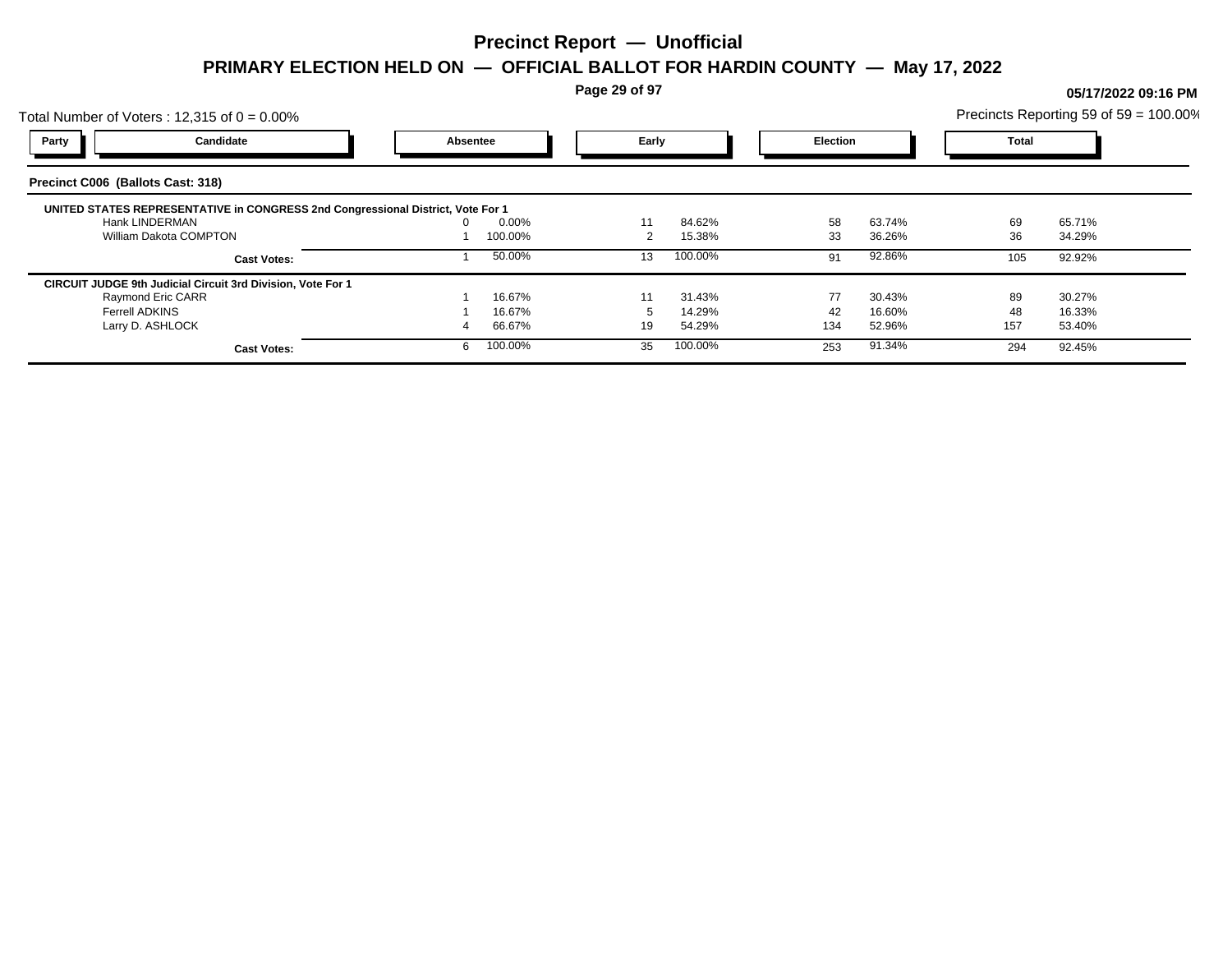**Page 30 of 97**

## Total Number of Voters : 12,315 of  $0 = 0.00\%$ Precincts Reporting 59 of 59 = 100.00% **Party Candidate Absentee Early Election Total Precinct C007 (Ballots Cast: 172) UNITED STATES SENATOR, Vote For 1** Valerie "Dr Val" FREDRICK 0 0.00% 2 10.53% 2 3.28% 4 4.44% Paul V. HAMILTON 0 0.00% 0 0.00% 3 4.92% 3 3.33% Rand PAUL 9 90.00% 13 68.42% 52 85.25% 74 82.22% John SCHIESS 1 10.00% 0 0.00% 0 0.00% 1 1.11% Tami L. STAINFIELD 0 0.00% 2 10.53% 1 1.64% 3 3.33% Arnold BLANKENSHIP 0 0.00% 2 10.53% 3 4.92% 5 5.56% **Cast Votes:** 10 100.00% 19 100.00% 61 98.39% 90 98.90% **UNITED STATES REPRESENTATIVE in CONGRESS 2nd Congressional District, Vote For 1** S. Brett GUTHRIE 7 77.78% 13 68.42% 39 65.00% 59 67.05% E. Lee WATTS 2 22.22% 3 15.79% 19 31.67% 24 27.27% Brent FEHER 0 0.00% 3 15.79% 2 3.33% 5 5.68% **Cast Votes:** 9 90.00% 19 100.00% 60 96.77% 88 96.70% **STATE REPRESENTATIVE 25th Representative District, Vote For 1** Stan ROUTT 0 0.00% 1 6.25% 1 1.72% 2 2.38% Steve BRATCHER 4 40.00% 8 50.00% 33 56.90% 53.57% Bill BENNETT 6 60.00% 7 43.75% 24 41.38% 37 44.05% **Cast Votes:** 10 100.00% 16 84.21% 58 93.55% 84 92.31% 84 92.31% **COUNTY JUDGE/EXECUTIVE, Vote For 1** Keith TAUL 2 22.22% 10 52.63% 26 44.83% 38 44.19% Daniel LONDON 7 77.78% 9 47.37% 27 46.55% 43 50.00% Mark A. BARRETT 0 0.00% 0 0.00% 5 8.62% 5 5.81% **Cast Votes:** 9 90.00% 19 100.00% 58 93.55% 86 94.51% **MAGISTRATE 3rd Magisterial District, Vote For 1** Patsy WHITEHEAD 5 50.00% 12 70.59% 34 59.65% 51 60.71% Steve SMITH 5 50.00% 5 29.41% 23 40.35% 33 39.29% **Cast Votes:** 10 100.00% 17 89.47% 57 91.94% 84 92.31% 84 92.31% **CONSTABLE 3rd Magisterial District, Vote For 1** John BAYS 4 50.00% 4 26.67% 27 54.00% 35 47.95% Howard Leroy CARTER JR. 4 50.00% 11 73.33% 23 46.00% 38 52.05% **Cast Votes:** 8 80.00% 15 78.95% 50 80.65% 73 80.22% **UNITED STATES SENATOR, Vote For 1** Charles BOOKER 1 50.00% 14 87.50% 47 83.93% 62 83.78% Ruth GAO 0 0.00% 1 6.25% 4 7.14% 5 6.76% John MERRILL 0 0.00% 0 0.00% 3 5.36% 3 4.05% Joshua Wesley BLANTON SR. 1 50.00% 1 6.25% 2 3.57% 4 5.41% **Cast Votes:** 2 100.00% 16 88.89% 56 100.00% 74 97.37%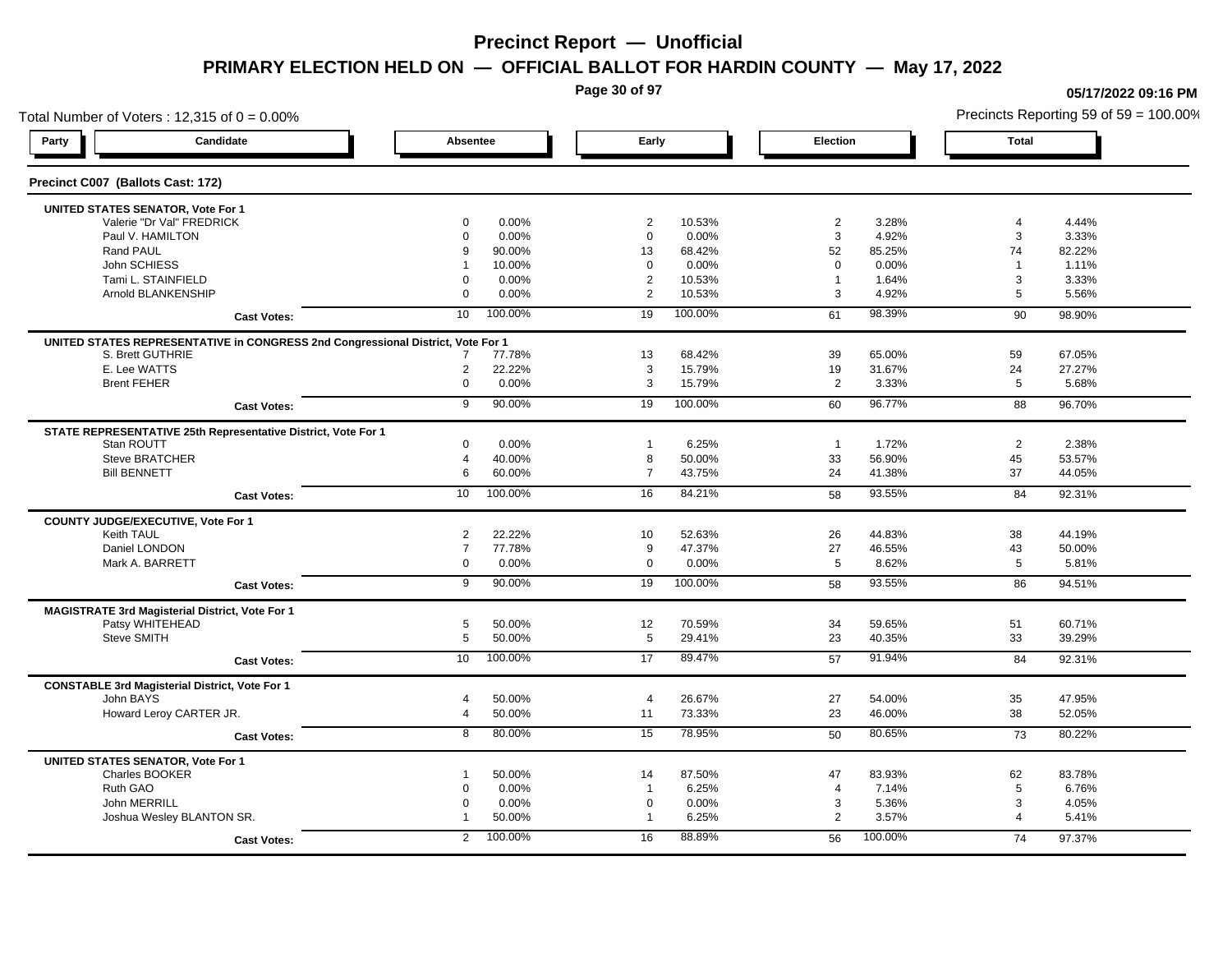**Page 31 of 97**

## Total Number of Voters : 12,315 of  $0 = 0.00\%$ Precincts Reporting 59 of 59 = 100.00% **Party Candidate Absentee Early Election Total Precinct C007 (Ballots Cast: 172) UNITED STATES REPRESENTATIVE in CONGRESS 2nd Congressional District, Vote For 1** Hank LINDERMAN 1 50.00% 9 60.00% 33 62.26% 43 61.43% William Dakota COMPTON **27** 238.57% 1 50.00% 6 40.00% 20 37.74% 27 38.57% **Cast Votes:** 2 100.00% 15 83.33% 53 94.64% 70 92.11% **CIRCUIT JUDGE 9th Judicial Circuit 3rd Division, Vote For 1** Raymond Eric CARR 2 18.18% 14 43.75% 41 35.96% 57 36.31% Ferrell ADKINS 4 36.36% 8 25.00% 16 14.04% 28 17.83% Larry D. ASHLOCK 5 45.45% 10 31.25% 57 50.00% 72 45.86% **Cast Votes:** 11 91.67% 32 84.21% 114 93.44% 157 91.28%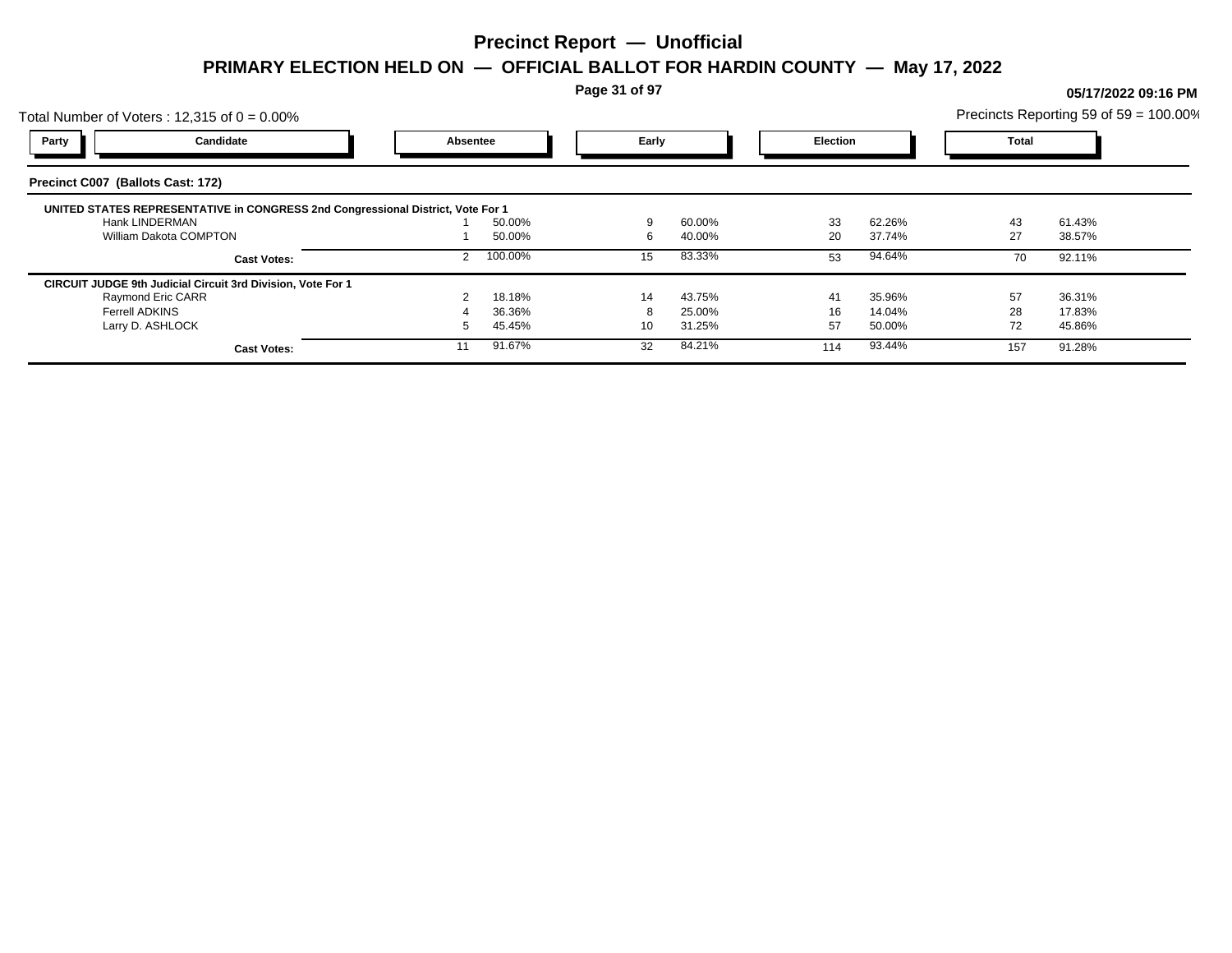**Page 32 of 97**

**05/17/2022 09:16 PM**

## Total Number of Voters : 12,315 of  $0 = 0.00\%$ Precincts Reporting 59 of 59 = 100.00% **Party Candidate Absentee Early Election Total Precinct D001 (Ballots Cast: 150) UNITED STATES SENATOR, Vote For 1** Valerie "Dr Val" FREDRICK 1 33.33% 1 4.55% 6 15.00% 8 12.31% Paul V. HAMILTON 0 0.00% 0 0.00% 1 2.50% 1 1.54% Rand PAUL 2 66.67% 20 90.91% 29 72.50% 51 78.46% John SCHIESS 0 0.00% 0 0.00% 0 0.00% 0 0.00% Tami L. STAINFIELD 0 0.00% 0 0.00% 3 7.50% 3 4.62% Arnold BLANKENSHIP 0 0.00% 1 4.55% 1 2.50% 2 3.08% **Cast Votes:** 3 100.00% 22 100.00% 40 97.56% 65 98.48% **UNITED STATES REPRESENTATIVE in CONGRESS 2nd Congressional District, Vote For 1** S. Brett GUTHRIE 1 33.33% 18 81.82% 28 73.68% 74.60% E. Lee WATTS 1 33.33% 3 13.64% 8 21.05% 12 19.05% Brent FEHER 1 33.33% 1 4.55% 2 5.26% 6.35% **Cast Votes:** 3 100.00% 22 100.00% 38 92.68% 63 95.45% **STATE REPRESENTATIVE 25th Representative District, Vote For 1** Stan ROUTT 0 0.00% 0 0.00% 2 5.26% 2 3.23% Steve BRATCHER 2 66.67% 13 61.90% 19 50.00% 34 54.84% Bill BENNETT 1 33.33% 8 38.10% 17 44.74% 26 41.94% **Cast Votes:** 3 100.00% 21 95.45% 38 92.68% 62 93.94% **COUNTY JUDGE/EXECUTIVE, Vote For 1** Keith TAUL 1 33.33% 12 54.55% 10 25.00% 23 35.38% Daniel LONDON 1 33.33% 10 45.45% 24 60.00% 35 53.85% Mark A. BARRETT 1 33.33% 0 0.00% 6 15.00% 7 10.77% **Cast Votes:** 3 100.00% 22 100.00% 40 97.56% 65 98.48% **UNITED STATES SENATOR, Vote For 1** Charles BOOKER 6 100.00% 21 87.50% 38 80.85% 65 84.42% Ruth GAO 0 0.00% 1 4.17% 3 6.38% 4 5.19% John MERRILL 0 0.00% 1 4.17% 3 6.38% 4 5.19% Joshua Wesley BLANTON SR. 0 0.00% 1 4.17% 3 6.38% 4 5.19% **Cast Votes:** 6 100.00% 24 100.00% 47 90.38% 77 93.90% **UNITED STATES REPRESENTATIVE in CONGRESS 2nd Congressional District, Vote For 1** Hank LINDERMAN 3 50.00% 17 70.83% 25 54.35% 45 59.21% William Dakota COMPTON 3 50.00% 7 29.17% 21 45.65% 31 40.79% **Cast Votes:** 6 100.00% 24 100.00% 46 88.46% 76 92.68% **CIRCUIT JUDGE 9th Judicial Circuit 3rd Division, Vote For 1** Raymond Eric CARR 3 37.50% 12 27.27% 19 22.09% 34 24.64% Ferrell ADKINS 1 12.50% 8 18.18% 19 22.09% 28 20.29% Larry D. ASHLOCK 4 50.00% 24 54.55% 48 55.81% 76 55.07% **Cast Votes:** 8 88.89% 44 95.65% 86 90.53% 138 92.00%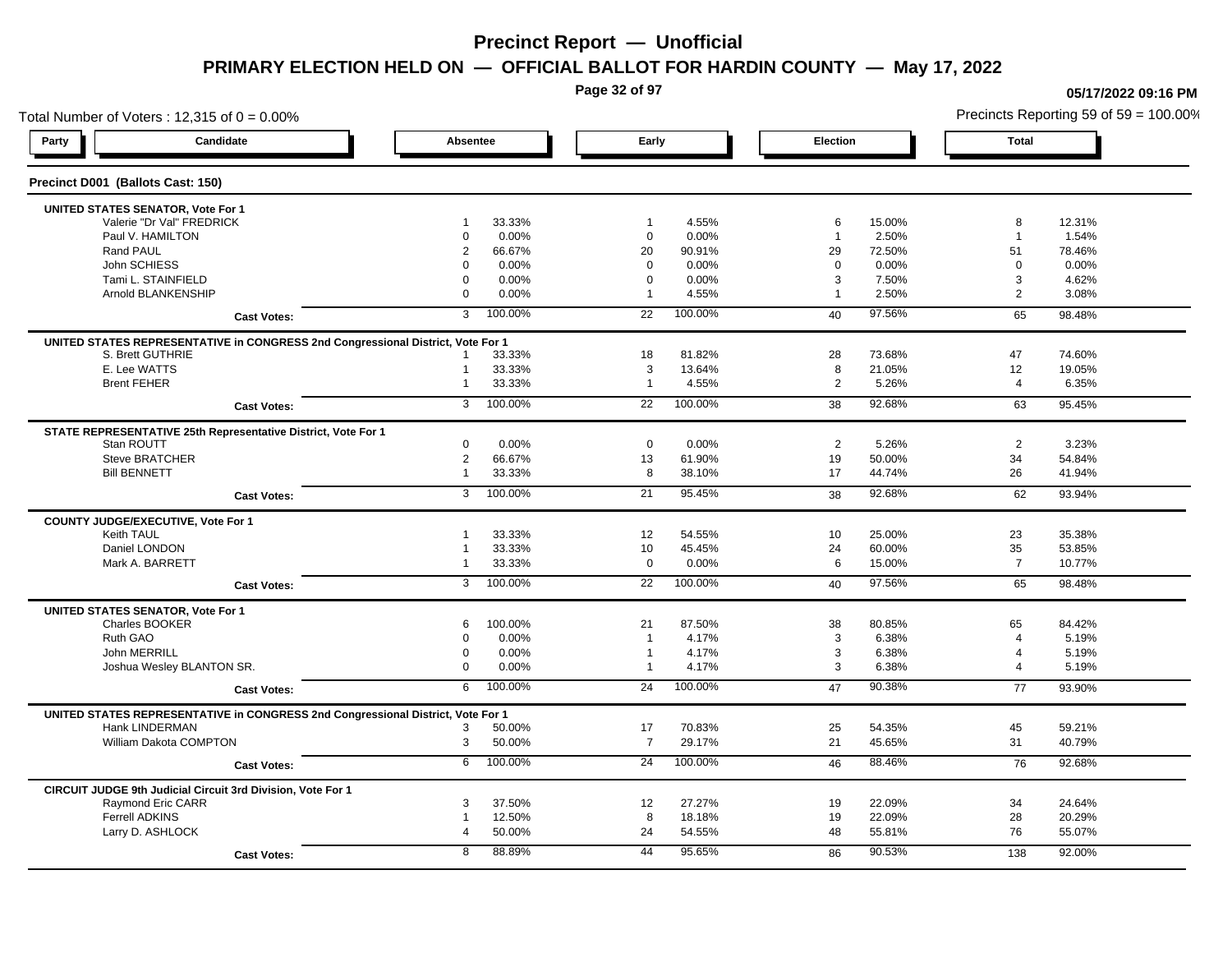**Page 33 of 97**

**05/17/2022 09:16 PM**

## Total Number of Voters : 12,315 of  $0 = 0.00\%$ Precincts Reporting 59 of 59 = 100.00% **Party Candidate Absentee Early Election Total Precinct D002 (Ballots Cast: 378) UNITED STATES SENATOR, Vote For 1** Valerie "Dr Val" FREDRICK 0 0.00% 3 5.17% 7 4.96% 10 4.90% Paul V. HAMILTON 0 0.00% 1 1.72% 1 0.71% 2 0.98% Rand PAUL 5 100.00% 50 86.21% 128 90.78% 183 89.71% John SCHIESS 0 0.00% 0 0.00% 2 1.42% 2 0.98% Tami L. STAINFIELD 0 0.00% 1 1.72% 2 1.42% 3 1.47% Arnold BLANKENSHIP 0 0.00% 3 5.17% 1 0.71% 4 1.96% **Cast Votes:** 5 100.00% 58 98.31% 141 98.60% 204 98.55% **UNITED STATES REPRESENTATIVE in CONGRESS 2nd Congressional District, Vote For 1** S. Brett GUTHRIE 5 100.00% 52 88.14% 115 82.73% 172 84.73% E. Lee WATTS 0 0.00% 7 11.86% 18 12.95% 25 12.32% Brent FEHER 0 0.00% 0 0.00% 6 4.32% 6 2.96% **Cast Votes:** 5 100.00% 59 100.00% 139 97.20% 203 98.07% **STATE REPRESENTATIVE 25th Representative District, Vote For 1** Stan ROUTT 0 0.00% 5 8.47% 8 5.76% 13 6.40% Steve BRATCHER 2 40.00% 44 74.58% 98 70.50% 144 70.94% Bill BENNETT 3 60.00% 10 16.95% 33 23.74% 46 22.66% **Cast Votes:** 5 100.00% 59 100.00% 139 97.20% 203 98.07% **COUNTY JUDGE/EXECUTIVE, Vote For 1** Keith TAUL 0 0.00% 22 37.93% 61 42.96% 83 40.49% Daniel LONDON 4 80.00% 33 56.90% 77 54.23% 114 55.61% Mark A. BARRETT 1 20.00% 3 5.17% 4 2.82% 8 3.90% **Cast Votes:** 5 100.00% 58 98.31% 142 99.30% 205 99.03% **UNITED STATES SENATOR, Vote For 1** Charles BOOKER 5 83.33% 42 77.78% 66 68.75% 113 72.44% Ruth GAO 0 0.00% 1 1.85% 4 4.17% 5 3.21% John MERRILL 1 16.67% 7 12.96% 13 13.54% 21 13.46% Joshua Wesley BLANTON SR. 0 0.00% 4 7.41% 13 13.54% 17 10.90% **Cast Votes:** 6 100.00% 54 94.74% 96 95.05% 156 95.12% **UNITED STATES REPRESENTATIVE in CONGRESS 2nd Congressional District, Vote For 1** Hank LINDERMAN 2 33.33% 34 66.67% 57 63.33% 93 63.27% William Dakota COMPTON 4 66.67% 17 33.33% 33 36.67% 36.73% **Cast Votes:** 6 100.00% 51 89.47% 90 89.11% 147 89.63% **CIRCUIT JUDGE 9th Judicial Circuit 3rd Division, Vote For 1** Raymond Eric CARR 5 45.45% 39 34.51% 92 40.35% 136 38.64% Ferrell ADKINS 1 9.09% 12 10.62% 24 10.53% 37 10.51% Larry D. ASHLOCK 5 45.45% 62 54.87% 112 49.12% 179 50.85% **Cast Votes:** 11 100.00% 113 96.58% 228 91.20% 352 93.12%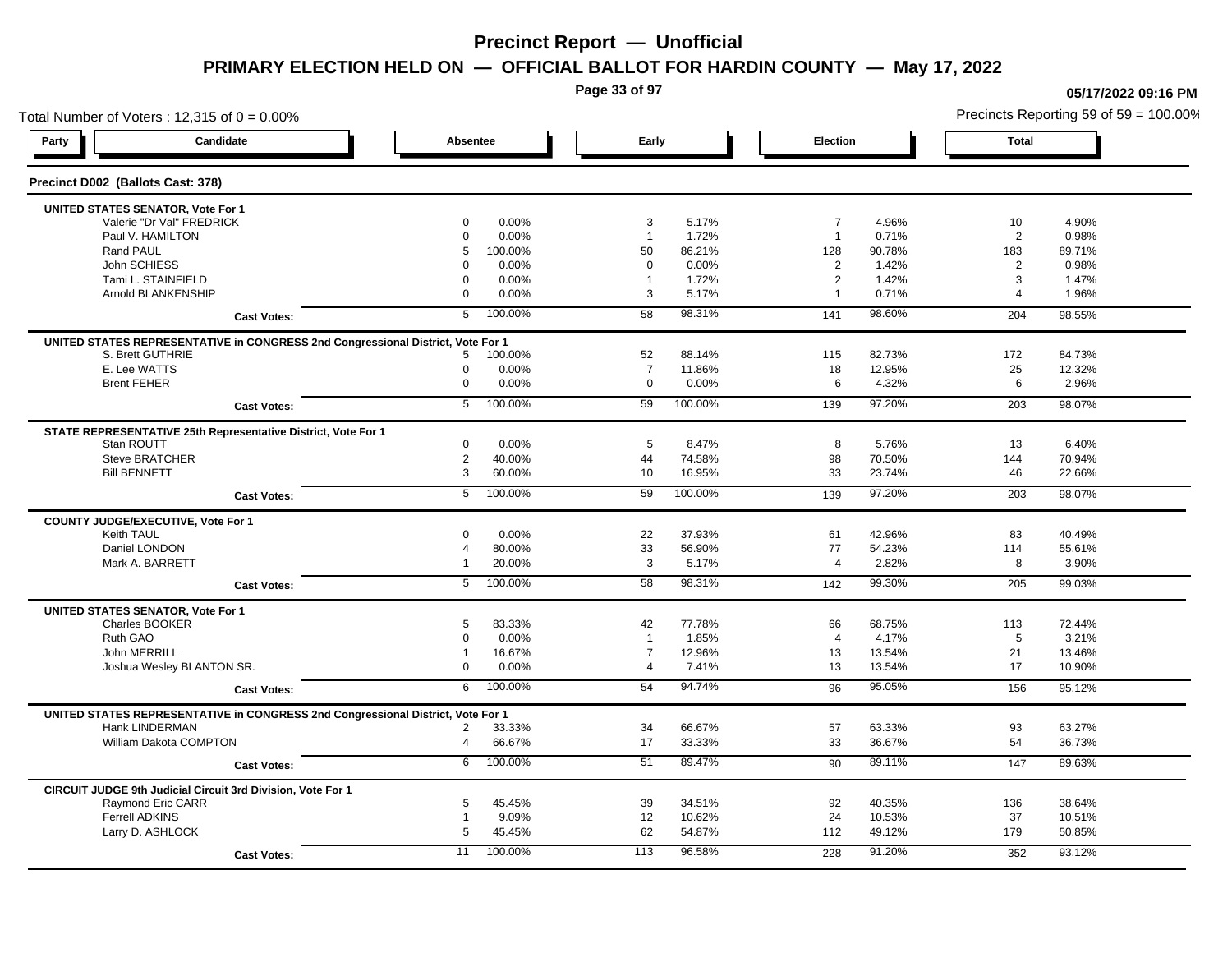**Page 34 of 97**

## Total Number of Voters : 12,315 of  $0 = 0.00\%$ **Party Candidate Absentee Early Election Total Precinct D003 (Ballots Cast: 307) UNITED STATES SENATOR, Vote For 1** Valerie "Dr Val" FREDRICK 1 16.67% 1 2.27% 0 0.00% 2 1.28% Paul V. HAMILTON 0 0.00% 2 4.55% 2 1.89% 4 2.56% Rand PAUL 5 83.33% 40 90.91% 96 90.57% 141 90.38% John SCHIESS 0 0.00% 0 0.00% 1 0.94% 1 0.64% Tami L. STAINFIELD 0 0.00% 0 0.00% 5 4.72% 5 3.21% Arnold BLANKENSHIP 0 0.00% 1 2.27% 2 1.89% 3 1.92% **Cast Votes:** 6 75.00% 44 95.65% 106 98.15% 156 96.30% **UNITED STATES REPRESENTATIVE in CONGRESS 2nd Congressional District, Vote For 1** S. Brett GUTHRIE 5 83.33% 33 73.33% 80 75.47% 118 75.16% E. Lee WATTS 1 16.67% 12 26.67% 23 21.70% 36 22.93% Brent FEHER 0 0.00% 0 0.00% 3 2.83% 3 1.91% **Cast Votes:** 6 75.00% 45 97.83% 106 98.15% 157 96.91% **STATE REPRESENTATIVE 25th Representative District, Vote For 1** Stan ROUTT 0 0.00% 2 4.35% 10 9.80% 12 7.69% Steve BRATCHER 7 87.50% 36 78.26% 65 63.73% 108 69.23% Bill BENNETT 1 12.50% 8 17.39% 27 26.47% 36 23.08% **Cast Votes:** 8 100.00% 46 100.00% 102 94.44% 156 96.30% **COUNTY JUDGE/EXECUTIVE, Vote For 1** Keith TAUL 5 62.50% 20 44.44% 59 55.14% 84 52.50% Daniel LONDON 3 37.50% 22 48.89% 41 38.32% 66 41.25% Mark A. BARRETT 0 0.00% 3 6.67% 7 6.54% 10 6.25% **Cast Votes:** 8 100.00% 45 97.83% 107 99.07% 160 98.77% **UNITED STATES SENATOR, Vote For 1** Charles BOOKER 4 57.14% 29 76.32% 73 81.11% 106 78.52% Ruth GAO 3 42.86% 1 2.63% 7 7.78% 11 8.15% John MERRILL 0 0.00% 3 7.89% 7 7.78% 10 7.41% Joshua Wesley BLANTON SR. 0 0.00% 5 13.16% 3 3.33% 8 5.93% **Cast Votes:** 7 100.00% 38 95.00% 90 96.77% 135 96.43% **UNITED STATES REPRESENTATIVE in CONGRESS 2nd Congressional District, Vote For 1** Hank LINDERMAN 3 50.00% 24 68.57% 49 59.04% 76 61.29% William Dakota COMPTON 3 50.00% 11 31.43% 34 40.96% 48 38.71% **Cast Votes:** 6 85.71% 35 87.50% 83 89.25% 124 88.57% **CIRCUIT JUDGE 9th Judicial Circuit 3rd Division, Vote For 1** Raymond Eric CARR 2 13.33% 19 23.17% 69 36.51% 90 31.47% Ferrell ADKINS 3 20.00% 12 14.63% 31 16.40% 46 16.08% Larry D. ASHLOCK 10 66.67% 51 62.20% 89 47.09% 150 52.45% **Cast Votes:** 15 100.00% 82 92.13% 189 93.10% 286 93.16%

### **05/17/2022 09:16 PM**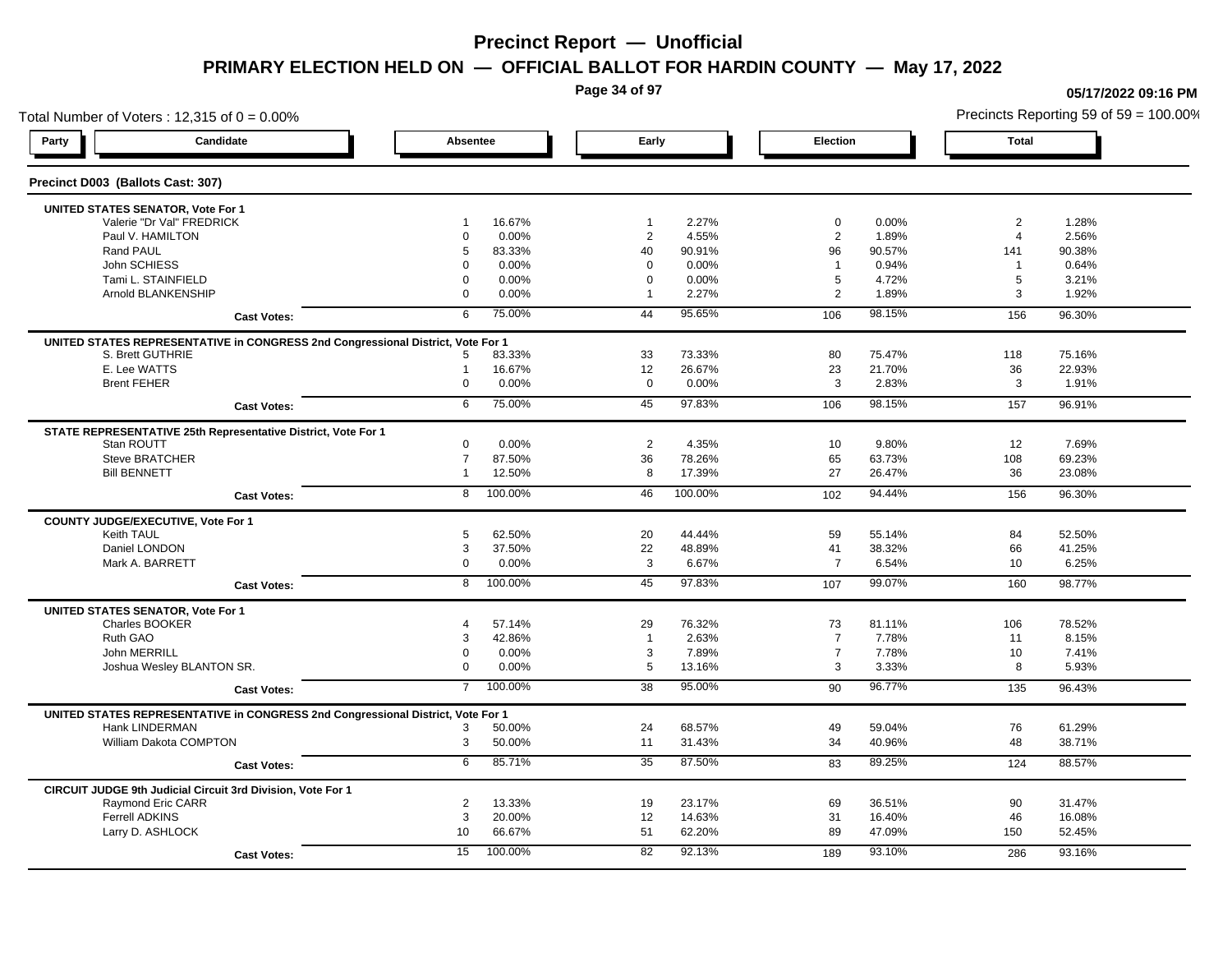**Page 35 of 97**

## Total Number of Voters : 12,315 of  $0 = 0.00\%$ **Party Candidate Absentee Early Election Total Precinct D004 (Ballots Cast: 382) UNITED STATES SENATOR, Vote For 1** Valerie "Dr Val" FREDRICK 1 16.67% 2 3.45% 5 3.31% 8 3.72% Paul V. HAMILTON 0 0.00% 1 1.72% 13 8.61% 14 6.51% Rand PAUL 5 83.33% 50 86.21% 121 80.13% 176 81.86% John SCHIESS 0 0.00% 0 0.00% 2 1.32% 2 0.93% Tami L. STAINFIELD 0 0.00% 2 3.45% 2 1.32% 4 1.86% Arnold BLANKENSHIP 0 0.00% 3 5.17% 8 5.30% 11 5.12% **Cast Votes:** 6 100.00% 58 98.31% 151 99.34% 215 99.08% **UNITED STATES REPRESENTATIVE in CONGRESS 2nd Congressional District, Vote For 1** S. Brett GUTHRIE 4 66.67% 50 87.72% 113 74.83% 167 78.04% E. Lee WATTS 1 16.67% 7 12.28% 30 19.87% 38 17.76% Brent FEHER 1 16.67% 0 0.00% 8 5.30% 9 4.21% **Cast Votes:** 6 100.00% 57 96.61% 151 99.34% 214 98.62% **STATE REPRESENTATIVE 25th Representative District, Vote For 1** Stan ROUTT 0 0.00% 3 5.26% 16 10.81% 19 9.00% Steve BRATCHER 3 50.00% 32 56.14% 94 63.51% 129 61.14% Bill BENNETT 3 50.00% 22 38.60% 38 25.68% 63 29.86% **Cast Votes:** 6 100.00% 57 96.61% 148 97.37% 211 97.24% **COUNTY JUDGE/EXECUTIVE, Vote For 1** Keith TAUL 2 33.33% 19 32.20% 72 48.00% 93 43.26% Daniel LONDON 4 66.67% 36 61.02% 66 44.00% 106 49.30% Mark A. BARRETT 0 0.00% 4 6.78% 12 8.00% 16 7.44% **Cast Votes:** 6 100.00% 59 100.00% 150 98.68% 215 99.08% **UNITED STATES SENATOR, Vote For 1** Charles BOOKER 2 100.00% 47 87.04% 66 69.47% 115 76.16% Ruth GAO 0 0.00% 1 1.85% 11 11.58% 12 7.95% John MERRILL 0 0.00% 3 5.56% 4 4.21% 7 4.64% Joshua Wesley BLANTON SR. 0 0.00% 3 5.56% 14 14.74% 17 11.26% **Cast Votes:** 2 100.00% 54 96.43% 95 96.94% 151 96.79% **UNITED STATES REPRESENTATIVE in CONGRESS 2nd Congressional District, Vote For 1** Hank LINDERMAN 1 100.00% 38 71.70% 51 54.84% 90 61.22% William Dakota COMPTON 0 0.00% 15 28.30% 42 45.16% 57 38.78% **Cast Votes:** 1 50.00% 53 94.64% 93 94.90% 147 94.23% **CIRCUIT JUDGE 9th Judicial Circuit 3rd Division, Vote For 1** Raymond Eric CARR 0 0.00% 31 27.93% 81 33.47% 112 31.11% Ferrell ADKINS 3 42.86% 15 13.51% 43 17.77% 61 16.94% Larry D. ASHLOCK 4 57.14% 65 58.56% 118 48.76% 187 51.94% **Cast Votes:** 7 87.50% 111 94.07% 242 94.53% 360 94.24%

**05/17/2022 09:16 PM**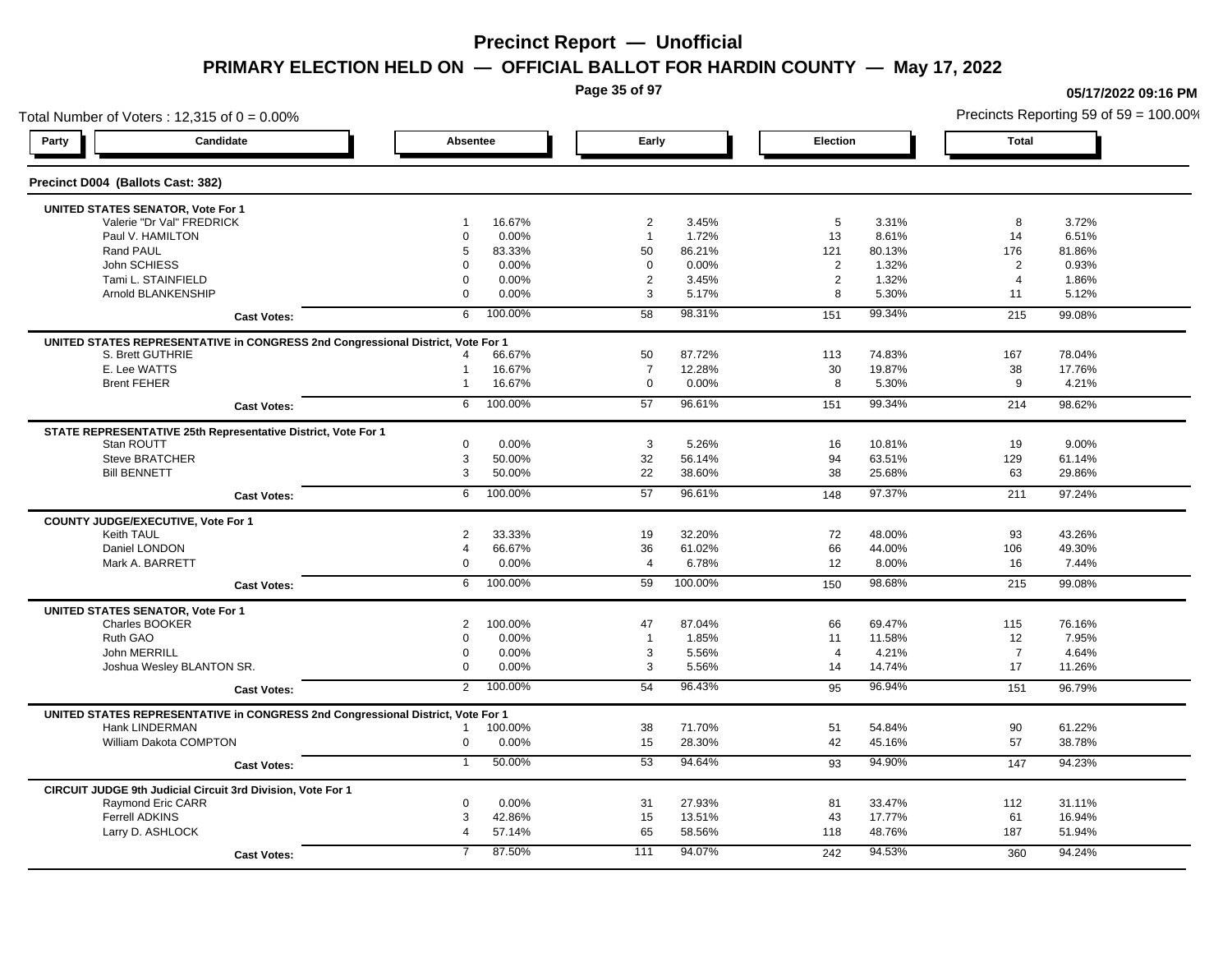**Page 36 of 97**

## Total Number of Voters : 12,315 of  $0 = 0.00\%$ Precincts Reporting 59 of 59 = 100.00% **Party Candidate Absentee Early Election Total Precinct D005 (Ballots Cast: 407) UNITED STATES SENATOR, Vote For 1** Valerie "Dr Val" FREDRICK 2 13.33% 1 1.23% 13 10.40% 16 7.24% Paul V. HAMILTON 0 0.00% 1 1.23% 4 3.20% 5 2.26% Rand PAUL 13 86.67% 77 95.06% 103 82.40% 193 87.33% John SCHIESS 0 0.00% 0 0.00% 0 0.00% 0 0.00% Tami L. STAINFIELD 0 0.00% 2 2.47% 1 0.80% 3 1.36% Arnold BLANKENSHIP 0 0.00% 0 0.00% 4 3.20% 4 1.81% **Cast Votes:** 15 100.00% 81 96.43% 125 100.00% 221 98.66% **UNITED STATES REPRESENTATIVE in CONGRESS 2nd Congressional District, Vote For 1** S. Brett GUTHRIE 12 80.00% 67 81.71% 94 78.33% 173 79.72% E. Lee WATTS 1 6.67% 13 15.85% 19 15.83% 33 15.21% Brent FEHER 2 13.33% 2 2.44% 7 5.83% 11 5.07% **Cast Votes:** 15 100.00% 82 97.62% 120 96.00% 217 96.88% **COUNTY JUDGE/EXECUTIVE, Vote For 1** Keith TAUL 5 35.71% 35 41.67% 66 53.66% 106 47.96% Daniel LONDON 8 57.14% 45 53.57% 51 41.46% 104 47.06% Mark A. BARRETT 1 7.14% 4 4.76% 6 4.88% 11 4.98% **Cast Votes:** 14 93.33% 84 100.00% 123 98.40% 221 98.66% **UNITED STATES SENATOR, Vote For 1** Charles BOOKER 14 93.33% 48 85.71% 73 73.00% 135 78.95% Ruth GAO 1 6.67% 4 7.14% 9 9.00% 14 8.19% John MERRILL 0 0.00% 2 3.57% 9 9.00% 11 6.43% Joshua Wesley BLANTON SR. 0 0.00% 2 3.57% 9 9.00% 11 6.43% **Cast Votes:** 15 100.00% 56 100.00% 100 98.04% 171 98.84% **UNITED STATES REPRESENTATIVE in CONGRESS 2nd Congressional District, Vote For 1** Hank LINDERMAN 6 46.15% 31 60.78% 53 54.08% 90 55.56% William Dakota COMPTON 7 53.85% 20 39.22% 45 45.92% 44.44% **Cast Votes:** 13 86.67% 51 91.07% 98 96.08% 162 93.64% **CIRCUIT JUDGE 9th Judicial Circuit 3rd Division, Vote For 1** Raymond Eric CARR 6 21.43% 33 23.91% 72 32.88% 111 28.83% Ferrell ADKINS 7 25.00% 12 8.70% 43 19.63% 62 16.10% Larry D. ASHLOCK 15 53.57% 93 67.39% 104 47.49% 212 55.06% **Cast Votes:** 28 93.33% 138 95.17% 219 94.40% 385 94.59%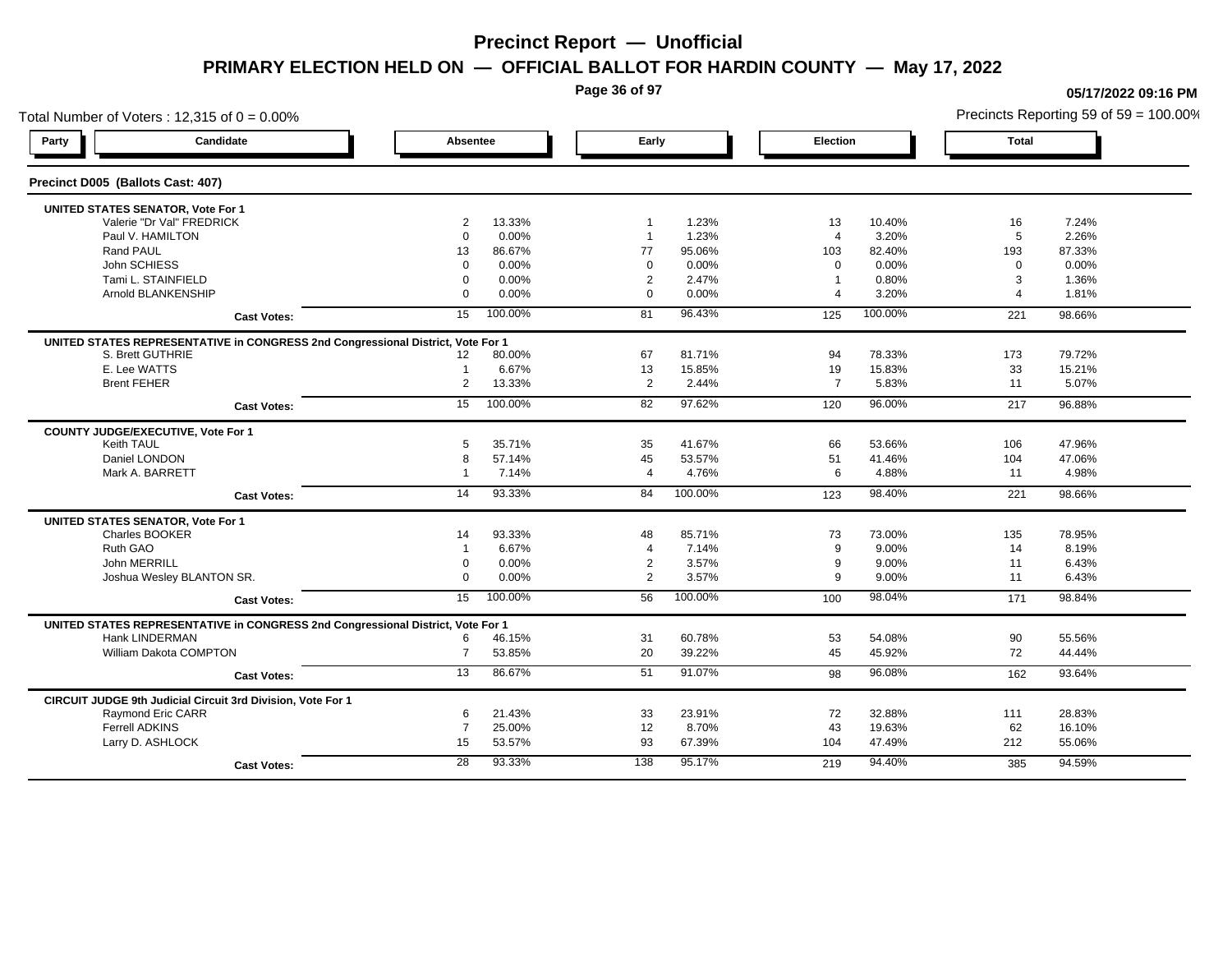**Page 37 of 97**

**05/17/2022 09:16 PM**

### Total Number of Voters : 12,315 of  $0 = 0.00\%$ Precincts Reporting 59 of 59 = 100.00% **Party Candidate Absentee Early Election Total Precinct D006 (Ballots Cast: 89) UNITED STATES SENATOR, Vote For 1** Valerie "Dr Val" FREDRICK 0 0.00% 0 0.00% 1 2.33% 1 1.96% Paul V. HAMILTON 0 0.00% 0 0.00% 0 0.00% 0 0.00% Rand PAUL 0 0.00% 8 100.00% 38 88.37% 46 90.20% John SCHIESS 0 0.00% 0 0.00% 0 0.00% 0 0.00% Tami L. STAINFIELD 0 0.00% 0 0.00% 3 6.98% 3 5.88% Arnold BLANKENSHIP 0 0.00% 0 0.00% 1 2.33% 1 1.96% **Cast Votes:** 0 0.00% 8 100.00% 43 100.00% 51 100.00% **UNITED STATES REPRESENTATIVE in CONGRESS 2nd Congressional District, Vote For 1** S. Brett GUTHRIE 0 0.00% 7 87.50% 32 74.42% 39 76.47% E. Lee WATTS 0 0.00% 1 12.50% 9 20.93% 10 19.61% Brent FEHER 0 0.00% 0 0.00% 2 4.65% 2 3.92% **Cast Votes:** 0 0.00% 8 100.00% 43 100.00% 51 100.00% **STATE REPRESENTATIVE 25th Representative District, Vote For 1** Stan ROUTT 0 0.00% 0 0.00% 3 7.69% 3 6.38% Steve BRATCHER 0 0.00% 6 75.00% 21 53.85% 27 57.45% Bill BENNETT 0 0.00% 2 25.00% 15 38.46% 17 36.17% **Cast Votes:** 0 0.00% 8 100.00% 39 90.70% 47 92.16% **COUNTY JUDGE/EXECUTIVE, Vote For 1** Keith TAUL 0 0.00% 4 50.00% 28 65.12% 32 62.75% Daniel LONDON 0 0.00% 4 50.00% 12 27.91% 16 31.37% Mark A. BARRETT 0 0.00% 0 0.00% 3 6.98% 3 5.88% **Cast Votes:** 0 0.00% 8 100.00% 43 100.00% 51 100.00% **UNITED STATES SENATOR, Vote For 1** Charles BOOKER 0 0.00% 2 33.33% 21 72.41% 23 65.71% Ruth GAO 0 0.00% 1 16.67% 5 17.24% 6 17.14% John MERRILL 0 0.00% 1 16.67% 3 10.34% 4 11.43% Joshua Wesley BLANTON SR. 0 0.00% 2 33.33% 0 0.00% 2 5.71% **Cast Votes:** 0 0.00% 6 100.00% 29 96.67% 35 97.22% **UNITED STATES REPRESENTATIVE in CONGRESS 2nd Congressional District, Vote For 1** Hank LINDERMAN 0 0.00% 4 66.67% 21 72.41% 25 71.43% William Dakota COMPTON 0 0.00% 2 33.33% 8 27.59% 10 28.57% **Cast Votes:** 0 0.00% 6 100.00% 29 96.67% 35 97.22% **CIRCUIT JUDGE 9th Judicial Circuit 3rd Division, Vote For 1** Raymond Eric CARR 0 0.00% 3 21.43% 19 27.14% 22 26.19% Ferrell ADKINS 0 0.00% 1 7.14% 18 25.71% 19 22.62% Larry D. ASHLOCK 0 0.00% 10 71.43% 33 47.14% 43 51.19% **Cast Votes:** 0 0.00% 14 100.00% 70 93.33% 84 94.38%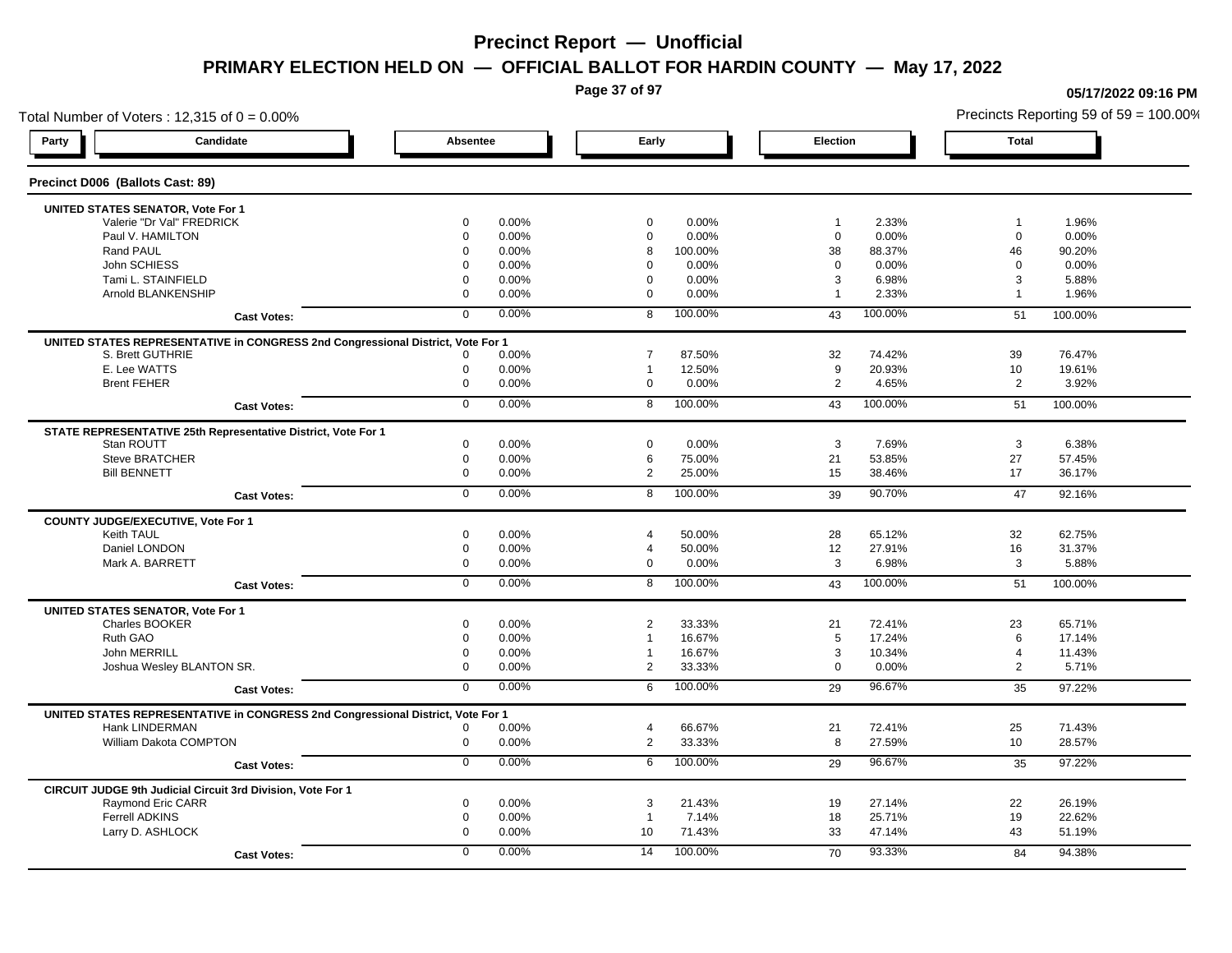**Page 38 of 97**

### Total Number of Voters : 12,315 of  $0 = 0.00\%$ **Party Candidate Absentee Early Election Total Precinct E001 (Ballots Cast: 169) UNITED STATES SENATOR, Vote For 1** Valerie "Dr Val" FREDRICK 0 0.00% 0 0.00% 3 7.69% 3 5.17% Paul V. HAMILTON 0 0.00% 0 0.00% 1 2.56% 1 1.72% Rand PAUL 5 100.00% 13 92.86% 35 89.74% 53 91.38% John SCHIESS 0 0.00% 0 0.00% 0 0.00% 0 0.00% Tami L. STAINFIELD 0 0.00% 0 0.00% 0 0.00% 0 0.00% Arnold BLANKENSHIP 0 0.00% 1 7.14% 0 0.00% 1 1.72% **Cast Votes:** 5 100.00% 14 93.33% 39 97.50% 58 96.67% **UNITED STATES REPRESENTATIVE in CONGRESS 2nd Congressional District, Vote For 1** S. Brett GUTHRIE 5 100.00% 13 92.86% 34 85.00% 52 88.14% E. Lee WATTS 0 0.00% 0 0.00% 4 10.00% 4 6.78% Brent FEHER 0 0.00% 1 7.14% 2 5.00% 3 5.08% **Cast Votes:** 5 100.00% 14 93.33% 40 100.00% 59 98.33% **STATE REPRESENTATIVE 25th Representative District, Vote For 1** Stan ROUTT 0 0.00% 5 35.71% 7 18.92% 12 21.43% Steve BRATCHER 4 80.00% 8 57.14% 26 70.27% 38 67.86% Bill BENNETT 1 20.00% 1 7.14% 4 10.81% 6 10.71% **Cast Votes:** 5 100.00% 14 93.33% 37 92.50% 56 93.33% **COUNTY JUDGE/EXECUTIVE, Vote For 1** Keith TAUL 2 40.00% 8 53.33% 13 32.50% 23 38.33% Daniel LONDON 2 40.00% 5 33.33% 24 60.00% 31 51.67% Mark A. BARRETT 1 20.00% 2 13.33% 3 7.50% 6 10.00% **Cast Votes:** 5 100.00% 15 100.00% 40 100.00% 60 100.00% **UNITED STATES SENATOR, Vote For 1** Charles BOOKER 1 50.00% 19 76.00% 55 73.33% 75 73.53% Ruth GAO 1 50.00% 2 8.00% 4 5.33% 7 6.86% John MERRILL 0 0.00% 0 0.00% 11 14.67% 11 10.78% Joshua Wesley BLANTON SR. 0 0.00% 4 16.00% 5 6.67% 9 8.82% **Cast Votes:** 2 66.67% 25 100.00% 75 97.40% 102 97.14% **UNITED STATES REPRESENTATIVE in CONGRESS 2nd Congressional District, Vote For 1** Hank LINDERMAN 1 50.00% 15 65.22% 47 70.15% 63 68.48% William Dakota COMPTON 1 50.00% 8 34.78% 20 29.85% 29 31.52% **Cast Votes:** 2 66.67% 23 92.00% 67 87.01% 92 87.62% **MAGISTRATE 5th Magisterial District, Vote For 1** Eli WHITLOCK 1 33.33% 10 41.67% 26 36.62% 37 37.76% Dean KUHN 2 66.67% 14 58.33% 45 63.38% 61 62.24% **Cast Votes:** 3 100.00% 24 96.00% 71 92.21% 98 93.33%

#### **05/17/2022 09:16 PM**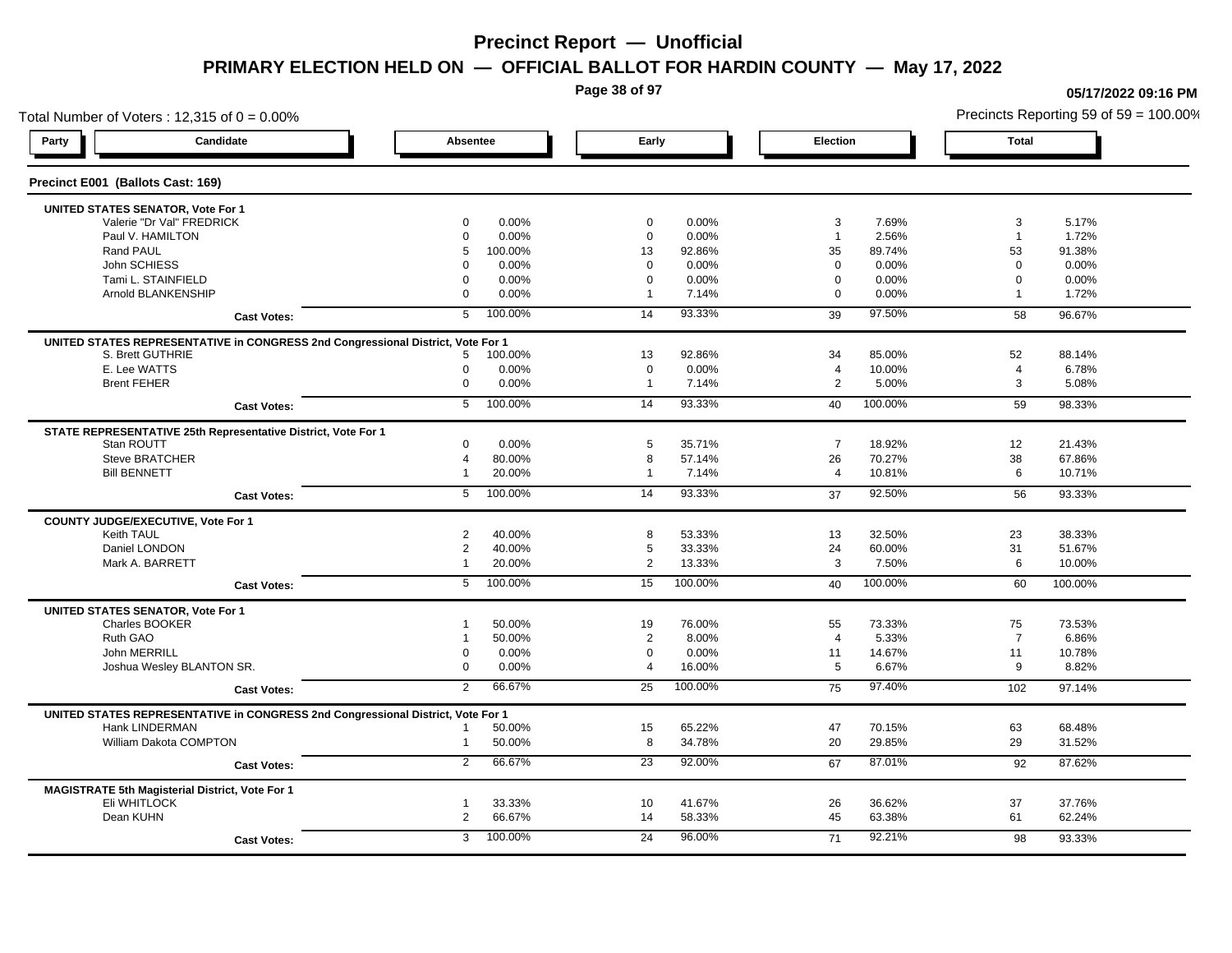**Page 39 of 97**

## Total Number of Voters : 12,315 of  $0 = 0.00\%$ Precincts Reporting 59 of 59 = 100.00% **Party Candidate Absentee Early Election Total Precinct E001 (Ballots Cast: 169) CIRCUIT JUDGE 9th Judicial Circuit 3rd Division, Vote For 1** Raymond Eric CARR 1 14.29% 10 25.00% 42 36.84% 53 32.92% Ferrell ADKINS 0 0.00% 7 17.50% 15 13.16% 22 13.66% Larry D. ASHLOCK 6 85.71% 23 57.50% 57 50.00% 86 53.42% **Cast Votes:** 7 87.50% 40 100.00% 114 94.21% 161 95.27%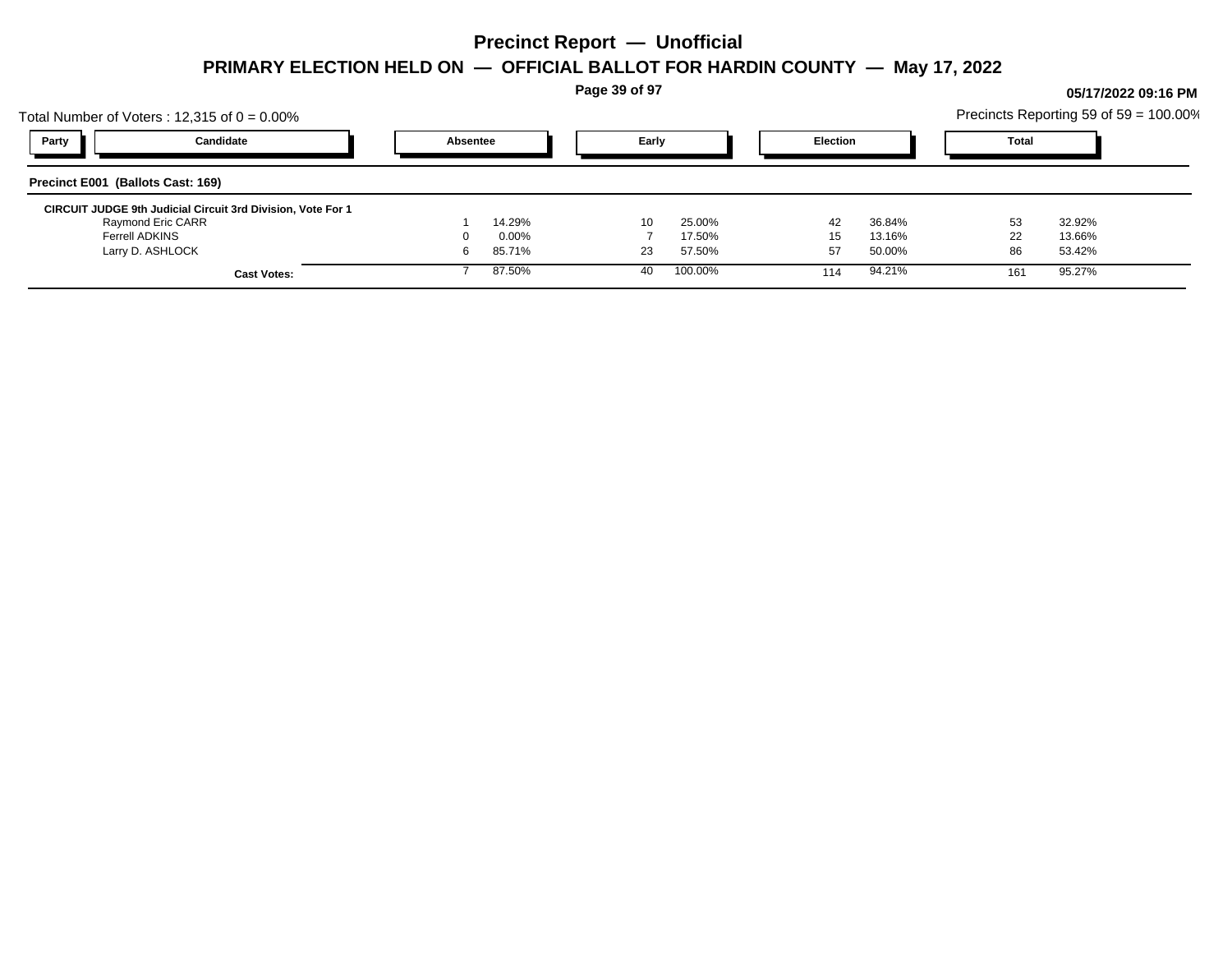**Page 40 of 97**

### Total Number of Voters : 12,315 of  $0 = 0.00\%$ **Party Candidate Absentee Early Election Total Precinct E002 (Ballots Cast: 134) UNITED STATES SENATOR, Vote For 1** Valerie "Dr Val" FREDRICK 1 50.00% 0 0.00% 1 1.89% 2 3.03% Paul V. HAMILTON 0 0.00% 0 0.00% 3 5.66% 3 4.55% Rand PAUL 0 0.00% 10 90.91% 42 79.25% 52 78.79% John SCHIESS 0 0.00% 0 0.00% 0 0.00% 0 0.00% Tami L. STAINFIELD 0 0.00% 0 0.00% 3 5.66% 3 4.55% Arnold BLANKENSHIP 1 50.00% 1 9.09% 4 7.55% 6 9.09% **Cast Votes:** 2 100.00% 11 100.00% 53 96.36% 66 97.06% **UNITED STATES REPRESENTATIVE in CONGRESS 2nd Congressional District, Vote For 1** S. Brett GUTHRIE 0 0.00% 9 81.82% 40 74.07% 49 73.13% E. Lee WATTS 2 100.00% 2 18.18% 6 11.11% 10 14.93% Brent FEHER 0 0.00% 0 0.00% 8 14.81% 8 11.94% **Cast Votes:** 2 100.00% 11 100.00% 54 98.18% 67 98.53% **STATE REPRESENTATIVE 25th Representative District, Vote For 1** Stan ROUTT 0 0.00% 2 20.00% 5 9.26% 7 10.61% Steve BRATCHER 2 100.00% 5 50.00% 34 62.96% 41 62.12% Bill BENNETT 0 0.00% 3 30.00% 15 27.78% 18 27.27% **Cast Votes:** 2 100.00% 10 90.91% 54 98.18% 66 97.06% **COUNTY JUDGE/EXECUTIVE, Vote For 1** Keith TAUL 1 50.00% 7 63.64% 21 38.18% 29 42.65% Daniel LONDON 1 50.00% 4 36.36% 30 54.55% 35 51.47% Mark A. BARRETT 0 0.00% 0 0.00% 4 7.27% 4 5.88% **Cast Votes:** 2 100.00% 11 100.00% 55 100.00% 68 100.00% **UNITED STATES SENATOR, Vote For 1** Charles BOOKER 3 100.00% 8 88.89% 33 75.00% 44 78.57% Ruth GAO 0 0.00% 1 11.11% 6 13.64% 7 12.50% John MERRILL 0 0.00% 0 0.00% 3 6.82% 3 5.36% Joshua Wesley BLANTON SR. 0 0.00% 0 0.00% 2 4.55% 2 3.57% **Cast Votes:** 3 100.00% 9 75.00% 44 89.80% 56 87.50% **UNITED STATES REPRESENTATIVE in CONGRESS 2nd Congressional District, Vote For 1** Hank LINDERMAN 2 100.00% 3 33.33% 24 57.14% 29 54.72% William Dakota COMPTON 0 0.00% 6 66.67% 18 42.86% 24 45.28% **Cast Votes:** 2 66.67% 9 75.00% 42 85.71% 53 82.81% **MAGISTRATE 5th Magisterial District, Vote For 1** Eli WHITLOCK 1 33.33% 5 45.45% 19 40.43% 25 40.98% Dean KUHN 2 66.67% 6 54.55% 28 59.57% 36 59.02% **Cast Votes:** 3 100.00% 11 91.67% 47 95.92% 61 95.31%

#### **05/17/2022 09:16 PM**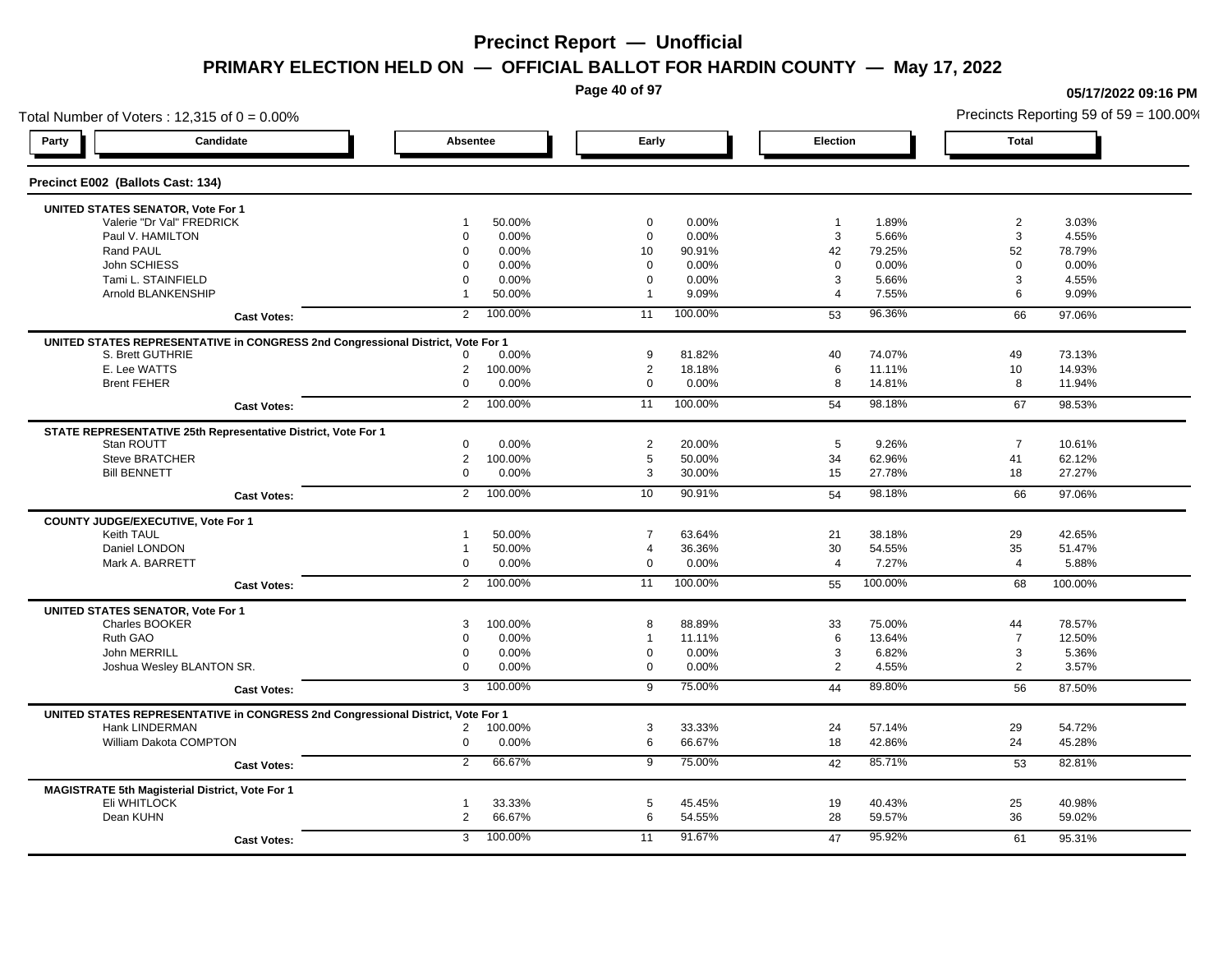**Page 41 of 97**

## Total Number of Voters : 12,315 of  $0 = 0.00\%$ Precincts Reporting 59 of 59 = 100.00% **Party Candidate Absentee Early Election Total Precinct E002 (Ballots Cast: 134) CIRCUIT JUDGE 9th Judicial Circuit 3rd Division, Vote For 1** Raymond Eric CARR 3 60.00% 5 21.74% 30 31.25% 38 30.65% Ferrell ADKINS 1 20.00% 3 13.04% 21 21.88% 25 20.16% Larry D. ASHLOCK 1 20.00% 15 65.22% 45 46.88% 61 49.19% **Cast Votes:** 5 100.00% 23 100.00% 96 90.57% 124 92.54%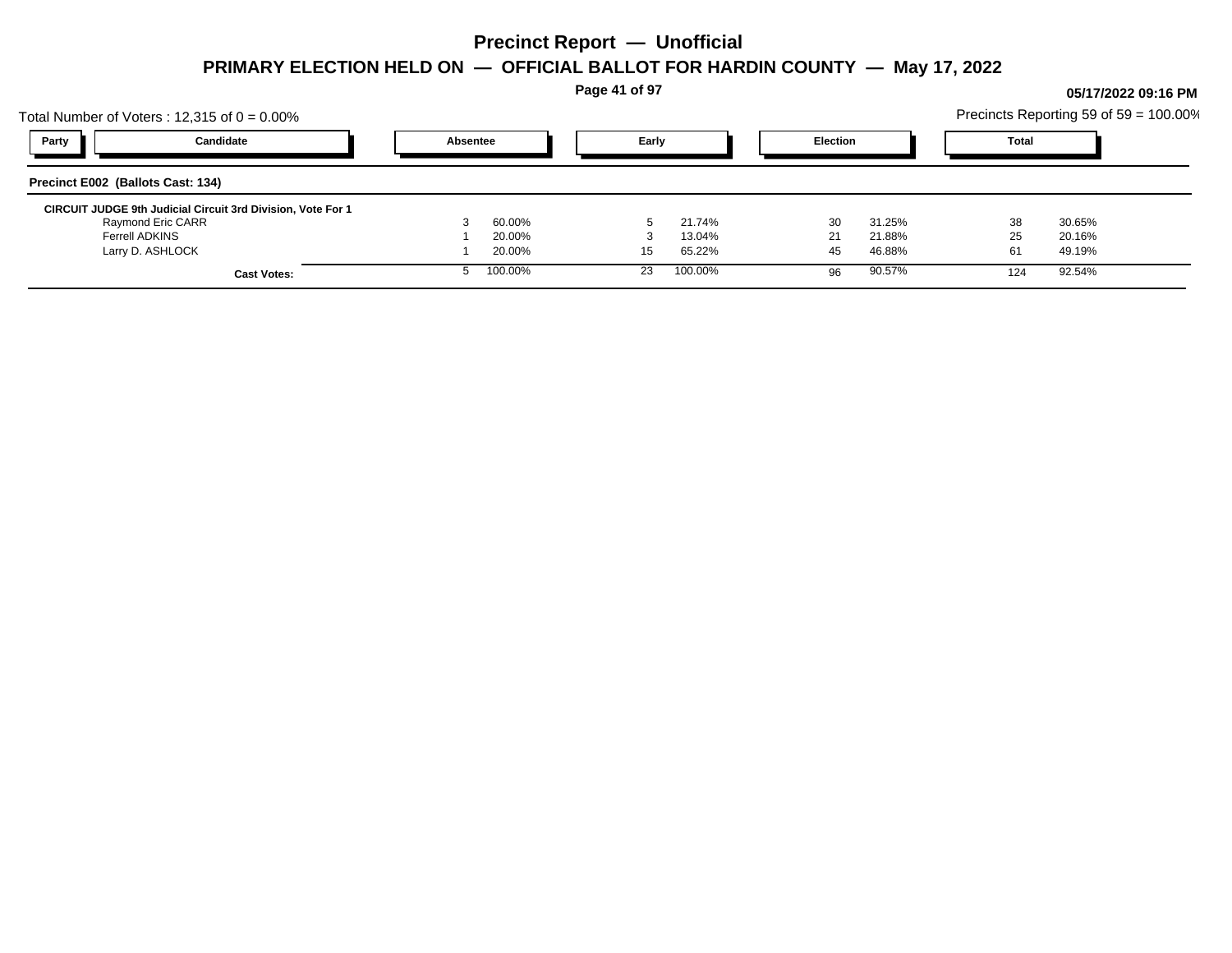**Page 42 of 97**

### Total Number of Voters : 12,315 of  $0 = 0.00\%$ **Party Candidate Absentee Early Election Total Precinct E003 (Ballots Cast: 382) UNITED STATES SENATOR, Vote For 1** Valerie "Dr Val" FREDRICK 0 0.00% 2 4.76% 2 1.32% 4 1.99% Paul V. HAMILTON 0 0.00% 1 2.38% 5 3.29% 6 2.99% Rand PAUL 7 100.00% 38 90.48% 136 89.47% 181 90.05% John SCHIESS 0 0.00% 0 0.00% 2 1.32% 2 1.00% Tami L. STAINFIELD 0 0.00% 0 0.00% 3 1.97% 3 1.49% Arnold BLANKENSHIP 0 0.00% 1 2.38% 4 2.63% 5 2.49% **Cast Votes:** 7 100.00% 42 100.00% 152 98.06% 201 98.53% **UNITED STATES REPRESENTATIVE in CONGRESS 2nd Congressional District, Vote For 1** S. Brett GUTHRIE 7 100.00% 34 85.00% 129 83.77% 170 84.58% E. Lee WATTS 0 0.00% 6 15.00% 22 14.29% 28 13.93% Brent FEHER 0 0.00% 0 0.00% 3 1.95% 3 1.49% **Cast Votes:** 7 100.00% 40 95.24% 154 99.35% 201 98.53% **STATE REPRESENTATIVE 25th Representative District, Vote For 1** Stan ROUTT 0 0.00% 0 0.00% 12 7.79% 12 6.03% Steve BRATCHER 6 85.71% 23 60.53% 93 60.39% 122 61.31% Bill BENNETT 1 14.29% 15 39.47% 49 31.82% 65 32.66% **Cast Votes:** 7 100.00% 38 90.48% 154 99.35% 199 97.55% **COUNTY JUDGE/EXECUTIVE, Vote For 1** Keith TAUL 1 14.29% 24 58.54% 74 48.05% 99 49.01% Daniel LONDON 4 57.14% 16 39.02% 70 45.45% 90 44.55% Mark A. BARRETT 2 28.57% 1 2.44% 10 6.49% 13 6.44% **Cast Votes:** 7 100.00% 41 97.62% 154 99.35% 202 99.02% **UNITED STATES SENATOR, Vote For 1** Charles BOOKER 12 80.00% 36 92.31% 86 81.13% 134 83.75% Ruth GAO 0 0.00% 1 2.56% 4 3.77% 5 3.13% John MERRILL 2 13.33% 1 2.56% 9 8.49% 12 7.50% Joshua Wesley BLANTON SR. 1 6.67% 1 2.56% 7 6.60% 9 5.63% **Cast Votes:** 15 100.00% 39 88.64% 106 93.81% 160 93.02% **UNITED STATES REPRESENTATIVE in CONGRESS 2nd Congressional District, Vote For 1** Hank LINDERMAN 5 45.45% 25 69.44% 65 63.11% 95 63.33% William Dakota COMPTON 6 54.55% 11 30.56% 38 36.89% 55 36.67% **Cast Votes:** 11 73.33% 36 81.82% 103 91.15% 150 87.21% **MAGISTRATE 5th Magisterial District, Vote For 1** Eli WHITLOCK 5 33.33% 21 50.00% 56 52.34% 82 50.00% Dean KUHN 10 66.67% 21 50.00% 51 47.66% 82 50.00% **Cast Votes:** 15 100.00% 42 95.45% 107 94.69% 164 95.35%

#### **05/17/2022 09:16 PM**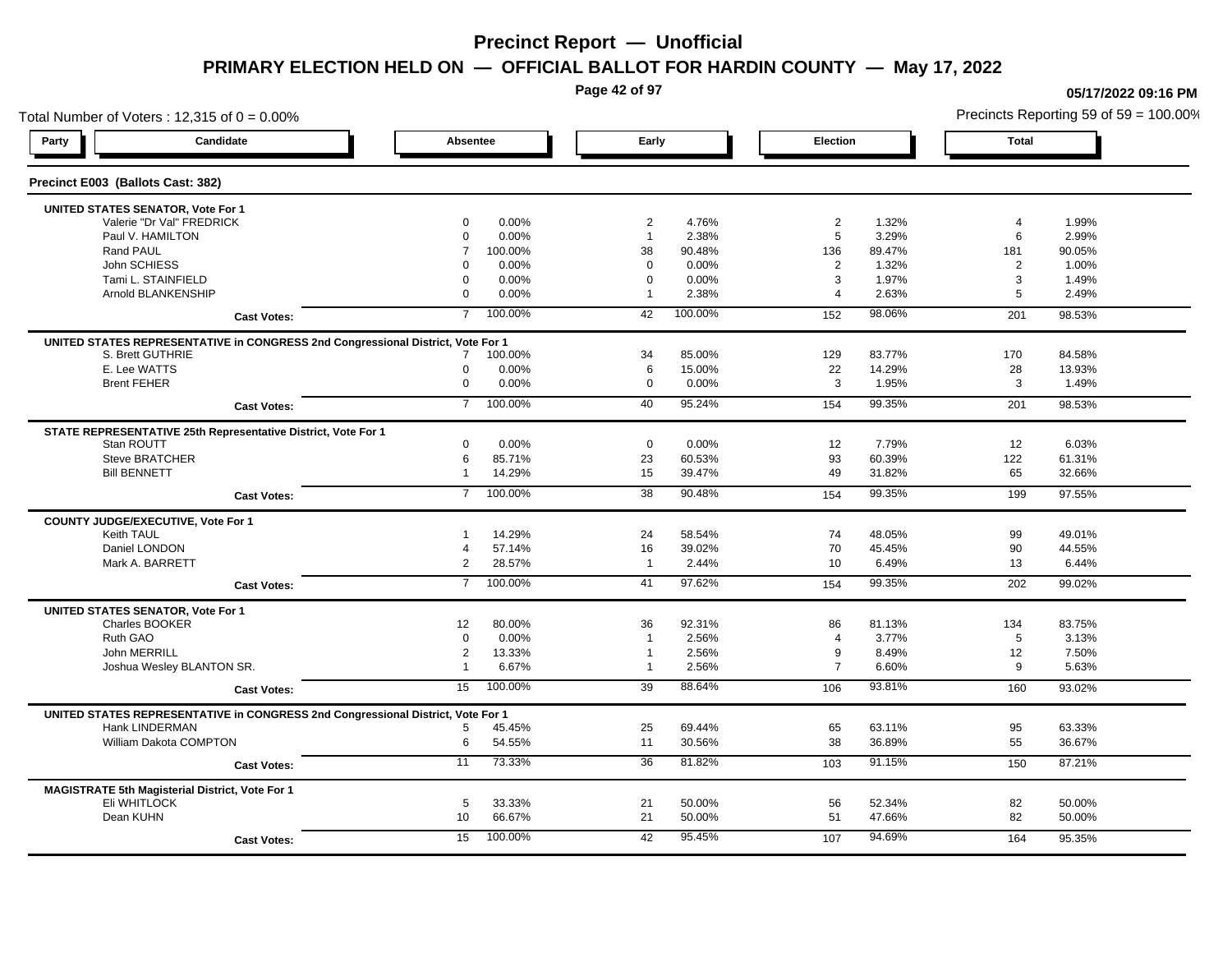**Page 43 of 97**

## Total Number of Voters : 12,315 of  $0 = 0.00\%$ Precincts Reporting 59 of 59 = 100.00% **Party Candidate Absentee Early Election Total Precinct E003 (Ballots Cast: 382) CIRCUIT JUDGE 9th Judicial Circuit 3rd Division, Vote For 1** Raymond Eric CARR 2 10.00% 27 34.18% 85 33.20% 114 32.11% Ferrell ADKINS 9 45.00% 10 12.66% 45 17.58% 64 18.03% Larry D. ASHLOCK 9 45.00% 42 53.16% 126 49.22% 177 49.86% **Cast Votes:** 20 90.91% 79 90.80% 256 93.77% 355 92.93%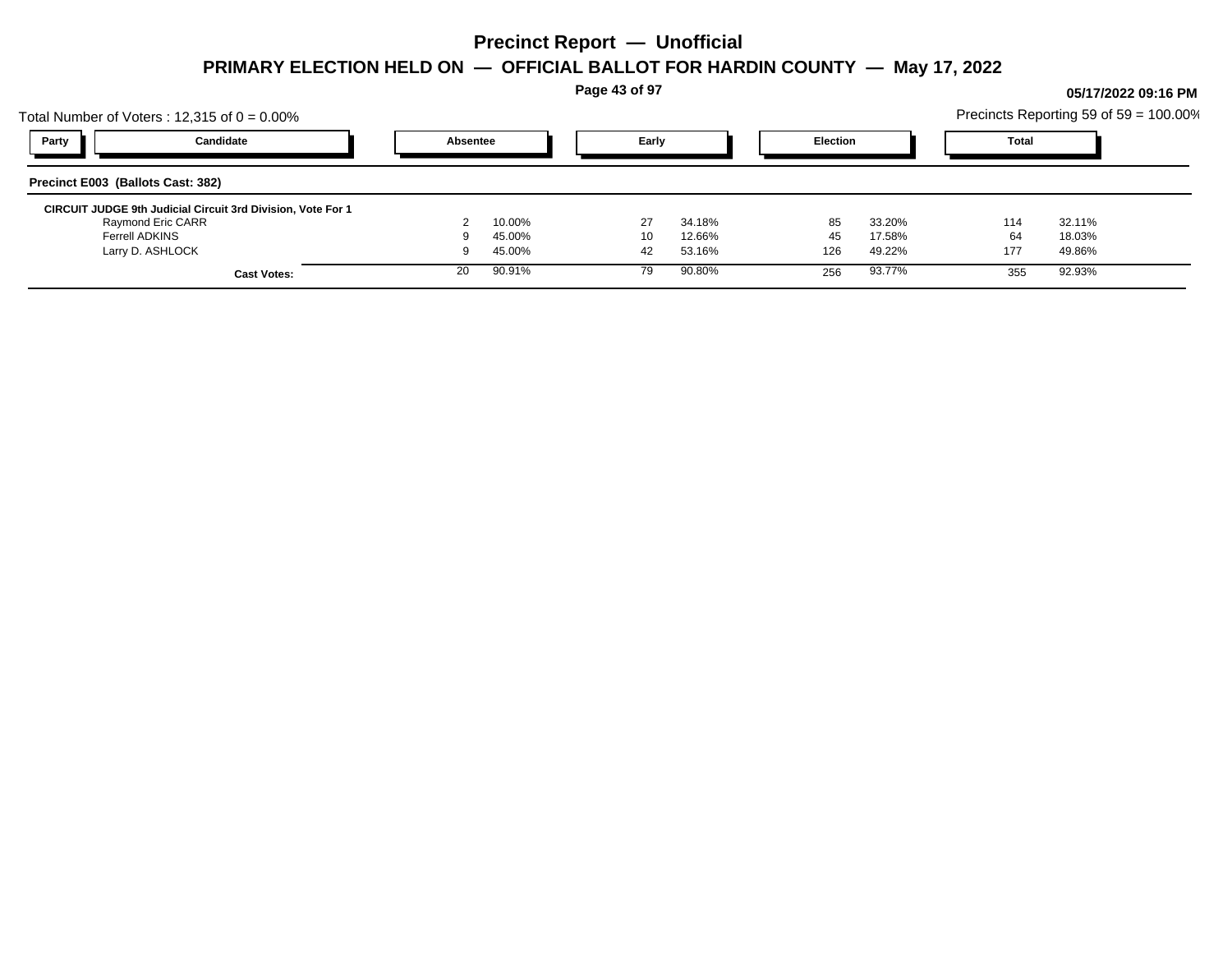**Page 44 of 97**

### Total Number of Voters : 12,315 of  $0 = 0.00\%$ **Party Candidate Absentee Early Election Total Precinct E004 (Ballots Cast: 88) UNITED STATES SENATOR, Vote For 1** Valerie "Dr Val" FREDRICK 0 0.00% 1 11.11% 1 2.86% 2 4.55% Paul V. HAMILTON 0 0.00% 0 0.00% 2 5.71% 2 4.55% Rand PAUL 0 0.00% 8 88.89% 30 85.71% 38 86.36% John SCHIESS 0 0.00% 0 0.00% 0 0.00% 0 0.00% Tami L. STAINFIELD 0 0.00% 0 0.00% 1 2.86% 1 2.27% Arnold BLANKENSHIP 0 0.00% 0 0.00% 1 2.86% 1 2.27% **Cast Votes:** 0 0.00% 9 100.00% 35 100.00% 44 100.00% **UNITED STATES REPRESENTATIVE in CONGRESS 2nd Congressional District, Vote For 1** S. Brett GUTHRIE 0 0.00% 4 44.44% 23 65.71% 27 61.36% E. Lee WATTS 0 0.00% 3 33.33% 10 28.57% 13 29.55% Brent FEHER 0 0.00% 2 22.22% 2 5.71% 4 9.09% **Cast Votes:** 0 0.00% 9 100.00% 35 100.00% 44 100.00% **STATE REPRESENTATIVE 25th Representative District, Vote For 1** Stan ROUTT 0 0.00% 3 33.33% 3 9.09% 6 14.29% Steve BRATCHER 0 0.00% 5 55.56% 21 63.64% 26 61.90% Bill BENNETT 0 0.00% 1 11.11% 9 27.27% 10 23.81% **Cast Votes:** 0 0.00% 9 100.00% 33 94.29% 42 95.45% **COUNTY JUDGE/EXECUTIVE, Vote For 1** Keith TAUL 0 0.00% 2 22.22% 17 53.13% 19 46.34% Daniel LONDON 0 0.00% 7 77.78% 14 43.75% 21 51.22% Mark A. BARRETT 0 0.00% 0 0.00% 1 3.13% 1 2.44% **Cast Votes:** 0 0.00% 9 100.00% 32 91.43% 41 93.18% **UNITED STATES SENATOR, Vote For 1** Charles BOOKER 0 0.00% 8 100.00% 23 71.88% 31 77.50% Ruth GAO 0 0.00% 0 0.00% 5 15.63% 5 12.50% John MERRILL 0 0.00% 0 0.00% 3 9.38% 3 7.50% Joshua Wesley BLANTON SR. 0 0.00% 0 0.00% 1 3.13% 1 2.50% **Cast Votes:** 0 0.00% 8 100.00% 32 96.97% 40 97.56% **UNITED STATES REPRESENTATIVE in CONGRESS 2nd Congressional District, Vote For 1** Hank LINDERMAN 0 0.00% 5 71.43% 20 62.50% 25 64.10% William Dakota COMPTON 0 0.00% 2 28.57% 12 37.50% 14 35.90% **Cast Votes:** 0 0.00% 7 87.50% 32 96.97% 39 95.12% **MAGISTRATE 5th Magisterial District, Vote For 1** Eli WHITLOCK 0 0.00% 6 85.71% 19 59.38% 25 64.10% Dean KUHN 0 0.00% 1 14.29% 13 40.63% 14 35.90% **Cast Votes:** 0 0.00% 7 87.50% 32 96.97% 39 95.12%

**05/17/2022 09:16 PM**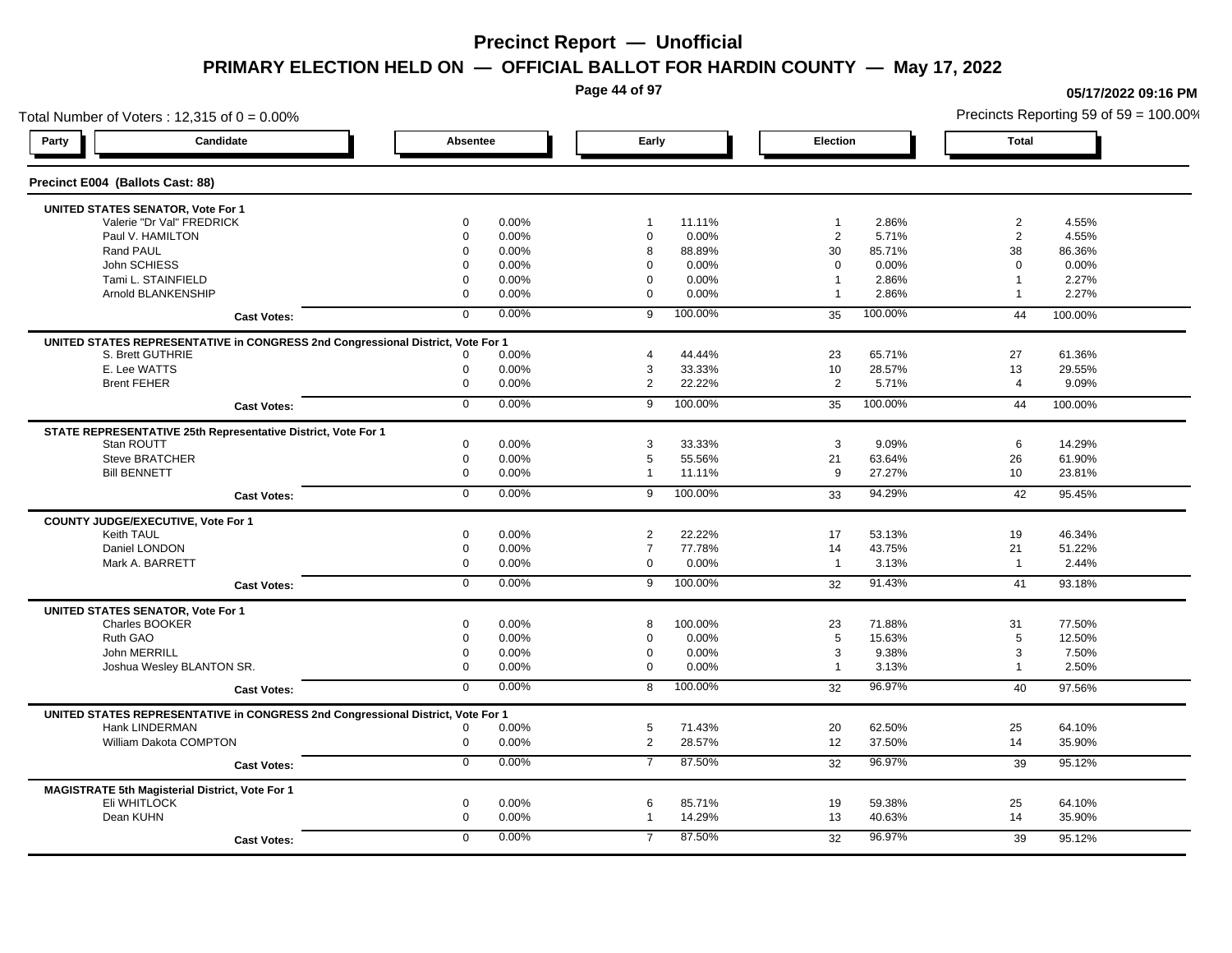**Page 45 of 97**

## Total Number of Voters : 12,315 of  $0 = 0.00\%$ Precincts Reporting 59 of 59 = 100.00% **Party Candidate Absentee Early Election Total Precinct E004 (Ballots Cast: 88) CIRCUIT JUDGE 9th Judicial Circuit 3rd Division, Vote For 1** Raymond Eric CARR 0 0.00% 5 26.32% 29 43.28% 34 39.53% Ferrell ADKINS 0 0.00% 3 15.79% 8 11.94% 11 12.79% Larry D. ASHLOCK 0 0.00% 11 57.89% 30 44.78% 41 47.67% **Cast Votes:** 0 0.00% 19 100.00% 67 97.10% 86 97.73%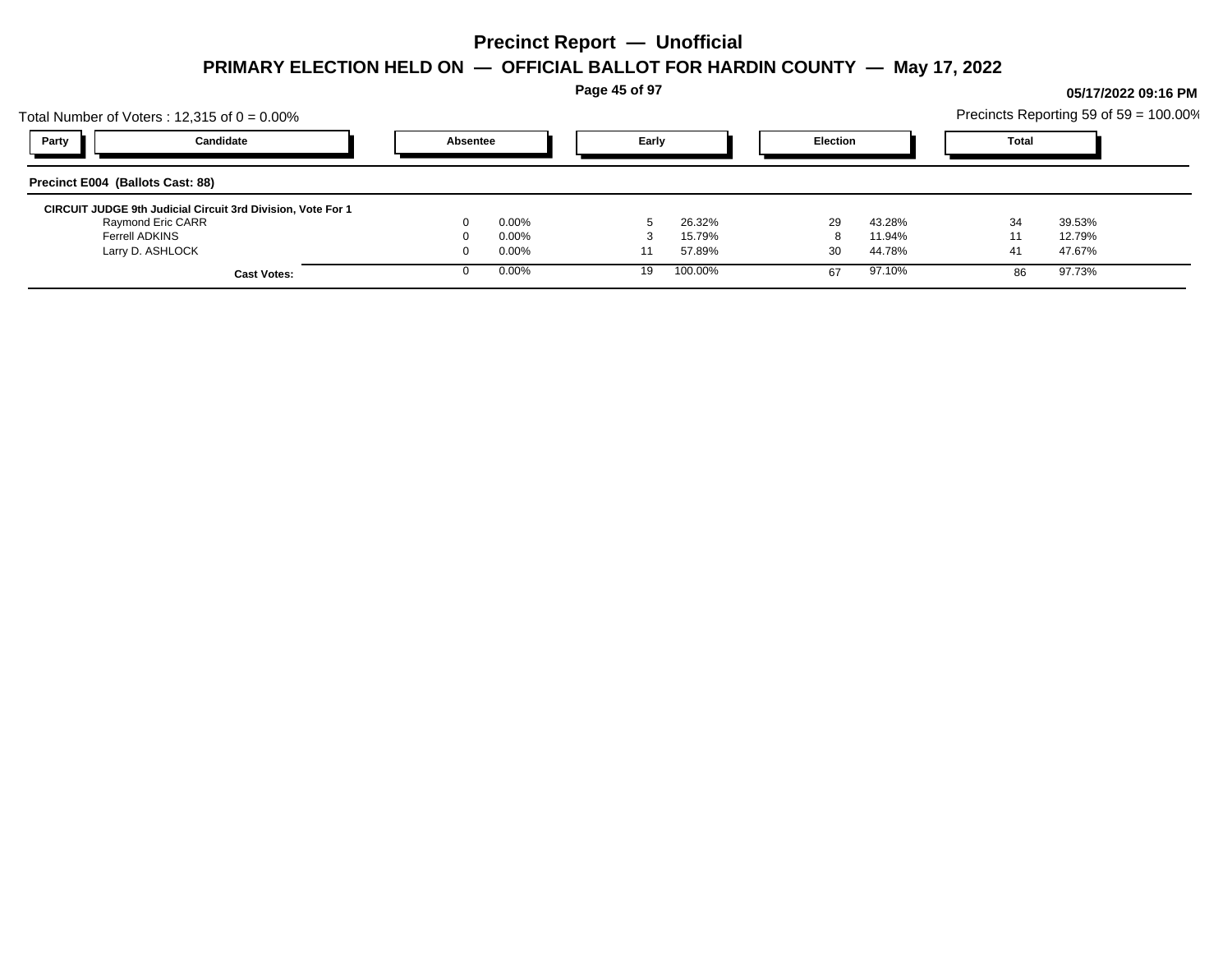**Page 46 of 97**

### Total Number of Voters : 12,315 of  $0 = 0.00\%$ **Party Candidate Absentee Early Election Total Precinct E005 (Ballots Cast: 207) UNITED STATES SENATOR, Vote For 1** Valerie "Dr Val" FREDRICK 1 20.00% 0 0.00% 4 5.00% 5 4.59% Paul V. HAMILTON 1 20.00% 0 0.00% 2 2.50% 3 2.75% Rand PAUL 3 60.00% 24 100.00% 71 88.75% 98 89.91% John SCHIESS 0 0.00% 0 0.00% 1 1.25% 1 0.92% Tami L. STAINFIELD 0 0.00% 0 0.00% 1 1.25% 1 0.92% 1 Arnold BLANKENSHIP 0 0.00% 0 0.00% 1 1.25% 1 0.92% **Cast Votes:** 5 100.00% 24 100.00% 80 100.00% 109 100.00% **UNITED STATES REPRESENTATIVE in CONGRESS 2nd Congressional District, Vote For 1** S. Brett GUTHRIE 4 80.00% 20 83.33% 66 85.71% 90 84.91% E. Lee WATTS 1 20.00% 4 16.67% 7 9.09% 12 11.32% Brent FEHER 0 0.00% 0 0.00% 4 5.19% 4 3.77% **Cast Votes:** 5 100.00% 24 100.00% 77 96.25% 106 97.25% **STATE REPRESENTATIVE 25th Representative District, Vote For 1** Stan ROUTT 0 0.00% 1 4.17% 8 10.96% 9 8.82% Steve BRATCHER 2 40.00% 16 66.67% 42 57.53% 60 58.82% Bill BENNETT 3 60.00% 7 29.17% 23 31.51% 33 32.35% **Cast Votes:** 5 100.00% 24 100.00% 73 91.25% 102 93.58% **COUNTY JUDGE/EXECUTIVE, Vote For 1** Keith TAUL 2 50.00% 14 58.33% 32 41.03% 48 45.28% Daniel LONDON 1 25.00% 9 37.50% 45 57.69% 55 51.89% Mark A. BARRETT 1 25.00% 1 4.17% 1 1.28% 3 2.83% **Cast Votes:** 4 80.00% 24 100.00% 78 97.50% 106 97.25% **UNITED STATES SENATOR, Vote For 1** Charles BOOKER 2 100.00% 27 75.00% 41 80.39% 70 78.65% Ruth GAO 0 0.00% 2 5.56% 3 5.88% 5 5.62% John MERRILL 0 0.00% 4 11.11% 5 9.80% 9 10.11% Joshua Wesley BLANTON SR. 0 0.00% 3 8.33% 2 3.92% 5 5.62% **Cast Votes:** 2 100.00% 36 94.74% 51 91.07% 89 92.71% **UNITED STATES REPRESENTATIVE in CONGRESS 2nd Congressional District, Vote For 1** Hank LINDERMAN 1 50.00% 19 54.29% 27 58.70% 47 56.63% William Dakota COMPTON 1 50.00% 16 45.71% 19 41.30% 36 43.37% **Cast Votes:** 2 100.00% 35 92.11% 46 82.14% 83 86.46% **MAGISTRATE 5th Magisterial District, Vote For 1** Eli WHITLOCK 1 100.00% 27 71.05% 33 63.46% 61 67.03% Dean KUHN 0 0.00% 11 28.95% 19 36.54% 30 32.97% **Cast Votes:** 1 50.00% 38 100.00% 52 92.86% 91 94.79%

#### **05/17/2022 09:16 PM**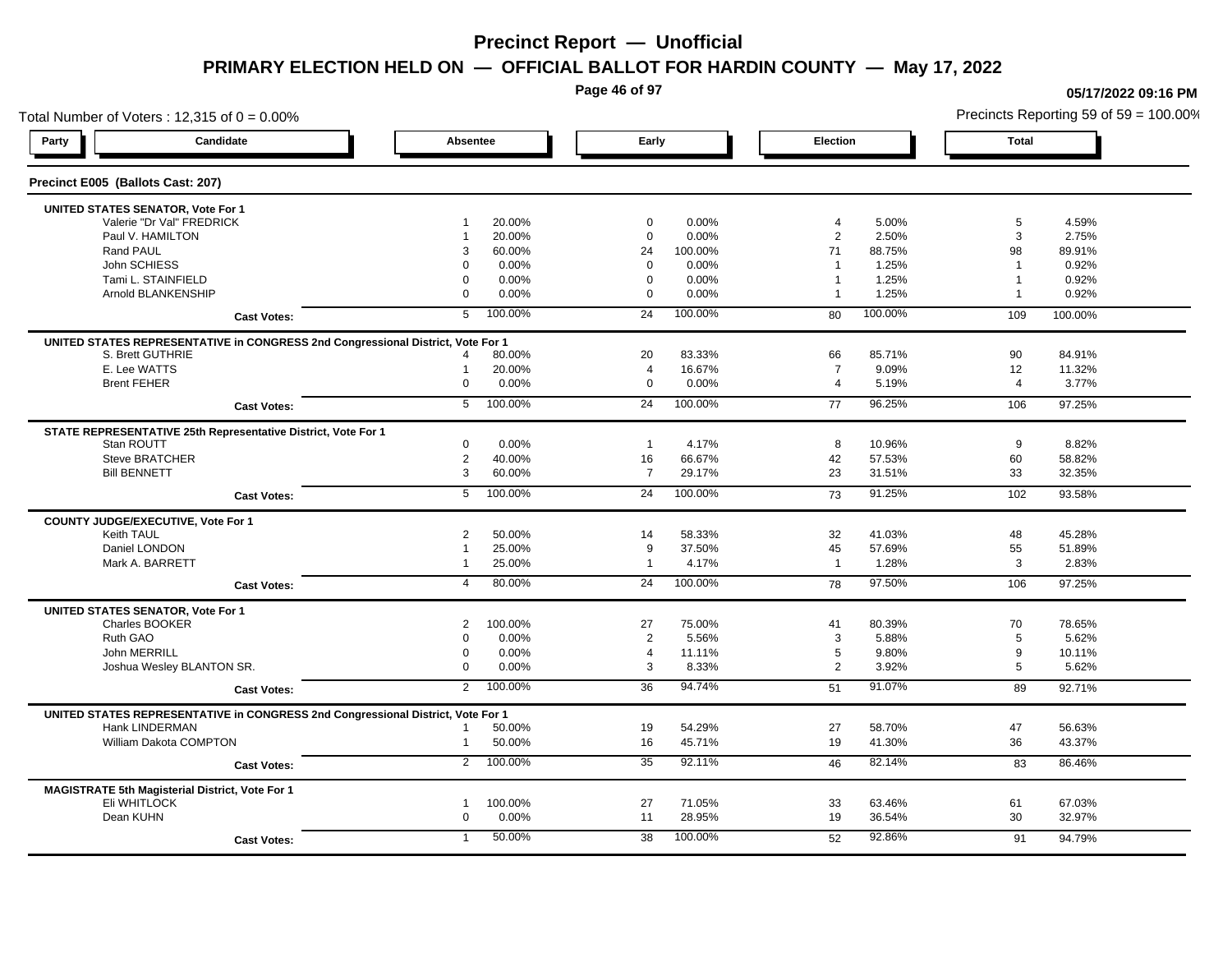**Page 47 of 97**

## Total Number of Voters : 12,315 of  $0 = 0.00\%$ Precincts Reporting 59 of 59 = 100.00% **Party Candidate Absentee Early Election Total Precinct E005 (Ballots Cast: 207) CIRCUIT JUDGE 9th Judicial Circuit 3rd Division, Vote For 1** Raymond Eric CARR 1 16.67% 15 25.86% 42 33.87% 58 30.85% Ferrell ADKINS 0 0.00% 4 6.90% 25 20.16% 29 15.43% Larry D. ASHLOCK 5 83.33% 39 67.24% 57 45.97% 101 53.72% **Cast Votes:** 6 85.71% 58 93.55% 124 89.86% 188 90.82%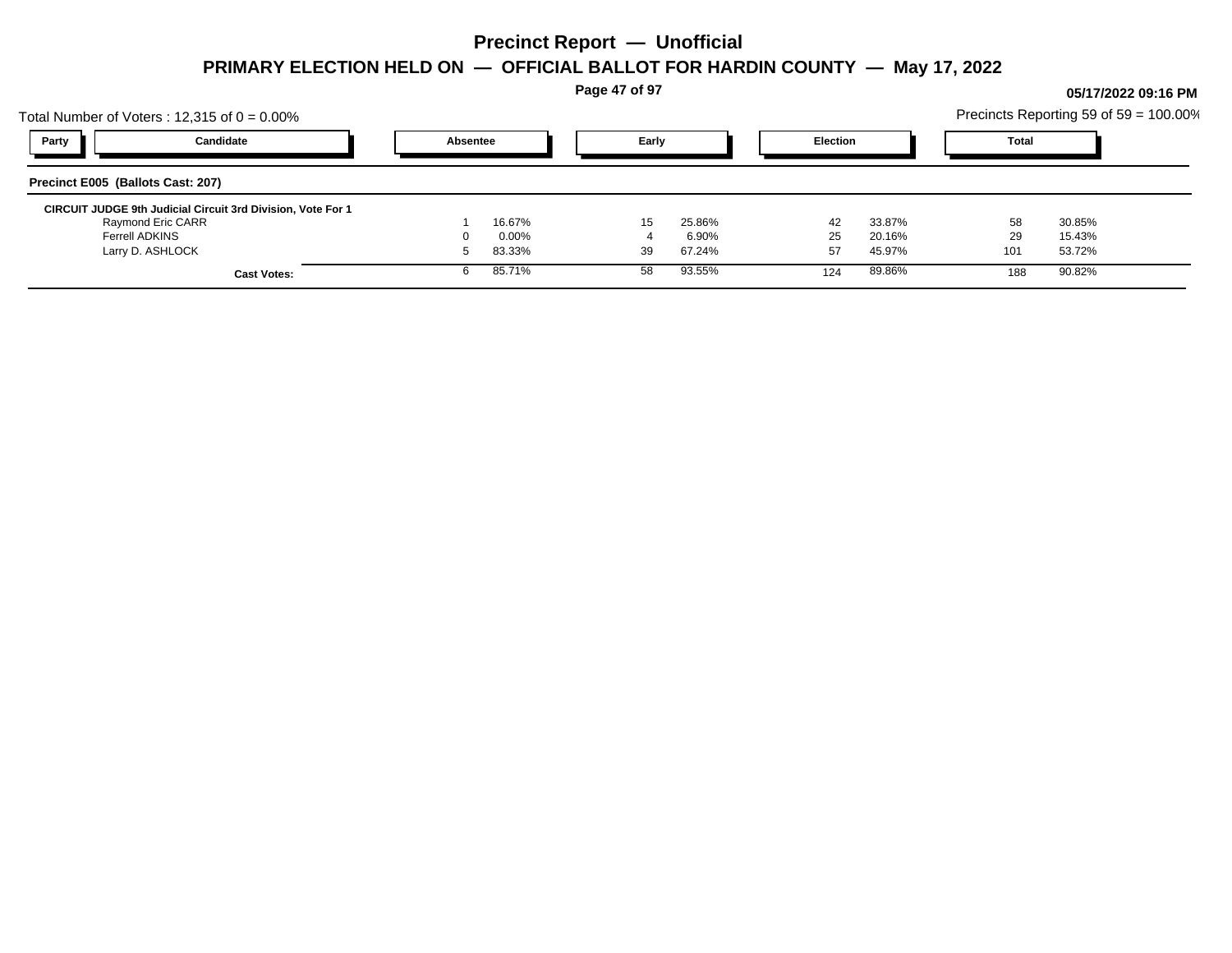**Page 48 of 97**

### Total Number of Voters : 12,315 of  $0 = 0.00\%$ **Party Candidate Absentee Early Election Total Precinct E006 (Ballots Cast: 111) UNITED STATES SENATOR, Vote For 1** Valerie "Dr Val" FREDRICK 0 0.00% 0 0.00% 0 0.00% 0 0.00% Paul V. HAMILTON 0 0.00% 0 0.00% 4 10.81% 4 7.84% Rand PAUL 1 100.00% 10 76.92% 31 83.78% 82.35% 1 John SCHIESS 0 0.00% 0 0.00% 0 0.00% 0 0.00% Tami L. STAINFIELD 0 0.00% 3 23.08% 2 5.41% 5 9.80% Arnold BLANKENSHIP 0 0.00% 0 0.00% 0 0.00% 0 0.00% **Cast Votes:** 1 100.00% 13 86.67% 37 94.87% 51 92.73% **UNITED STATES REPRESENTATIVE in CONGRESS 2nd Congressional District, Vote For 1** S. Brett GUTHRIE 1 100.00% 12 85.71% 32 84.21% 45 84.91% E. Lee WATTS 0 0.00% 2 14.29% 6 15.79% 8 15.09% Brent FEHER 0 0.00% 0 0.00% 0 0.00% 0 0.00% **Cast Votes:** 1 100.00% 14 93.33% 38 97.44% 53 96.36% **STATE REPRESENTATIVE 18th Representative District, Vote For 1** Samara HEAVRIN 0 0.00% 11 73.33% 22 59.46% 33 62.26% Jacob CLARK 1 100.00% 4 26.67% 15 40.54% 20 37.74% **Cast Votes:** 1 100.00% 15 100.00% 37 94.87% 53 96.36% **COUNTY JUDGE/EXECUTIVE, Vote For 1** Keith TAUL 0 0.00% 4 28.57% 12 31.58% 16 30.19% Daniel LONDON 0 0.00% 10 71.43% 22 57.89% 32 60.38% Mark A. BARRETT 1 100.00% 0 0.00% 4 10.53% 5 9.43% **Cast Votes:** 1 100.00% 14 93.33% 38 97.44% 53 96.36% **UNITED STATES SENATOR, Vote For 1** Charles BOOKER 1 100.00% 10 90.91% 30 78.95% 41 82.00% Ruth GAO 0 0.00% 0 0.00% 4 10.53% 4 8.00% John MERRILL 0 0.00% 0 0.00% 2 5.26% 2 4.00% Joshua Wesley BLANTON SR. 0 0.00% 1 9.09% 2 5.26% 3 6.00% **Cast Votes:** 1 100.00% 11 91.67% 38 95.00% 50 94.34% **UNITED STATES REPRESENTATIVE in CONGRESS 2nd Congressional District, Vote For 1** Hank LINDERMAN 0 0.00% 11 100.00% 24 63.16% 35 70.00% William Dakota COMPTON 1 100.00% 0 0.00% 14 36.84% 15 30.00% **Cast Votes:** 1 100.00% 11 91.67% 38 95.00% 50 94.34% **MAGISTRATE 5th Magisterial District, Vote For 1** Eli WHITLOCK 1 100.00% 8 66.67% 22 57.89% 31 60.78% Dean KUHN 0 0.00% 4 33.33% 16 42.11% 20 39.22% **Cast Votes:** 1 100.00% 12 100.00% 38 95.00% 51 96.23%

#### **05/17/2022 09:16 PM**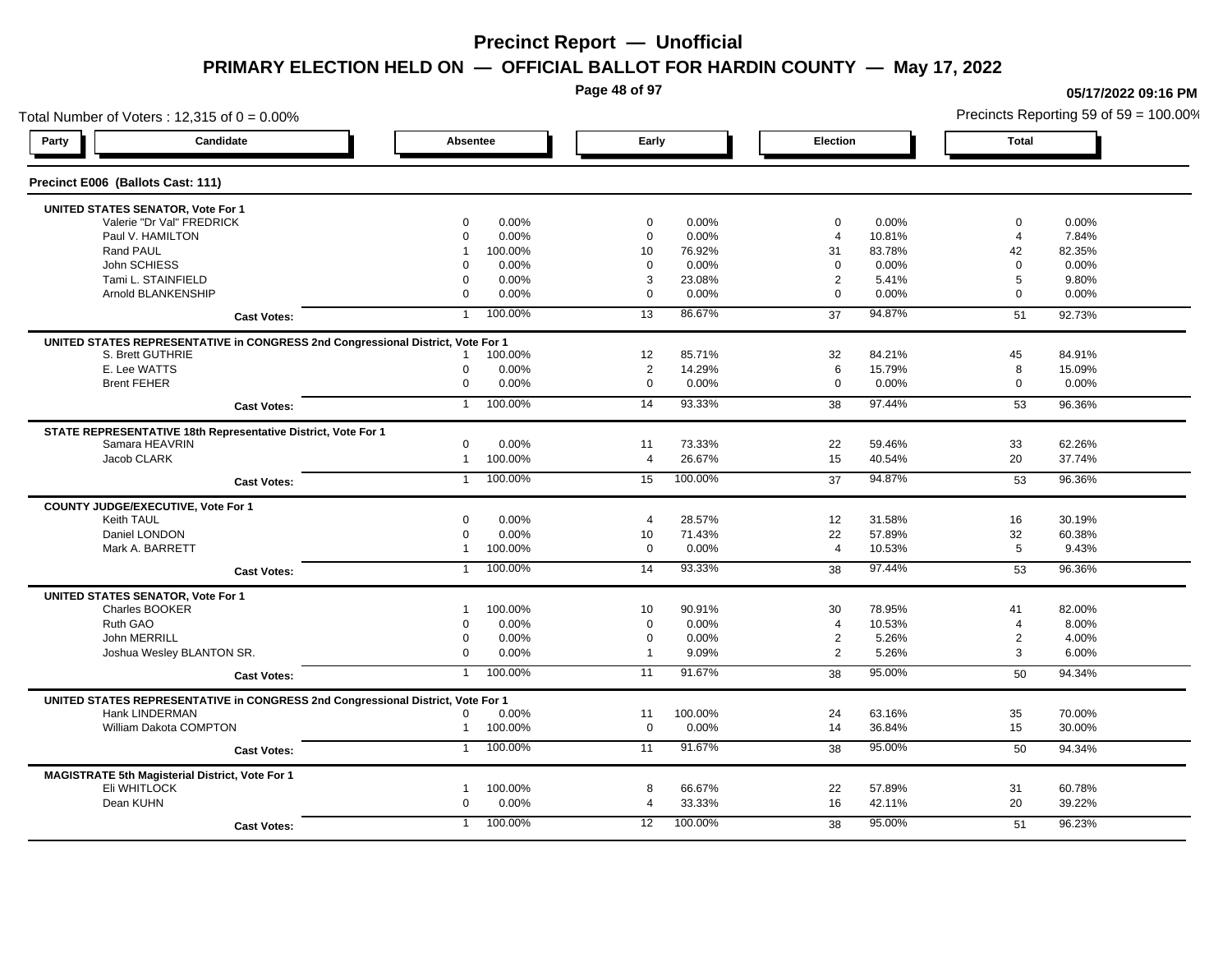**Page 49 of 97**

## Total Number of Voters : 12,315 of  $0 = 0.00\%$ Precincts Reporting 59 of 59 = 100.00% **Party Candidate Absentee Early Election Total Precinct E006 (Ballots Cast: 111) CIRCUIT JUDGE 9th Judicial Circuit 3rd Division, Vote For 1** Raymond Eric CARR 2 100.00% 6 23.08% 25 32.89% 33 31.73% Ferrell ADKINS 0 0.00% 5 19.23% 12 15.79% 17 16.35% Larry D. ASHLOCK 0 0.00% 15 57.69% 39 51.32% 54 51.92% **Cast Votes:** 2 100.00% 26 92.86% 76 93.83% 104 93.69%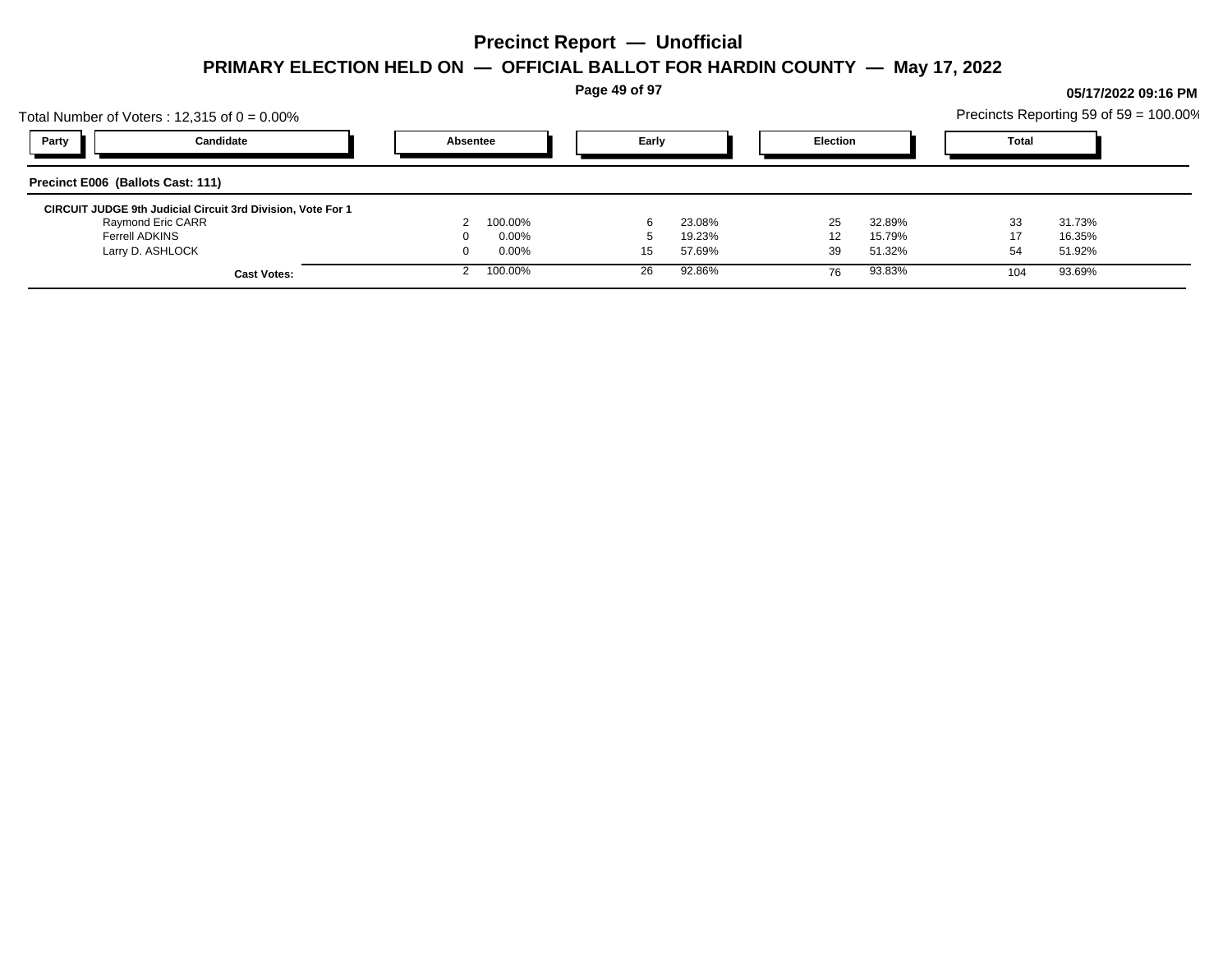**Page 50 of 97**

### Total Number of Voters : 12,315 of  $0 = 0.00\%$ **Party Candidate Absentee Early Election Total Precinct E007 (Ballots Cast: 135) UNITED STATES SENATOR, Vote For 1** Valerie "Dr Val" FREDRICK 0 0.00% 1 20.00% 2 3.17% 3 4.41% Paul V. HAMILTON 0 0.00% 0 0.00% 1 1.59% 1 1.47% Rand PAUL 0 0.00% 3 60.00% 55 87.30% 58 85.29% John SCHIESS 0 0.00% 0 0.00% 2 3.17% 2 2.94% Tami L. STAINFIELD 0 0.00% 0 0.00% 1 1.59% 1 1.47% 1 Arnold BLANKENSHIP 0 0.00% 1 20.00% 2 3.17% 3 4.41% **Cast Votes:** 0 0.00% 5 83.33% 63 94.03% 68 93.15% **UNITED STATES REPRESENTATIVE in CONGRESS 2nd Congressional District, Vote For 1** S. Brett GUTHRIE 0 0.00% 6 100.00% 53 81.54% 59 83.10% E. Lee WATTS 0 0.00% 0 0.00% 8 12.31% 8 11.27% Brent FEHER 0 0.00% 0 0.00% 4 6.15% 4 5.63% **Cast Votes:** 0 0.00% 6 100.00% 65 97.01% 71 97.26% **STATE REPRESENTATIVE 25th Representative District, Vote For 1** Stan ROUTT 0 0.00% 0 0.00% 3 4.84% 3 4.48% Steve BRATCHER 0 0.00% 5 100.00% 32 51.61% 37 55.22% Bill BENNETT 0 0.00% 0 0.00% 27 43.55% 27 40.30% **Cast Votes:** 0 0.00% 5 83.33% 62 92.54% 67 91.78% **COUNTY JUDGE/EXECUTIVE, Vote For 1** Keith TAUL 0 0.00% 1 20.00% 23 34.85% 24 33.80% Daniel LONDON 0 0.00% 4 80.00% 33 50.00% 37 52.11% Mark A. BARRETT 0 0.00% 0 0.00% 10 15.15% 10 14.08% **Cast Votes:** 0 0.00% 5 83.33% 66 98.51% 71 97.26% **UNITED STATES SENATOR, Vote For 1** Charles BOOKER 2 100.00% 13 100.00% 32 82.05% 47 87.04% Ruth GAO 0 0.00% 0 0.00% 1 2.56% 1 1.85% John MERRILL 0 0.00% 0 0.00% 2 5.13% 2 3.70% Joshua Wesley BLANTON SR. 0 0.00% 0 0.00% 4 10.26% 4 7.41% **Cast Votes:** 2 100.00% 13 100.00% 39 100.00% 54 100.00% **UNITED STATES REPRESENTATIVE in CONGRESS 2nd Congressional District, Vote For 1** Hank LINDERMAN 0 0.00% 4 36.36% 21 55.26% 25 49.02% William Dakota COMPTON 2 100.00% 7 63.64% 17 44.74% 26 50.98% **Cast Votes:** 2 100.00% 11 84.62% 38 97.44% 51 94.44% **MAGISTRATE 5th Magisterial District, Vote For 1** Eli WHITLOCK 0 0.00% 3 27.27% 19 51.35% 22 44.90% Dean KUHN 1 100.00% 8 72.73% 18 48.65% 27 55.10% **Cast Votes:** 1 50.00% 11 84.62% 37 94.87% 49 90.74%

**05/17/2022 09:16 PM**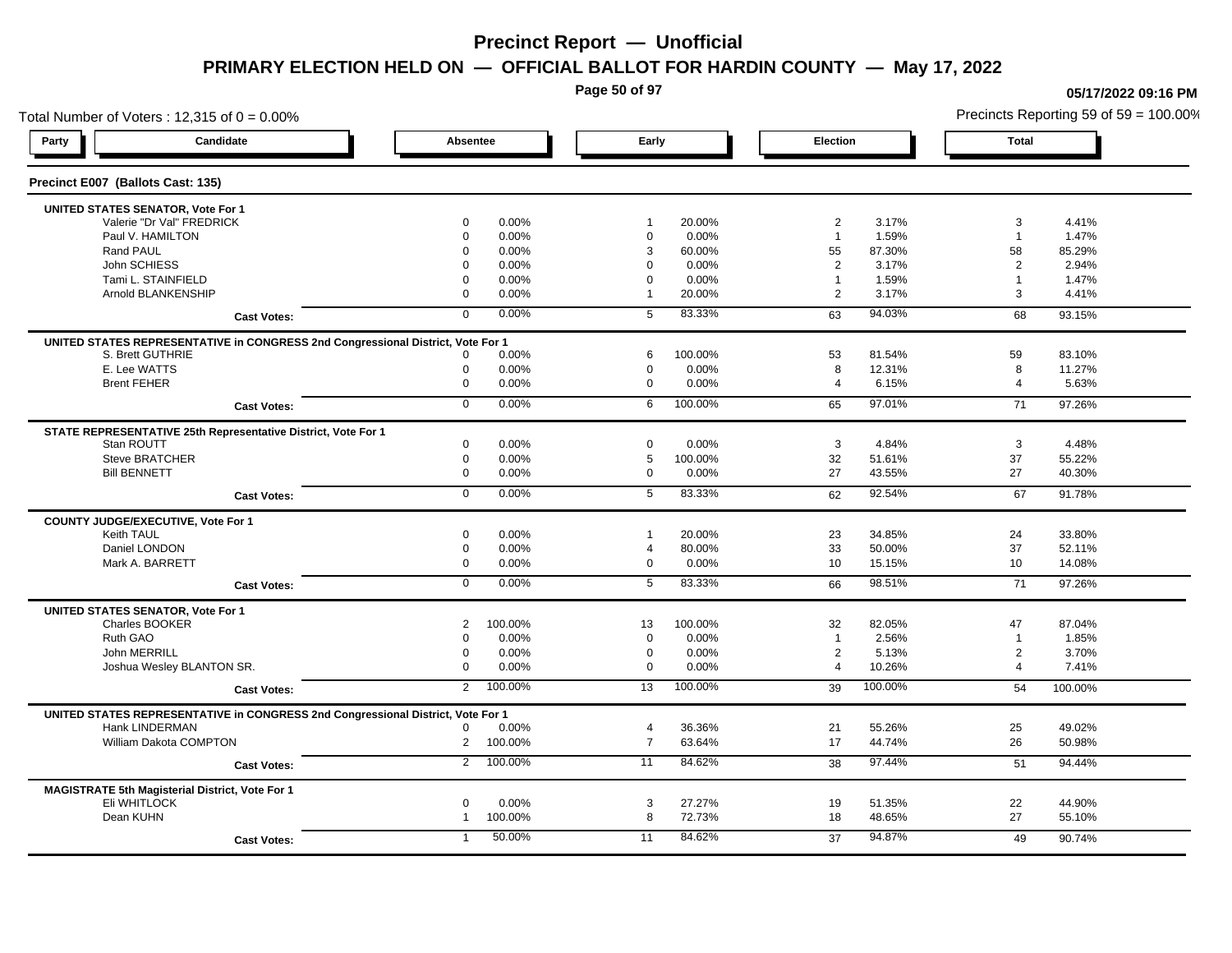**Page 51 of 97**

## Total Number of Voters : 12,315 of  $0 = 0.00\%$ Precincts Reporting 59 of 59 = 100.00% **Party Candidate Absentee Early Election Total Precinct E007 (Ballots Cast: 135) CIRCUIT JUDGE 9th Judicial Circuit 3rd Division, Vote For 1** Raymond Eric CARR 0 0.00% 7 35.00% 37 35.58% 44 34.92% Ferrell ADKINS 1 50.00% 3 15.00% 19 18.27% 23 18.25% Larry D. ASHLOCK 1 50.00% 10 50.00% 48 46.15% 59 46.83% **Cast Votes:** 2 100.00% 20 90.91% 104 93.69% 126 93.33%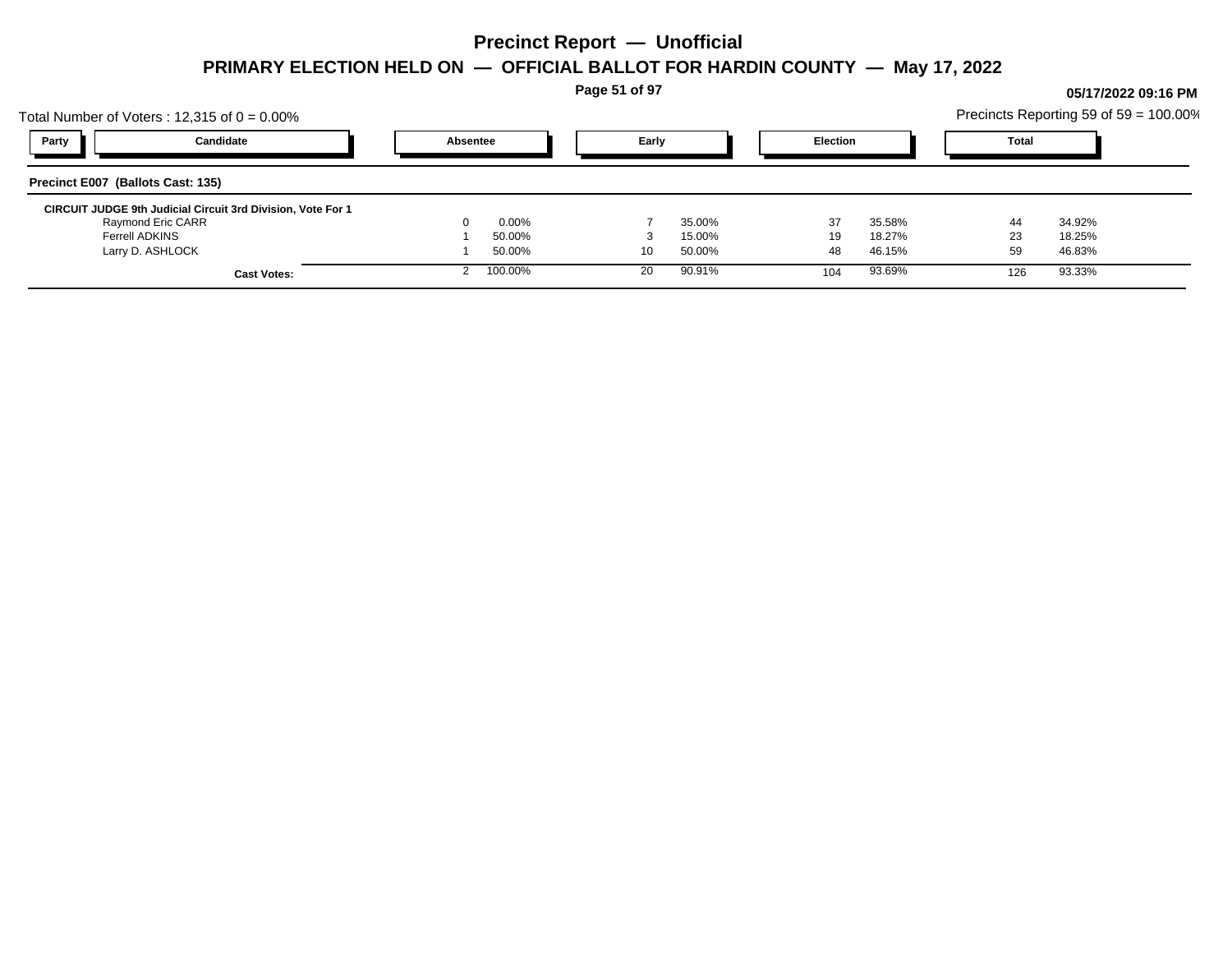**Page 52 of 97**

**05/17/2022 09:16 PM**

### Total Number of Voters : 12,315 of  $0 = 0.00\%$ Precincts Reporting 59 of 59 = 100.00% **Party Candidate Absentee Early Election Total Precinct F001 (Ballots Cast: 292) UNITED STATES SENATOR, Vote For 1** Valerie "Dr Val" FREDRICK 0 0.00% 1 2.70% 5 3.57% 6 3.31% Paul V. HAMILTON 0 0.00% 2 5.41% 11 7.86% 13 7.18% Rand PAUL 3 75.00% 30 81.08% 115 82.14% 148 81.77% John SCHIESS 0 0.00% 0 0.00% 1 0.71% 1 0.55% Tami L. STAINFIELD 0 0.00% 0 0.00% 5 3.57% 5 2.76% Arnold BLANKENSHIP 1 25.00% 4 10.81% 3 2.14% 8 4.42% **Cast Votes:** 4 80.00% 37 97.37% 140 99.29% 181 98.37% **UNITED STATES REPRESENTATIVE in CONGRESS 2nd Congressional District, Vote For 1** S. Brett GUTHRIE 4 80.00% 29 76.32% 106 76.26% 139 76.37% E. Lee WATTS 1 20.00% 5 13.16% 31 22.30% 37 20.33% Brent FEHER 0 0.00% 4 10.53% 2 1.44% 6 3.30% **Cast Votes:** 5 100.00% 38 100.00% 139 98.58% 182 98.91% **STATE REPRESENTATIVE 18th Representative District, Vote For 1** Samara HEAVRIN 3 60.00% 28 80.00% 78 59.54% 109 63.74% Jacob CLARK 2 40.00% 7 20.00% 53 40.46% 62 36.26% **Cast Votes:** 5 100.00% 35 92.11% 131 92.91% 171 92.93% **COUNTY JUDGE/EXECUTIVE, Vote For 1** Keith TAUL 3 60.00% 14 36.84% 70 49.65% 87 47.28% Daniel LONDON 2 40.00% 22 57.89% 64 45.39% 88 47.83% Mark A. BARRETT 0 0.00% 2 5.26% 7 4.96% 9 4.89% **Cast Votes:** 5 100.00% 38 100.00% 141 100.00% 184 100.00% **MAGISTRATE 6th Magisterial District, Vote For 1** E. G. THOMPSON 1 20.00% 20 54.05% 71 52.59% 92 51.98% Doug HAGAN 3 60.00% 7 18.92% 26 19.26% 36 20.34% Casey OVERSTREET 1 20.00% 10 27.03% 38 28.15% 49 27.68% **Cast Votes:** 5 100.00% 37 97.37% 135 95.74% 177 96.20% **UNITED STATES SENATOR, Vote For 1** Charles BOOKER 3 60.00% 16 76.19% 44 68.75% 63 70.00% Ruth GAO 0 0.00% 2 9.52% 8 12.50% 10 11.11% John MERRILL 0 0.00% 1 4.76% 5 7.81% 6 6.67% Joshua Wesley BLANTON SR. 2 40.00% 2 9.52% 7 10.94% 11 12.22% **Cast Votes:** 5 100.00% 21 95.45% 64 90.14% 90 91.84% **UNITED STATES REPRESENTATIVE in CONGRESS 2nd Congressional District, Vote For 1** Hank LINDERMAN 1 20.00% 15 71.43% 38 61.29% 54 61.36% William Dakota COMPTON 84 28.000 4 28.000 4 38.000 6 28.57% 38.54% 24 38.71% 34 38.64% **Cast Votes:** 5 100.00% 21 95.45% 62 87.32% 88 89.80%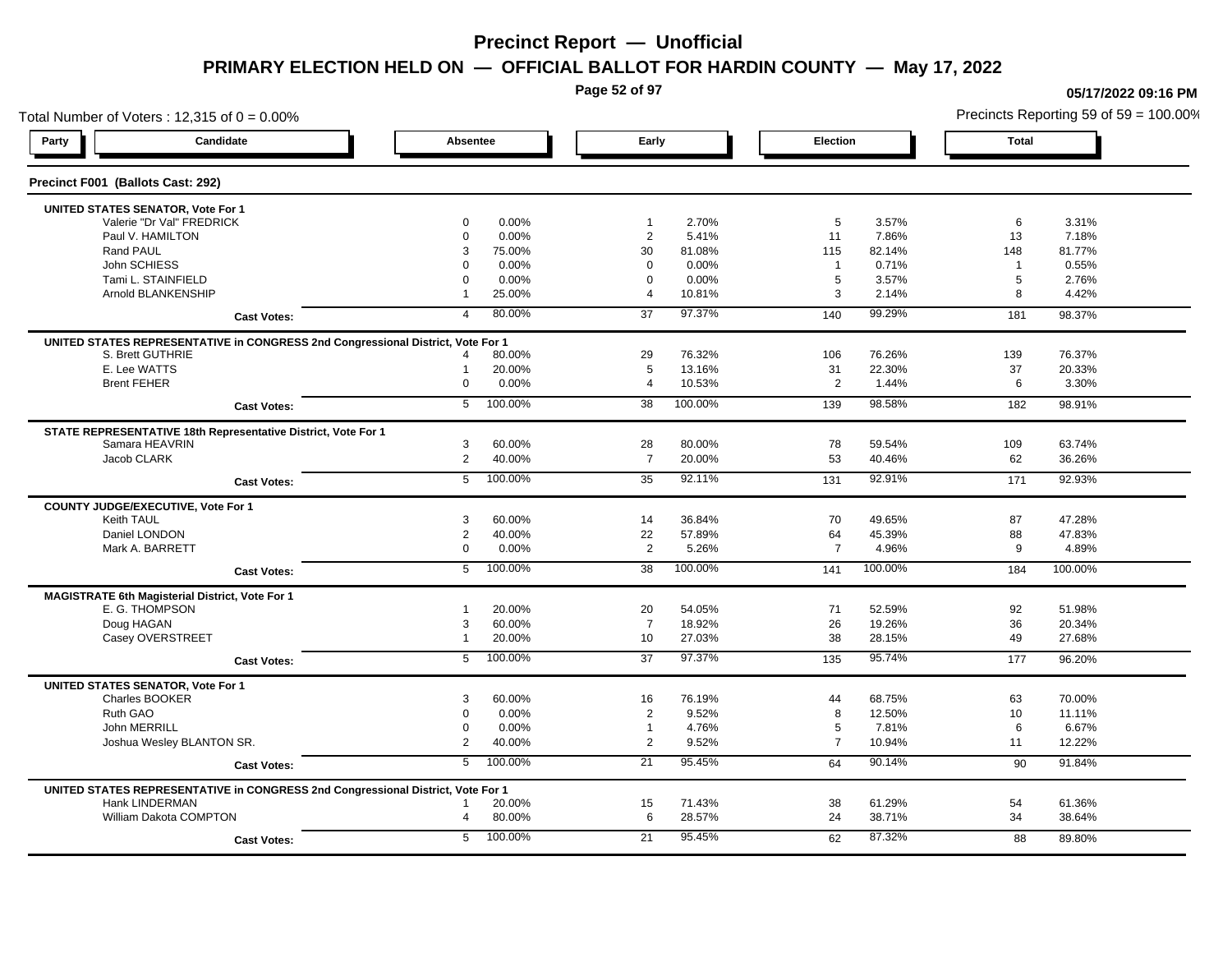**Page 53 of 97**

## Total Number of Voters : 12,315 of  $0 = 0.00\%$ Precincts Reporting 59 of 59 = 100.00% **Party Candidate Absentee Early Election Total Precinct F001 (Ballots Cast: 292) MAGISTRATE 6th Magisterial District, Vote For 1** Kendrick BRYAN 4 80.00% 13 65.00% 37 54.41% 54 58.06% Freddy THOMAS 1 20.00% 7 35.00% 31 45.59% 39 41.94% **Cast Votes:** 5 100.00% 20 90.91% 68 95.77% 93 94.90% **CIRCUIT JUDGE 9th Judicial Circuit 3rd Division, Vote For 1** Raymond Eric CARR 5 50.00% 16 26.67% 67 32.06% 88 31.54% Ferrell ADKINS 2 20.00% 6 10.00% 33 15.79% 41 14.70% Larry D. ASHLOCK 3 30.00% 38 63.33% 109 52.15% 150 53.76% **Cast Votes:** 10 100.00% 60 95.24% 209 95.43% 279 95.55%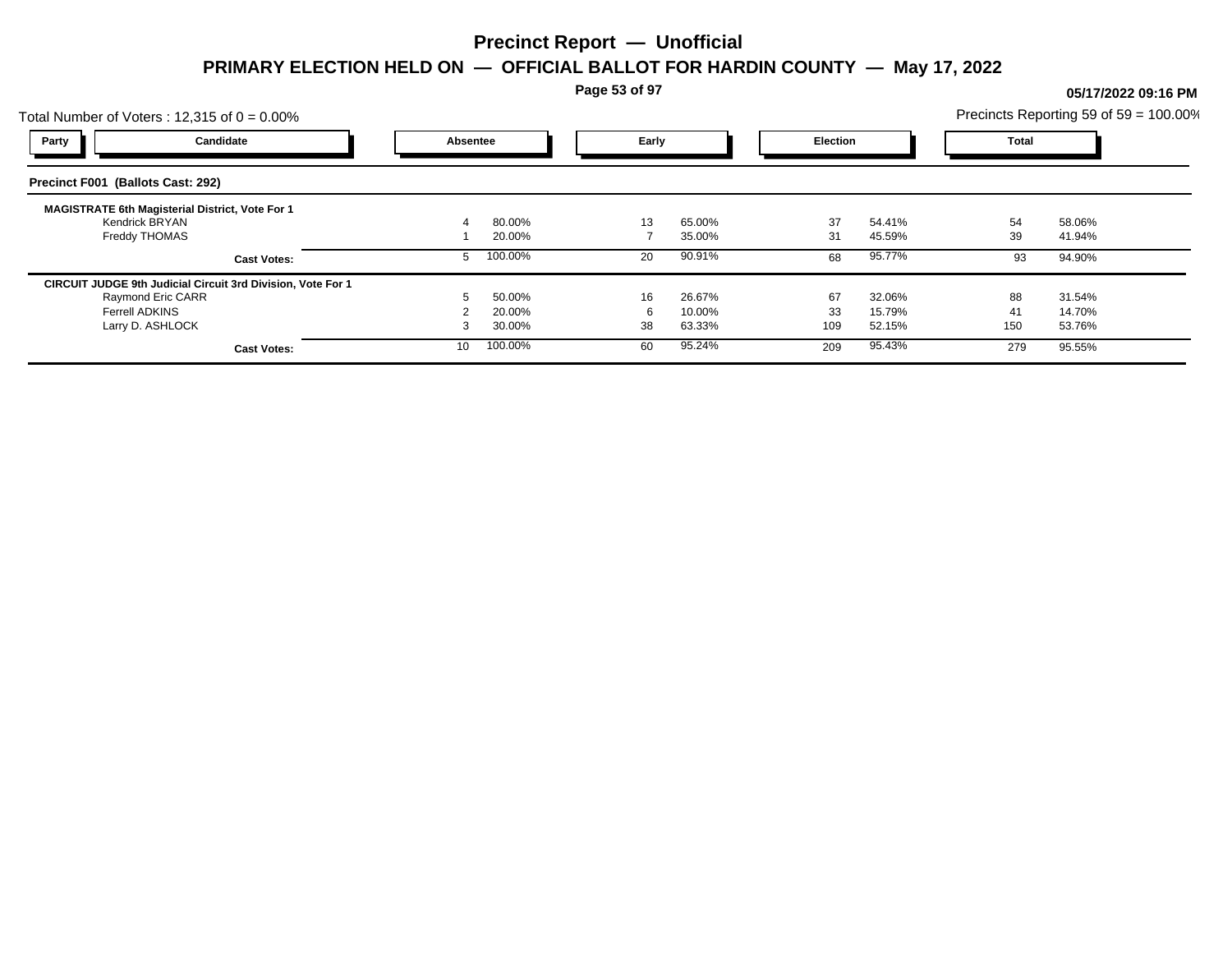**Page 54 of 97**

### Total Number of Voters : 12,315 of  $0 = 0.00\%$ **Party Candidate Absentee Early Election Total Precinct F002 (Ballots Cast: 247) UNITED STATES SENATOR, Vote For 1** Valerie "Dr Val" FREDRICK 0 0.00% 1 4.35% 3 2.21% 4 2.52% Paul V. HAMILTON 0 0.00% 0 0.00% 3 2.21% 3 1.89% Rand PAUL 0 0.00% 22 95.65% 125 91.91% 147 92.45% John SCHIESS 0 0.00% 0 0.00% 1 0.74% 1 0.63% Tami L. STAINFIELD 0 0.00% 0 0.00% 2 1.47% 2 1.26% Arnold BLANKENSHIP 0 0.00% 0 0.00% 2 1.47% 2 1.26% **Cast Votes:** 0 0.00% 23 95.83% 136 99.27% 159 98.76% **UNITED STATES REPRESENTATIVE in CONGRESS 2nd Congressional District, Vote For 1** S. Brett GUTHRIE 0 0.00% 18 78.26% 106 77.94% 124 77.99% E. Lee WATTS 0 0.00% 5 21.74% 28 20.59% 33 20.75% Brent FEHER 0 0.00% 0 0.00% 2 1.47% 2 1.26% **Cast Votes:** 0 0.00% 23 95.83% 136 99.27% 159 98.76% **STATE REPRESENTATIVE 25th Representative District, Vote For 1** Stan ROUTT 0 0.00% 3 14.29% 8 6.35% 11 7.48% Steve BRATCHER 0 0.00% 9 42.86% 78 61.90% 87 59.18% Bill BENNETT 0 0.00% 9 42.86% 40 31.75% 49 33.33% **Cast Votes:** 0 0.00% 21 87.50% 126 91.97% 147 91.30% **COUNTY JUDGE/EXECUTIVE, Vote For 1** Keith TAUL 0 0.00% 9 40.91% 51 38.93% 60 39.22% Daniel LONDON 0 0.00% 9 40.91% 70 53.44% 79 51.63% Mark A. BARRETT 0 0.00% 4 18.18% 10 7.63% 14 9.15% **Cast Votes:** 0 0.00% 22 91.67% 131 95.62% 153 95.03% **MAGISTRATE 6th Magisterial District, Vote For 1** E. G. THOMPSON 0 0.00% 6 27.27% 51 38.06% 57 36.54% Doug HAGAN 0 0.00% 4 18.18% 22 16.42% 26 16.67% Casey OVERSTREET 0 0.00% 12 54.55% 61 45.52% 73 46.79% **Cast Votes:** 0 0.00% 22 91.67% 134 97.81% 156 96.89% **UNITED STATES SENATOR, Vote For 1** Charles BOOKER 0 0.00% 7 41.18% 29 52.73% 36 48.00% Ruth GAO 2 66.67% 2 11.76% 3 5.45% 7 9.33% John MERRILL 0 0.00% 5 29.41% 9 16.36% 14 18.67% Joshua Wesley BLANTON SR. 24.00% 3 17.65% 16 14 25.45% 18 24.00% **Cast Votes:** 3 100.00% 17 94.44% 55 88.71% 75 90.36% **UNITED STATES REPRESENTATIVE in CONGRESS 2nd Congressional District, Vote For 1** Hank LINDERMAN 3 100.00% 11 68.75% 30 57.69% 44 61.97% William Dakota COMPTON 0 0.00% 5 31.25% 22 42.31% 27 38.03% **Cast Votes:** 3 100.00% 16 88.89% 52 83.87% 71 85.54%

#### **05/17/2022 09:16 PM**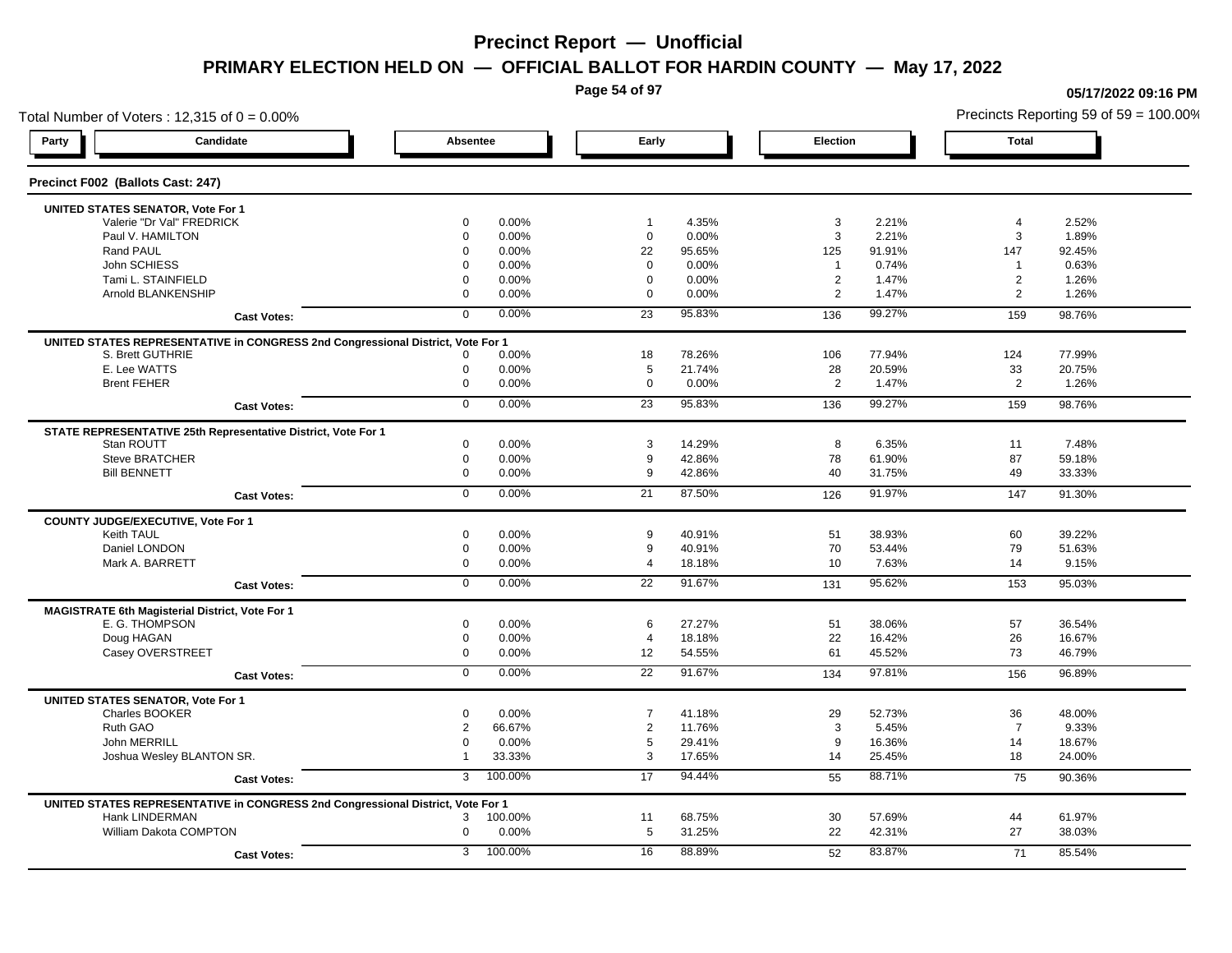**Page 55 of 97**

## Total Number of Voters : 12,315 of  $0 = 0.00\%$ Precincts Reporting 59 of 59 = 100.00% **Party Candidate Absentee Early Election Total Precinct F002 (Ballots Cast: 247) MAGISTRATE 6th Magisterial District, Vote For 1** Kendrick BRYAN 0 0.00% 5 29.41% 35 60.34% 40 51.28% Freddy THOMAS 3 100.00% 12 70.59% 23 39.66% 38 48.72% **Cast Votes:** 3 100.00% 17 94.44% 58 93.55% 78 93.98% **CIRCUIT JUDGE 9th Judicial Circuit 3rd Division, Vote For 1** Raymond Eric CARR 0 0.00% 10 25.00% 78 41.49% 88 38.10% Ferrell ADKINS 0 0.00% 5 12.50% 21 11.17% 26 11.26% Larry D. ASHLOCK 3 100.00% 25 62.50% 89 47.34% 117 50.65% **Cast Votes:** 3 100.00% 40 95.24% 188 93.07% 231 93.52%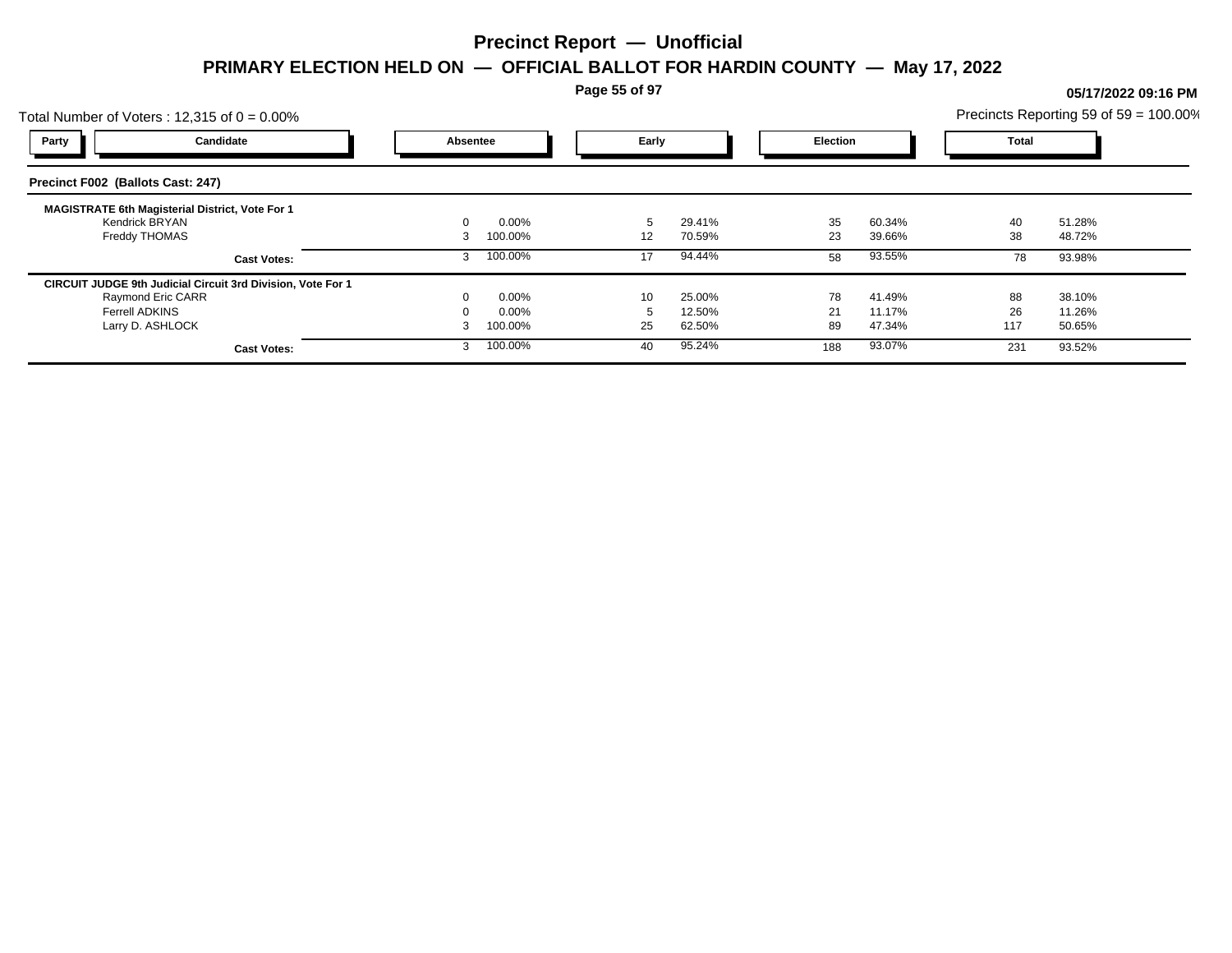**Page 56 of 97**

### Total Number of Voters : 12,315 of  $0 = 0.00\%$ **Party Candidate Absentee Early Election Total Precinct F003 (Ballots Cast: 423) UNITED STATES SENATOR, Vote For 1** Valerie "Dr Val" FREDRICK 2 33.33% 1 1.96% 7 3.52% 10 3.91% Paul V. HAMILTON 0 0.00% 1 1.96% 12 6.03% 13 5.08% Rand PAUL 4 66.67% 48 94.12% 164 82.41% 216 84.38% John SCHIESS 0 0.00% 0 0.00% 3 1.51% 3 1.17% Tami L. STAINFIELD 0 0.00% 1 1.96% 2 1.01% 3 1.17% Arnold BLANKENSHIP 0 0.00% 0 0.00% 11 5.53% 11 4.30% **Cast Votes:** 6 100.00% 51 94.44% 199 97.55% 256 96.97% **UNITED STATES REPRESENTATIVE in CONGRESS 2nd Congressional District, Vote For 1** S. Brett GUTHRIE 5 83.33% 53 98.15% 147 74.24% 205 79.46% E. Lee WATTS 0 0.00% 1 1.85% 48 24.24% 49 18.99% Brent FEHER 1 16.67% 0 0.00% 3 1.52% 4 1.55% **Cast Votes:** 6 100.00% 54 100.00% 198 97.06% 258 97.73% **STATE REPRESENTATIVE 18th Representative District, Vote For 1** Samara HEAVRIN 2 40.00% 32 65.31% 100 54.35% 134 56.30% Jacob CLARK 3 60.00% 17 34.69% 84 45.65% 104 43.70% **Cast Votes:** 5 83.33% 49 90.74% 184 90.20% 238 90.15% **COUNTY JUDGE/EXECUTIVE, Vote For 1** Keith TAUL 1 16.67% 18 33.33% 83 41.50% 102 39.23% Daniel LONDON 5 83.33% 34 62.96% 108 54.00% 147 56.54% Mark A. BARRETT 0 0.00% 2 3.70% 9 4.50% 11 4.23% **Cast Votes:** 6 100.00% 54 100.00% 200 98.04% 260 98.48% **MAGISTRATE 6th Magisterial District, Vote For 1** E. G. THOMPSON 4 66.67% 24 46.15% 83 43.46% 111 44.58% Doug HAGAN 1 16.67% 11 21.15% 40 20.94% 52 20.88% Casey OVERSTREET 1 16.67% 17 32.69% 68 35.60% 86 34.54% **Cast Votes:** 6 100.00% 52 96.30% 191 93.63% 249 94.32% **UNITED STATES SENATOR, Vote For 1** Charles BOOKER 1 33.33% 34 69.39% 67 73.63% 102 71.33% Ruth GAO 2 66.67% 4 8.16% 9 9.89% 15 10.49% John MERRILL 0 0.00% 5 10.20% 7 7.69% 12 8.39% Joshua Wesley BLANTON SR. 0 0.00% 6 12.24% 8 8.79% 14 9.79% **Cast Votes:** 3 75.00% 49 94.23% 91 92.86% 143 92.86% **UNITED STATES REPRESENTATIVE in CONGRESS 2nd Congressional District, Vote For 1** Hank LINDERMAN 2 66.67% 28 60.87% 43 52.44% 73 55.73% William Dakota COMPTON **1 33.33%** 18 39.13% 39 47.56% 58 44.27% 39 47.56% 58 44.27% **Cast Votes:** 3 75.00% 46 88.46% 82 83.67% 131 85.06%

#### **05/17/2022 09:16 PM**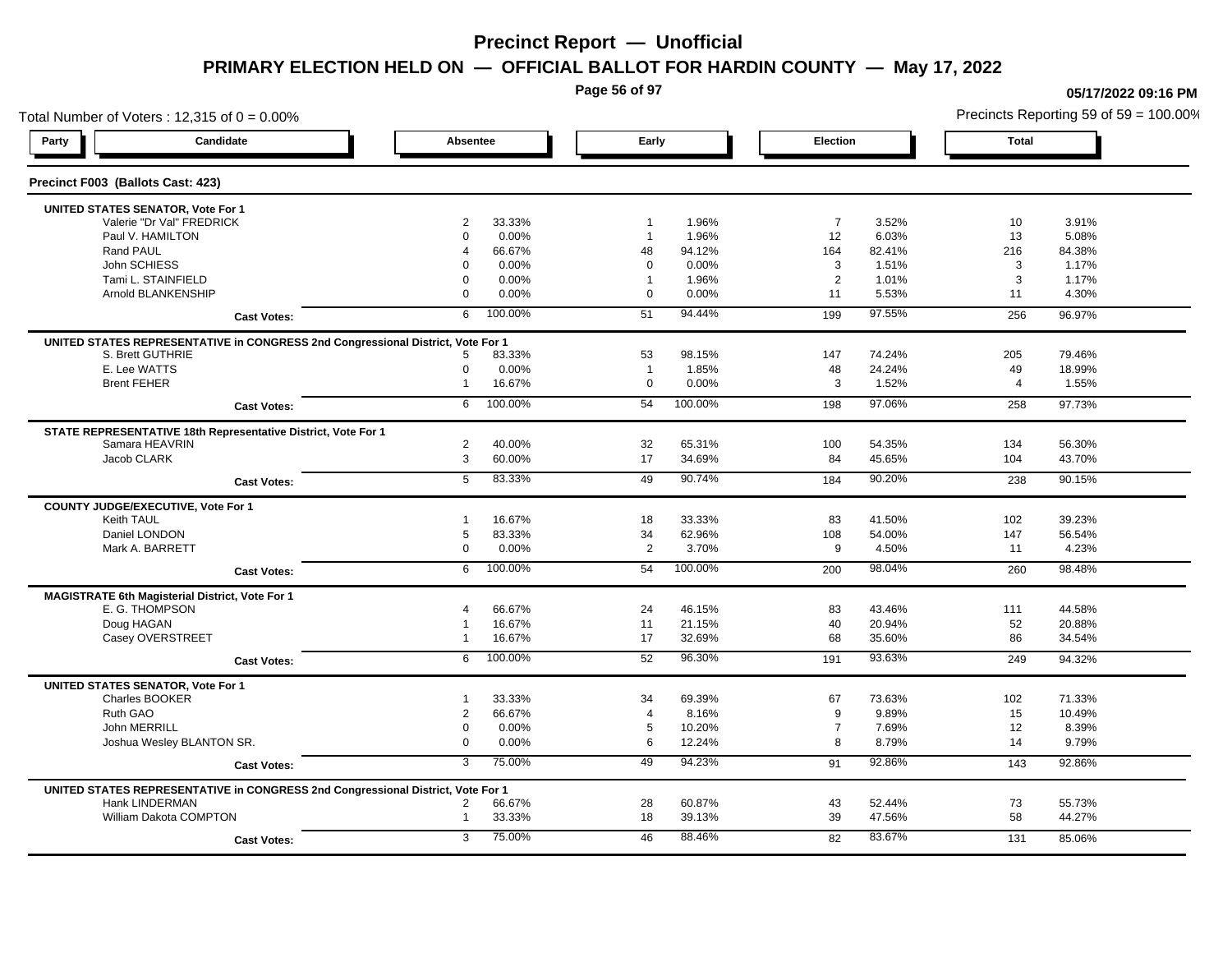**Page 57 of 97**

## Total Number of Voters : 12,315 of  $0 = 0.00\%$ Precincts Reporting 59 of 59 = 100.00% **Party Candidate Absentee Early Election Total Precinct F003 (Ballots Cast: 423) MAGISTRATE 6th Magisterial District, Vote For 1** Kendrick BRYAN 4 100.00% 28 53.85% 62 68.13% 94 63.95% Freddy THOMAS 0 0.00% 24 46.15% 29 31.87% 53 36.05% **Cast Votes:** 4 100.00% 52 100.00% 91 92.86% 147 95.45% **CIRCUIT JUDGE 9th Judicial Circuit 3rd Division, Vote For 1** Raymond Eric CARR 4 40.00% 32 30.48% 115 39.66% 151 37.28% Ferrell ADKINS 0 0.00% 12 11.43% 35 12.07% 47 11.60% Larry D. ASHLOCK 6 60.00% 61 58.10% 140 48.28% 207 51.11% **Cast Votes:** 10 100.00% 105 99.06% 290 94.46% 405 95.74%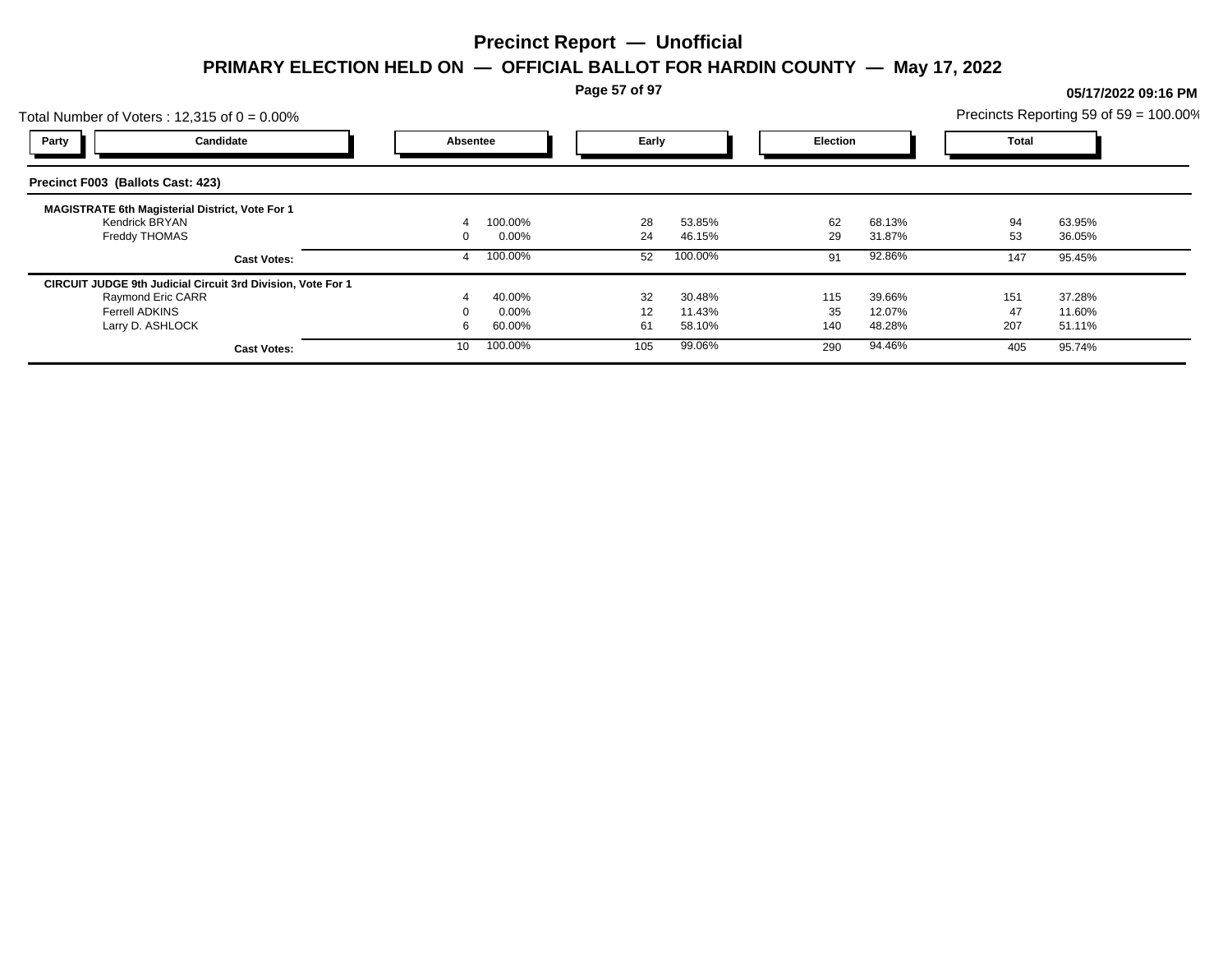**Page 58 of 97**

**05/17/2022 09:16 PM**

### Total Number of Voters : 12,315 of  $0 = 0.00\%$ Precincts Reporting 59 of 59 = 100.00% **Party Candidate Absentee Early Election Total Precinct F004 (Ballots Cast: 437) UNITED STATES SENATOR, Vote For 1** Valerie "Dr Val" FREDRICK 1 50.00% 0 0.00% 12 5.26% 13 4.78% Paul V. HAMILTON 0 0.00% 1 2.38% 13 5.70% 14 5.15% Rand PAUL 0 0.00% 40 95.24% 195 85.53% 235 86.40% John SCHIESS 0 0.00% 0 0.00% 0 0.00% 0 0.00% Tami L. STAINFIELD 1 50.00% 1 2.38% 3 1.32% 5 1.84% Arnold BLANKENSHIP 0 0.00% 0 0.00% 5 2.19% 5 1.84% **Cast Votes:** 2 100.00% 42 100.00% 228 96.20% 272 96.80% **UNITED STATES REPRESENTATIVE in CONGRESS 2nd Congressional District, Vote For 1** S. Brett GUTHRIE 1 50.00% 32 76.19% 173 74.89% 206 74.91% E. Lee WATTS 1 50.00% 10 23.81% 52 22.51% 63 22.91% Brent FEHER 0 0.00% 0 0.00% 6 2.60% 6 2.18% **Cast Votes:** 2 100.00% 42 100.00% 231 97.47% 275 97.86% **STATE REPRESENTATIVE 18th Representative District, Vote For 1** Samara HEAVRIN 1 50.00% 23 54.76% 137 61.16% 161 60.07% Jacob CLARK 1 50.00% 19 45.24% 87 38.84% 107 39.93% **Cast Votes:** 2 100.00% 42 100.00% 224 94.51% 268 95.37% **COUNTY JUDGE/EXECUTIVE, Vote For 1** Keith TAUL 1 50.00% 20 50.00% 118 51.30% 139 51.10% Daniel LONDON 1 50.00% 18 45.00% 101 43.91% 120 44.12% Mark A. BARRETT 0 0.00% 2 5.00% 11 4.78% 13 4.78% **Cast Votes:** 2 100.00% 40 95.24% 230 97.05% 272 96.80% **MAGISTRATE 6th Magisterial District, Vote For 1** E. G. THOMPSON 0 0.00% 13 32.50% 58 25.66% 71 26.49% Doug HAGAN 2 100.00% 11 27.50% 99 43.81% 112 41.79% Casey OVERSTREET 0 0.00% 16 40.00% 69 30.53% 85 31.72% **Cast Votes:** 2 100.00% 40 95.24% 226 95.36% 268 95.37% **UNITED STATES SENATOR, Vote For 1** Charles BOOKER 0 0.00% 14 56.00% 97 81.51% 111 77.08% Ruth GAO 0 0.00% 4 16.00% 6 5.04% 10 6.94% John MERRILL 0 0.00% 2 8.00% 11 9.24% 13 9.03% Joshua Wesley BLANTON SR. 0 0.00% 5 20.00% 5 4.20% 10 6.94% **Cast Votes:** 0 0.00% 25 96.15% 119 94.44% 144 94.74% **UNITED STATES REPRESENTATIVE in CONGRESS 2nd Congressional District, Vote For 1** Hank LINDERMAN 0 0.00% 10 41.67% 77 68.14% 87 63.50% William Dakota COMPTON **12.000 12.000 12.000 12.000 14 58.33%** 36 31.86% 50 36.50% 36.50% **Cast Votes:** 0 0.00% 24 92.31% 113 89.68% 137 90.13%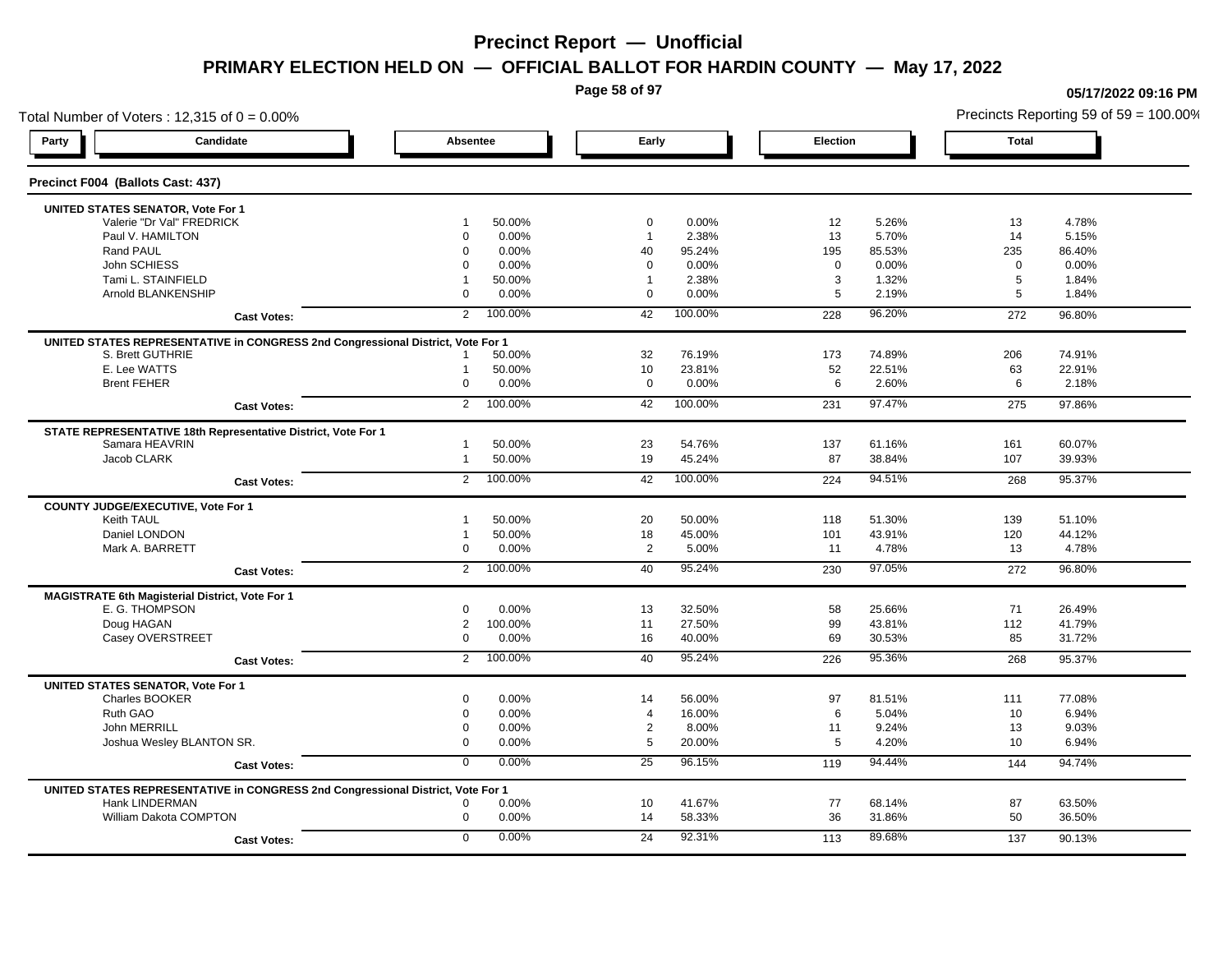**Page 59 of 97**

## Total Number of Voters : 12,315 of  $0 = 0.00\%$ Precincts Reporting 59 of 59 = 100.00% **Party Candidate Absentee Early Election Total Precinct F004 (Ballots Cast: 437) MAGISTRATE 6th Magisterial District, Vote For 1** Kendrick BRYAN 0 0.00% 18 69.23% 73 59.84% 91 61.49% Freddy THOMAS 0 0.00% 8 30.77% 49 40.16% 57 38.51% **Cast Votes:** 0 0.00% 26 100.00% 122 96.83% 148 97.37% **CIRCUIT JUDGE 9th Judicial Circuit 3rd Division, Vote For 1** Raymond Eric CARR 1 50.00% 23 37.10% 116 34.52% 140 35.00% Ferrell ADKINS 0 0.00% 8 12.90% 50 14.88% 58 14.50% Larry D. ASHLOCK 1 50.00% 31 50.00% 170 50.60% 202 50.50% **Cast Votes:** 2 100.00% 62 89.86% 336 91.80% 400 91.53%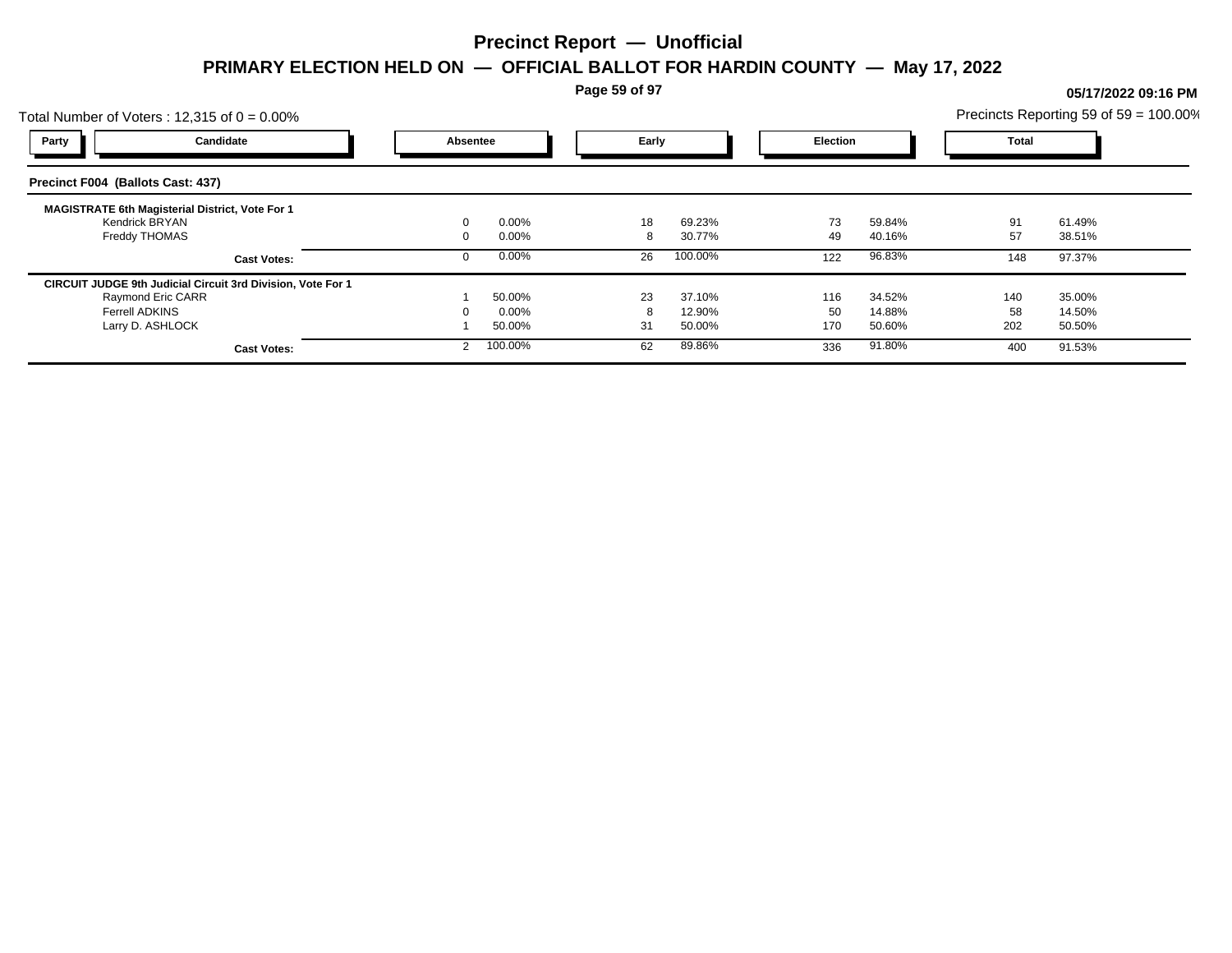**Page 60 of 97**

### Total Number of Voters : 12,315 of  $0 = 0.00\%$ **Party Candidate Absentee Early Election Total Precinct F005 (Ballots Cast: 292) UNITED STATES SENATOR, Vote For 1** Valerie "Dr Val" FREDRICK 0 0.00% 2 5.88% 5 3.16% 7 3.52% Paul V. HAMILTON 0 0.00% 1 2.94% 6 3.80% 7 3.52% Rand PAUL 6 85.71% 31 91.18% 137 86.71% 174 87.44% John SCHIESS 0 0.00% 0 0.00% 1 0.63% 1 0.50% Tami L. STAINFIELD 1 14.29% 0 0.00% 2 1.27% 3 1.51% Arnold BLANKENSHIP 0 0.00% 0 0.00% 7 4.43% 7 3.52% **Cast Votes:** 7 100.00% 34 100.00% 158 98.75% 199 99.00% **UNITED STATES REPRESENTATIVE in CONGRESS 2nd Congressional District, Vote For 1** S. Brett GUTHRIE 5 71.43% 25 73.53% 124 78.98% 154 77.78% E. Lee WATTS 2 28.57% 8 23.53% 25 15.92% 35 17.68% Brent FEHER 0 0.00% 1 2.94% 8 5.10% 9 4.55% **Cast Votes:** 7 100.00% 34 100.00% 157 98.13% 198 98.51% **STATE REPRESENTATIVE 18th Representative District, Vote For 1** Samara HEAVRIN 4 57.14% 19 59.38% 78 52.35% 101 53.72% Jacob CLARK 3 42.86% 13 40.63% 71 47.65% 87 46.28% **Cast Votes:** 7 100.00% 32 94.12% 149 93.13% 188 93.53% **COUNTY JUDGE/EXECUTIVE, Vote For 1** Keith TAUL 2 28.57% 18 52.94% 95 61.29% 115 58.67% Daniel LONDON 5 71.43% 10 29.41% 52 33.55% 67 34.18% Mark A. BARRETT 0 0.00% 6 17.65% 8 5.16% 14 7.14% **Cast Votes:** 7 100.00% 34 100.00% 155 96.88% 196 97.51% **MAGISTRATE 6th Magisterial District, Vote For 1** E. G. THOMPSON 3 42.86% 13 38.24% 64 41.83% 80 41.24% Doug HAGAN 2 28.57% 14 41.18% 46 30.07% 62 31.96% Casey OVERSTREET 2 28.57% 7 20.59% 43 28.10% 52 26.80% **Cast Votes:** 7 100.00% 34 100.00% 153 95.63% 194 96.52% **UNITED STATES SENATOR, Vote For 1** Charles BOOKER 2 50.00% 13 61.90% 37 63.79% 52 62.65% Ruth GAO 1 25.00% 2 9.52% 5 8.62% 8 9.64% John MERRILL 1 25.00% 5 23.81% 9 15.52% 15 18.07% Joshua Wesley BLANTON SR. 0 0.00% 1 4.76% 7 12.07% 8 9.64% **Cast Votes:** 4 100.00% 21 91.30% 58 95.08% 83 94.32% **UNITED STATES REPRESENTATIVE in CONGRESS 2nd Congressional District, Vote For 1** Hank LINDERMAN 4 100.00% 14 73.68% 33 61.11% 51 66.23% William Dakota COMPTON 0 0.00% 5 26.32% 21 38.89% 26 33.77% **Cast Votes:** 4 100.00% 19 82.61% 54 88.52% 77 87.50%

#### **05/17/2022 09:16 PM**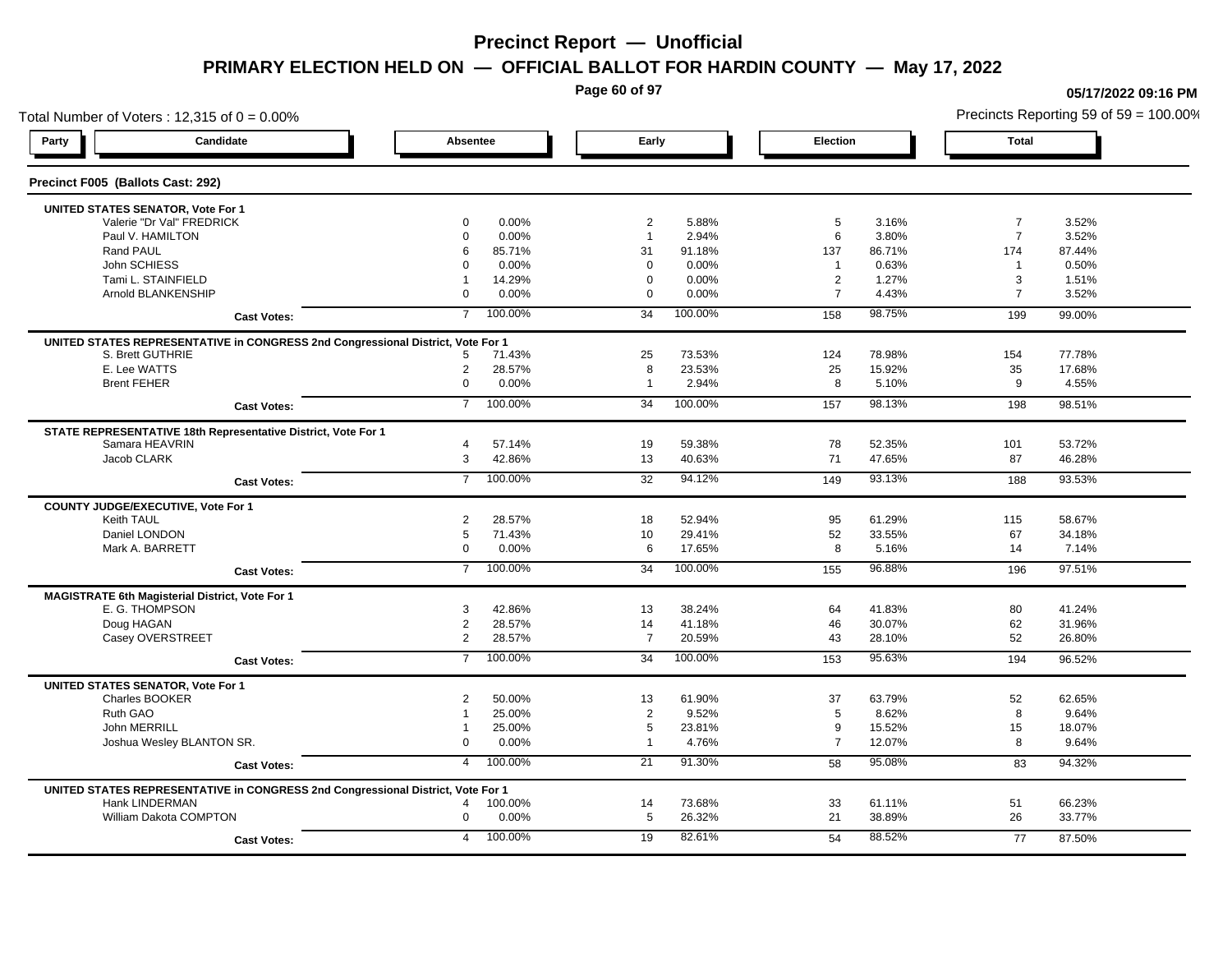**Page 61 of 97**

Total Number of Voters : 12,315 of  $0 = 0.00\%$ Precincts Reporting 59 of 59 = 100.00% **Party Candidate Absentee Early Election Total Precinct F005 (Ballots Cast: 292) MAGISTRATE 6th Magisterial District, Vote For 1** Kendrick BRYAN 2 50.00% 13 56.52% 38 65.52% 53 62.35% Freddy THOMAS 2 50.00% 10 43.48% 20 34.48% 32 37.65% **Cast Votes:** 4 100.00% 23 100.00% 58 95.08% 85 96.59% **CIRCUIT JUDGE 9th Judicial Circuit 3rd Division, Vote For 1** Raymond Eric CARR 6 60.00% 17 32.08% 72 35.47% 95 35.71% Ferrell ADKINS 0 0.00% 5 9.43% 25 12.32% 30 11.28% Larry D. ASHLOCK 4 40.00% 31 58.49% 106 52.22% 141 53.01% **Cast Votes:** 10 90.91% 53 91.38% 203 91.03% 266 91.10%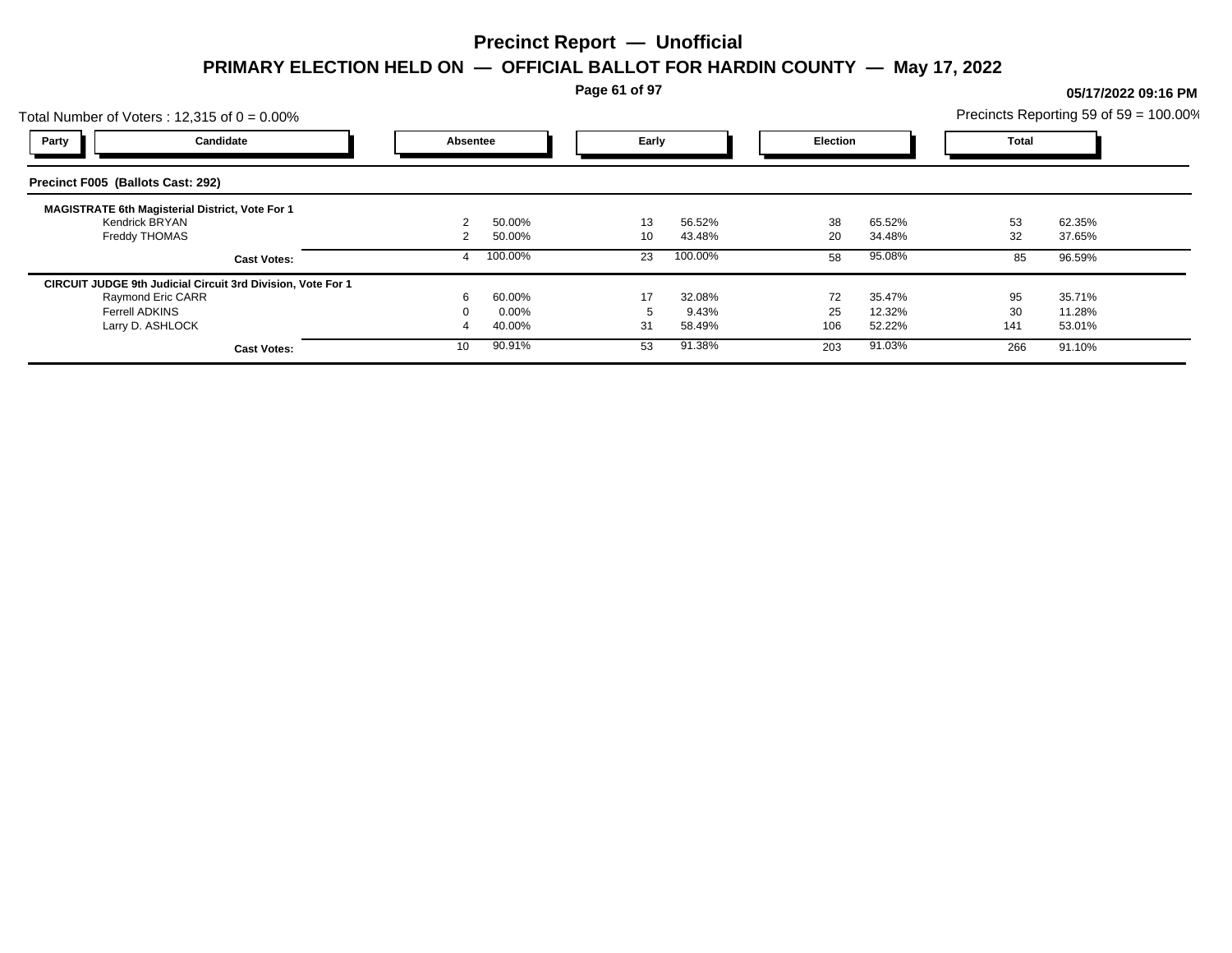**Page 62 of 97**

### Total Number of Voters : 12,315 of  $0 = 0.00\%$ **Party Candidate Absentee Early Election Total Precinct F006 (Ballots Cast: 295) UNITED STATES SENATOR, Vote For 1** Valerie "Dr Val" FREDRICK 0 0.00% 0 0.00% 4 2.80% 4 2.61% Paul V. HAMILTON 0 0.00% 1 11.11% 6 4.20% 7 4.58% Rand PAUL 1 100.00% 8 88.89% 123 86.01% 132 86.27% John SCHIESS 0 0.00% 0 0.00% 1 0.70% 1 0.65% Tami L. STAINFIELD 0 0.00% 0 0.00% 4 2.80% 4 2.61% Arnold BLANKENSHIP 0 0.00% 0 0.00% 5 3.50% 5 3.27% **Cast Votes:** 1 100.00% 9 100.00% 143 98.62% 153 98.71% **UNITED STATES REPRESENTATIVE in CONGRESS 2nd Congressional District, Vote For 1** S. Brett GUTHRIE 1 100.00% 6 66.67% 100 69.93% 107 69.93% E. Lee WATTS 0 0.00% 3 33.33% 38 26.57% 41 26.80% Brent FEHER 0 0.00% 0 0.00% 5 3.50% 5 3.27% **Cast Votes:** 1 100.00% 9 100.00% 143 98.62% 153 98.71% **STATE REPRESENTATIVE 18th Representative District, Vote For 1** Samara HEAVRIN 1 100.00% 3 33.33% 55 39.29% 59 39.33% Jacob CLARK 0 0.00% 6 66.67% 85 60.71% 91 60.67% **Cast Votes:** 1 100.00% 9 100.00% 140 96.55% 150 96.77% **COUNTY JUDGE/EXECUTIVE, Vote For 1** Keith TAUL 0 0.00% 4 44.44% 54 39.42% 58 39.46% Daniel LONDON 1 100.00% 5 55.56% 73 53.28% 79 53.74% Mark A. BARRETT 0 0.00% 0 0.00% 10 7.30% 10 6.80% **Cast Votes:** 1 100.00% 9 100.00% 137 94.48% 147 94.84% **MAGISTRATE 6th Magisterial District, Vote For 1** E. G. THOMPSON 0 0.00% 3 33.33% 29 20.42% 32 21.05% Doug HAGAN 0 0.00% 3 33.33% 51 35.92% 54 35.53% Casey OVERSTREET 1 100.00% 3 33.33% 62 43.66% 66 43.42% **Cast Votes:** 1 100.00% 9 100.00% 142 97.93% 152 98.06% **UNITED STATES SENATOR, Vote For 1** Charles BOOKER 2 100.00% 3 37.50% 76 69.72% 81 68.07% Ruth GAO 0 0.00% 0 0.00% 3 2.75% 3 2.52% John MERRILL 0 0.00% 3 37.50% 11 10.09% 14 11.76% Joshua Wesley BLANTON SR. 0 0.00% 2 25.00% 19 17.43% 21 17.65% **Cast Votes:** 2 100.00% 8 72.73% 109 90.08% 119 88.81% **UNITED STATES REPRESENTATIVE in CONGRESS 2nd Congressional District, Vote For 1** Hank LINDERMAN 1 50.00% 7 87.50% 64 62.14% 72 63.72% William Dakota COMPTON **1 50.00%** 1 50.00% 1 12.50% 39 37.86% 41 36.28% **Cast Votes:** 2 100.00% 8 72.73% 103 85.12% 113 84.33%

#### **05/17/2022 09:16 PM**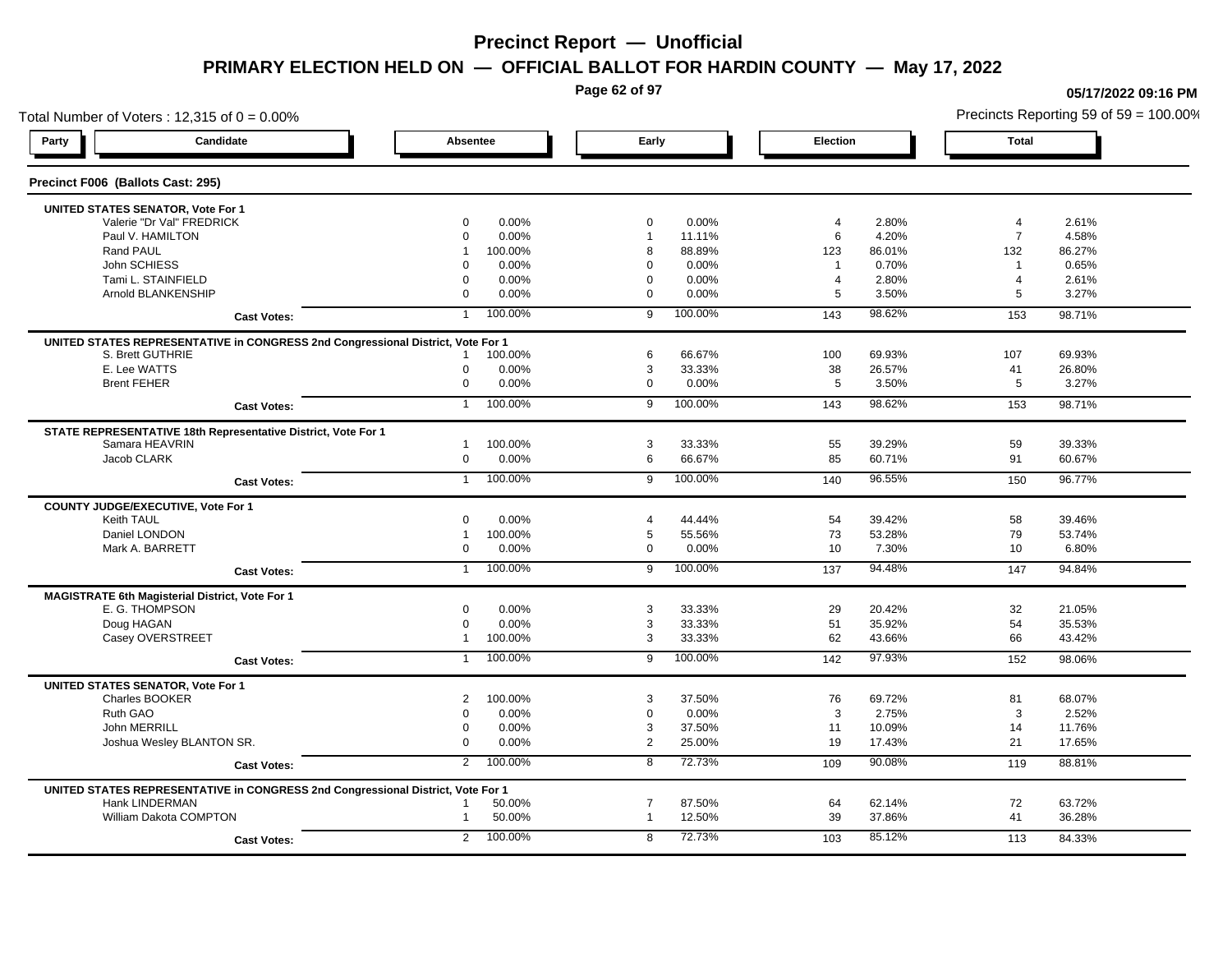**Page 63 of 97**

## Total Number of Voters : 12,315 of  $0 = 0.00\%$ Precincts Reporting 59 of 59 = 100.00% **Party Candidate Absentee Early Election Total Precinct F006 (Ballots Cast: 295) MAGISTRATE 6th Magisterial District, Vote For 1** Kendrick BRYAN 1 100.00% 8 80.00% 54 48.65% 63 51.64% Freddy THOMAS 0 0.00% 2 20.00% 57 51.35% 59 48.36% **Cast Votes:** 1 50.00% 1 50.00% 10 90.91% 111 91.74% 122 91.04% **CIRCUIT JUDGE 9th Judicial Circuit 3rd Division, Vote For 1** Raymond Eric CARR 1 33.33% 4 19.05% 73 29.20% 78 28.47% Ferrell ADKINS 0 0.00% 3 14.29% 27 10.80% 30 10.95% Larry D. ASHLOCK 2 66.67% 14 66.67% 150 60.00% 166 60.58% **Cast Votes:** 3 100.00% 21 100.00% 250 92.25% 274 92.88%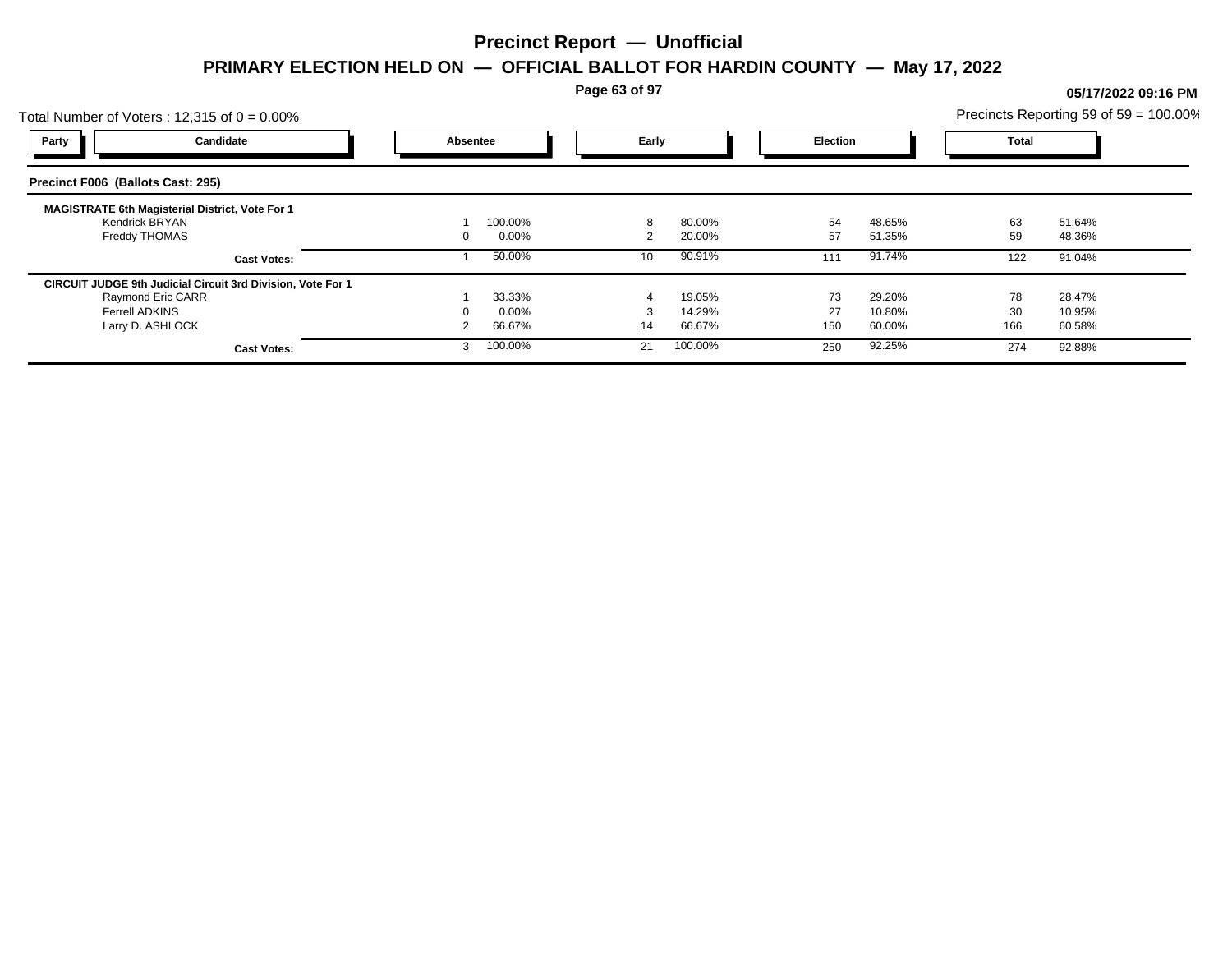**Page 64 of 97**

### Total Number of Voters : 12,315 of  $0 = 0.00\%$ **Party Candidate Absentee Early Election Total Precinct F007 (Ballots Cast: 134) UNITED STATES SENATOR, Vote For 1** Valerie "Dr Val" FREDRICK 0 0.00% 0 0.00% 0 0.00% 0 0.00% Paul V. HAMILTON 0 0.00% 0 0.00% 1 1.33% 1 1.25% Rand PAUL 0 0.00% 5 100.00% 70 93.33% 75 93.75% John SCHIESS 0 0.00% 0 0.00% 0 0.00% 0 0.00% Tami L. STAINFIELD 0 0.00% 0 0.00% 1 1.33% 1 1.25% 1 Arnold BLANKENSHIP 0 0.00% 0 0.00% 3 4.00% 3 3.75% **Cast Votes:** 0 0.00% 5 100.00% 75 100.00% 80 100.00% **UNITED STATES REPRESENTATIVE in CONGRESS 2nd Congressional District, Vote For 1** S. Brett GUTHRIE 0 0.00% 3 60.00% 59 79.73% 62 78.48% E. Lee WATTS 0 0.00% 2 40.00% 10 13.51% 12 15.19% Brent FEHER 0 0.00% 0 0.00% 5 6.76% 5 6.33% **Cast Votes:** 0 0.00% 5 100.00% 74 98.67% 79 98.75% **STATE REPRESENTATIVE 18th Representative District, Vote For 1** Samara HEAVRIN 0 0.00% 2 50.00% 27 39.13% 29 39.73% Jacob CLARK 0 0.00% 2 50.00% 42 60.87% 44 60.27% **Cast Votes:** 0 0.00% 4 80.00% 69 92.00% 73 91.25% **COUNTY JUDGE/EXECUTIVE, Vote For 1** Keith TAUL 0 0.00% 3 60.00% 35 47.30% 38 48.10% Daniel LONDON 0 0.00% 2 40.00% 33 44.59% 35 44.30% Mark A. BARRETT 0 0.00% 0 0.00% 6 8.11% 6 7.59% **Cast Votes:** 0 0.00% 5 100.00% 74 98.67% 79 98.75% **MAGISTRATE 6th Magisterial District, Vote For 1** E. G. THOMPSON 0 0.00% 4 80.00% 17 22.67% 21 26.25% Doug HAGAN 0 0.00% 0 0.00% 21 28.00% 21 26.25% Casey OVERSTREET 0 0.00% 1 20.00% 37 49.33% 38 47.50% **Cast Votes:** 0 0.00% 5 100.00% 75 100.00% 80 100.00% **UNITED STATES SENATOR, Vote For 1** Charles BOOKER 0 0.00% 6 75.00% 27 67.50% 33 68.75% Ruth GAO 0 0.00% 0 0.00% 4 10.00% 4 8.33% John MERRILL 0 0.00% 1 12.50% 4 10.00% 5 10.42% Joshua Wesley BLANTON SR. 0 0.00% 1 12.50% 5 12.50% 6 12.50% **Cast Votes:** 0 0.00% 8 100.00% 40 93.02% 48 94.12% **UNITED STATES REPRESENTATIVE in CONGRESS 2nd Congressional District, Vote For 1** Hank LINDERMAN 0 0.00% 3 37.50% 23 60.53% 26 56.52% William Dakota COMPTON **12000** 13.48% **0 1.000 1.000 1.000 1.000 1.000 1.000 1.000 1.000 1.000 1.000 1.000 1.000 1.000 1.000 1.000 1.000 1.000 1.000 1.000 1.000 1.000 1.000 1.000 1.000 1.000 1.000 1.000 1.000 1.000 1.000 1 Cast Votes:** 0 0.00% 8 100.00% 38 88.37% 46 90.20%

#### **05/17/2022 09:16 PM**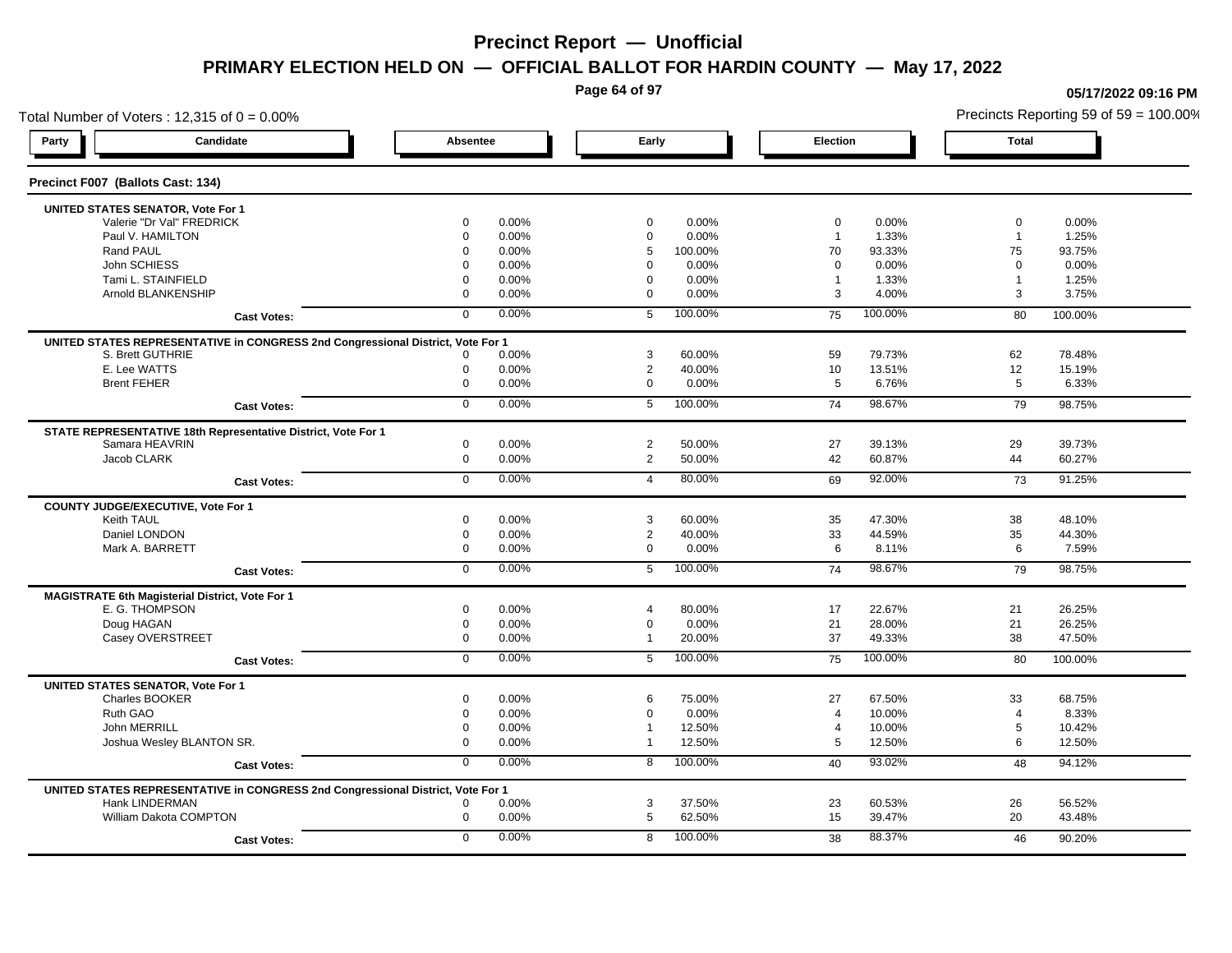**Page 65 of 97**

## Total Number of Voters : 12,315 of  $0 = 0.00\%$ Precincts Reporting 59 of 59 = 100.00% **Party Candidate Absentee Early Election Total Precinct F007 (Ballots Cast: 134) MAGISTRATE 6th Magisterial District, Vote For 1** Kendrick BRYAN 0 0.00% 4 50.00% 16 41.03% 20 42.55% Freddy THOMAS 0 0.00% 4 50.00% 23 58.97% 27 57.45% **Cast Votes:** 0 0.00% 8 100.00% 39 90.70% 47 92.16% **CIRCUIT JUDGE 9th Judicial Circuit 3rd Division, Vote For 1** Raymond Eric CARR 0 0.00% 7 58.33% 19 16.81% 26 20.80% Ferrell ADKINS 0 0.00% 2 16.67% 23 20.35% 25 20.00% Larry D. ASHLOCK 0 0.00% 3 25.00% 71 62.83% 74 59.20% **Cast Votes:** 0 0.00% 12 92.31% 113 93.39% 125 93.28%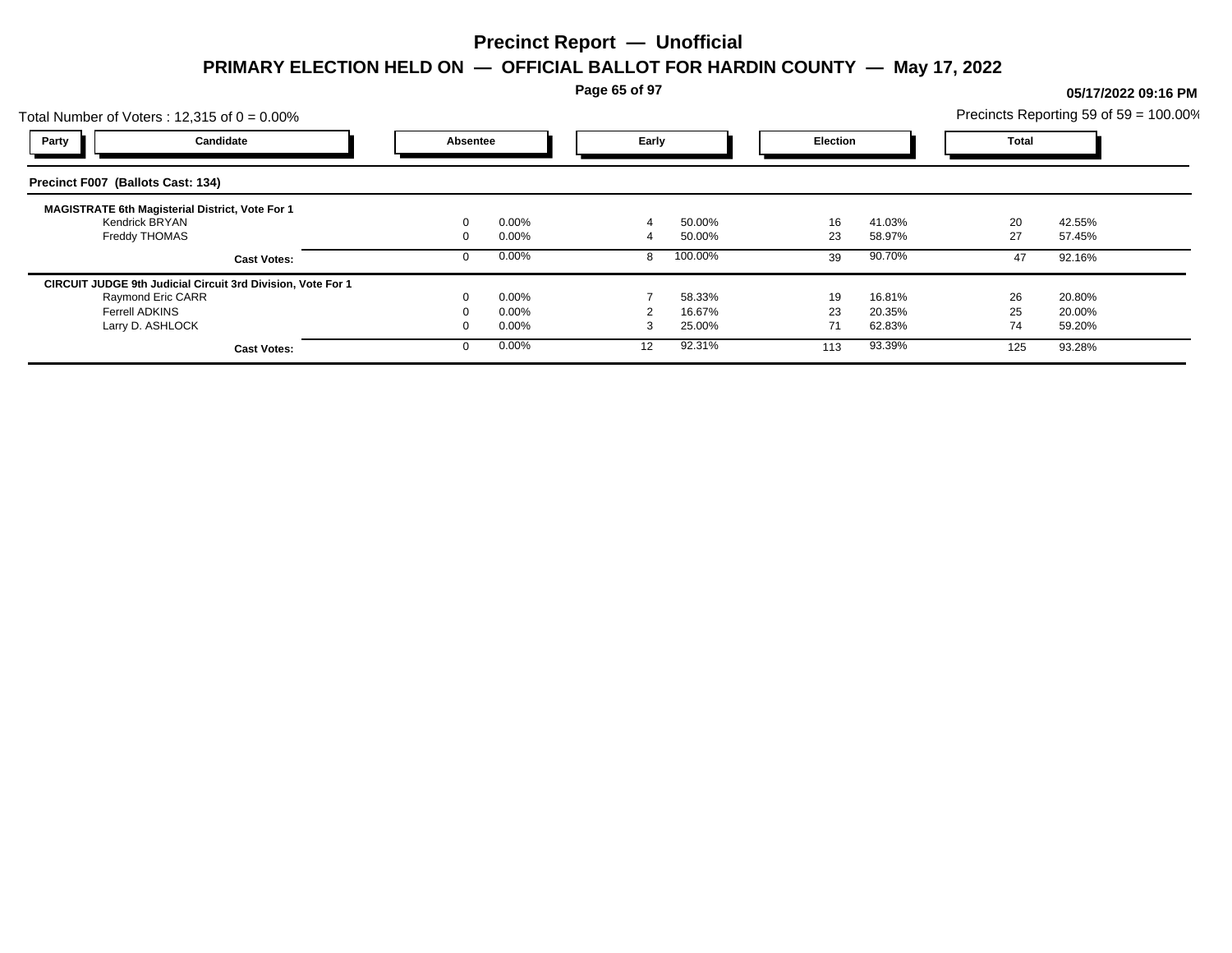**Page 66 of 97**

### Total Number of Voters : 12,315 of  $0 = 0.00\%$ **Party Candidate Absentee Early Election Total Precinct F008 (Ballots Cast: 19) UNITED STATES SENATOR, Vote For 1** Valerie "Dr Val" FREDRICK 0 0.00% 0 0.00% 1 6.25% 1 6.25% Paul V. HAMILTON 0 0.00% 0 0.00% 0 0.00% 0 0.00% Rand PAUL 0 0.00% 0 0.00% 15 93.75% 15 93.75% John SCHIESS 0 0.00% 0 0.00% 0 0.00% 0 0.00% Tami L. STAINFIELD 0 0.00% 0 0.00% 0 0.00% 0 0.00% Arnold BLANKENSHIP 0 0.00% 0 0.00% 0 0.00% 0 0.00% **Cast Votes:** 0 0.00% 0 0.00% 16 100.00% 16 100.00% **UNITED STATES REPRESENTATIVE in CONGRESS 2nd Congressional District, Vote For 1** S. Brett GUTHRIE 0 0.00% 0 0.00% 13 81.25% 13 81.25% E. Lee WATTS 0 0.00% 0 0.00% 2 12.50% 2 12.50% Brent FEHER 0 0.00% 0 0.00% 1 6.25% 1 6.25% **Cast Votes:** 0 0.00% 0 0.00% 16 100.00% 16 100.00% **STATE REPRESENTATIVE 18th Representative District, Vote For 1** Samara HEAVRIN 0 0.00% 0 0.00% 6 40.00% 6 40.00% Jacob CLARK 0 0.00% 0 0.00% 9 60.00% 9 60.00% **Cast Votes:** 0 0.00% 0 0.00% 15 93.75% 15 93.75% **COUNTY JUDGE/EXECUTIVE, Vote For 1** Keith TAUL 0 0.00% 0 0.00% 7 43.75% 7 43.75% Daniel LONDON 0 0.00% 0 0.00% 8 50.00% 8 50.00% Mark A. BARRETT 0 0.00% 0 0.00% 1 6.25% 1 6.25% **Cast Votes:** 0 0.00% 0 0.00% 16 100.00% 16 100.00% **MAGISTRATE 6th Magisterial District, Vote For 1** E. G. THOMPSON 0 0.00% 0 0.00% 5 33.33% 5 33.33% Doug HAGAN 0 0.00% 0 0.00% 3 20.00% 3 20.00% Casey OVERSTREET 0 0.00% 0 0.00% 7 46.67% 7 46.67% **Cast Votes:** 0 0.00% 0 0.00% 15 93.75% 15 93.75% **UNITED STATES SENATOR, Vote For 1** Charles BOOKER 0 0.00% 0 0.00% 2 66.67% 2 66.67% Ruth GAO 0 0.00% 0 0.00% 0 0.00% 0 0.00% John MERRILL 0 0.00% 0 0.00% 1 33.33% 1 33.33% Joshua Wesley BLANTON SR. 0 0.00% 0 0.00% 0 0.00% 0 0.00% **Cast Votes:** 0 0.00% 0 0.00% 3 100.00% 3 100.00% **UNITED STATES REPRESENTATIVE in CONGRESS 2nd Congressional District, Vote For 1** Hank LINDERMAN 0 0.00% 0 0.00% 2 66.67% 2 66.67% William Dakota COMPTON **1.2.33.33%** 1.33.33% 1.33.33% 1.33.33% 1.33.33% 1.33.33% 1.33.33% 1.33.33% 1.33.33% 1.33.33% **Cast Votes:** 0 0.00% 0 0.00% 3 100.00% 3 100.00%

#### **05/17/2022 09:16 PM**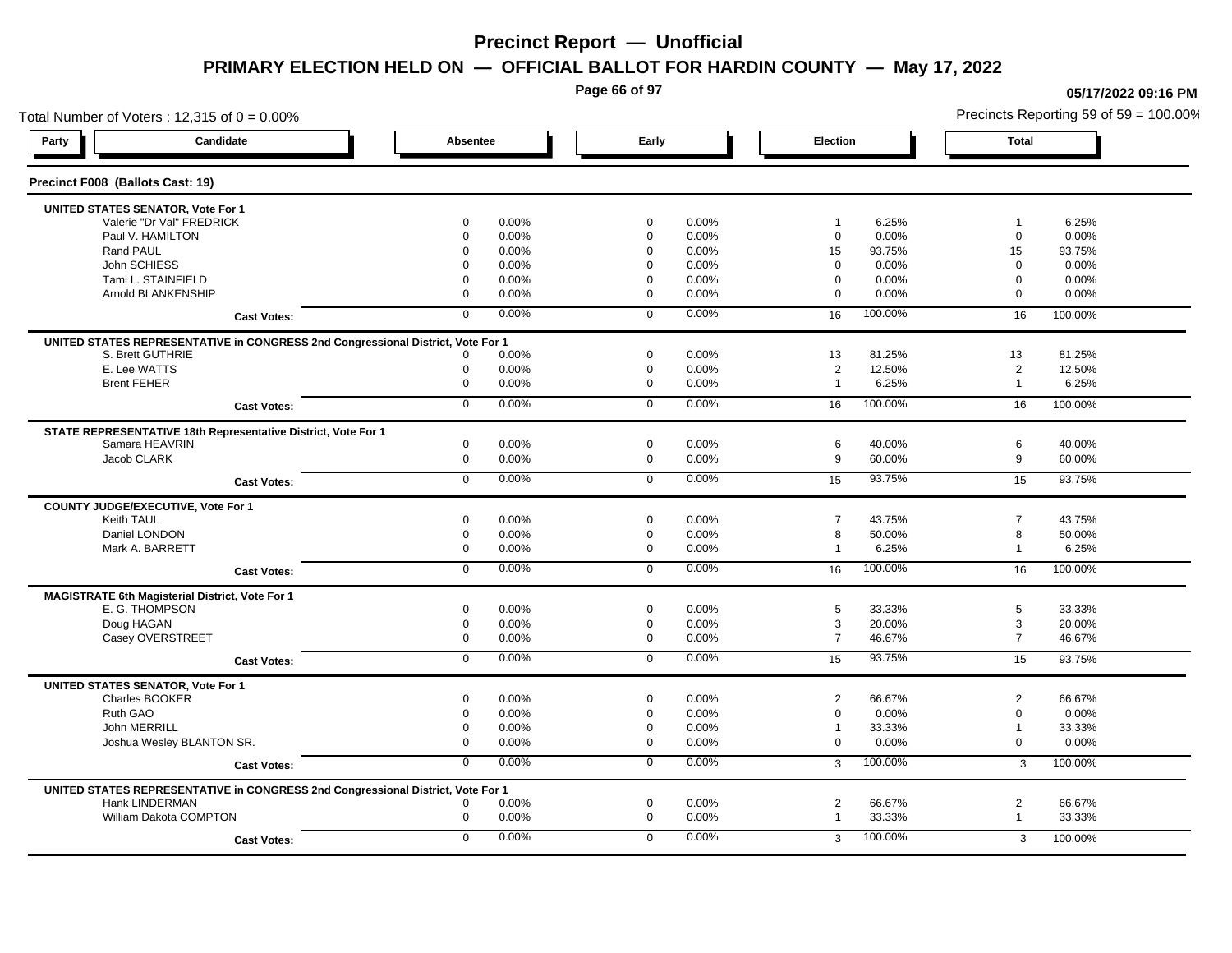**Page 67 of 97**

## Total Number of Voters : 12,315 of  $0 = 0.00\%$ Precincts Reporting 59 of 59 = 100.00% **Party Candidate Absentee Early Election Total Precinct F008 (Ballots Cast: 19) MAGISTRATE 6th Magisterial District, Vote For 1** Kendrick BRYAN 0 0.00% 0 0.00% 1 50.00% 1 50.00% Freddy THOMAS 0 0.00% 0 0.00% 1 50.00% 1 50.00% **Cast Votes:** 0 0.00% 0 0.00% 2 66.67% 2 66.67% **CIRCUIT JUDGE 9th Judicial Circuit 3rd Division, Vote For 1** Raymond Eric CARR 0 0.00% 0 0.00% 5 27.78% 5 27.78% Ferrell ADKINS 0 0.00% 0 0.00% 1 5.56% 1 5.56% Larry D. ASHLOCK 0 0.00% 0 0.00% 12 66.67% 12 66.67% **Cast Votes:** 0 0.00% 0 0.00% 18 94.74% 18 94.74%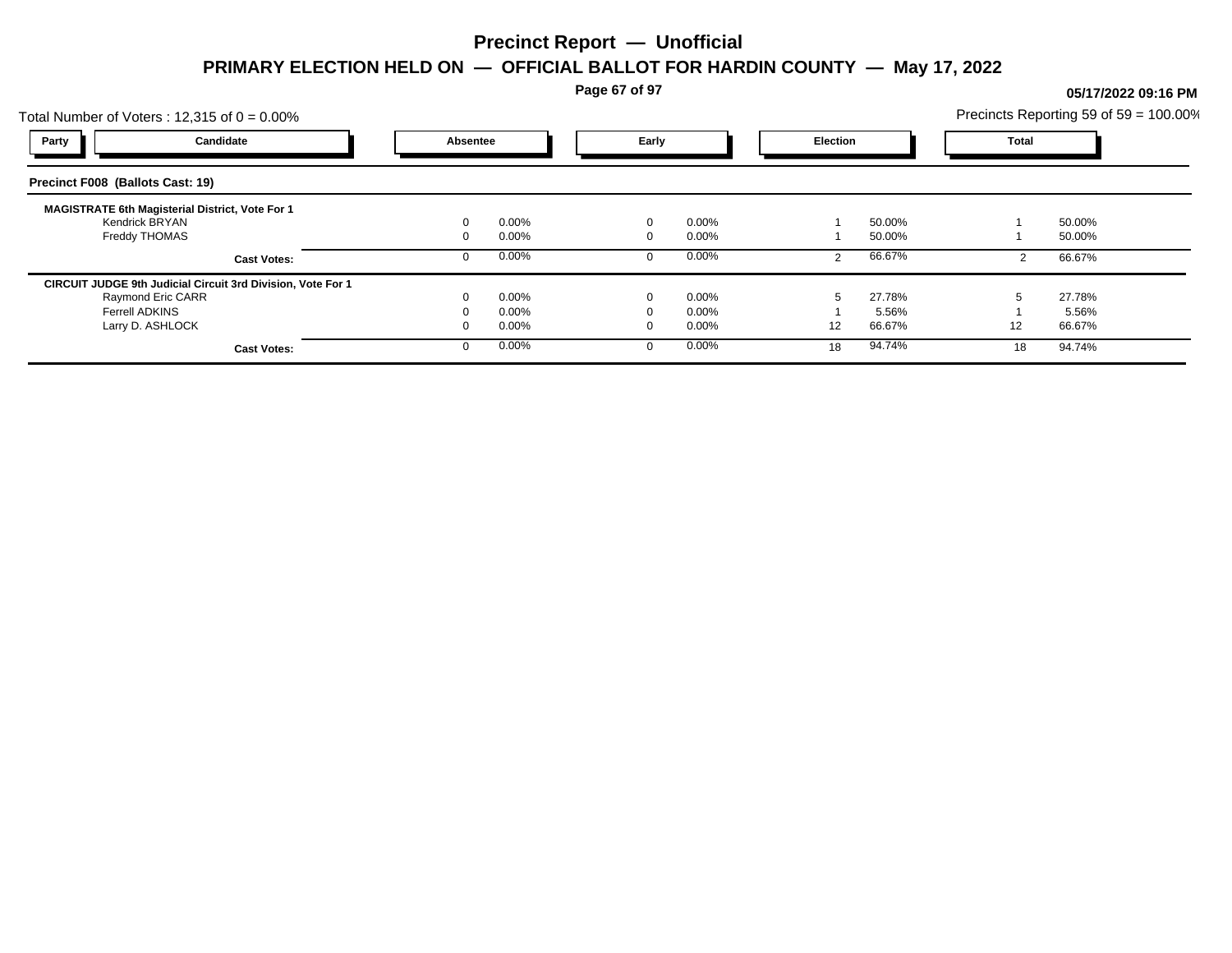**Page 68 of 97**

**05/17/2022 09:16 PM**

### Total Number of Voters : 12,315 of  $0 = 0.00\%$ Precincts Reporting 59 of 59 = 100.00% **Party Candidate Absentee Early Election Total Precinct G001 (Ballots Cast: 148) UNITED STATES SENATOR, Vote For 1** Valerie "Dr Val" FREDRICK 0 0.00% 0 0.00% 7 7.61% 7 7.22% Paul V. HAMILTON 0 0.00% 0 0.00% 4 4.35% 4 4.12% Rand PAUL 0 0.00% 3 60.00% 78 84.78% 81 83.51% John SCHIESS 0 0.00% 0 0.00% 0 0.00% 0 0.00% Tami L. STAINFIELD 0 0.00% 2 40.00% 1 1.09% 3 3.09% Arnold BLANKENSHIP 0 0.00% 0 0.00% 2 2.17% 2 2.06% **Cast Votes:** 0 0.00% 5 100.00% 92 97.87% 97 97.98% **UNITED STATES REPRESENTATIVE in CONGRESS 2nd Congressional District, Vote For 1** S. Brett GUTHRIE 0 0.00% 1 25.00% 68 75.56% 69 73.40% E. Lee WATTS 0 0.00% 3 75.00% 21 23.33% 24 25.53% Brent FEHER 0 0.00% 0 0.00% 1 1.11% 1 1.06% 1 **Cast Votes:** 0 0.00% 4 80.00% 90 95.74% 94 94.95% **STATE REPRESENTATIVE 18th Representative District, Vote For 1** Samara HEAVRIN 0 0.00% 1 33.33% 35 39.77% 36 39.56% Jacob CLARK 0 0.00% 2 66.67% 53 60.23% 55 60.44% **Cast Votes:** 0 0.00% 3 60.00% 88 93.62% 91 91.92% **COUNTY JUDGE/EXECUTIVE, Vote For 1** Keith TAUL 0 0.00% 3 60.00% 46 50.55% 49 51.04% Daniel LONDON 0 0.00% 1 20.00% 34 37.36% 35 36.46% Mark A. BARRETT 0 0.00% 1 20.00% 11 12.09% 12 12.50% **Cast Votes:** 0 0.00% 5 100.00% 91 96.81% 96 96.97% **MAGISTRATE 7th Magisterial District, Vote For 1** Connie Sadler GOFF 0 0.00% 1 25.00% 24 26.37% 25 26.32% Patrick CLARK 0 0.00% 1 25.00% 14 15.38% 15 15.79% Larry Allen HICKS 0 0.00% 2 50.00% 34 37.36% 36 37.89% Ronnie R. GOODMAN 0 0.00% 0 0.00% 19 20.88% 19 20.00% **Cast Votes:** 0 0.00% 4 80.00% 91 96.81% 95 95.96% **CONSTABLE 7th Magisterial District, Vote For 1** Michael Anthony CLARK JR. 0 0.00% 0 0.00% 47 56.63% 47 54.65% Judy Moser BLAND 0 0.00% 3 100.00% 36 43.37% 39 45.35% **Cast Votes:** 0 0.00% 3 60.00% 83 88.30% 86 86.87% **UNITED STATES SENATOR, Vote For 1** Charles BOOKER 0 0.00% 2 50.00% 19 52.78% 21 52.50% Ruth GAO 0 0.00% 0 0.00% 4 11.11% 4 10.00% John MERRILL 0 0.00% 1 25.00% 7 19.44% 8 20.00% Joshua Wesley BLANTON SR. 0 0.00% 1 25.00% 6 16.67% 7 17.50% **Cast Votes:** 0 0.00% 4 100.00% 36 90.00% 40 90.91%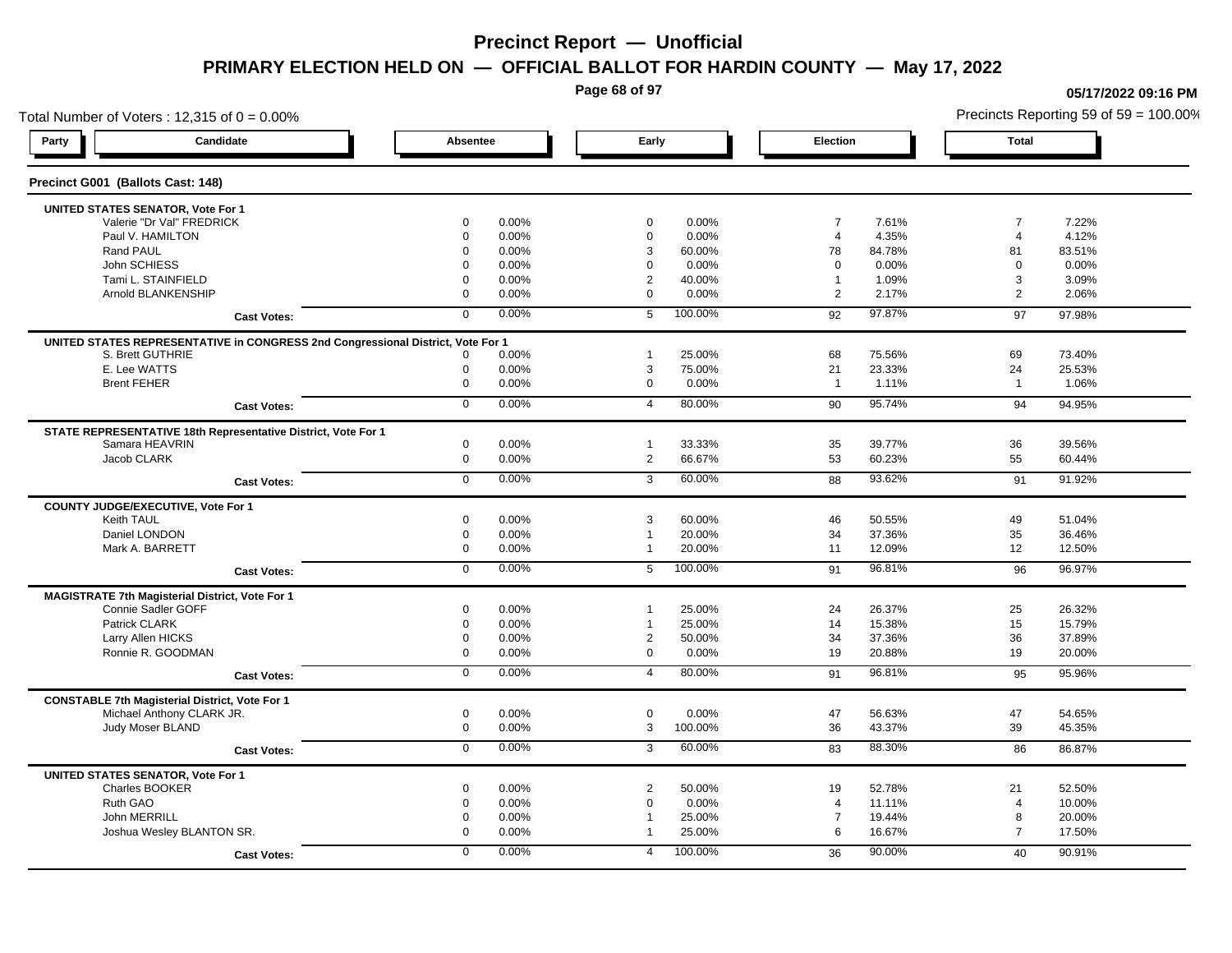**Page 69 of 97**

## Total Number of Voters : 12,315 of  $0 = 0.00\%$ Precincts Reporting 59 of 59 = 100.00% **Party Candidate Absentee Early Election Total Precinct G001 (Ballots Cast: 148) UNITED STATES REPRESENTATIVE in CONGRESS 2nd Congressional District, Vote For 1** Hank LINDERMAN 0 0.00% 2 50.00% 20 55.56% 22 55.00% William Dakota COMPTON 0 0.00% 2 50.00% 16 44.44% 18 45.00% **Cast Votes:** 0 0.00% 4 100.00% 36 90.00% 40 90.91% **CIRCUIT JUDGE 9th Judicial Circuit 3rd Division, Vote For 1** Raymond Eric CARR 0 0.00% 1 11.11% 27 20.77% 28 20.14% Ferrell ADKINS 0 0.00% 3 33.33% 10 7.69% 13 9.35% Larry D. ASHLOCK 0 0.00% 5 55.56% 93 71.54% 98 70.50% **Cast Votes:** 0 0.00% 9 100.00% 130 93.53% 139 93.92%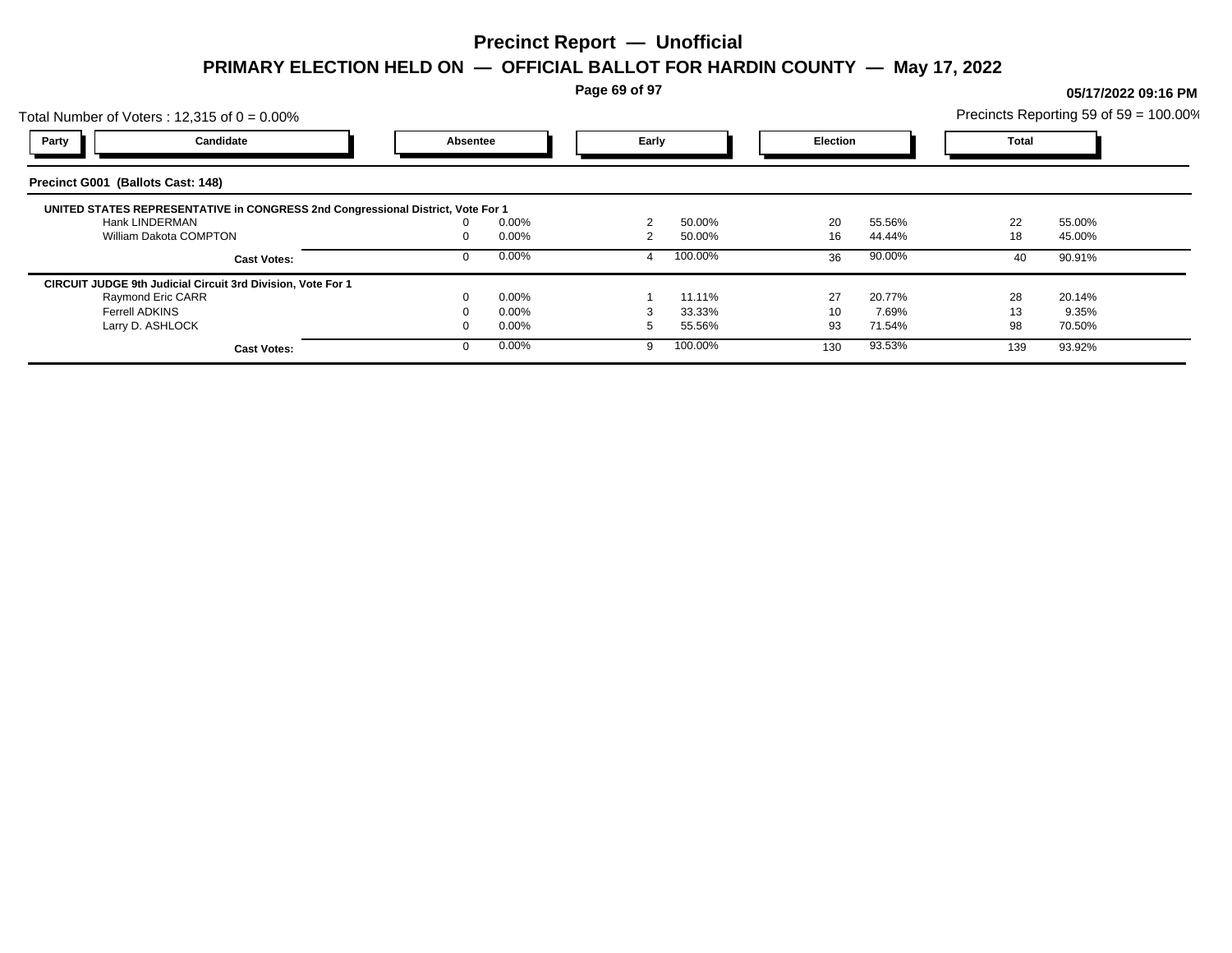**Page 70 of 97**

### Total Number of Voters : 12,315 of  $0 = 0.00\%$ **Party Candidate Absentee Early Election Total Precinct G002 (Ballots Cast: 217) UNITED STATES SENATOR, Vote For 1** Valerie "Dr Val" FREDRICK 0 0.00% 0 0.00% 4 3.67% 4 3.13% Paul V. HAMILTON 0 0.00% 0 0.00% 4 3.67% 4 3.13% Rand PAUL 0 0.00% 19 100.00% 96 88.07% 115 89.84% John SCHIESS 0 0.00% 0 0.00% 1 0.92% 1 0.78% Tami L. STAINFIELD 0 0.00% 0 0.00% 2 1.83% 2 1.56% Arnold BLANKENSHIP 0 0.00% 0 0.00% 2 1.83% 2 1.56% **Cast Votes:** 0 0.00% 19 100.00% 109 98.20% 128 98.46% **UNITED STATES REPRESENTATIVE in CONGRESS 2nd Congressional District, Vote For 1** S. Brett GUTHRIE 0 0.00% 14 73.68% 83 75.45% 97 75.19% E. Lee WATTS 0 0.00% 5 26.32% 23 20.91% 28 21.71% Brent FEHER 0 0.00% 0 0.00% 4 3.64% 4 3.10% **Cast Votes:** 0 0.00% 19 100.00% 110 99.10% 129 99.23% **STATE REPRESENTATIVE 18th Representative District, Vote For 1** Samara HEAVRIN 0 0.00% 8 42.11% 55 52.88% 63 51.22% Jacob CLARK 0 0.00% 11 57.89% 49 47.12% 60 48.78% **Cast Votes:** 0 0.00% 19 100.00% 104 93.69% 123 94.62% **COUNTY JUDGE/EXECUTIVE, Vote For 1** Keith TAUL 0 0.00% 15 83.33% 73 66.36% 88 68.75% Daniel LONDON 0 0.00% 3 16.67% 30 27.27% 33 25.78% Mark A. BARRETT 0 0.00% 0 0.00% 7 6.36% 7 5.47% **Cast Votes:** 0 0.00% 18 94.74% 110 99.10% 128 98.46% **MAGISTRATE 7th Magisterial District, Vote For 1** Connie Sadler GOFF 0 0.00% 7 38.89% 24 21.62% 31 24.03% Patrick CLARK 0 0.00% 2 11.11% 29 26.13% 31 24.03% Larry Allen HICKS 0 0.00% 6 33.33% 41 36.94% 47 36.43% Ronnie R. GOODMAN 0 0.00% 3 16.67% 17 15.32% 20 15.50% **Cast Votes:** 0 0.00% 18 94.74% 111 100.00% 129 99.23% **CONSTABLE 7th Magisterial District, Vote For 1** Michael Anthony CLARK JR. 0 0.00% 9 56.25% 55 59.14% 64 58.72% Judy Moser BLAND 0 0.00% 7 43.75% 38 40.86% 45 41.28% **Cast Votes:** 0 0.00% 16 84.21% 93 83.78% 109 83.85% **UNITED STATES SENATOR, Vote For 1** Charles BOOKER 1 33.33% 6 85.71% 42 66.67% 67.12% Ruth GAO 1 33.33% 0 0.00% 2 3.17% 3 4.11% John MERRILL 0 0.00% 1 14.29% 10 15.87% 11 15.07% Joshua Wesley BLANTON SR. 1 33.33% 0 0.00% 9 14.29% 10 13.70% **Cast Votes:** 3 100.00% 7 87.50% 63 86.30% 73 86.90%

#### **05/17/2022 09:16 PM**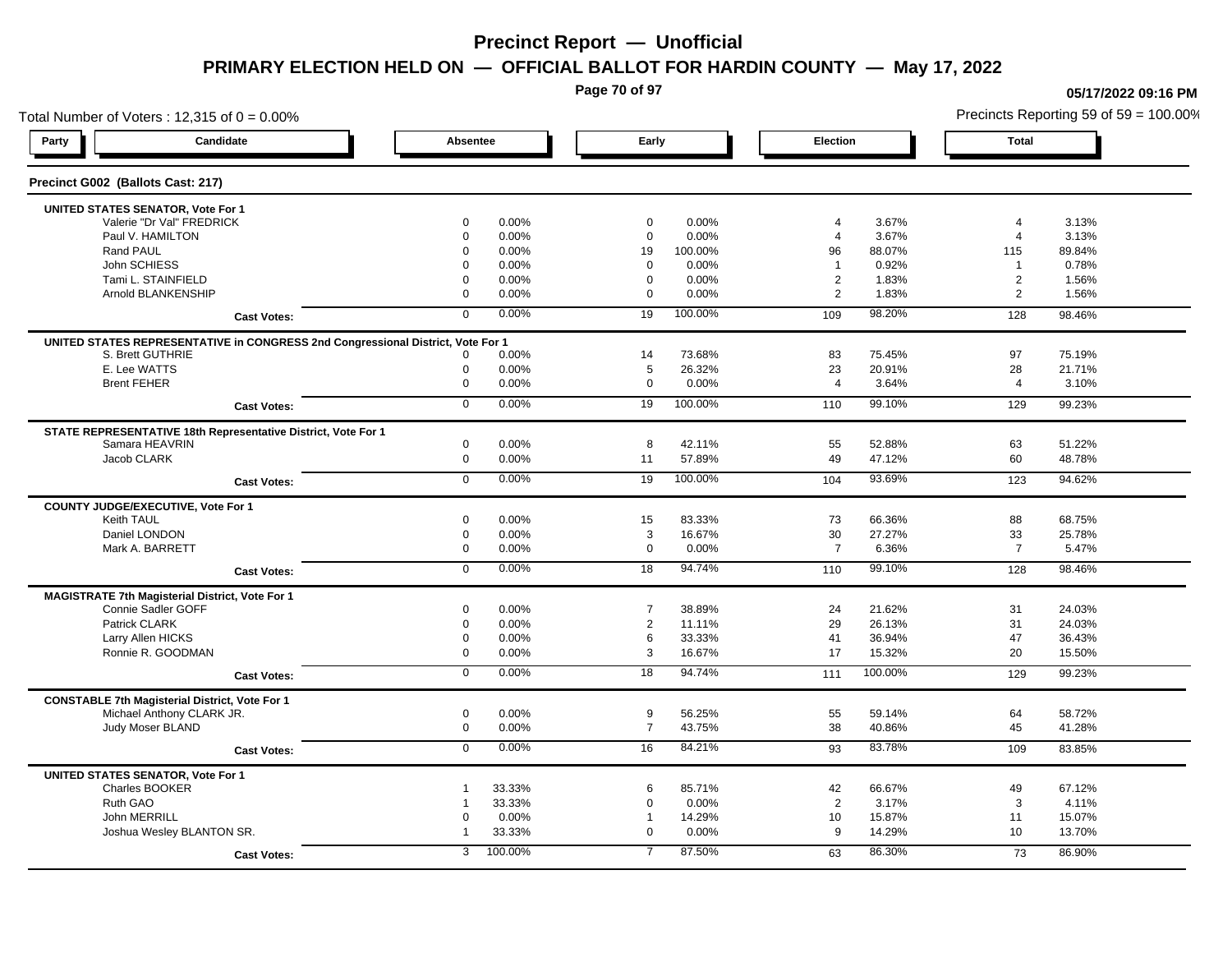**Page 71 of 97**

## Total Number of Voters : 12,315 of  $0 = 0.00\%$ Precincts Reporting 59 of 59 = 100.00% **Party Candidate Absentee Early Election Total Precinct G002 (Ballots Cast: 217) UNITED STATES REPRESENTATIVE in CONGRESS 2nd Congressional District, Vote For 1** Hank LINDERMAN 1 33.33% 2 25.00% 31 51.67% 34 47.89% William Dakota COMPTON **2 66.67%** 6 75.00% 29 48.33% 37 52.11% **Cast Votes:** 3 100.00% 8 100.00% 60 82.19% 71 84.52% **CIRCUIT JUDGE 9th Judicial Circuit 3rd Division, Vote For 1** Raymond Eric CARR 1 33.33% 2 8.70% 55 31.07% 58 28.57% Ferrell ADKINS 0 0.00% 6 26.09% 23 12.99% 29 14.29% Larry D. ASHLOCK 2 66.67% 15 65.22% 99 55.93% 116 57.14% **Cast Votes:** 3 100.00% 23 85.19% 177 94.65% 203 93.55%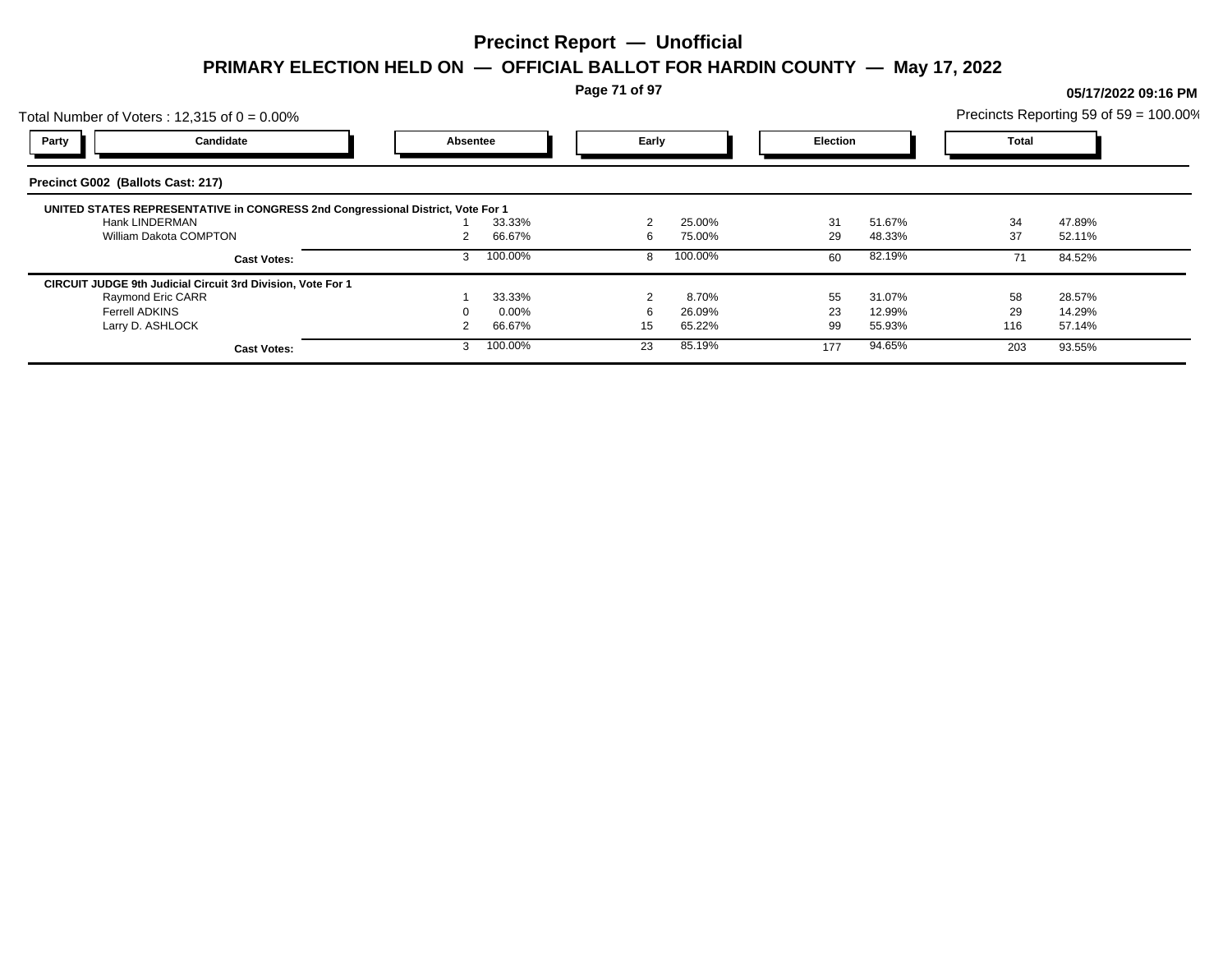**Page 72 of 97**

### Total Number of Voters : 12,315 of  $0 = 0.00\%$ **Party Candidate Absentee Early Election Total Precinct G003 (Ballots Cast: 214) UNITED STATES SENATOR, Vote For 1** Valerie "Dr Val" FREDRICK 0 0.00% 0 0.00% 4 2.76% 4 2.63% Paul V. HAMILTON 0 0.00% 0 0.00% 2 1.38% 2 1.32% Rand PAUL 0 0.00% 7 100.00% 133 91.72% 140 92.11% John SCHIESS 0 0.00% 0 0.00% 0 0.00% 0 0.00% Tami L. STAINFIELD 0 0.00% 0 0.00% 3 2.07% 3 1.97% Arnold BLANKENSHIP 0 0.00% 0 0.00% 3 2.07% 3 1.97% **Cast Votes:** 0 0.00% 7 100.00% 145 97.97% 152 98.06% **UNITED STATES REPRESENTATIVE in CONGRESS 2nd Congressional District, Vote For 1** S. Brett GUTHRIE 0 0.00% 7 100.00% 104 74.82% 111 76.03% E. Lee WATTS 0 0.00% 0 0.00% 30 21.58% 30 20.55% Brent FEHER 0 0.00% 0 0.00% 5 3.60% 5 3.42% **Cast Votes:** 0 0.00% 7 100.00% 139 93.92% 146 94.19% **STATE REPRESENTATIVE 18th Representative District, Vote For 1** Samara HEAVRIN 0 0.00% 4 57.14% 58 41.13% 62 41.89% Jacob CLARK 0 0.00% 3 42.86% 83 58.87% 86 58.11% **Cast Votes:** 0 0.00% 7 100.00% 141 95.27% 148 95.48% **COUNTY JUDGE/EXECUTIVE, Vote For 1** Keith TAUL 0 0.00% 2 28.57% 91 65.00% 93 63.27% Daniel LONDON 0 0.00% 2 28.57% 33 23.57% 35 23.81% Mark A. BARRETT 0 0.00% 3 42.86% 16 11.43% 19 12.93% **Cast Votes:** 0 0.00% 7 100.00% 140 94.59% 147 94.84% **MAGISTRATE 7th Magisterial District, Vote For 1** Connie Sadler GOFF 2000 2011 1996 0 0.00% 3 42.86% 29 20.14% 32 21.19% 29 20.14% 32 21.19% Patrick CLARK 0 0.00% 0 0.00% 18 12.50% 18 11.92% Larry Allen HICKS 0 0.00% 2 28.57% 65 45.14% 67 44.37% Ronnie R. GOODMAN 0 0.00% 2 28.57% 32 22.22% 34 22.52% **Cast Votes:** 0 0.00% 7 100.00% 144 97.30% 151 97.42% **CONSTABLE 7th Magisterial District, Vote For 1** Michael Anthony CLARK JR. 0 0.00% 6 85.71% 78 67.83% 84 68.85% Judy Moser BLAND 0 0.00% 1 14.29% 37 32.17% 38 31.15% **Cast Votes:** 0 0.00% 7 100.00% 115 77.70% 122 78.71% **UNITED STATES SENATOR, Vote For 1** Charles BOOKER 0 0.00% 0 0.00% 31 63.27% 31 63.27% Ruth GAO 0 0.00% 0 0.00% 6 12.24% 6 12.24% John MERRILL 0 0.00% 0 0.00% 10 20.41% 10 20.41% Joshua Wesley BLANTON SR. 0 0.00% 0 0.00% 2 4.08% 2 4.08% **Cast Votes:** 0 0.00% 0 0.00% 49 90.74% 49 89.09%

#### **05/17/2022 09:16 PM**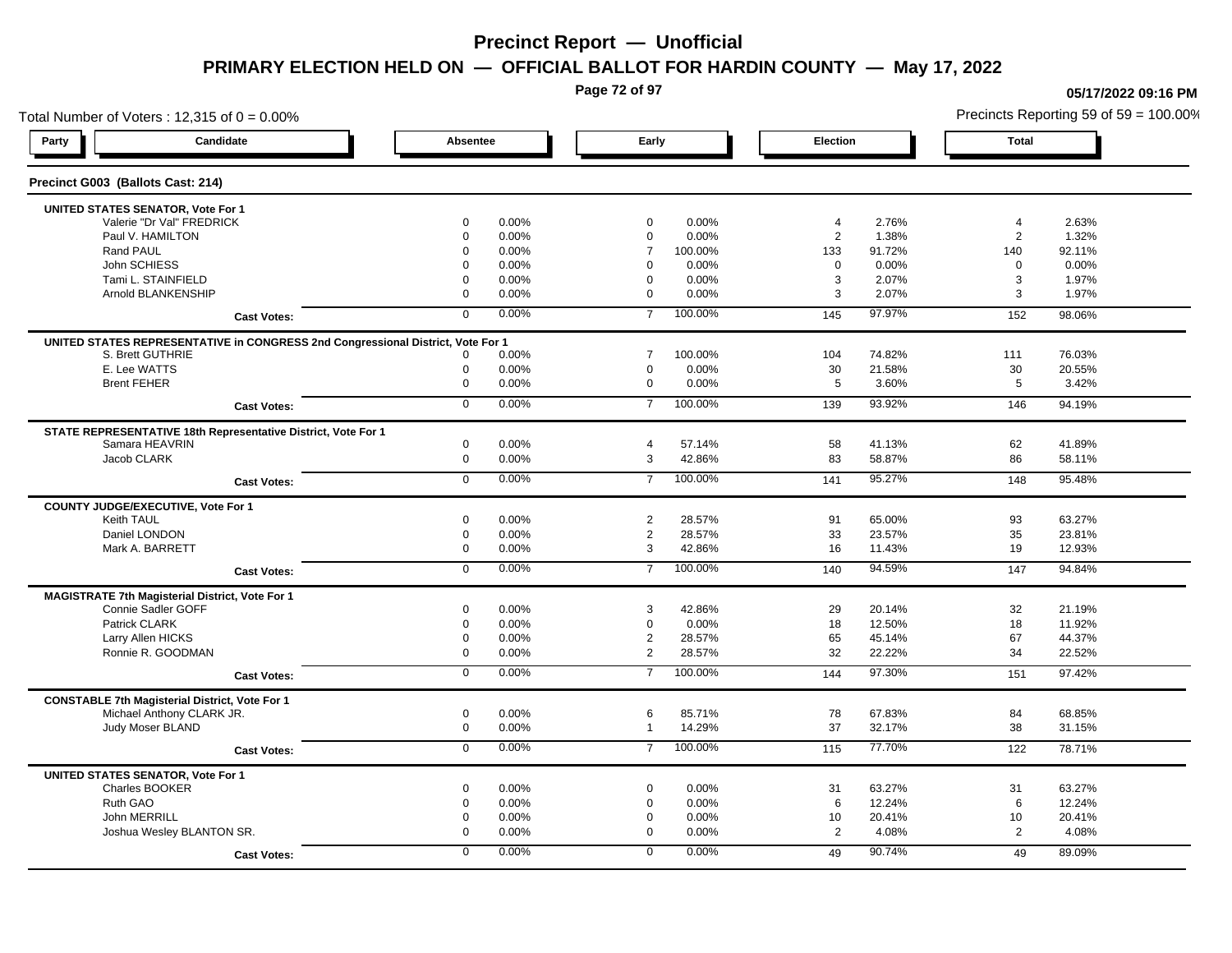**Page 73 of 97**

### Total Number of Voters : 12,315 of  $0 = 0.00\%$ Precincts Reporting 59 of 59 = 100.00% **Party Candidate Absentee Early Election Total Precinct G003 (Ballots Cast: 214) UNITED STATES REPRESENTATIVE in CONGRESS 2nd Congressional District, Vote For 1** Hank LINDERMAN 0 0.00% 1 100.00% 29 59.18% 30 60.00% William Dakota COMPTON 0 0.00% 0 0.00% 20 40.82% 20 40.00% **Cast Votes:** 0 0.00% 1 100.00% 49 90.74% 50 90.91% **CIRCUIT JUDGE 9th Judicial Circuit 3rd Division, Vote For 1** Raymond Eric CARR 0 0.00% 5 71.43% 44 23.66% 49 25.39% Ferrell ADKINS 0 0.00% 0 0.00% 24 12.90% 24 12.44% Larry D. ASHLOCK 0 0.00% 2 28.57% 118 63.44% 120 62.18% **Cast Votes:** 0 0.00% 7 87.50% 186 90.29% 193 90.19%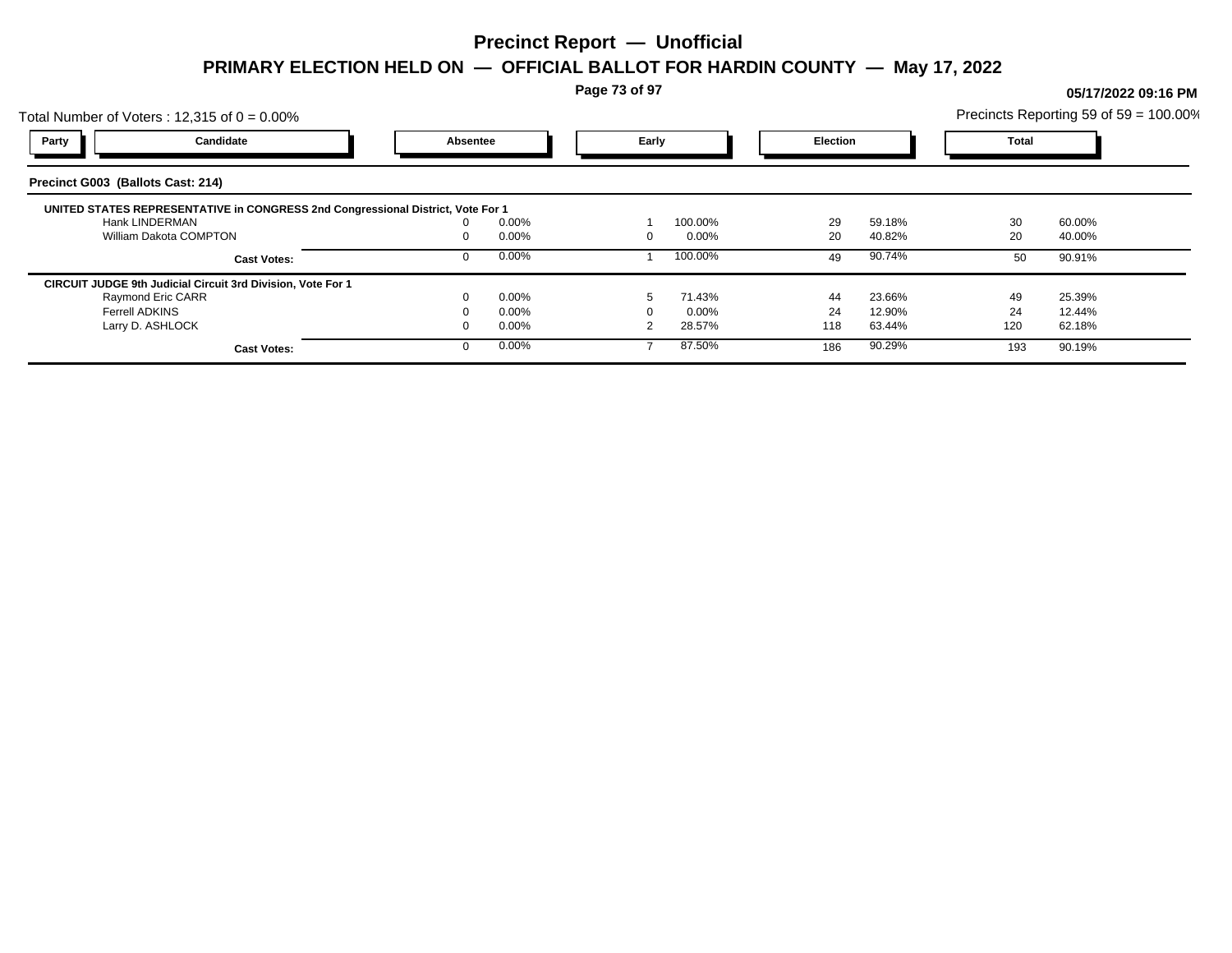**Page 74 of 97**

**05/17/2022 09:16 PM**

### Total Number of Voters : 12,315 of  $0 = 0.00\%$ Precincts Reporting 59 of 59 = 100.00% **Party Candidate Absentee Early Election Total Precinct G004 (Ballots Cast: 183) UNITED STATES SENATOR, Vote For 1** Valerie "Dr Val" FREDRICK 0 0.00% 1 12.50% 1 1.06% 2 1.94% Paul V. HAMILTON 0 0.00% 0 0.00% 1 1.06% 1 0.97% Rand PAUL 1 100.00% 6 75.00% 85 90.43% 92 89.32% John SCHIESS 0 0.00% 0 0.00% 0 0.00% 0 0.00% Tami L. STAINFIELD 0 0.00% 0 0.00% 4 4.26% 4 3.88% Arnold BLANKENSHIP 0 0.00% 1 12.50% 3 3.19% 4 3.88% **Cast Votes:** 1 50.00% 8 100.00% 94 100.00% 103 99.04% **UNITED STATES REPRESENTATIVE in CONGRESS 2nd Congressional District, Vote For 1** S. Brett GUTHRIE 1 50.00% 6 75.00% 74 78.72% 81 77.88% E. Lee WATTS 1 50.00% 1 12.50% 16 17.02% 18 17.31% Brent FEHER 0 0.00% 1 12.50% 4 4.26% 5 4.81% **Cast Votes:** 2 100.00% 8 100.00% 94 100.00% 104 100.00% **STATE REPRESENTATIVE 18th Representative District, Vote For 1** Samara HEAVRIN 1 50.00% 3 42.86% 40 43.48% 44 43.56% Jacob CLARK 1 50.00% 4 57.14% 52 56.52% 57 56.44% **Cast Votes:** 2 100.00% 7 87.50% 92 97.87% 101 97.12% **COUNTY JUDGE/EXECUTIVE, Vote For 1** Keith TAUL 0 0.00% 0 0.00% 41 44.57% 41 40.59% Daniel LONDON 1 50.00% 4 57.14% 43 46.74% 48 47.52% Mark A. BARRETT 1 50.00% 3 42.86% 8 8.70% 12 11.88% **Cast Votes:** 2 100.00% 7 87.50% 92 97.87% 101 97.12% **MAGISTRATE 7th Magisterial District, Vote For 1** Connie Sadler GOFF 0 0.00% 0 0.00% 15 15.96% 15 14.42% Patrick CLARK 1 50.00% 5 62.50% 31 32.98% 37 35.58% Larry Allen HICKS 1 50.00% 2 25.00% 22 23.40% 25 24.04% Ronnie R. GOODMAN 0 0.00% 1 12.50% 26 27.66% 27 25.96% **Cast Votes:** 2 100.00% 8 100.00% 94 100.00% 104 100.00% **CONSTABLE 7th Magisterial District, Vote For 1** Michael Anthony CLARK JR. 0 0.00% 2 28.57% 50 56.82% 52 54.17% Judy Moser BLAND 1 100.00% 5 71.43% 38 43.18% 44 45.83% **Cast Votes:** 1 50.00% 7 87.50% 88 93.62% 96 92.31% **UNITED STATES SENATOR, Vote For 1** Charles BOOKER 0 0.00% 0 0.00% 39 62.90% 39 58.21% Ruth GAO 0 0.00% 0 0.00% 7 11.29% 7 10.45% John MERRILL 0 0.00% 3 60.00% 9 14.52% 12 17.91% Joshua Wesley BLANTON SR. 0 0.00% 2 40.00% 7 11.29% 9 13.43% **Cast Votes:** 0 0.00% 5 83.33% 62 88.57% 67 88.16%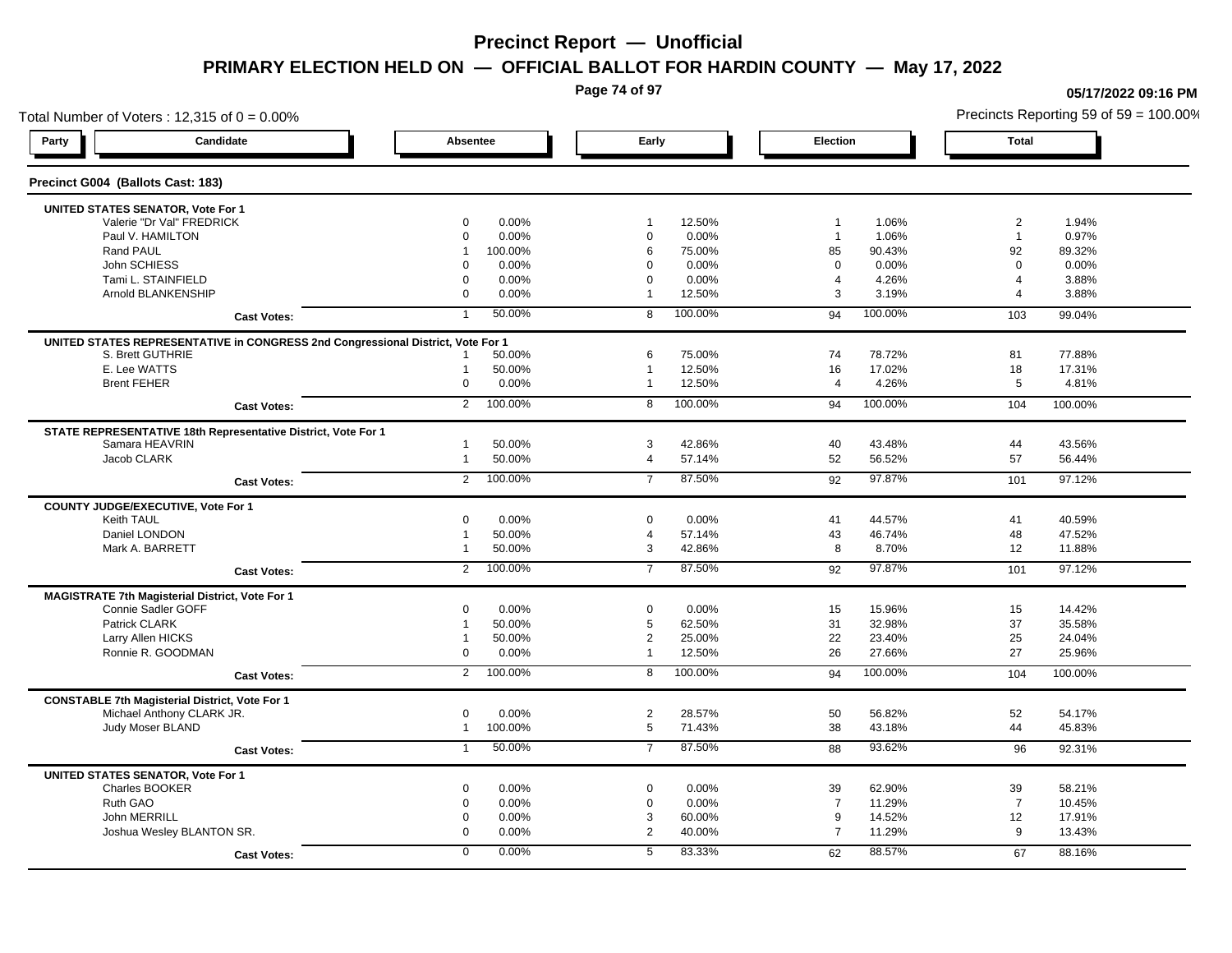**Page 75 of 97**

### Total Number of Voters : 12,315 of  $0 = 0.00\%$ Precincts Reporting 59 of 59 = 100.00% **Party Candidate Absentee Early Election Total Precinct G004 (Ballots Cast: 183) UNITED STATES REPRESENTATIVE in CONGRESS 2nd Congressional District, Vote For 1** Hank LINDERMAN 0 0.00% 2 40.00% 35 59.32% 37 57.81% William Dakota COMPTON **27** 22.19% 0 0.00% 3 60.00% 24 40.68% 27 42.19% **Cast Votes:** 0 0.00% 5 83.33% 59 84.29% 64 84.21% **CIRCUIT JUDGE 9th Judicial Circuit 3rd Division, Vote For 1** Raymond Eric CARR 0 0.00% 4 28.57% 47 28.83% 51 28.81% Ferrell ADKINS 0 0.00% 1 7.14% 19 11.66% 20 11.30% Larry D. ASHLOCK 0 0.00% 9 64.29% 97 59.51% 106 59.89% **Cast Votes:** 0 0.00% 14 100.00% 163 97.60% 177 96.72%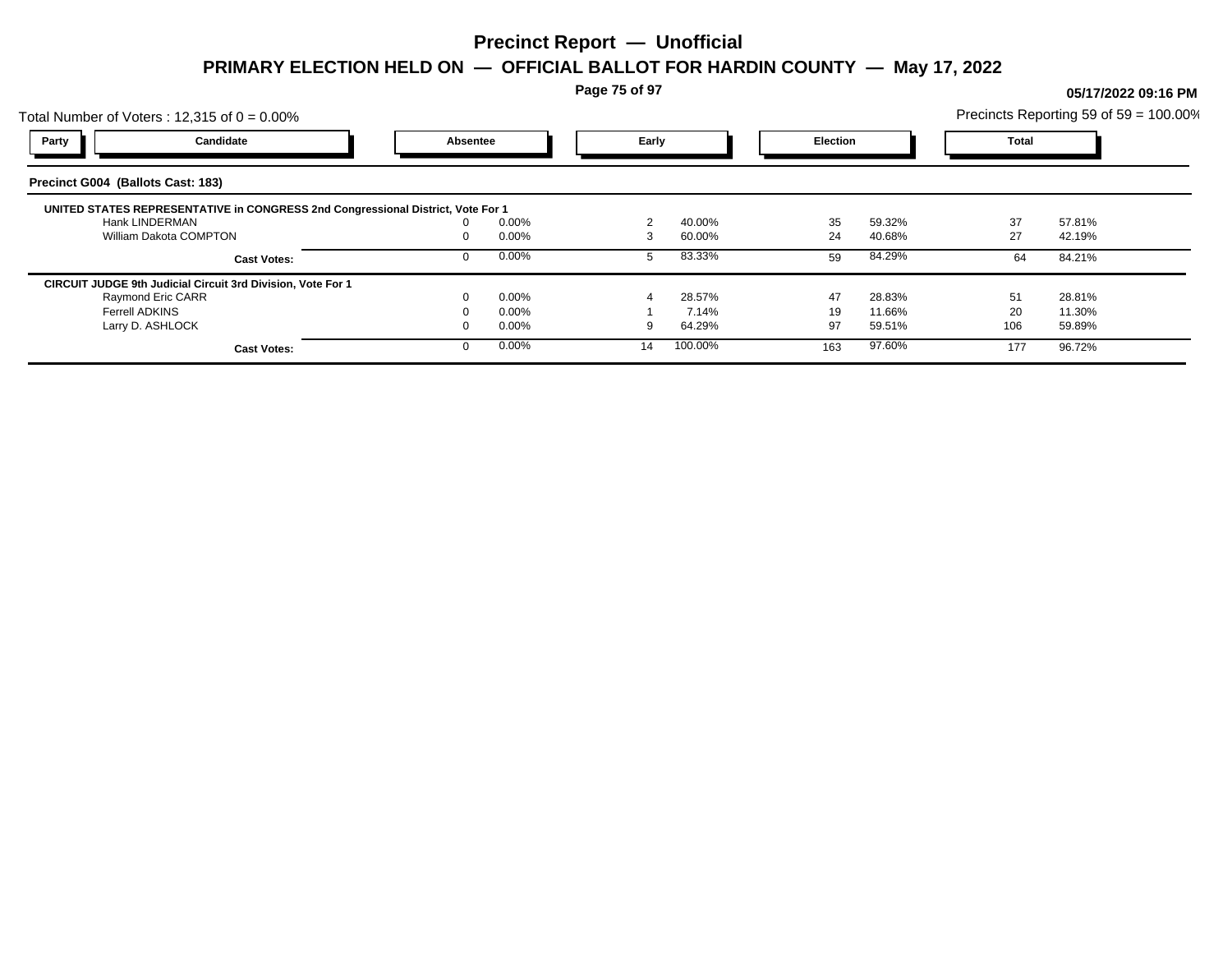**Page 76 of 97**

### Total Number of Voters : 12,315 of  $0 = 0.00\%$ **Party Candidate Absentee Early Election Total Precinct G006 (Ballots Cast: 409) UNITED STATES SENATOR, Vote For 1** Valerie "Dr Val" FREDRICK 0 0.00% 2 3.51% 8 4.10% 10 3.86% Paul V. HAMILTON 0 0.00% 0 0.00% 6 3.08% 6 2.32% Rand PAUL 7 100.00% 52 91.23% 174 89.23% 233 89.96% John SCHIESS 0 0.00% 0 0.00% 1 0.51% 1 0.39% Tami L. STAINFIELD 0 0.00% 2 3.51% 1 0.51% 3 1.16% Arnold BLANKENSHIP 0 0.00% 1 1.75% 5 2.56% 6 2.32% **Cast Votes:** 7 100.00% 57 96.61% 195 97.01% 259 97.00% **UNITED STATES REPRESENTATIVE in CONGRESS 2nd Congressional District, Vote For 1** S. Brett GUTHRIE 6 85.71% 46 83.64% 140 71.79% 192 74.71% E. Lee WATTS 1 14.29% 7 12.73% 48 24.62% 56 21.79% Brent FEHER 0 0.00% 2 3.64% 7 3.59% 9 3.50% **Cast Votes:** 7 100.00% 55 93.22% 195 97.01% 257 96.25% **COUNTY JUDGE/EXECUTIVE, Vote For 1** Keith TAUL 1 14.29% 21 38.18% 110 56.12% 132 51.16% Daniel LONDON 5 71.43% 34 61.82% 71 36.22% 110 42.64% Mark A. BARRETT 1 14.29% 0 0.00% 15 7.65% 16 6.20% **Cast Votes:** 7 100.00% 55 93.22% 196 97.51% 258 96.63% **MAGISTRATE 7th Magisterial District, Vote For 1** Connie Sadler GOFF 1 15 1 14.29% 1 14.29% 12 21.05% 55 28.35% 55 28.35% 68 26.36% Patrick CLARK 3 42.86% 27 47.37% 49 25.26% 79 30.62% Larry Allen HICKS 0 0.00% 11 19.30% 66 34.02% 77 29.84% Ronnie R. GOODMAN 3 42.86% 7 12.28% 24 12.37% 34 13.18% **Cast Votes:** 7 100.00% 57 96.61% 194 96.52% 258 96.63% **CONSTABLE 7th Magisterial District, Vote For 1** Michael Anthony CLARK JR. 0 0.00% 22 46.81% 90 52.02% 112 49.34% Judy Moser BLAND 7 100.00% 25 53.19% 83 47.98% 115 50.66% **Cast Votes:** 7 100.00% 47 79.66% 173 86.07% 227 85.02% **UNITED STATES SENATOR, Vote For 1** Charles BOOKER 4 66.67% 22 68.75% 54 62.79% 80 64.52% Ruth GAO 1 16.67% 2 6.25% 7 8.14% 10 8.06% 1 John MERRILL 0 0.00% 6 18.75% 9 10.47% 15 12.10% Joshua Wesley BLANTON SR. 1 16.67% 2 6.25% 16 18.60% 19 15.32% **Cast Votes:** 6 100.00% 32 96.97% 86 91.49% 124 93.23% **UNITED STATES REPRESENTATIVE in CONGRESS 2nd Congressional District, Vote For 1** Hank LINDERMAN 3 50.00% 18 58.06% 45 56.25% 66 56.41% William Dakota COMPTON 3 50.00% 13 41.94% 35 43.75% 51 43.59% **Cast Votes:** 6 100.00% 31 93.94% 80 85.11% 117 87.97%

**05/17/2022 09:16 PM**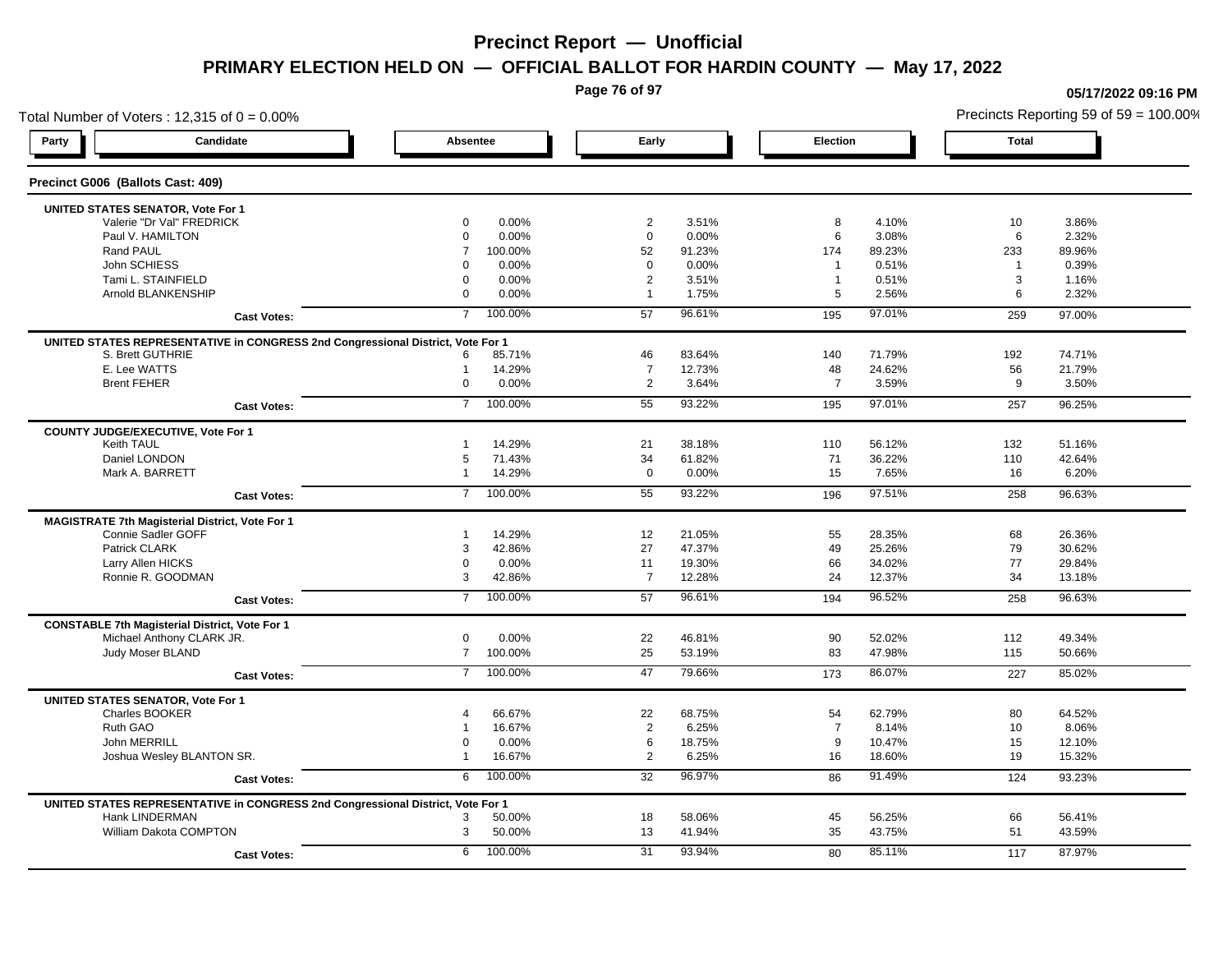**Page 77 of 97**

## Total Number of Voters : 12,315 of  $0 = 0.00\%$ Precincts Reporting 59 of 59 = 100.00% **Party Candidate Absentee Early Election Total Precinct G006 (Ballots Cast: 409) CIRCUIT JUDGE 9th Judicial Circuit 3rd Division, Vote For 1** Raymond Eric CARR 3 23.08% 46 52.87% 95 34.55% 144 38.40% Ferrell ADKINS 1 7.69% 4 4.60% 37 13.45% 42 11.20% Larry D. ASHLOCK 9 69.23% 37 42.53% 143 52.00% 189 50.40% **Cast Votes:** 13 100.00% 87 90.63% 275 91.67% 375 91.69%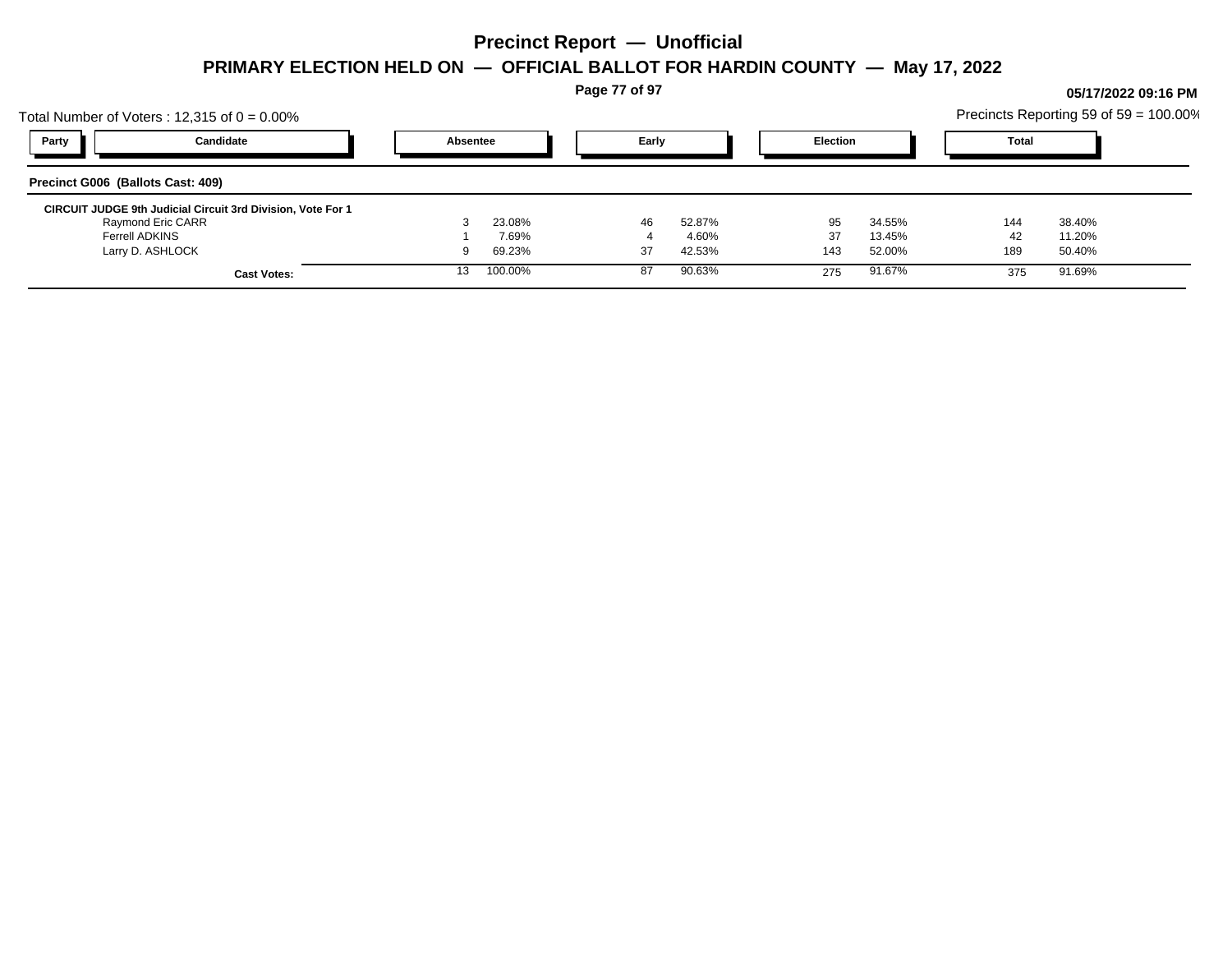**Page 78 of 97**

### Total Number of Voters : 12,315 of  $0 = 0.00\%$ **Party Candidate Absentee Early Election Total Precinct G007 (Ballots Cast: 242) UNITED STATES SENATOR, Vote For 1** Valerie "Dr Val" FREDRICK 0 0.00% 4 9.09% 2 1.71% 6 3.66% Paul V. HAMILTON 0 0.00% 1 2.27% 3 2.56% 4 2.44% Rand PAUL 3 100.00% 36 81.82% 110 94.02% 149 90.85% John SCHIESS 0 0.00% 0 0.00% 1 0.85% 1 0.61% Tami L. STAINFIELD 0 0.00% 2 4.55% 0 0.00% 2 1.22% Arnold BLANKENSHIP 0 0.00% 1 2.27% 1 0.85% 2 1.22% **Cast Votes:** 3 100.00% 44 100.00% 117 97.50% 164 98.20% **UNITED STATES REPRESENTATIVE in CONGRESS 2nd Congressional District, Vote For 1** S. Brett GUTHRIE 3 100.00% 40 90.91% 83 72.17% 126 77.78% E. Lee WATTS 0 0.00% 3 6.82% 32 27.83% 35 21.60% Brent FEHER 0 0.00% 1 2.27% 0 0.00% 1 0.62% **Cast Votes:** 3 100.00% 44 100.00% 115 95.83% 162 97.01% **COUNTY JUDGE/EXECUTIVE, Vote For 1** Keith TAUL 0 0.00% 23 52.27% 56 48.70% 79 48.77% Daniel LONDON 3 100.00% 19 43.18% 54 46.96% 76 46.91% Mark A. BARRETT 0 0.00% 2 4.55% 5 4.35% 7 4.32% **Cast Votes:** 3 100.00% 44 100.00% 115 95.83% 162 97.01% **MAGISTRATE 7th Magisterial District, Vote For 1** Connie Sadler GOFF 0 0.00% 10 22.73% 19 15.97% 29 17.47% Patrick CLARK 3 100.00% 24 54.55% 57 47.90% 84 50.60% Larry Allen HICKS 0 0.00% 8 18.18% 39 32.77% 47 28.31% Ronnie R. GOODMAN 0 0.00% 2 4.55% 4 3.36% 6 3.61% **Cast Votes:** 3 100.00% 44 100.00% 119 99.17% 166 99.40% **CONSTABLE 7th Magisterial District, Vote For 1** Michael Anthony CLARK JR. 1 33.33% 18 42.86% 64 62.75% 83 56.46% Judy Moser BLAND 2 66.67% 24 57.14% 38 37.25% 64 43.54% **Cast Votes:** 3 100.00% 42 95.45% 102 85.00% 147 88.02% **UNITED STATES SENATOR, Vote For 1** Charles BOOKER 1 100.00% 20 64.52% 19 57.58% 40 61.54% Ruth GAO 0 0.00% 2 6.45% 3 9.09% 5 7.69% John MERRILL 0 0.00% 4 12.90% 4 12.12% 8 12.31% Joshua Wesley BLANTON SR. 0 0.00% 5 16.13% 7 21.21% 12 18.46% **Cast Votes:** 1 100.00% 31 100.00% 33 82.50% 65 90.28% **UNITED STATES REPRESENTATIVE in CONGRESS 2nd Congressional District, Vote For 1** Hank LINDERMAN 1 100.00% 22 70.97% 24 70.59% 47 71.21% William Dakota COMPTON 0 0.00% 9 29.03% 10 29.41% 19 28.79% **Cast Votes:** 1 100.00% 31 100.00% 34 85.00% 66 91.67%

**05/17/2022 09:16 PM**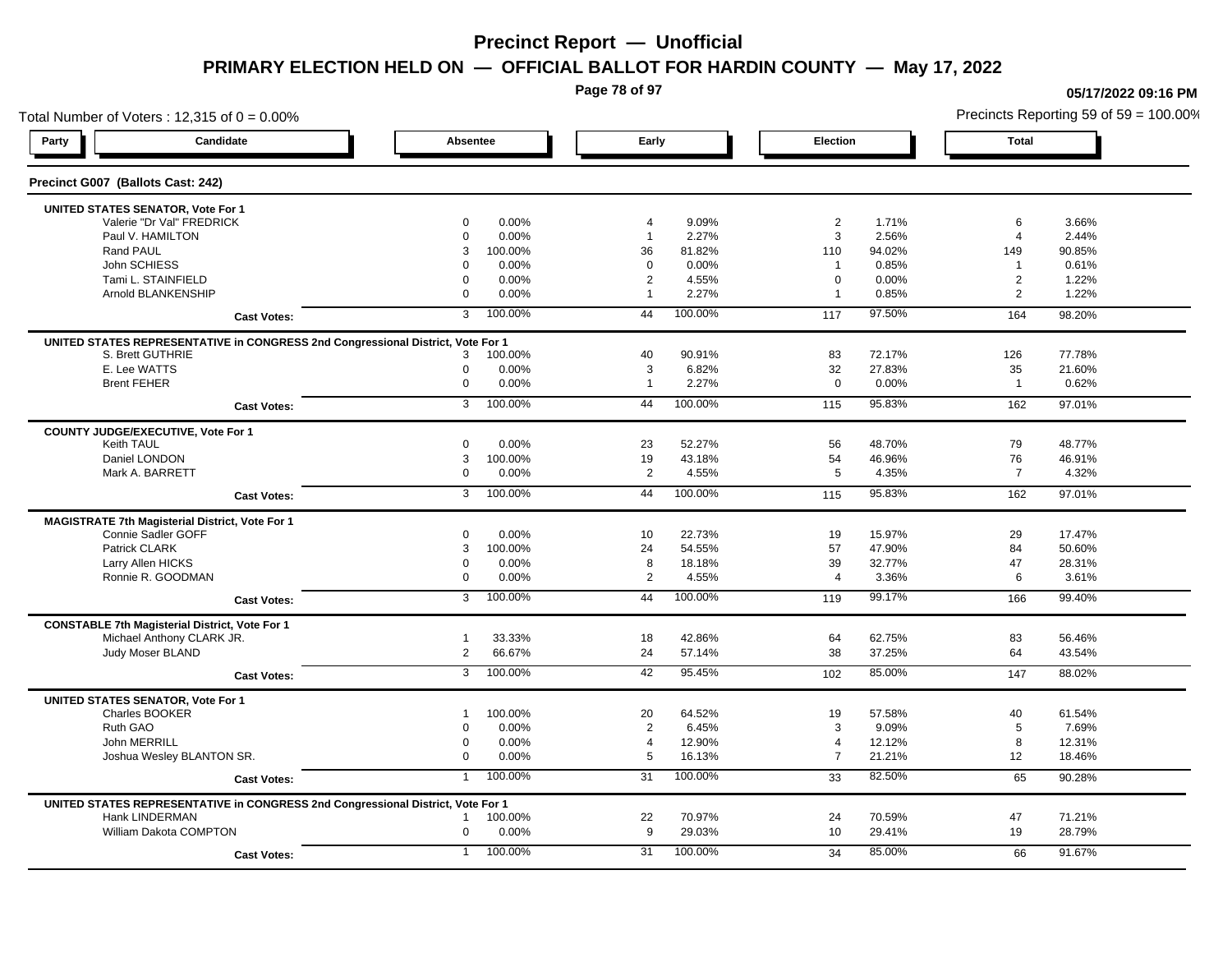**Page 79 of 97**

## Total Number of Voters : 12,315 of  $0 = 0.00\%$ Precincts Reporting 59 of 59 = 100.00% **Party Candidate Absentee Early Election Total Precinct G007 (Ballots Cast: 242) CIRCUIT JUDGE 9th Judicial Circuit 3rd Division, Vote For 1** Raymond Eric CARR 0 0.00% 22 29.33% 49 33.79% 71 31.56% Ferrell ADKINS 1 20.00% 7 9.33% 17 11.72% 25 11.11% Larry D. ASHLOCK 4 80.00% 46 61.33% 79 54.48% 129 57.33% **Cast Votes:** 5 100.00% 75 98.68% 145 90.06% 225 92.98%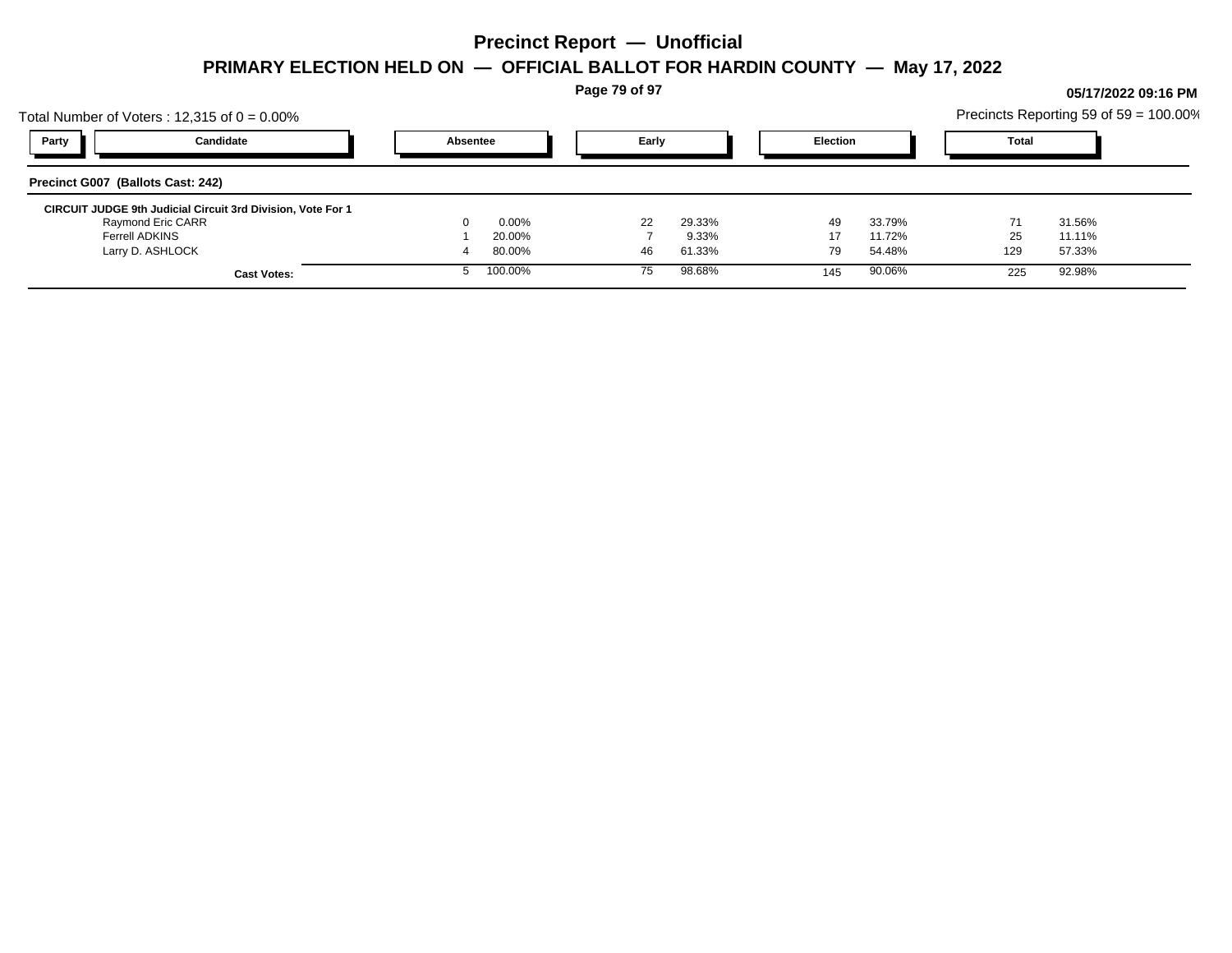**Page 80 of 97**

### Total Number of Voters : 12,315 of  $0 = 0.00\%$ Precincts Reporting 59 of 59 = 100.00% **Party Candidate Absentee Early Election Total Precinct G008 (Ballots Cast: 325) UNITED STATES SENATOR, Vote For 1** Valerie "Dr Val" FREDRICK 0 0.00% 0 0.00% 7 4.07% 7 3.17% Paul V. HAMILTON 0 0.00% 1 2.17% 4 2.33% 5 2.26% Rand PAUL 2 66.67% 43 93.48% 158 91.86% 203 91.86% John SCHIESS 0 0.00% 0 0.00% 1 0.58% 1 0.45% Tami L. STAINFIELD 1 33.33% 1 2.17% 0 0.00% 2 0.90% Arnold BLANKENSHIP 0 0.00% 1 2.17% 2 1.16% 3 1.36% **Cast Votes:** 3 100.00% 46 97.87% 172 97.18% 221 97.36% **UNITED STATES REPRESENTATIVE in CONGRESS 2nd Congressional District, Vote For 1** S. Brett GUTHRIE 3 100.00% 37 78.72% 127 74.27% 167 75.57% E. Lee WATTS 0 0.00% 9 19.15% 37 21.64% 46 20.81% Brent FEHER 0 0.00% 1 2.13% 7 4.09% 8 3.62% **Cast Votes:** 3 100.00% 47 100.00% 171 96.61% 221 97.36% **COUNTY JUDGE/EXECUTIVE, Vote For 1** Keith TAUL 1 33.33% 35 74.47% 117 67.63% 153 68.61% Daniel LONDON 0 0.00% 11 23.40% 38 21.97% 49 21.97% Mark A. BARRETT 2 66.67% 1 2.13% 18 10.40% 21 9.42% **Cast Votes:** 3 100.00% 47 100.00% 173 97.74% 223 98.24% **MAGISTRATE 7th Magisterial District, Vote For 1** Connie Sadler GOFF 1 25.56% 1 33.33% 11 24.44% 45 25.71% 57 25.56% 25.56% Patrick CLARK 0 0.00% 12 26.67% 32 18.29% 44 19.73% Larry Allen HICKS 0 0.00% 15 33.33% 74 42.29% 89 39.91% Ronnie R. GOODMAN 2 66.67% 7 15.56% 24 13.71% 33 14.80% **Cast Votes:** 3 100.00% 45 95.74% 175 98.87% 223 98.24% **CONSTABLE 7th Magisterial District, Vote For 1** Michael Anthony CLARK JR. 0 0.00% 12 31.58% 83 52.53% 95 47.74% Judy Moser BLAND 3 100.00% 26 68.42% 75 47.47% 104 52.26% **Cast Votes:** 3 100.00% 38 80.85% 158 89.27% 199 87.67% **UNITED STATES SENATOR, Vote For 1** Charles BOOKER 4 100.00% 11 68.75% 52 73.24% 67 73.63% Ruth GAO 0 0.00% 1 6.25% 5 7.04% 6 6.59% John MERRILL 0 0.00% 3 18.75% 6 8.45% 9 9.89% Joshua Wesley BLANTON SR. 0 0.00% 1 6.25% 8 11.27% 9 9.89% **Cast Votes:** 4 100.00% 16 94.12% 71 97.26% 91 96.81% **UNITED STATES REPRESENTATIVE in CONGRESS 2nd Congressional District, Vote For 1** Hank LINDERMAN 3 75.00% 9 56.25% 45 66.18% 57 64.77% William Dakota COMPTON 1 25.00% 7 43.75% 23 33.82% 31 35.23% **Cast Votes:** 4 100.00% 16 94.12% 68 93.15% 88 93.62%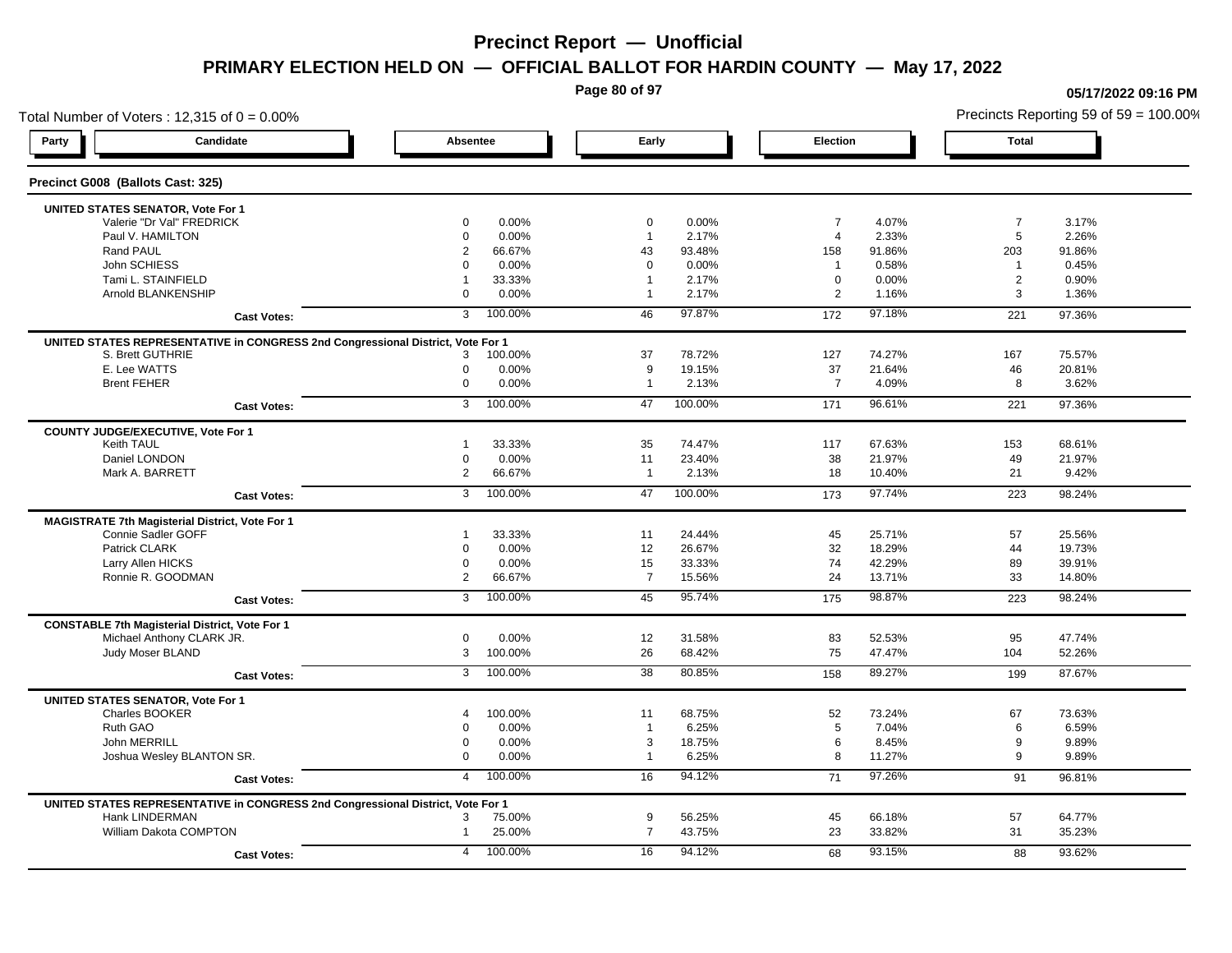**Page 81 of 97**

## Total Number of Voters : 12,315 of  $0 = 0.00\%$ Precincts Reporting 59 of 59 = 100.00% **Party Candidate Absentee Early Election Total Precinct G008 (Ballots Cast: 325) CIRCUIT JUDGE 9th Judicial Circuit 3rd Division, Vote For 1** Raymond Eric CARR 1 14.29% 27 44.26% 83 35.17% 111 36.51% Ferrell ADKINS 0 0.00% 11 18.03% 34 14.41% 45 14.80% Larry D. ASHLOCK 6 85.71% 23 37.70% 119 50.42% 148 48.68% **Cast Votes:** 7 100.00% 61 93.85% 236 93.28% 304 93.54%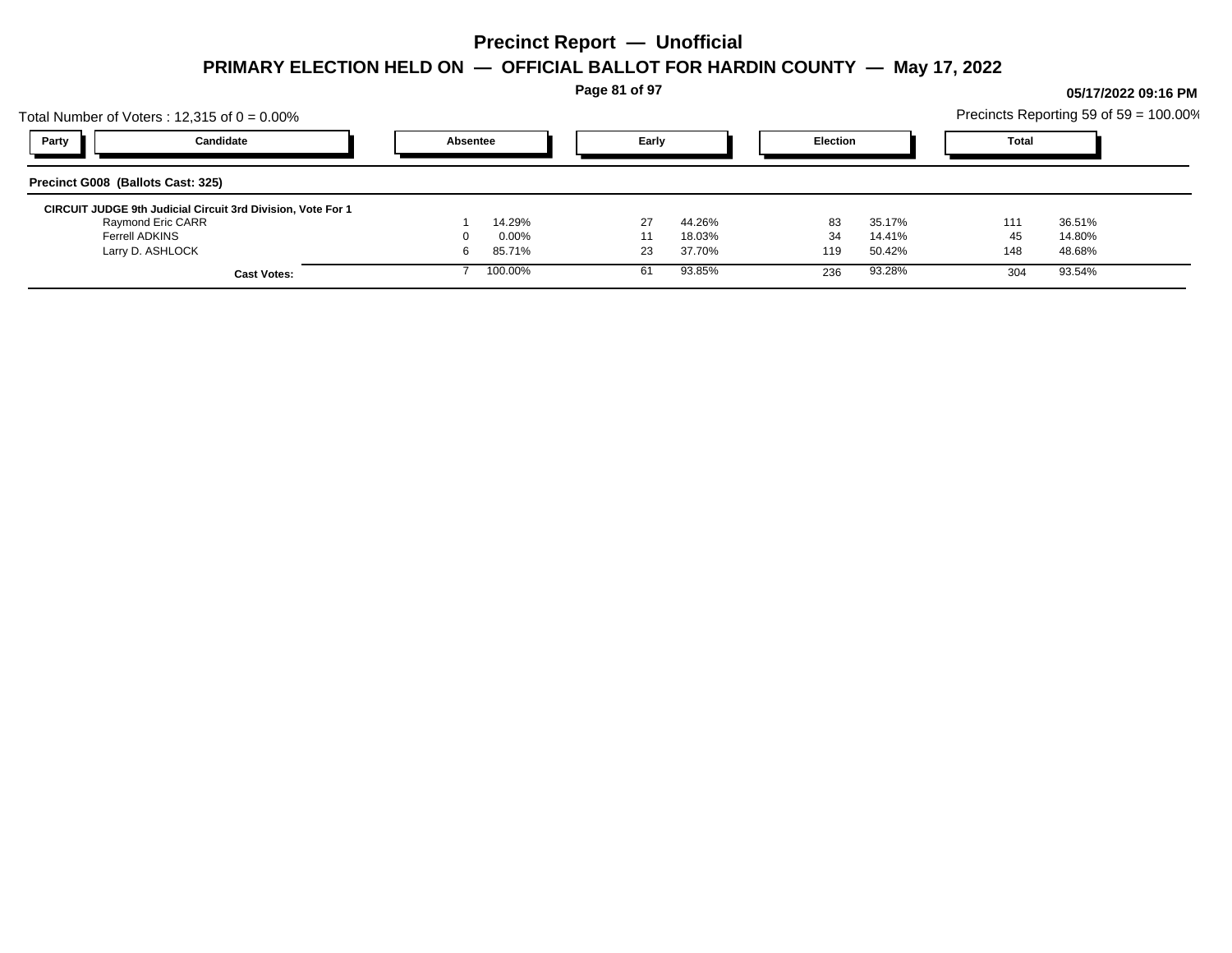**Page 82 of 97**

### Total Number of Voters : 12,315 of  $0 = 0.00\%$ **Party Candidate Absentee Early Election Total Precinct G009 (Ballots Cast: 173) UNITED STATES SENATOR, Vote For 1** Valerie "Dr Val" FREDRICK 0 0.00% 0 0.00% 3 3.57% 3 2.86% Paul V. HAMILTON 1 50.00% 0 0.00% 1 1.19% 2 1.90% Rand PAUL 1 50.00% 17 89.47% 71 84.52% 89 84.76% John SCHIESS 0 0.00% 0 0.00% 3 3.57% 3 2.86% Tami L. STAINFIELD 0 0.00% 2 10.53% 5 5.95% 7 6.67% Arnold BLANKENSHIP 0 0.00% 0 0.00% 1 1.19% 1 0.95% **Cast Votes:** 2 66.67% 19 90.48% 84 95.45% 105 93.75% **UNITED STATES REPRESENTATIVE in CONGRESS 2nd Congressional District, Vote For 1** S. Brett GUTHRIE 0 0.00% 12 66.67% 54 62.79% 66 61.68% E. Lee WATTS 3 100.00% 5 27.78% 26 30.23% 34 31.78% Brent FEHER 0 0.00% 1 5.56% 6 6.98% 7 6.54% **Cast Votes:** 3 100.00% 18 85.71% 86 97.73% 107 95.54% **COUNTY JUDGE/EXECUTIVE, Vote For 1** Keith TAUL 3 100.00% 13 61.90% 31 36.05% 42.73% 31 Daniel LONDON 0 0.00% 7 33.33% 44 51.16% 51 46.36% Mark A. BARRETT 0 0.00% 1 4.76% 11 12.79% 12 10.91% **Cast Votes:** 3 100.00% 21 100.00% 86 97.73% 110 98.21% **MAGISTRATE 7th Magisterial District, Vote For 1** Connie Sadler GOFF 2 2 266.67% 2 66.67% 5 25.00% 28 33.33% 35 32.71% 35 32.71% Patrick CLARK 0 0.00% 7 35.00% 33 39.29% 40 37.38% Larry Allen HICKS 0 0.00% 5 25.00% 16 19.05% 21 19.63% Ronnie R. GOODMAN 1 33.33% 1 33.33% 3 15.00% 7 8.33% 11 10.28% 2 11 10.28% 2 11 10.28% 2 11 10.28% 1 **Cast Votes:** 3 100.00% 20 95.24% 84 95.45% 107 95.54% **CONSTABLE 7th Magisterial District, Vote For 1** Michael Anthony CLARK JR. 2 66.67% 12 63.16% 44 59.46% 58 60.42% Judy Moser BLAND 1 33.33% 7 36.84% 30 40.54% 38 39.58% **Cast Votes:** 3 100.00% 19 90.48% 74 84.09% 96 85.71% **UNITED STATES SENATOR, Vote For 1** Charles BOOKER 1 100.00% 16 88.89% 26 78.79% 43 82.69% Ruth GAO 0 0.00% 0 0.00% 1 3.03% 1 1.92% John MERRILL 0 0.00% 1 5.56% 5 15.15% 6 11.54% Joshua Wesley BLANTON SR. 0 0.00% 1 5.56% 1 3.03% 2 3.85% **Cast Votes:** 1 100.00% 18 94.74% 33 86.84% 52 89.66% 1 **UNITED STATES REPRESENTATIVE in CONGRESS 2nd Congressional District, Vote For 1** Hank LINDERMAN 0 0.00% 13 76.47% 19 63.33% 32 66.67% William Dakota COMPTON 1 100.00% 4 23.53% 11 36.67% 16 33.33% **Cast Votes:** 1 100.00% 17 89.47% 30 78.95% 48 82.76%

#### **05/17/2022 09:16 PM**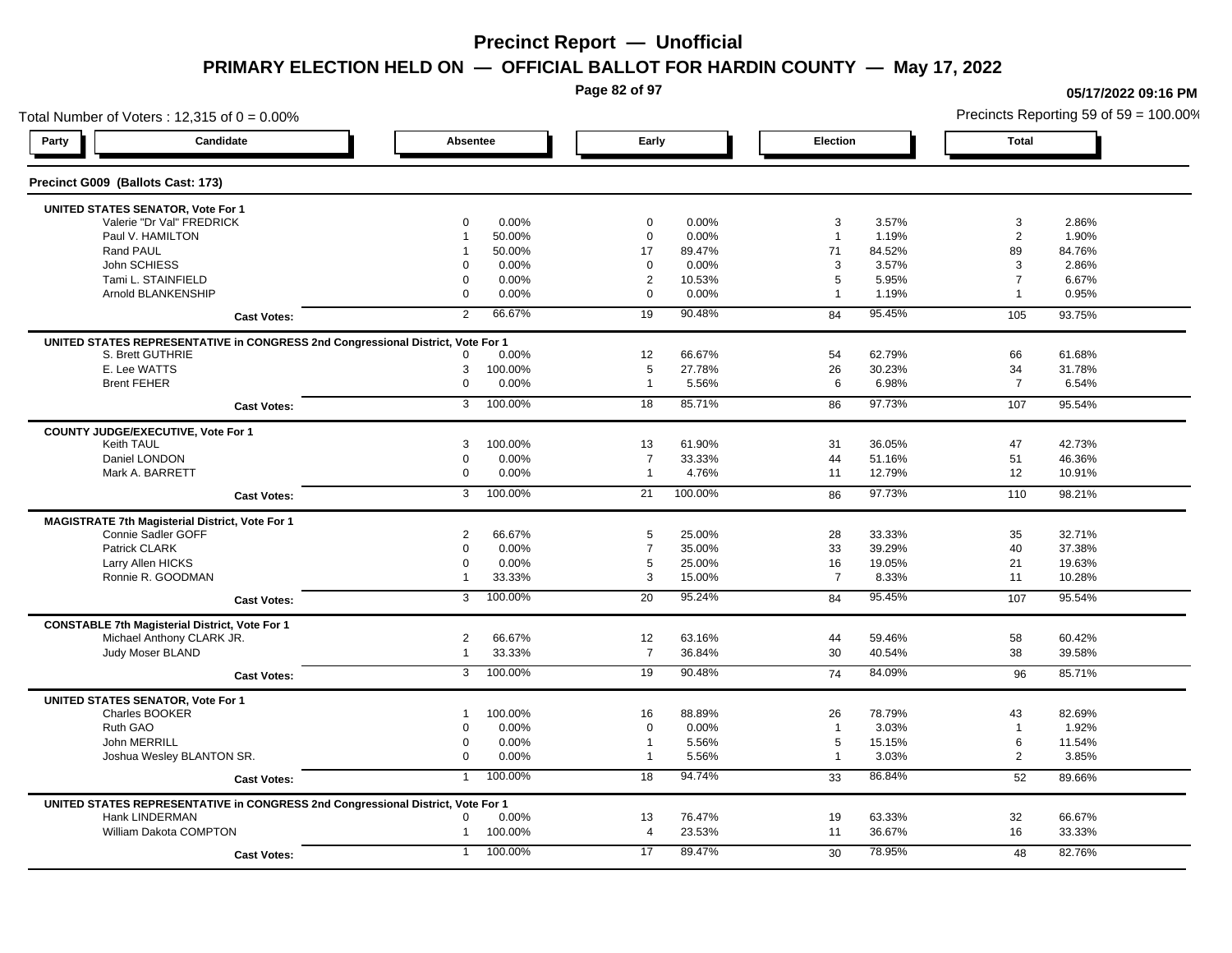**Page 83 of 97**

## Total Number of Voters : 12,315 of  $0 = 0.00\%$ Precincts Reporting 59 of 59 = 100.00% **Party Candidate Absentee Early Election Total Precinct G009 (Ballots Cast: 173) CIRCUIT JUDGE 9th Judicial Circuit 3rd Division, Vote For 1** Raymond Eric CARR 0 0.00% 12 31.58% 31 26.50% 43 27.04% Ferrell ADKINS 2 50.00% 5 13.16% 19 16.24% 26 16.35% Larry D. ASHLOCK 2 50.00% 21 55.26% 67 57.26% 90 56.60% **Cast Votes:** 4 100.00% 38 95.00% 117 90.70% 159 91.91%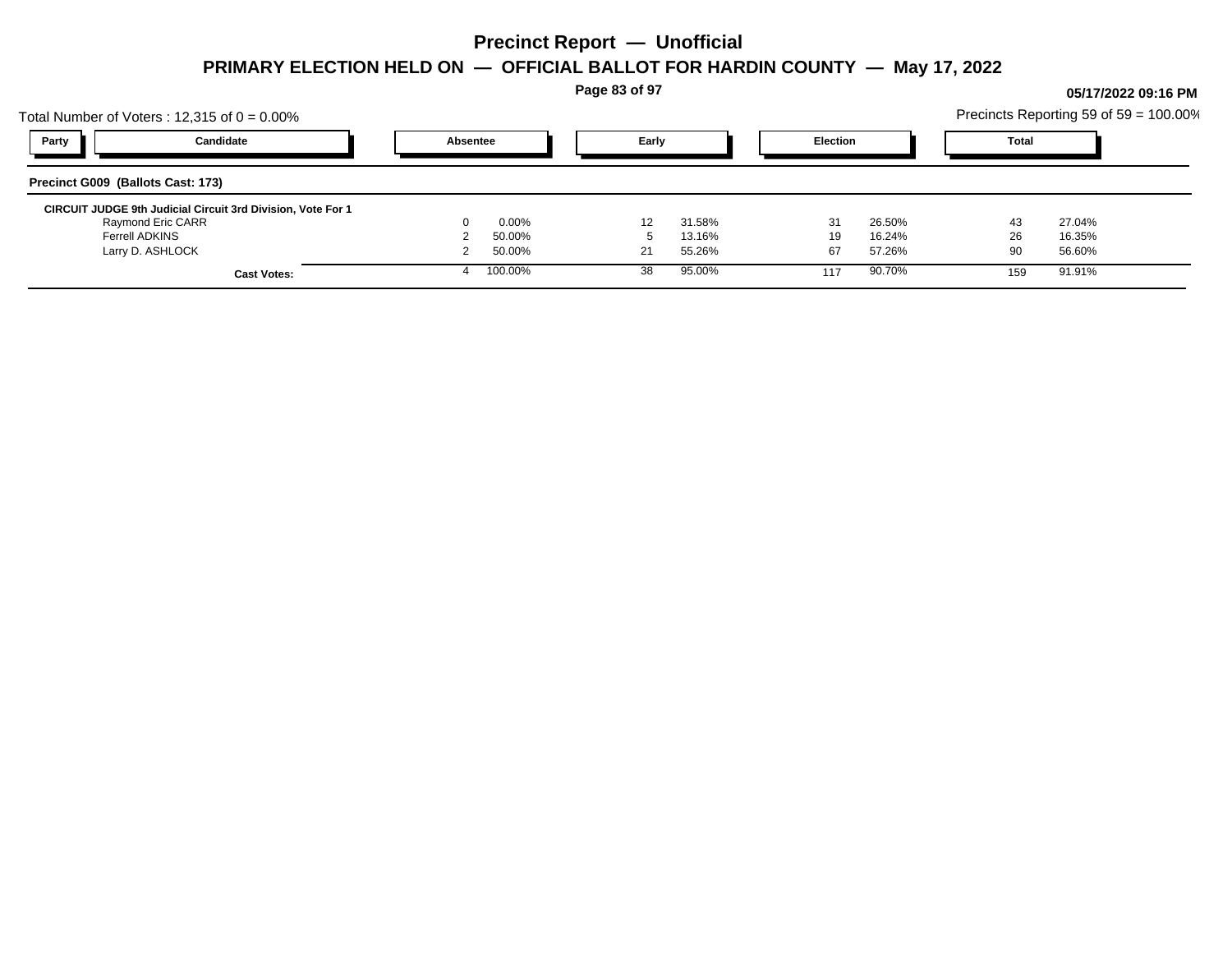**Page 84 of 97**

**05/17/2022 09:16 PM**

### Total Number of Voters : 12,315 of  $0 = 0.00\%$ Precincts Reporting 59 of 59 = 100.00% **Party Candidate Absentee Early Election Total Precinct H001 (Ballots Cast: 265) UNITED STATES SENATOR, Vote For 1** Valerie "Dr Val" FREDRICK 1 33.33% 3 6.52% 7 5.60% 11 6.32% Paul V. HAMILTON 0 0.00% 2 4.35% 3 2.40% 5 2.87% Rand PAUL 2 66.67% 36 78.26% 110 88.00% 148 85.06% John SCHIESS 0 0.00% 2 4.35% 1 0.80% 3 1.72% Tami L. STAINFIELD 0 0.00% 0 0.00% 0 0.00% 0 0.00% Arnold BLANKENSHIP 0 0.00% 3 6.52% 4 3.20% 7 4.02% **Cast Votes:** 3 100.00% 46 100.00% 125 98.43% 174 98.86% **UNITED STATES REPRESENTATIVE in CONGRESS 2nd Congressional District, Vote For 1** S. Brett GUTHRIE 1 33.33% 34 73.91% 86 68.80% 121 69.54% E. Lee WATTS 2 66.67% 9 19.57% 32 25.60% 43 24.71% Brent FEHER 0 0.00% 3 6.52% 7 5.60% 10 5.75% **Cast Votes:** 3 100.00% 46 100.00% 125 98.43% 174 98.86% **COUNTY JUDGE/EXECUTIVE, Vote For 1** Keith TAUL 2 66.67% 20 44.44% 51 41.46% 73 42.69% Daniel LONDON 1 33.33% 22 48.89% 62 50.41% 85 49.71% Mark A. BARRETT 0 0.00% 3 6.67% 10 8.13% 13 7.60% **Cast Votes:** 3 100.00% 45 97.83% 123 96.85% 171 97.16% **MAGISTRATE 8th Magisterial District, Vote For 1** Kenny MUSE 0 0.00% 32 72.73% 72 64.29% 104 65.41% Marcella GOODIN 3 100.00% 12 27.27% 40 35.71% 55 34.59% **Cast Votes:** 3 100.00% 44 95.65% 112 88.19% 159 90.34% **UNITED STATES SENATOR, Vote For 1** Charles BOOKER 4 100.00% 16 59.26% 33 61.11% 53 62.35% Ruth GAO 0 0.00% 1 3.70% 2 3.70% 3 3.53% John MERRILL 0 0.00% 4 14.81% 8 14.81% 12 14.12% Joshua Wesley BLANTON SR. 0 0.00% 6 22.22% 11 20.37% 17 20.00% **Cast Votes:** 4 100.00% 27 96.43% 54 98.18% 85 97.70% **UNITED STATES REPRESENTATIVE in CONGRESS 2nd Congressional District, Vote For 1** Hank LINDERMAN 4 100.00% 19 73.08% 32 62.75% 55 67.90% William Dakota COMPTON 0 0.00% 7 26.92% 19 37.25% 26 32.10% **Cast Votes:** 4 100.00% 26 92.86% 51 92.73% 81 93.10% **MAGISTRATE 8th Magisterial District, Vote For 1** Stan HOLMES 3 75.00% 16 57.14% 29 54.72% 48 56.47% Garry KING 1 25.00% 12 42.86% 24 45.28% 37 43.53% **Cast Votes:** 4 100.00% 28 100.00% 53 96.36% 85 97.70%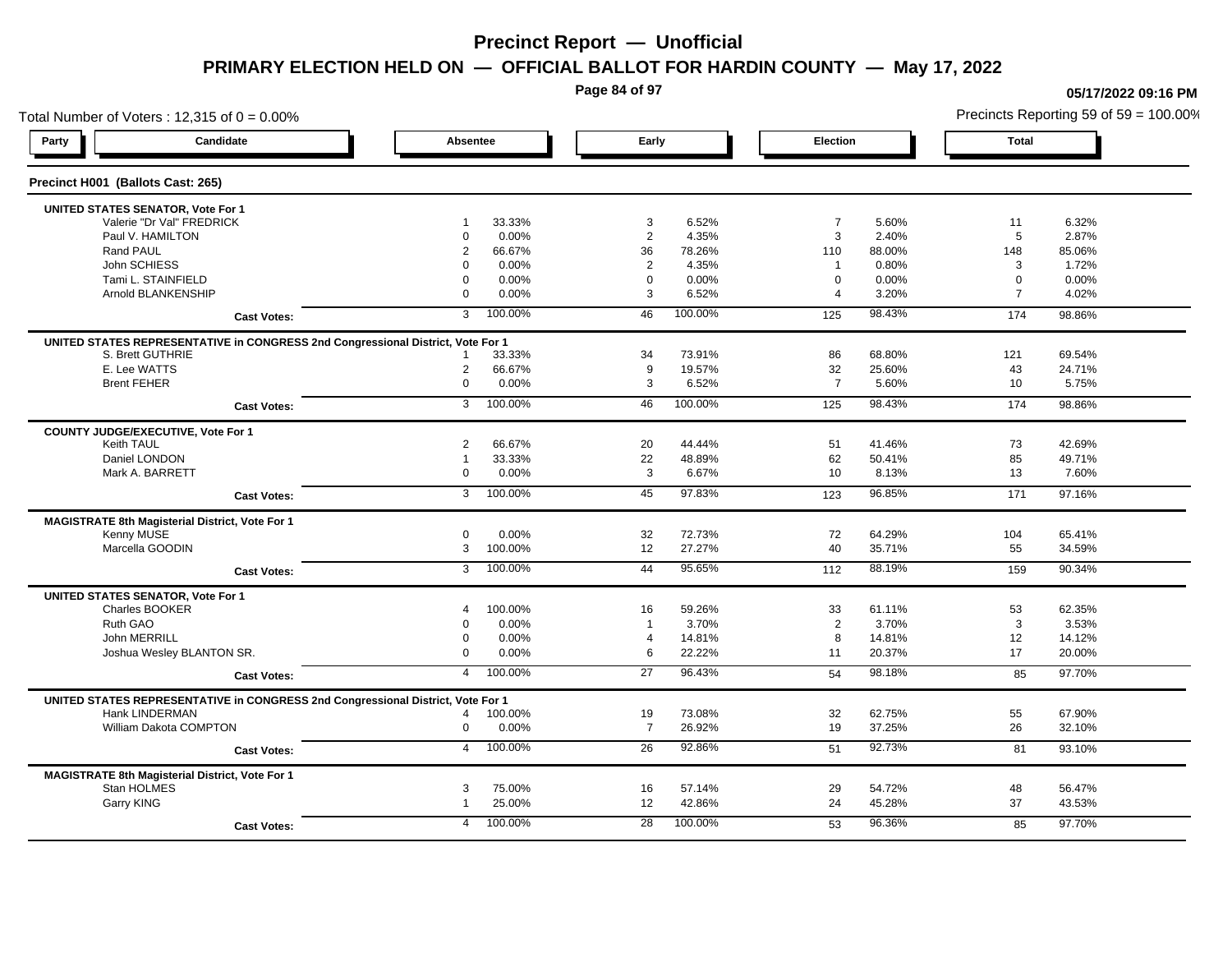**Page 85 of 97**

## Total Number of Voters : 12,315 of  $0 = 0.00\%$ Precincts Reporting 59 of 59 = 100.00% **Party Candidate Absentee Early Election Total Precinct H001 (Ballots Cast: 265) CIRCUIT JUDGE 9th Judicial Circuit 3rd Division, Vote For 1** Raymond Eric CARR 2 28.57% 21 30.43% 57 33.93% 80 32.79% Ferrell ADKINS 2 28.57% 6 8.70% 29 17.26% 37 15.16% Larry D. ASHLOCK 3 42.86% 42 60.87% 82 48.81% 127 52.05% **Cast Votes:** 7 100.00% 69 92.00% 168 91.80% 244 92.08%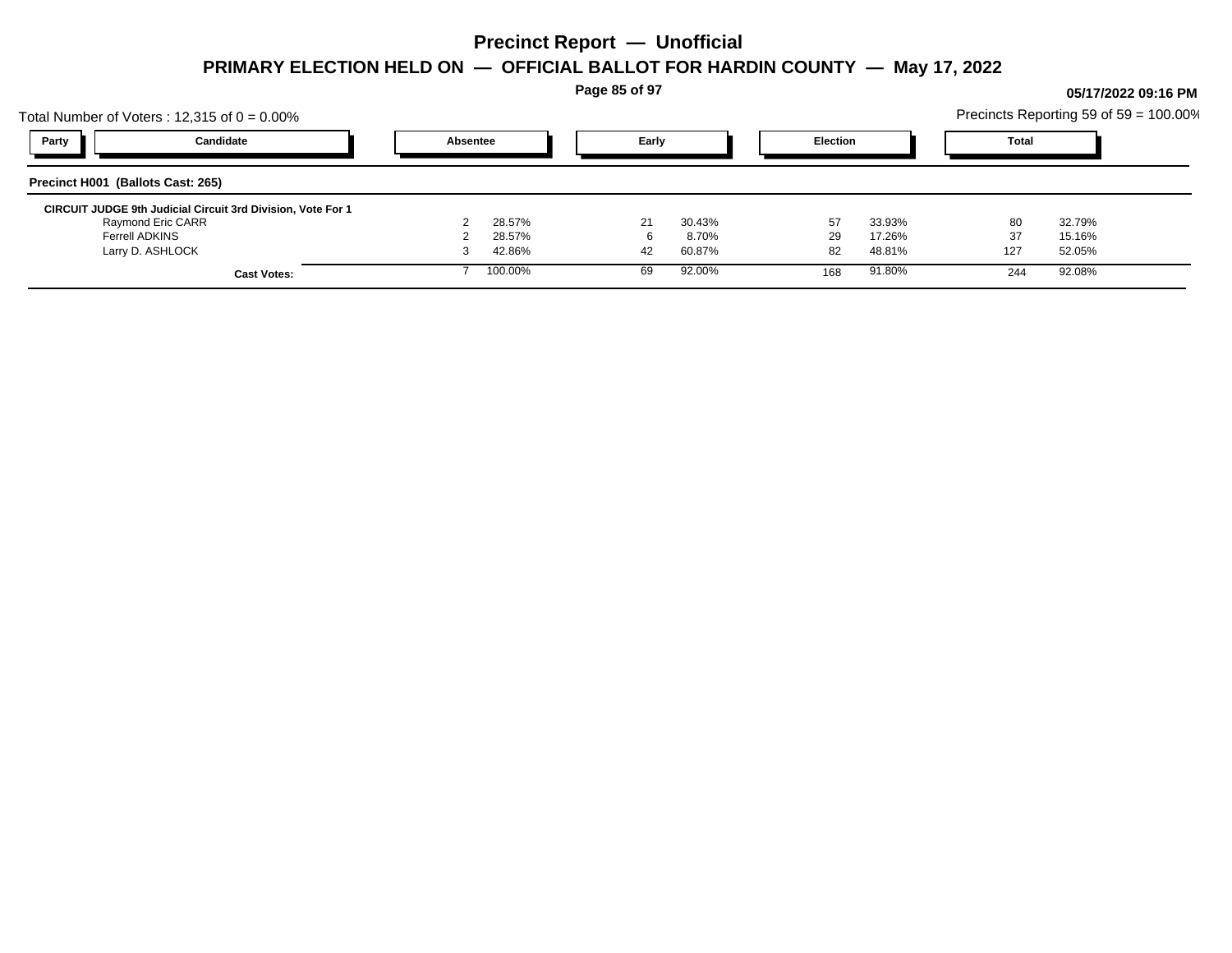**Page 86 of 97**

**05/17/2022 09:16 PM**

### Total Number of Voters : 12,315 of  $0 = 0.00\%$ Precincts Reporting 59 of 59 = 100.00% **Party Candidate Absentee Early Election Total Precinct H003 (Ballots Cast: 26) UNITED STATES SENATOR, Vote For 1** Valerie "Dr Val" FREDRICK 0 0.00% 0 0.00% 3 27.27% 3 13.04% Paul V. HAMILTON 0 0.00% 0 0.00% 0 0.00% 0 0.00% Rand PAUL 0 0.00% 12 100.00% 7 63.64% 19 82.61% John SCHIESS 0 0.00% 0 0.00% 0 0.00% 0 0.00% Tami L. STAINFIELD 0 0.00% 0 0.00% 1 9.09% 1 4.35% Arnold BLANKENSHIP 0 0.00% 0 0.00% 0 0.00% 0 0.00% **Cast Votes:** 0 0.00% 12 100.00% 11 100.00% 23 100.00% **UNITED STATES REPRESENTATIVE in CONGRESS 2nd Congressional District, Vote For 1** S. Brett GUTHRIE 0 0.00% 5 41.67% 4 36.36% 9 39.13% E. Lee WATTS 0 0.00% 6 50.00% 5 45.45% 11 47.83% Brent FEHER 0 0.00% 1 8.33% 2 18.18% 3 13.04% **Cast Votes:** 0 0.00% 12 100.00% 11 100.00% 23 100.00% **COUNTY JUDGE/EXECUTIVE, Vote For 1** Keith TAUL 0 0.00% 12 100.00% 7 63.64% 19 82.61% Daniel LONDON 0 0.00% 0 0.00% 4 36.36% 4 17.39% Mark A. BARRETT 0 0.00% 0 0.00% 0 0.00% 0 0.00% **Cast Votes:** 0 0.00% 12 100.00% 11 100.00% 23 100.00% **MAGISTRATE 8th Magisterial District, Vote For 1** Kenny MUSE 0 0.00% 2 16.67% 6 54.55% 8 34.78% Marcella GOODIN 0 0.00% 10 83.33% 5 45.45% 15 65.22% **Cast Votes:** 0 0.00% 12 100.00% 11 100.00% 23 100.00% **UNITED STATES SENATOR, Vote For 1** Charles BOOKER 0 0.00% 0 0.00% 3 100.00% 3 100.00% Ruth GAO 0 0.00% 0 0.00% 0 0.00% 0 0.00% John MERRILL 0 0.00% 0 0.00% 0 0.00% 0 0.00% Joshua Wesley BLANTON SR. 0 0.00% 0 0.00% 0 0.00% 0 0.00% **Cast Votes:** 0 0.00% 0 0.00% 3 100.00% 3 100.00% **UNITED STATES REPRESENTATIVE in CONGRESS 2nd Congressional District, Vote For 1** Hank LINDERMAN 0 0.00% 0 0.00% 2 66.67% 2 66.67% William Dakota COMPTON 0 0.00% 0 0.00% 1 33.33% 1 33.33% **Cast Votes:** 0 0.00% 0 0.00% 3 100.00% 3 100.00% **MAGISTRATE 8th Magisterial District, Vote For 1** Stan HOLMES 0 0.00% 0 0.00% 0 0.00% 0 0.00% Garry KING 0 0.00% 0 0.00% 3 100.00% 3 100.00% **Cast Votes:** 0 0.00% 0 0.00% 3 100.00% 3 100.00%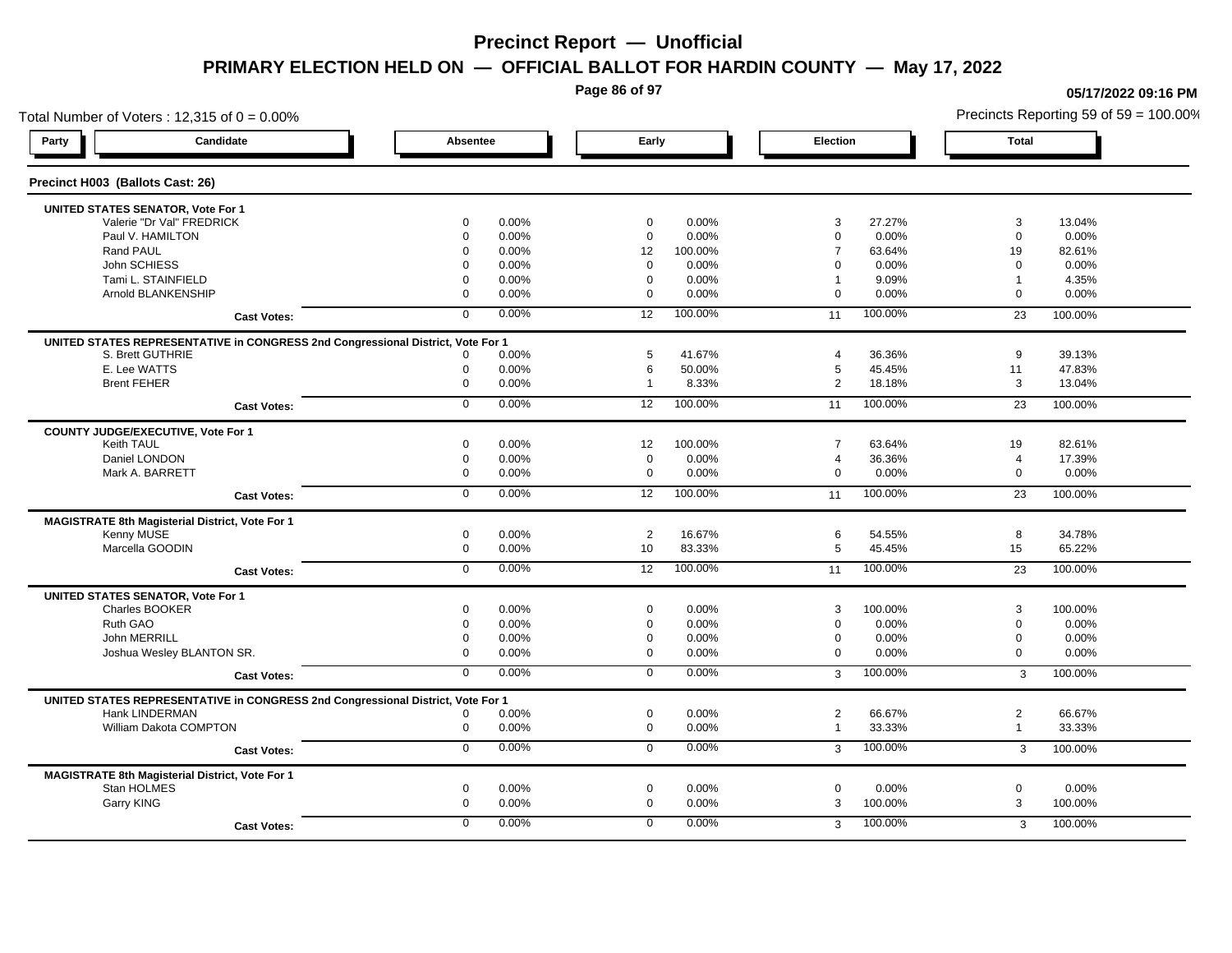**Page 87 of 97**

## Total Number of Voters : 12,315 of  $0 = 0.00\%$ Precincts Reporting 59 of 59 = 100.00% **Party Candidate Absentee Early Election Total Precinct H003 (Ballots Cast: 26) CIRCUIT JUDGE 9th Judicial Circuit 3rd Division, Vote For 1** Raymond Eric CARR 0 0.00% 5 41.67% 7 50.00% 12 46.15% Ferrell ADKINS 0 0.00% 6 50.00% 2 14.29% 8 30.77% Larry D. ASHLOCK 0 0.00% 1 8.33% 5 35.71% 6 23.08% **Cast Votes:** 0 0.00% 12 100.00% 14 100.00% 26 100.00%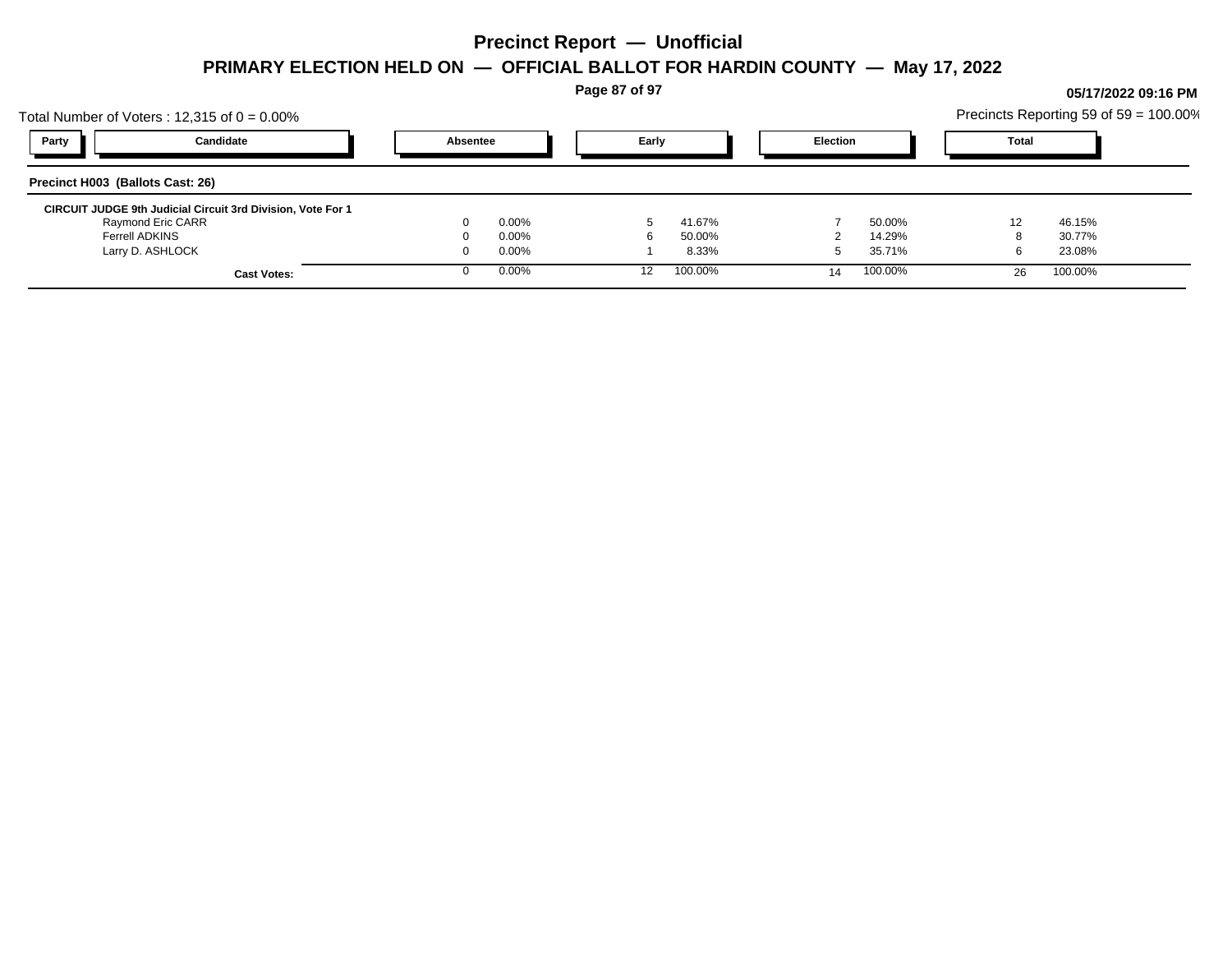**Page 88 of 97**

### Total Number of Voters : 12,315 of  $0 = 0.00\%$ **Party Candidate Absentee Early Election Total Precinct H004 (Ballots Cast: 273) UNITED STATES SENATOR, Vote For 1** Valerie "Dr Val" FREDRICK 0 0.00% 0 0.00% 4 3.08% 4 2.06% Paul V. HAMILTON 0 0.00% 3 4.84% 8 6.15% 11 5.67% Rand PAUL 1 50.00% 56 90.32% 114 87.69% 171 88.14% John SCHIESS 0 0.00% 1 1.61% 2 1.54% 3 1.55% Tami L. STAINFIELD 1 50.00% 1 1.61% 1 0.77% 3 1.55% Arnold BLANKENSHIP 0 0.00% 1 1.61% 1 0.77% 2 1.03% **Cast Votes:** 2 100.00% 62 100.00% 130 100.00% 194 100.00% **UNITED STATES REPRESENTATIVE in CONGRESS 2nd Congressional District, Vote For 1** S. Brett GUTHRIE 2 100.00% 44 70.97% 72 56.25% 118 61.46% E. Lee WATTS 0 0.00% 18 29.03% 50 39.06% 68 35.42% Brent FEHER 0 0.00% 0 0.00% 6 4.69% 6 3.13% **Cast Votes:** 2 100.00% 62 100.00% 128 98.46% 192 98.97% **COUNTY JUDGE/EXECUTIVE, Vote For 1** Keith TAUL 0 0.00% 24 38.71% 78 60.47% 102 52.85% Daniel LONDON 2 100.00% 37 59.68% 39 30.23% 78 40.41% Mark A. BARRETT 0 0.00% 1 1.61% 12 9.30% 13 6.74% **Cast Votes:** 2 100.00% 62 100.00% 129 99.23% 193 99.48% **MAGISTRATE 8th Magisterial District, Vote For 1** Kenny MUSE 1 100.00% 37 61.67% 79 64.75% 117 63.93% Marcella GOODIN 0 0.00% 23 38.33% 43 35.25% 66 36.07% **Cast Votes:** 1 50.00% 60 96.77% 122 93.85% 183 94.33% **UNITED STATES SENATOR, Vote For 1** Charles BOOKER 3 100.00% 21 70.00% 30 75.00% 54 73.97% Ruth GAO 0 0.00% 3 10.00% 3 7.50% 6 8.22% John MERRILL 0 0.00% 4 13.33% 4 10.00% 8 10.96% Joshua Wesley BLANTON SR. 0 0.00% 2 6.67% 3 7.50% 5 6.85% **Cast Votes:** 3 100.00% 30 96.77% 40 95.24% 73 96.05% **UNITED STATES REPRESENTATIVE in CONGRESS 2nd Congressional District, Vote For 1** Hank LINDERMAN 1 33.33% 20 68.97% 24 66.67% 45 66.18% William Dakota COMPTON 2 66.67% 9 31.03% 12 33.33% 23 33.82% **Cast Votes:** 3 100.00% 29 93.55% 36 85.71% 68 89.47% **MAGISTRATE 8th Magisterial District, Vote For 1** Stan HOLMES 2 66.67% 18 58.06% 16 38.10% 36 47.37% Garry KING 1 33.33% 13 41.94% 26 61.90% 40 52.63% **Cast Votes:** 3 100.00% 31 100.00% 42 100.00% 76 100.00%

**05/17/2022 09:16 PM**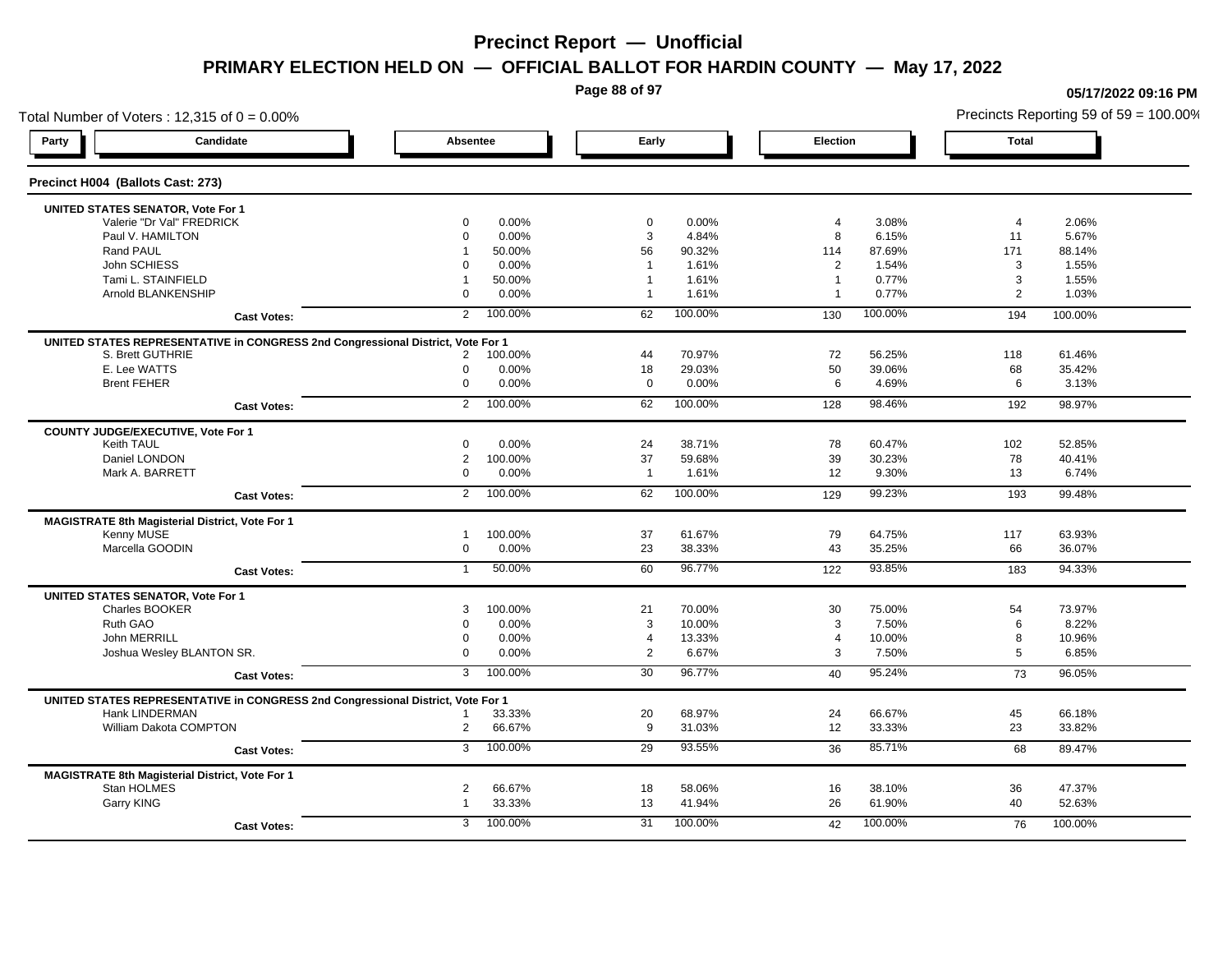**Page 89 of 97**

## Total Number of Voters : 12,315 of  $0 = 0.00\%$ Precincts Reporting 59 of 59 = 100.00% **Party Candidate Absentee Early Election Total Precinct H004 (Ballots Cast: 273) CIRCUIT JUDGE 9th Judicial Circuit 3rd Division, Vote For 1** Raymond Eric CARR 3 75.00% 29 33.33% 71 43.03% 103 40.23% Ferrell ADKINS 1 25.00% 13 14.94% 32 19.39% 46 17.97% Larry D. ASHLOCK 0 0.00% 45 51.72% 62 37.58% 107 41.80% **Cast Votes:** 4 80.00% 87 93.55% 165 94.29% 256 93.77%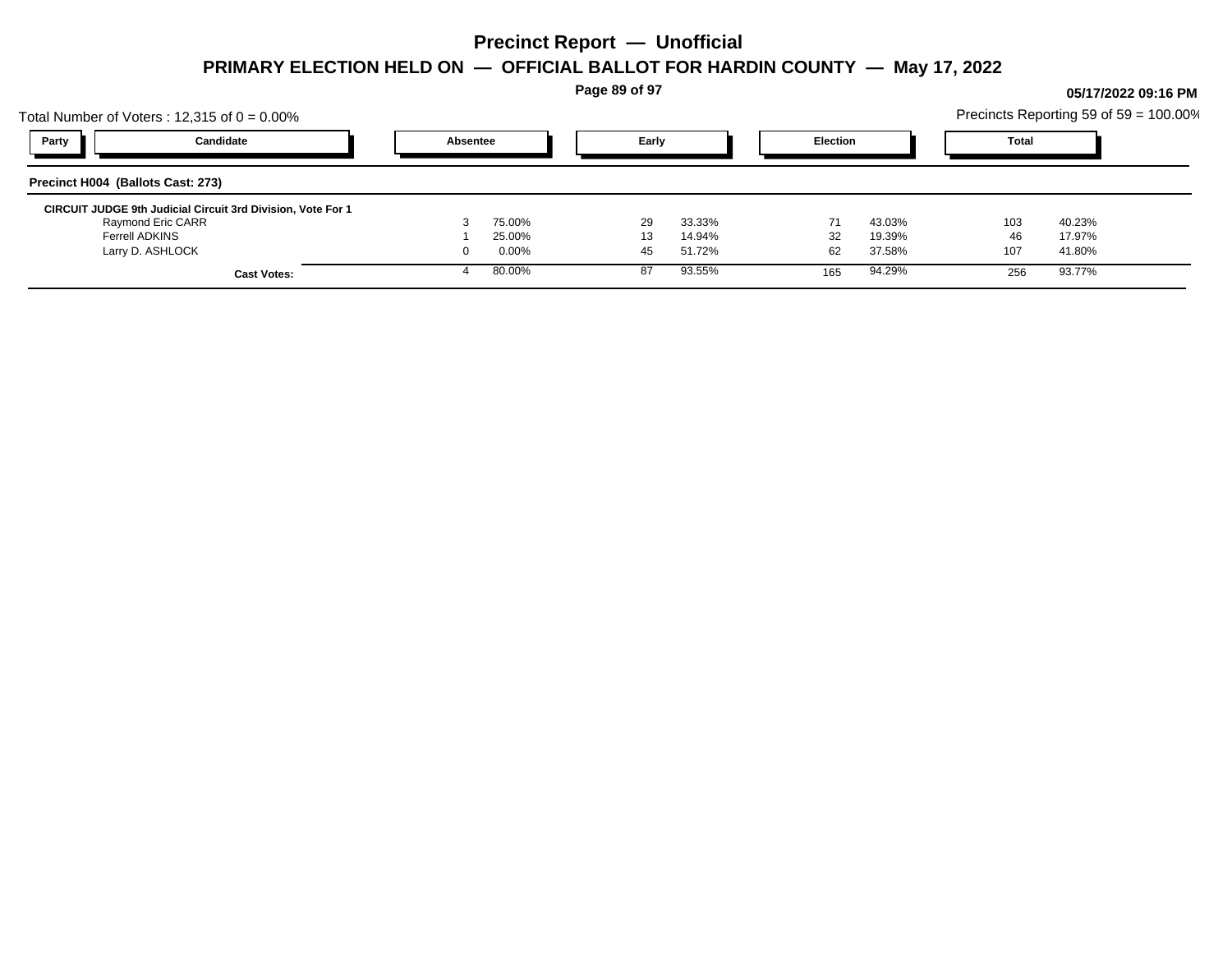**Page 90 of 97**

**05/17/2022 09:16 PM**

### Total Number of Voters : 12,315 of  $0 = 0.00\%$ Precincts Reporting 59 of 59 = 100.00% **Party Candidate Absentee Early Election Total Precinct H005 (Ballots Cast: 350) UNITED STATES SENATOR, Vote For 1** Valerie "Dr Val" FREDRICK 1 16.67% 1 4.35% 7 5.19% 9 5.49% Paul V. HAMILTON 0 0.00% 1 4.35% 6 4.44% 7 4.27% Rand PAUL 5 83.33% 18 78.26% 114 84.44% 137 83.54% John SCHIESS 0 0.00% 1 4.35% 3 2.22% 4 2.44% Tami L. STAINFIELD 0 0.00% 1 4.35% 2 1.48% 3 1.83% Arnold BLANKENSHIP 0 0.00% 1 4.35% 3 2.22% 4 2.44% **Cast Votes:** 6 100.00% 23 100.00% 135 100.00% 164 100.00% **UNITED STATES REPRESENTATIVE in CONGRESS 2nd Congressional District, Vote For 1** S. Brett GUTHRIE 3 50.00% 17 73.91% 98 74.24% 118 73.29% E. Lee WATTS 3 50.00% 5 21.74% 27 20.45% 35 21.74% Brent FEHER 0 0.00% 1 4.35% 7 5.30% 8 4.97% **Cast Votes:** 6 100.00% 23 100.00% 132 97.78% 161 98.17% **COUNTY JUDGE/EXECUTIVE, Vote For 1** Keith TAUL 2 50.00% 12 52.17% 57 44.88% 71 46.10% Daniel LONDON 1 25.00% 10 43.48% 54 42.52% 65 42.21% Mark A. BARRETT 1 25.00% 1 4.35% 16 12.60% 18 11.69% **Cast Votes:** 4 66.67% 23 100.00% 127 94.07% 154 93.90% **MAGISTRATE 8th Magisterial District, Vote For 1** Kenny MUSE 2 40.00% 6 27.27% 68 57.63% 76 52.41% Marcella GOODIN 3 60.00% 16 72.73% 50 42.37% 69 47.59% **Cast Votes:** 5 83.33% 22 95.65% 118 87.41% 145 88.41% **UNITED STATES SENATOR, Vote For 1** Charles BOOKER 6 100.00% 22 62.86% 99 77.95% 127 75.60% Ruth GAO 0 0.00% 4 11.43% 11 8.66% 15 8.93% John MERRILL 0 0.00% 5 14.29% 12 9.45% 17 10.12% Joshua Wesley BLANTON SR. 0 0.00% 4 11.43% 5 3.94% 9 5.36% **Cast Votes:** 6 100.00% 35 97.22% 127 94.07% 168 94.92% **UNITED STATES REPRESENTATIVE in CONGRESS 2nd Congressional District, Vote For 1** Hank LINDERMAN 4 66.67% 20 60.61% 73 60.33% 97 60.63% William Dakota COMPTON 2 33.33% 13 39.39% 48 39.67% 63 39.38% **Cast Votes:** 6 100.00% 33 91.67% 121 89.63% 160 90.40% **MAGISTRATE 8th Magisterial District, Vote For 1** Stan HOLMES 5 83.33% 15 41.67% 84 64.12% 104 60.12% Garry KING 1 16.67% 21 58.33% 47 35.88% 69 39.88% **Cast Votes:** 6 100.00% 36 100.00% 131 97.04% 173 97.74%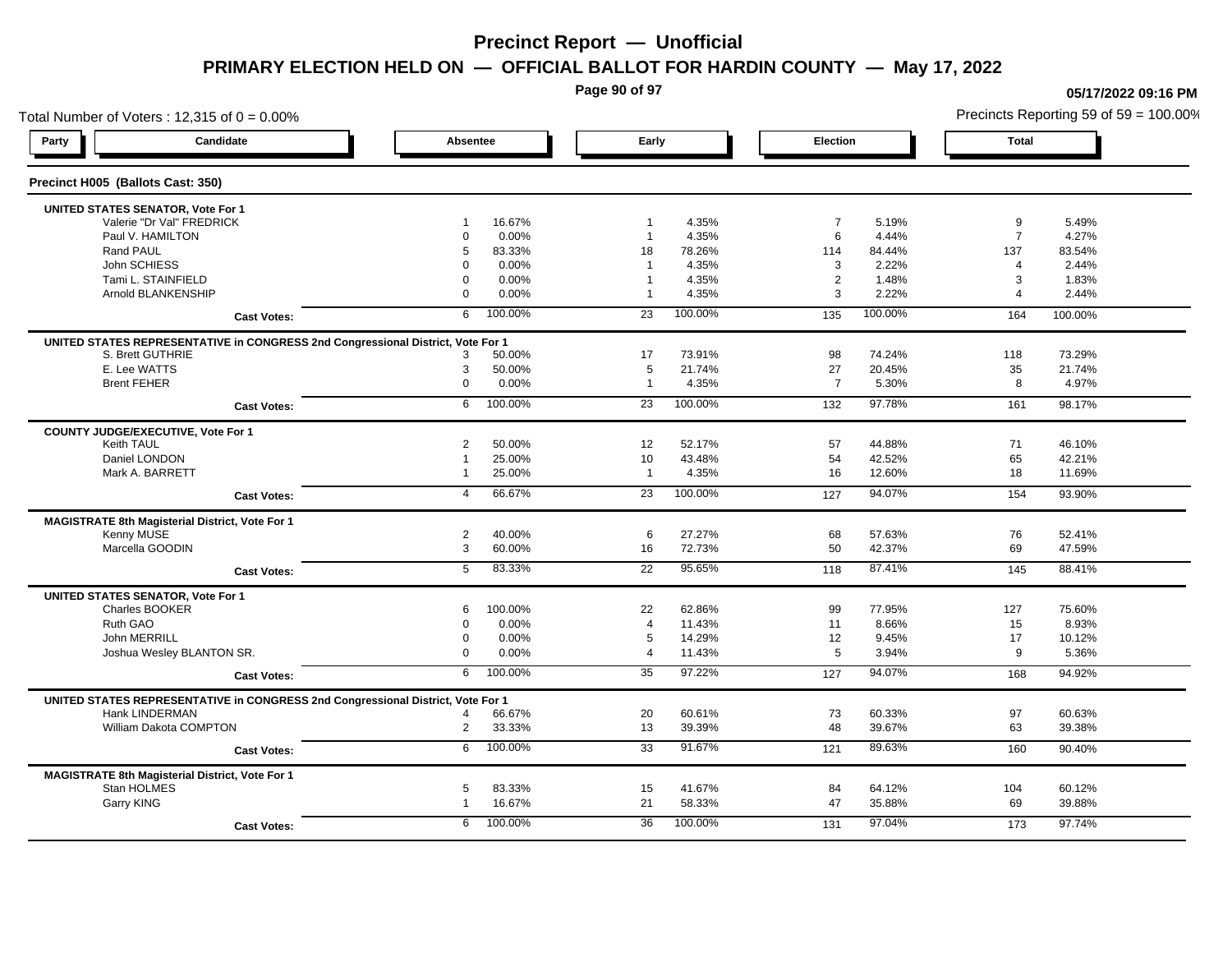**Page 91 of 97**

## Total Number of Voters : 12,315 of  $0 = 0.00\%$ Precincts Reporting 59 of 59 = 100.00% **Party Candidate Absentee Early Election Total Precinct H005 (Ballots Cast: 350) CIRCUIT JUDGE 9th Judicial Circuit 3rd Division, Vote For 1** Raymond Eric CARR 2 20.00% 15 25.00% 85 33.60% 102 31.58% Ferrell ADKINS 2 20.00% 14 23.33% 52 20.55% 68 21.05% Larry D. ASHLOCK 6 60.00% 31 51.67% 116 45.85% 153 47.37% **Cast Votes:** 10 83.33% 60 98.36% 253 91.34% 323 92.29%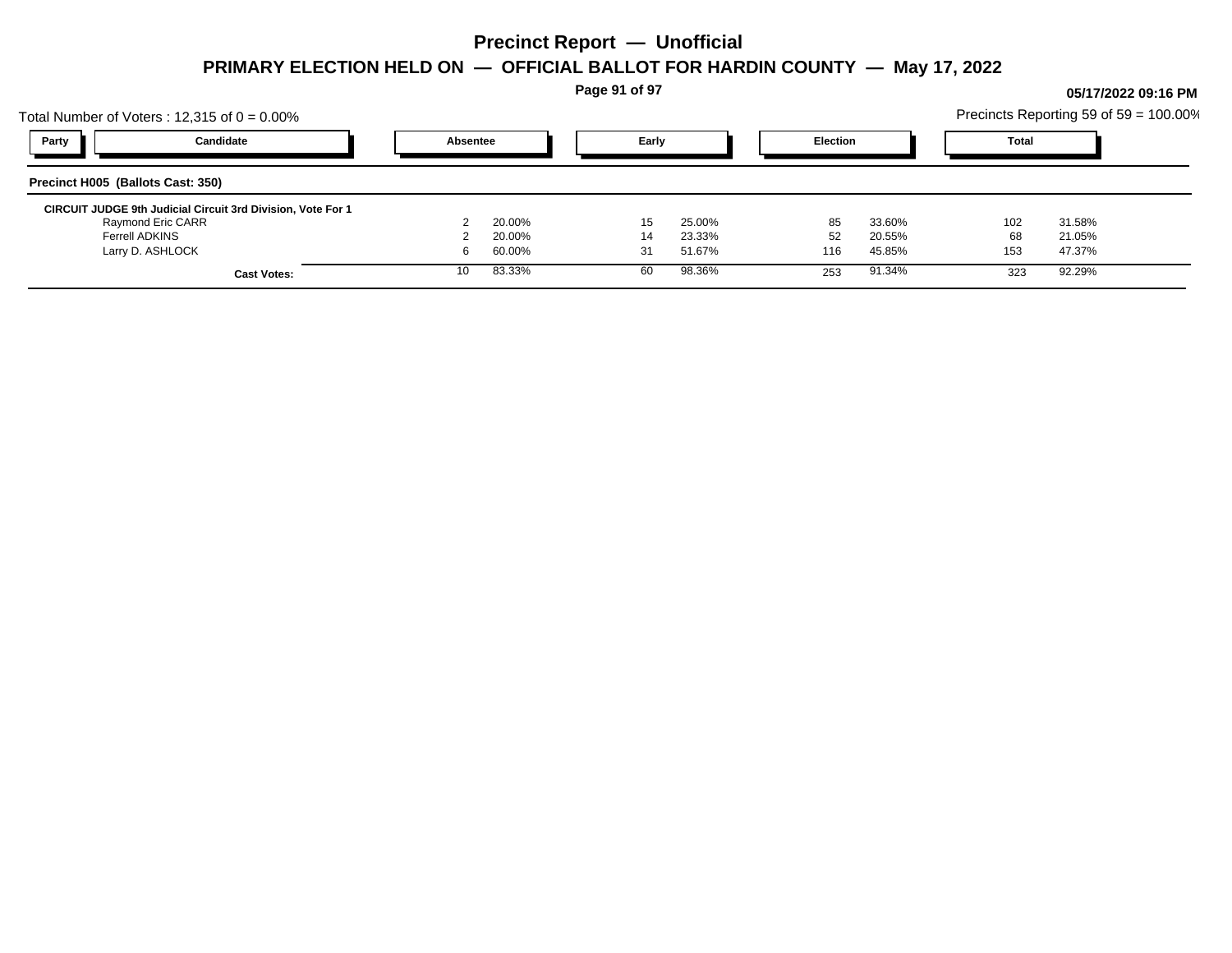**Page 92 of 97**

### Total Number of Voters : 12,315 of  $0 = 0.00\%$ **Party Candidate Absentee Early Election Total Precinct H0006 (Ballots Cast: 269) UNITED STATES SENATOR, Vote For 1** Valerie "Dr Val" FREDRICK 0 0.00% 2 7.41% 7 7.00% 9 6.92% Paul V. HAMILTON 0 0.00% 0 0.00% 3 3.00% 3 2.31% Rand PAUL 3 100.00% 23 85.19% 81 81.00% 107 82.31% John SCHIESS 0 0.00% 0 0.00% 2 2.00% 2 1.54% Tami L. STAINFIELD 0 0.00% 1 3.70% 2 2.00% 3 2.31% Arnold BLANKENSHIP 0 0.00% 1 3.70% 5 5.00% 6 4.62% **Cast Votes:** 3 100.00% 27 100.00% 100 98.04% 130 98.48% **UNITED STATES REPRESENTATIVE in CONGRESS 2nd Congressional District, Vote For 1** S. Brett GUTHRIE 3 100.00% 21 77.78% 73 73.00% 97 74.62% E. Lee WATTS 0 0.00% 6 22.22% 20 20.00% 26 20.00% Brent FEHER 0 0.00% 0 0.00% 7 7.00% 7 5.38% **Cast Votes:** 3 100.00% 27 100.00% 100 98.04% 130 98.48% **COUNTY JUDGE/EXECUTIVE, Vote For 1** Keith TAUL 0 0.00% 16 59.26% 31 31.96% 47 37.01% Daniel LONDON 2 66.67% 10 37.04% 55 56.70% 67 52.76% Mark A. BARRETT 1 33.33% 1 3.70% 11 11.34% 13 10.24% **Cast Votes:** 3 100.00% 27 100.00% 97 95.10% 127 96.21% **MAGISTRATE 8th Magisterial District, Vote For 1** Kenny MUSE 3 100.00% 13 48.15% 67 73.63% 83 68.60% Marcella GOODIN 0 0.00% 14 51.85% 24 26.37% 38 31.40% **Cast Votes:** 3 100.00% 27 100.00% 91 89.22% 121 91.67% **UNITED STATES SENATOR, Vote For 1** Charles BOOKER 2 33.33% 31 75.61% 53 67.95% 86 68.80% Ruth GAO 4 66.67% 3 7.32% 8 10.26% 15 12.00% John MERRILL 0 0.00% 0 0.00% 8 10.26% 8 6.40% Joshua Wesley BLANTON SR. 0 0.00% 7 17.07% 9 11.54% 16 12.80% **Cast Votes:** 6 100.00% 41 97.62% 78 92.86% 125 94.70% **UNITED STATES REPRESENTATIVE in CONGRESS 2nd Congressional District, Vote For 1** Hank LINDERMAN 4 80.00% 29 74.36% 44 61.11% 77 66.38% William Dakota COMPTON 1 20.00% 10 25.64% 28 38.89% 39 33.62% **Cast Votes:** 5 83.33% 39 92.86% 72 85.71% 116 87.88% **MAGISTRATE 8th Magisterial District, Vote For 1** Stan HOLMES 3 50.00% 21 50.00% 36 43.37% 60 45.80% Garry KING 3 50.00% 21 50.00% 47 56.63% 71 54.20% **Cast Votes:** 6 100.00% 42 100.00% 83 98.81% 131 99.24%

#### **05/17/2022 09:16 PM**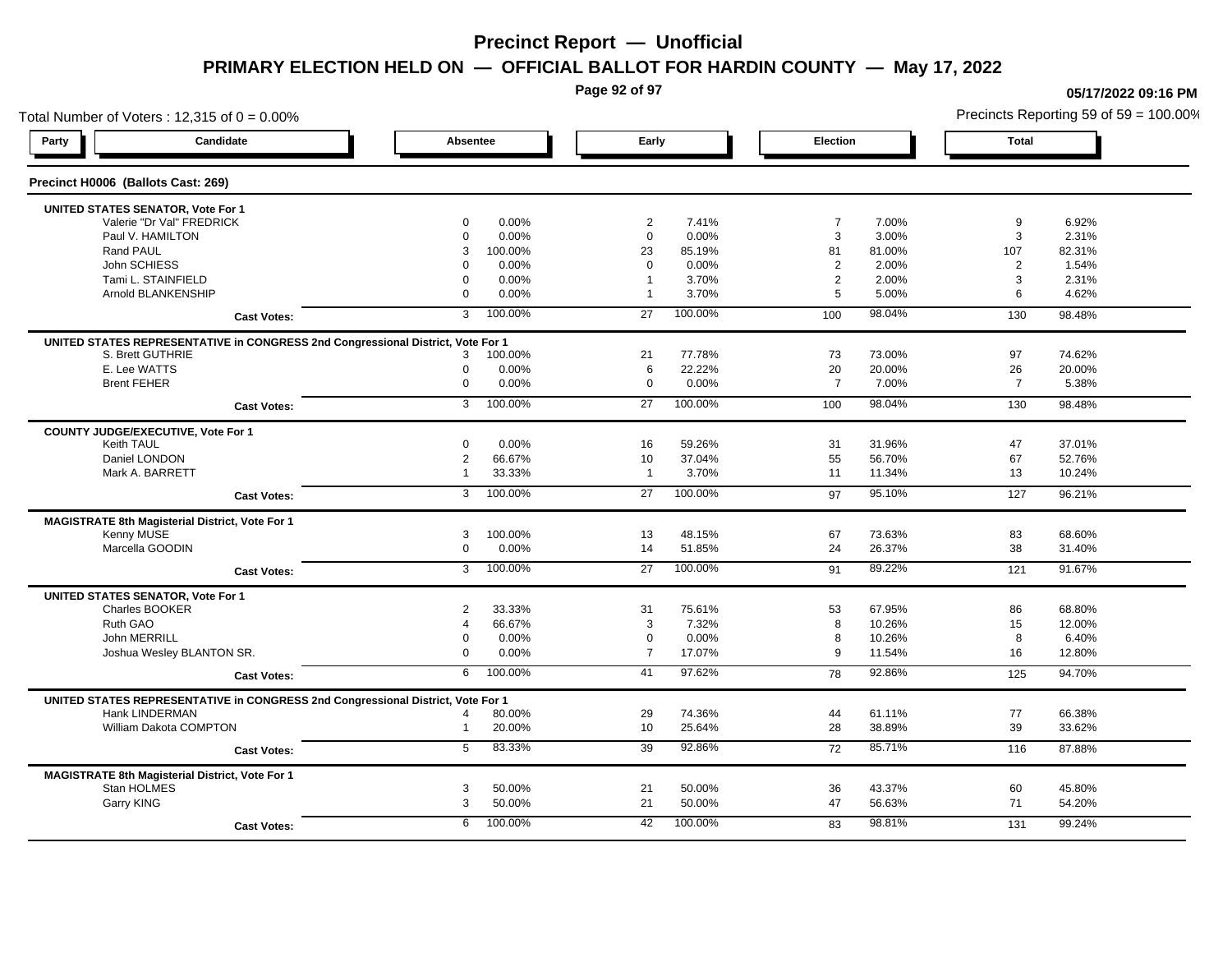**Page 93 of 97**

## Total Number of Voters : 12,315 of  $0 = 0.00\%$ Precincts Reporting 59 of 59 = 100.00% **Party Candidate Absentee Early Election Total Precinct H0006 (Ballots Cast: 269) CIRCUIT JUDGE 9th Judicial Circuit 3rd Division, Vote For 1** Raymond Eric CARR 1 12.50% 17 24.29% 49 28.99% 67 27.13% Ferrell ADKINS 1 12.50% 13 18.57% 28 16.57% 42 17.00% Larry D. ASHLOCK 6 75.00% 40 57.14% 92 54.44% 138 55.87% **Cast Votes:** 8 88.89% 70 100.00% 169 88.95% 247 91.82%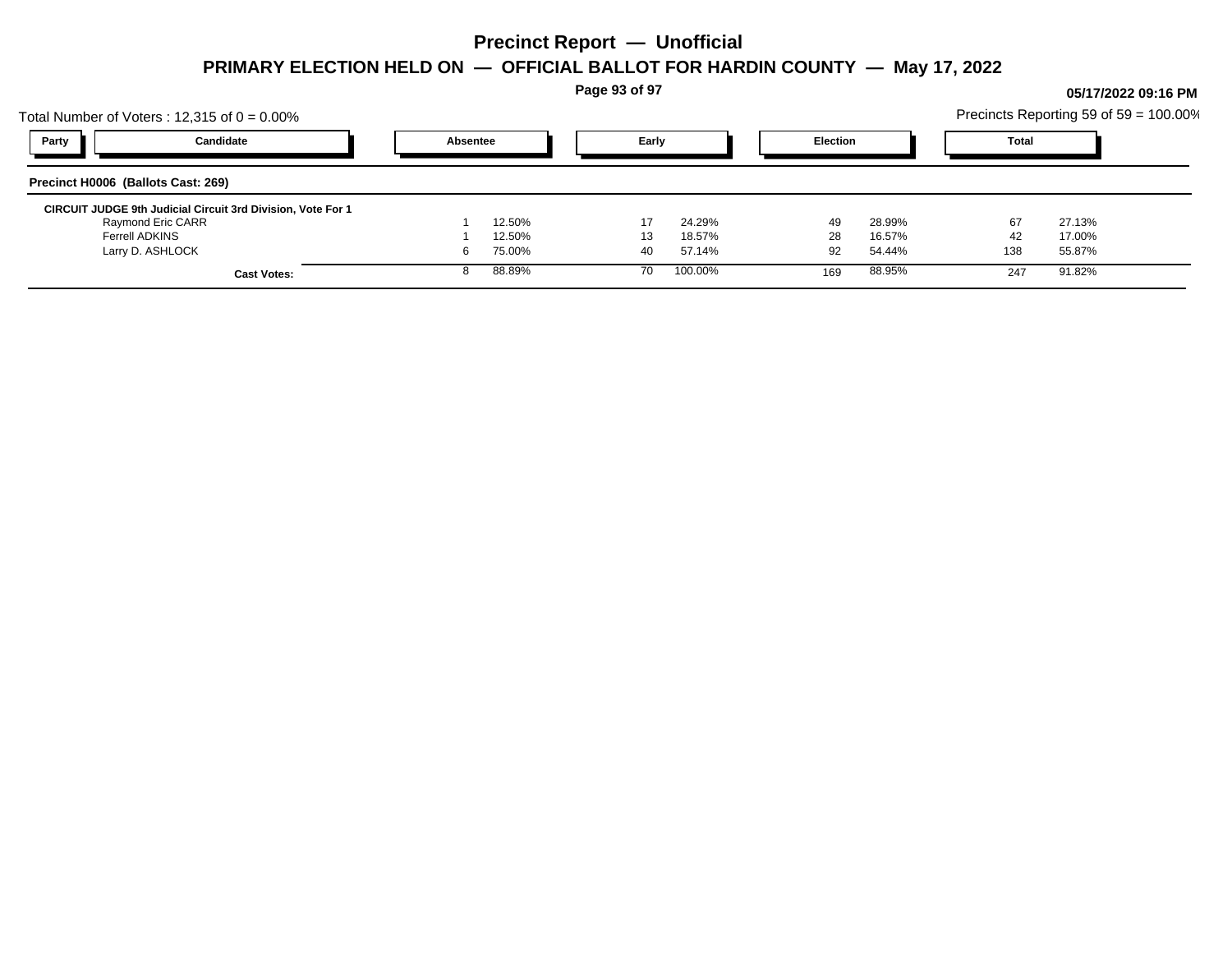**Page 94 of 97**

### Total Number of Voters : 12,315 of  $0 = 0.00\%$ **Party Candidate Absentee Early Election Total Precinct H007 (Ballots Cast: 252) UNITED STATES SENATOR, Vote For 1** Valerie "Dr Val" FREDRICK 0 0.00% 2 6.25% 5 3.82% 7 4.22% Paul V. HAMILTON 0 0.00% 0 0.00% 3 2.29% 3 1.81% Rand PAUL 3 100.00% 27 84.38% 119 90.84% 149 89.76% John SCHIESS 0 0.00% 1 3.13% 1 0.76% 2 1.20% Tami L. STAINFIELD 0 0.00% 0 0.00% 2 1.53% 2 1.20% Arnold BLANKENSHIP 0 0.00% 2 6.25% 1 0.76% 3 1.81% **Cast Votes:** 3 100.00% 32 100.00% 131 100.00% 166 100.00% **UNITED STATES REPRESENTATIVE in CONGRESS 2nd Congressional District, Vote For 1** S. Brett GUTHRIE 1 33.33% 24 75.00% 99 76.15% 124 75.15% E. Lee WATTS 2 66.67% 5 15.63% 28 21.54% 35 21.21% Brent FEHER 0 0.00% 3 9.38% 3 2.31% 6 3.64% **Cast Votes:** 3 100.00% 32 100.00% 130 99.24% 165 99.40% **COUNTY JUDGE/EXECUTIVE, Vote For 1** Keith TAUL 0 0.00% 10 31.25% 58 44.62% 68 41.21% Daniel LONDON 3 100.00% 20 62.50% 62 47.69% 85 51.52% Mark A. BARRETT 0 0.00% 2 6.25% 10 7.69% 12 7.27% **Cast Votes:** 3 100.00% 32 100.00% 130 99.24% 165 99.40% **MAGISTRATE 8th Magisterial District, Vote For 1** Kenny MUSE 3 100.00% 24 77.42% 76 64.96% 103 68.21% Marcella GOODIN 0 0.00% 7 22.58% 41 35.04% 48 31.79% **Cast Votes:** 3 100.00% 31 96.88% 117 89.31% 151 90.96% **UNITED STATES SENATOR, Vote For 1** Charles BOOKER 4 80.00% 19 76.00% 26 60.47% 49 67.12% Ruth GAO 1 20.00% 2 8.00% 5 11.63% 8 10.96% John MERRILL 0 0.00% 2 8.00% 7 16.28% 9 12.33% Joshua Wesley BLANTON SR. 0 0.00% 2 8.00% 5 11.63% 7 9.59% **Cast Votes:** 5 100.00% 25 89.29% 43 87.76% 73 89.02% **UNITED STATES REPRESENTATIVE in CONGRESS 2nd Congressional District, Vote For 1** Hank LINDERMAN 5 100.00% 16 66.67% 19 50.00% 40 59.70% William Dakota COMPTON 0 0.00% 8 33.33% 19 50.00% 27 40.30% **Cast Votes:** 5 100.00% 24 85.71% 38 77.55% 67 81.71% **MAGISTRATE 8th Magisterial District, Vote For 1** Stan HOLMES 2 40.00% 11 39.29% 24 50.00% 37 45.68% Garry KING 3 60.00% 17 60.71% 24 50.00% 44 54.32% **Cast Votes:** 5 100.00% 28 100.00% 48 97.96% 81 98.78%

#### **05/17/2022 09:16 PM**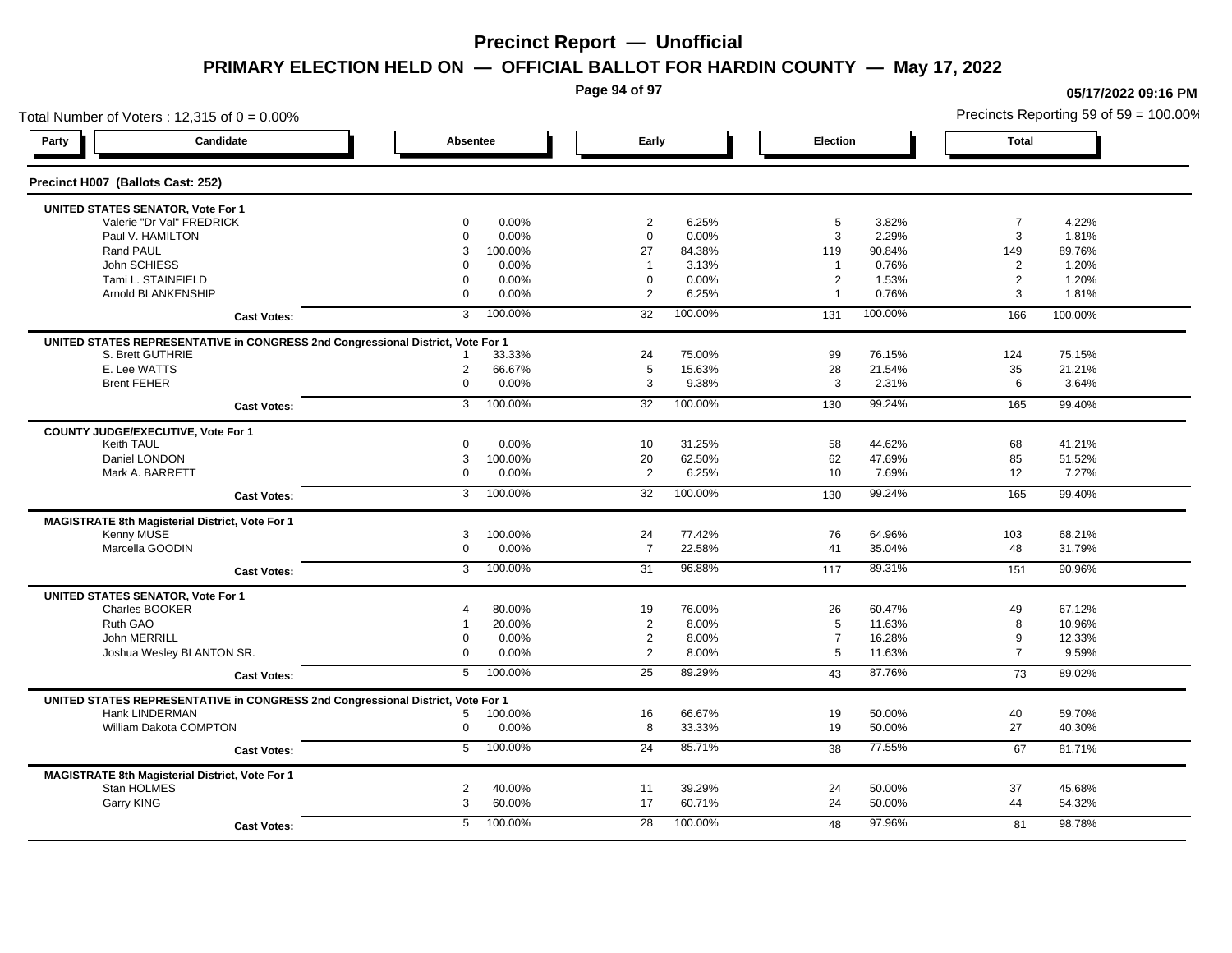**Page 95 of 97**

## Total Number of Voters : 12,315 of  $0 = 0.00\%$ Precincts Reporting 59 of 59 = 100.00% **Party Candidate Absentee Early Election Total Precinct H007 (Ballots Cast: 252) CIRCUIT JUDGE 9th Judicial Circuit 3rd Division, Vote For 1** Raymond Eric CARR 6 66.67% 20 34.48% 62 36.90% 88 37.45% Ferrell ADKINS 0 0.00% 12 20.69% 18 10.71% 30 12.77% Larry D. ASHLOCK 3 33.33% 26 44.83% 88 52.38% 117 49.79% **Cast Votes:** 9 100.00% 58 95.08% 168 92.31% 235 93.25%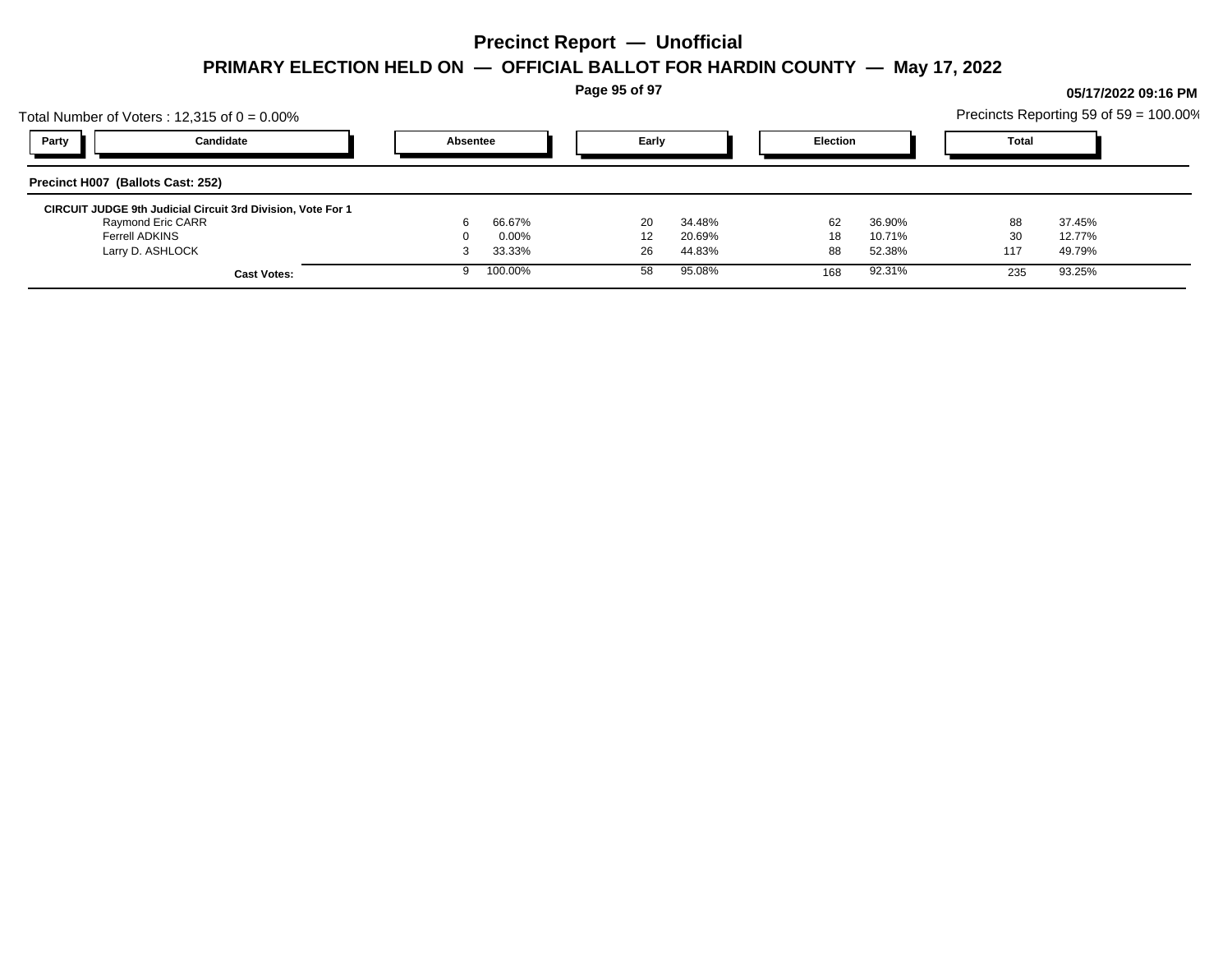**Page 96 of 97**

**05/17/2022 09:16 PM**

### Total Number of Voters : 12,315 of  $0 = 0.00\%$ Precincts Reporting 59 of 59 = 100.00% **Party Candidate Absentee Early Election Total Precinct H008 (Ballots Cast: 204) UNITED STATES SENATOR, Vote For 1** Valerie "Dr Val" FREDRICK 0 0.00% 1 3.13% 1 1.08% 2 1.60% Paul V. HAMILTON 0 0.00% 1 3.13% 2 2.15% 3 2.40% Rand PAUL 0 0.00% 29 90.63% 86 92.47% 115 92.00% John SCHIESS 0 0.00% 1 3.13% 0 0.00% 1 0.80% Tami L. STAINFIELD 0 0.00% 0 0.00% 0 0.00% 0 0.00% Arnold BLANKENSHIP 0 0.00% 0 0.00% 4 4.30% 4 3.20% **Cast Votes:** 0 0.00% 32 100.00% 93 98.94% 125 99.21% **UNITED STATES REPRESENTATIVE in CONGRESS 2nd Congressional District, Vote For 1** S. Brett GUTHRIE 0 0.00% 22 70.97% 60 64.52% 82 66.13% E. Lee WATTS 0 0.00% 8 25.81% 28 30.11% 36 29.03% Brent FEHER 0 0.00% 1 3.23% 5 5.38% 6 4.84% **Cast Votes:** 0 0.00% 31 96.88% 93 98.94% 124 98.41% **COUNTY JUDGE/EXECUTIVE, Vote For 1** Keith TAUL 0 0.00% 21 65.63% 57 62.64% 78 63.41% Daniel LONDON 0 0.00% 10 31.25% 29 31.87% 39 31.71% Mark A. BARRETT 0 0.00% 1 3.13% 5 5.49% 6 4.88% **Cast Votes:** 0 0.00% 32 100.00% 91 96.81% 123 97.62% **MAGISTRATE 8th Magisterial District, Vote For 1** Kenny MUSE 0 0.00% 21 67.74% 63 70.79% 84 70.00% Marcella GOODIN 0 0.00% 10 32.26% 26 29.21% 36 30.00% **Cast Votes:** 0 0.00% 31 96.88% 89 94.68% 120 95.24% **UNITED STATES SENATOR, Vote For 1** Charles BOOKER 3 100.00% 10 71.43% 37 69.81% 50 71.43% Ruth GAO 0 0.00% 1 7.14% 7 13.21% 8 11.43% John MERRILL 0 0.00% 2 14.29% 5 9.43% 7 10.00% Joshua Wesley BLANTON SR. 0 0.00% 1 7.14% 4 7.55% 5 7.14% **Cast Votes:** 3 100.00% 14 100.00% 53 94.64% 70 95.89% **UNITED STATES REPRESENTATIVE in CONGRESS 2nd Congressional District, Vote For 1** Hank LINDERMAN 2 66.67% 11 84.62% 35 68.63% 48 71.64% William Dakota COMPTON 1 33.33% 2 15.38% 16 31.37% 19 28.36% **Cast Votes:** 3 100.00% 13 92.86% 51 91.07% 67 91.78% **MAGISTRATE 8th Magisterial District, Vote For 1** Stan HOLMES 1 33.33% 5 41.67% 24 48.98% 30 46.88% Garry KING 2 66.67% 7 58.33% 25 51.02% 34 53.13% **Cast Votes:** 3 100.00% 12 85.71% 49 87.50% 64 87.67%